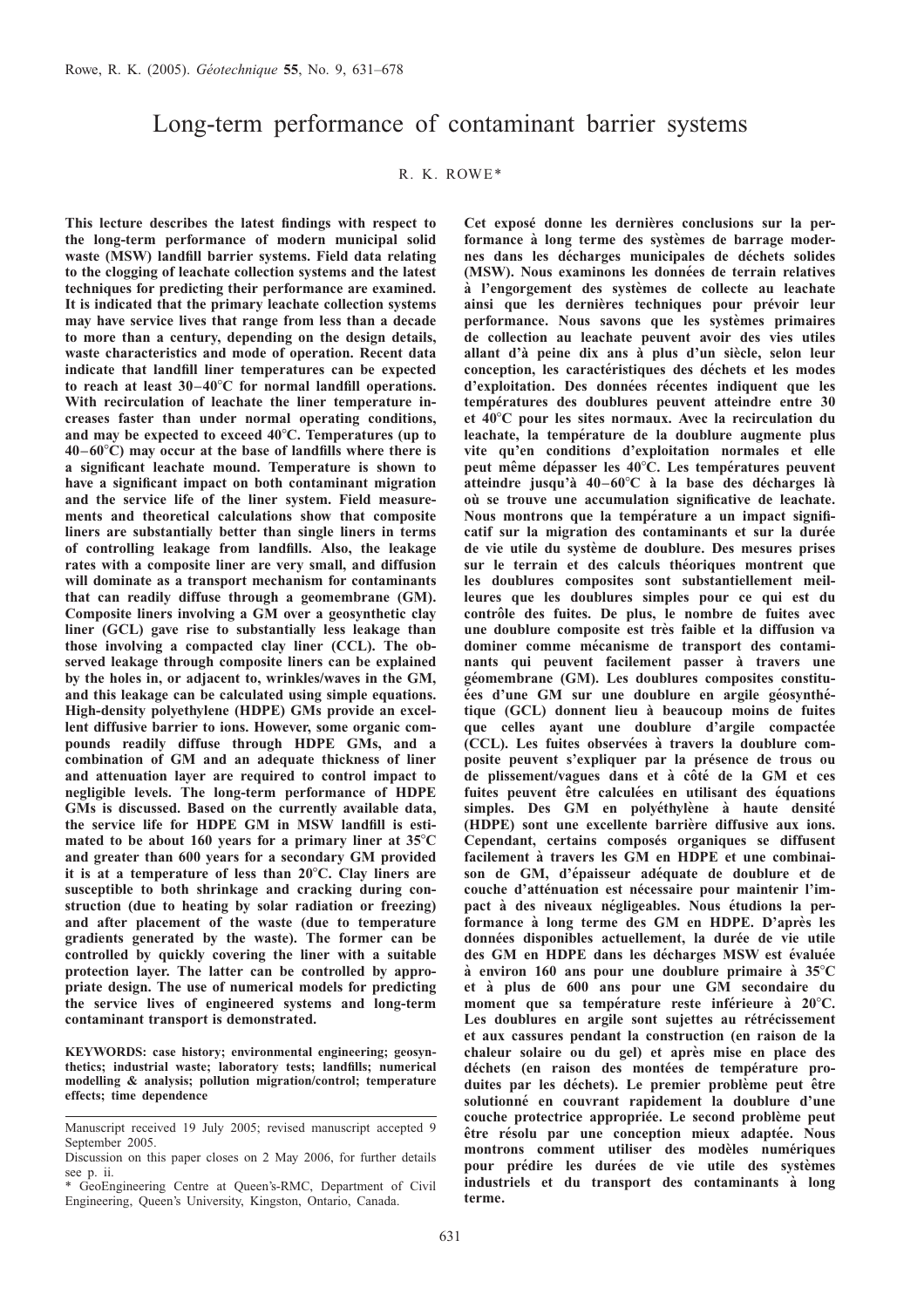#### **INTRODUCTION**

President Carter's declaration of a State of Emergency at Love Canal, NY, in 1978, and the associated evacuation of 236 families from homes around the landfill, highlighted for the public the potential risks associated with waste disposal. Following recognition of the problems of past waste disposal activities, waste disposal has changed very significantly since the 1970s. Today most developed countries have regulations controlling the location, design and operation of landfills. This typically involves limiting the type of waste that can be disposed in the landfill (e.g. not permitting landfill disposal of the liquid hazardous wastes that caused the most serious past problems) and requiring a barrier system to separate the waste and the associated leachate from the groundwater system. In some cases this is hoped (without any quantification) to provide environmental protection. In other cases the barrier system is explicitly (and quantitatively) designed to control contaminant impact to negligible levels. When such systems are well designed and constructed, there is now a wealth of data (mostly in unpublished monitoring reports, but a good publicly available example is given in the data collected by [Bonaparte](#page-43-0) et al., 2002) to suggest that they are performing well. However, most modern landfills with engineered liners have been in operation for less than 20 years. Thus the question arises as to what some of the key factors are that will influence the long-term performance of these systems. This paper addresses this critical question.

Amongst many possible applications, barrier systems can be used to contain possible future chemical spills (e.g. around tanks containing hydrocarbons), contain contaminated fluid in lagoons (e.g. leachate), collect solute from heap leach pads, minimise acid drainage from mine waste, and control contaminant migration from landfills. While there is material in this lecture applicable to this wide range of applications, the focus will be on barrier systems for municipal, industrial, hazardous and incinerator waste landfills (generically referred to as landfills), with particular emphasis on municipal solid waste (MSW) landfills. In the following discussion the term 'barrier system' should be interpreted as a landfill barrier system.

There is a wide variety of possible barrier systems [\(Rowe](#page-46-0) et al.[, 2004\)](#page-46-0), but most involve some combination of traditional soil materials (sand, gravel, clay) and geosynthetic materials. A barrier system typically involves many different components, including filtration/separation layers, drainage layers and protection layers, as well as one or more lowpermeability liner. One possible barrier system is shown schematically in Fig. 1. An assessment of the long-term performance of these systems requires consideration of both the soil and geosynthetic components and their interactions, with the performance of one component typically impacting on that of another: this is the primary underlying theme of this lecture.

In many respects, the lecture logically follows from [Mitchell's \(1991\)](#page-45-0) 31st Rankine Lecture on 'Conductivity phenomena', with the flow of fluids, chemicals and energy playing a key role in what will be discussed in the subsequent sections. Furthermore, these flows are generally coupled. Thus the second theme is the importance of coupled phenomena. [Mitchell \(1991\)](#page-45-0) and more recently Rowe et al. [\(2004\)](#page-46-0) and [Mitchell & Soga \(2005\)](#page-45-0) have provided the fundamental framework for much of the discussion of conductivity phenomena to be presented herein.

Given the timescales involved, numerical analysis is a necessity if one wishes to predict the long-term performance of barrier systems. Of course that analysis must be rooted in reality, and it must be conducted by those who understand both the potential of the analysis for improving design and predictive monitoring, as well as its limitations and pitfalls.

<span id="page-1-0"></span>632 ROWE



Fig. 1. Schematic showing one possible double composite liner system including, from top down: waste; primary leachate collection system (on the base comprising a geotextile separator/ filter between the waste and underlying coarse gravel drainage blanket with perforated leachate collection pipes at a regular spacing and, on the side slope, a geotextile and geonet) used to control the leachate head on the underlying primary liner; a geotextile protection layer (this is often augmented with a sand protection layer not shown here); a primary liner (comprising an HDPE geomembrane, a geosynthetic clay liner, and a foundation layer (omitted in many designs)); a secondary leachate collection/leak detection system (similar configuration to primary system described above) intended to control the head on the secondary liner and to detect and collect leachate leakage through the primary liner; a secondary protection layer; and a secondary liner (comprising an HDPE geomembrane and a compacted clay liner, which in many designs is replaced by a GCL over a suitable attenuation layer)

Laboratory studies are required to identify the key phenomena, to obtain parameters for analysis, and as a relatively controlled benchmark against which the numerical analysis can be tested. There is also a need to test the models against observed field performance where data are available. To the extent that space permits, this lecture seeks to address each of these aspects, and thus the third theme of the lecture is the role of analysis in the assessment of long-term performance of barrier systems. The three themes are each intertwined, and will be touched upon in each of the following sections.

## Some basic concepts

In the context of the lecture, a barrier system is intended to control contaminant transport and ensure negligible longterm environmental impact. To do so it is necessary to have a facility that will control contaminant impact for the contaminating lifespan of the landfill. (The reader is referred to Table [1](#page-2-0) for a definition of terms not common in geotechnical engineering usage, such as 'contaminating lifespan'.) An evaluation of the potential long-term impact must involve consideration of contaminant transport in the context of the service lives of the various engineered components of the system. It must take account of the fact that components of the system are likely to fail at different times, with the primary leachate collection system (LCS) and geomembrane (GM) liner being the most vulnerable because they are subjected to the severest chemical and biological conditions. Thus one should not expect that each component of the barrier system will function for the entire contaminating lifespan (which, for a large landfill, can be expected to be hundreds of years; Rowe et al.[, 2004\)](#page-46-0) but, rather, that the system as a whole will provide the long-term protection that is required.

The primary mechanisms for contaminant transport that typically need to be considered for modern facilities are advection and diffusion. Other mechanisms relevant to the clean-up of past problems with unlined disposal sites for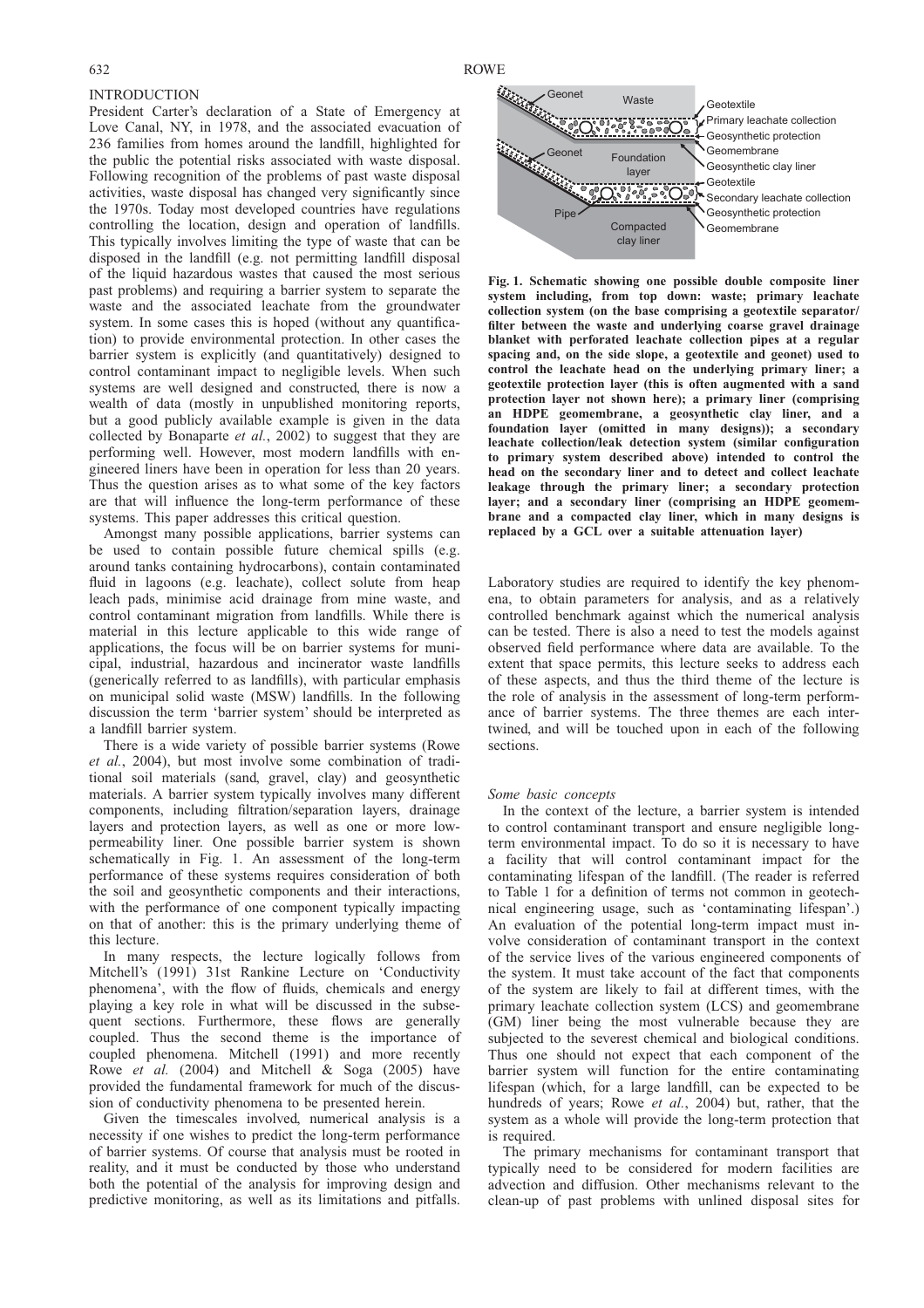<span id="page-2-0"></span>hazardous waste or brines, such as density-driven migration, are omitted because the disposal of these contaminants as liquids is generally not permitted in modern waste disposal facilities. Advection is a physical process whereby contaminants introduced into a groundwater flow system migrate in solution (as solutes) or in suspension (e.g. silt and fine sand particles, microbes) along with the movement of leachate or groundwater. It is governed by Darcy's Law, with the Darcy flux,  $v_a$  given by

$$
v_{\rm a} = -k i \tag{1}
$$

where  $k$  is the hydraulic conductivity (coefficient of permeability) and  $i$  is the hydraulic gradient, which is often controlled by the level of leachate mounding on the landfill liner. Diffusion involves the migration of molecules or ions in air, water or a solid (e.g. a GM, as will be discussed later), as a result of their own random movements, from a region of higher concentration to a region of lower concentration. Diffusion can occur in the absence of any bulk air or water movement. Diffusive transport is generally governed by Fick's law, with the diffusive flux  $f$  given by

$$
f = -Di_{c}
$$
 (2)

where  $D$  is the diffusion coefficient and  $i_c$  is the concentration gradient. In addition to being important as a contaminant transport mechanism from a landfill, diffusion is also a critical transport mechanism between leachate and biofilms that develop on drainage media in the landfill, and is therefore an important factor influencing the rate of clogging of LCSs (to be discussed subsequently). Diffusion of water vapour is also an important consideration when modelling the potential desiccation of clay liners.

When dealing with contaminant transport through porous media, the apparent diffusion of a contaminant from a source of high concentration to a receptor of lower concentration is a complex process, which involves molecular diffusion due to the concentration gradient. However, as discussed in more detail by Rowe et al. [\(2004\)](#page-46-0), it is also influenced by factors such as the complex tortuosity of the porous media, osmotic flow, electrical imbalance, and possible anion exclusion. Typically, diffusion parameters are inferred from laboratory tests conducted using the soil of

|  |  |  |  | Table 1. Definition of some terminology used in landfill design (based on Rowe et al., 2004) |  |  |  |  |  |  |  |  |  |  |  |
|--|--|--|--|----------------------------------------------------------------------------------------------|--|--|--|--|--|--|--|--|--|--|--|
|--|--|--|--|----------------------------------------------------------------------------------------------|--|--|--|--|--|--|--|--|--|--|--|

| Term                                                         | Definition                                                                                                                                                                                                                                                                                                                                                                                                                                                                                                                                                                                                                                  |
|--------------------------------------------------------------|---------------------------------------------------------------------------------------------------------------------------------------------------------------------------------------------------------------------------------------------------------------------------------------------------------------------------------------------------------------------------------------------------------------------------------------------------------------------------------------------------------------------------------------------------------------------------------------------------------------------------------------------|
| Antioxidant                                                  | An additive in polymer formulation intended to halt oxidative reactions during manufacture and over the<br>polymer's service life.                                                                                                                                                                                                                                                                                                                                                                                                                                                                                                          |
| Attenuation                                                  | The process whereby the concentrations of chemical species in groundwater or leachate are reduced as<br>contaminants move throughout the barrier system and subsurface.                                                                                                                                                                                                                                                                                                                                                                                                                                                                     |
| BOD: biochemical oxygen<br>demand                            | The amount of oxygen used in the biochemical oxidation of organic matter in water over a specified time<br>under specified conditions. BOD <sub>5</sub> is the BOD measured in a 5-day test. It is a standard test used in<br>assessing wastewater strength.                                                                                                                                                                                                                                                                                                                                                                                |
| Biodegradation                                               | The transformation (through metabolic or enzymatic action) of organic substances to smaller molecules via<br>oxidation and reduction mechanisms induced by the metabolic activity of microorganisms.                                                                                                                                                                                                                                                                                                                                                                                                                                        |
| <b>BTEX</b><br>COD: chemical oxygen<br>demand<br>Clogging    | The group of volatile aromatic hydrocarbons: benzene, toluene, ethylbenzene and xylenes.<br>A measure of the amount of organic substances in water. Includes non-biodegradable and recalcitrant<br>(slowly degrading) compounds that are not included in BOD <sub>5</sub> .<br>A build-up of biofilm, chemical precipitates and small (e.g. silt and sand) particles that are deposited in<br>pipes, granular material (e.g. sand or gravel), and geotextiles that are used in drainage systems. This build-<br>up progressively reduces the hydraulic conductivity of the system and hence its ability to drain fluids (e.g.<br>leachate). |
| Composite liner                                              | A barrier to contaminant migration composed of two or more liner materials. Typically a geomembrane and<br>compacted clay liner (CCL) or a geomembrane and geosynthetic clay liner (GCL).                                                                                                                                                                                                                                                                                                                                                                                                                                                   |
| Conservative contaminant                                     | An unreactive contaminant that does not degrade and the movement of which is not retarded. A typical<br>example is chloride $(Cl^-)$ .                                                                                                                                                                                                                                                                                                                                                                                                                                                                                                      |
| Contaminating lifespan                                       | The period of time during which the landfill will produce contaminants at levels that could have<br>unacceptable impact if they were discharged into the surrounding environment.                                                                                                                                                                                                                                                                                                                                                                                                                                                           |
| <b>CQA</b>                                                   | Construction quality assurance.                                                                                                                                                                                                                                                                                                                                                                                                                                                                                                                                                                                                             |
| CQC                                                          | Construction quality control.                                                                                                                                                                                                                                                                                                                                                                                                                                                                                                                                                                                                               |
| DCM: dichloromethane                                         | A volatile chlorinated hydrocarbon used in paint removers and chemical processing. Also known as<br>methylene chloride; $CH2Cl2$ .                                                                                                                                                                                                                                                                                                                                                                                                                                                                                                          |
| Diffusion                                                    | Migration of molecules or ions in air, water or a solid as a result of their own random movements from a<br>region of higher concentration to a region of lower concentration. Diffusion can occur in the absence of any<br>bulk air or water movement.                                                                                                                                                                                                                                                                                                                                                                                     |
| Geonet (GN)                                                  | A planar, polymeric structure consisting of a regular, dense network of integrally connected overlapping<br>ribs.                                                                                                                                                                                                                                                                                                                                                                                                                                                                                                                           |
| Geotextile (GT)                                              | A planar, polymeric textile material, which may be woven or nonwoven.                                                                                                                                                                                                                                                                                                                                                                                                                                                                                                                                                                       |
| Geomembrane (GM)                                             | A relatively impermeable, polymeric sheet.                                                                                                                                                                                                                                                                                                                                                                                                                                                                                                                                                                                                  |
| Geosynthetic clay liner (GCL)                                | Factory-manufactured hydraulic barrier consisting of a layer of bentonite clay supported by geotextiles and/<br>or geomembranes, and held together by needle-punching, stitching, or chemical adhesives.                                                                                                                                                                                                                                                                                                                                                                                                                                    |
| Flux                                                         | Rate of movement of mass or heat through a unit cross-sectional area per unit time in response to a<br>concentration, hydraulic, or thermal gradient.                                                                                                                                                                                                                                                                                                                                                                                                                                                                                       |
| FSS: inorganic (sometimes)<br>called fixed) suspended solids | FSS is made up of inert biomass, mineral precipitate, and soil particles. FSS = TSS-VSS.                                                                                                                                                                                                                                                                                                                                                                                                                                                                                                                                                    |
| Geosynthetic<br>Interface transmissivity                     | A polymeric material used in geotechnical applications.<br>The capacity of the space between a geomembrane and an underlying material to convey fluid. Depends on<br>interface contact conditions, and is required to estimate leakage through holes in geomembranes that are<br>part of composite liners.                                                                                                                                                                                                                                                                                                                                  |
|                                                              | (continued)                                                                                                                                                                                                                                                                                                                                                                                                                                                                                                                                                                                                                                 |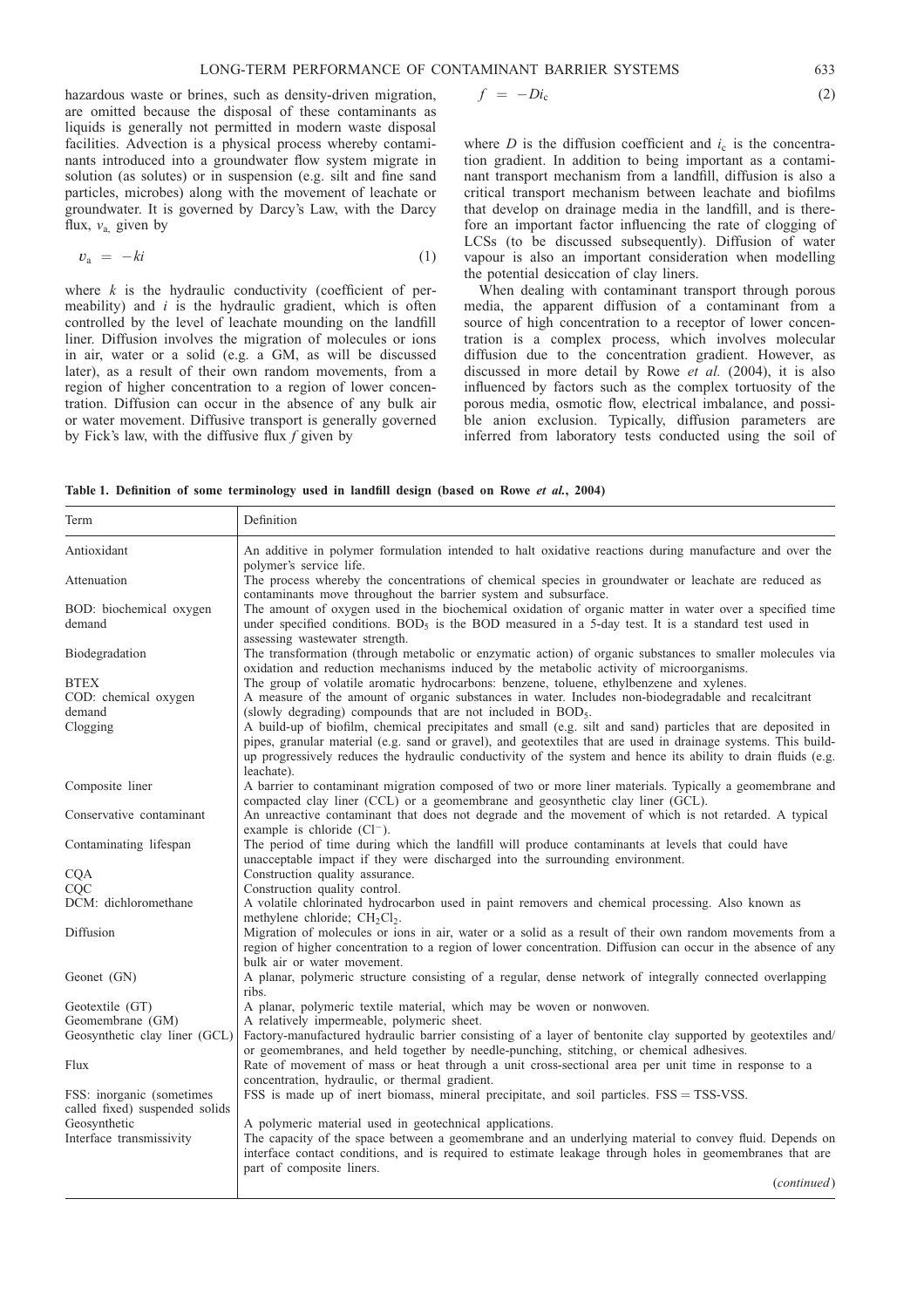#### Table 1. (continued)

| Term                            | Definition                                                                                                                                                                                                                                                                                                                                                                                                                                                                                                                                                                                                                                         |
|---------------------------------|----------------------------------------------------------------------------------------------------------------------------------------------------------------------------------------------------------------------------------------------------------------------------------------------------------------------------------------------------------------------------------------------------------------------------------------------------------------------------------------------------------------------------------------------------------------------------------------------------------------------------------------------------|
| Leachate                        | A liquid produced from a landfill that contains dissolved, suspended and/or microbial contaminants from the                                                                                                                                                                                                                                                                                                                                                                                                                                                                                                                                        |
| Leachate mound                  | waste.<br>The surface of gravity-controlled water (leachate) in a landfill. It generally corresponds to the top of the<br>zone of saturation in the waste or leachate collection system. Generally represents the water pressure acting<br>on the primary liner in a landfill.                                                                                                                                                                                                                                                                                                                                                                     |
| Leak detection system (LDS)     | Refers to geonet or gravel drainage layer used to monitor volume of fluid and chemical concentrations<br>passing through a liner system.                                                                                                                                                                                                                                                                                                                                                                                                                                                                                                           |
| Leakage                         | The movement of fluid through a hole in a geomembrane under a hydraulic gradient. Typically expressed as<br>litres per hectare per day (lphd).                                                                                                                                                                                                                                                                                                                                                                                                                                                                                                     |
| Methanogenic conditions         | Environment under which methane is formed by obligate anaerobes.                                                                                                                                                                                                                                                                                                                                                                                                                                                                                                                                                                                   |
| OIT: oxidative induction time   | A relative measure of a material's resistance to oxidative decomposition as determined by the<br>thermoanalytical measurement of the time interval to onset of exothermic oxidation of a material at a<br>specified temperature in an oxygen atmosphere.                                                                                                                                                                                                                                                                                                                                                                                           |
| Service life                    | The period of time for which an engineered component of a barrier system performs in accordance with the<br>design assumptions.                                                                                                                                                                                                                                                                                                                                                                                                                                                                                                                    |
| Stress cracking                 | An external or internal rupture in a plastic caused by a tensile stress less than its short-term mechanical<br>strength.                                                                                                                                                                                                                                                                                                                                                                                                                                                                                                                           |
| TSS: total suspended solids     | TSS comprises volatile suspended solids (VSS) and inorganic suspended solids (FSS), and is obtained using<br>a gravimetric measurement of the residue retained on a 0.45 $\mu$ m glass fibre filter dried at 105°C.                                                                                                                                                                                                                                                                                                                                                                                                                                |
| Transition metals<br><b>VOC</b> | Metals that have a partially filled $d$ shell. Examples include Cr, Mn, Fe, Co, Ni, Cu, Zn, Pd, Cd.<br>Volatile organic compound.                                                                                                                                                                                                                                                                                                                                                                                                                                                                                                                  |
| VFA: volatile fatty acid        | Fatty acids contain only the elements of carbon, hydrogen and oxygen, and consist of an alkyl radical<br>attached to a carboxyl group. The lower molecular weight, volatile, fatty acids are liquids that are soluble in<br>water, volatile in steam, and have a notable odour. Examples commonly found in leachate include ethanoic<br>(acetic) acid [CH <sub>3</sub> COOH], propanoic (propionic) acid [CH <sub>3</sub> CH <sub>2</sub> COOH] and butanoic (butyric) acid<br>[CH <sub>3</sub> CH <sub>2</sub> CH <sub>2</sub> COOH]. VFAs represent the primary component of COD, and their concentration is often<br>expressed in terms of COD. |
| Volatile suspended solids       | VSS comprises active biomass (typically about 70%), including acetate, butyrate, and propionate degraders,                                                                                                                                                                                                                                                                                                                                                                                                                                                                                                                                         |
| (VSS)                           | and 'inactive' biomass (about 30%), which includes dead bacteria. VSS is obtained using a gravimetric<br>measurement of the residue retained on a 0.45 $\mu$ m glass fibre filter dried at 550°C.                                                                                                                                                                                                                                                                                                                                                                                                                                                  |
| Wrinkles (waves)                | Unevenness of a geomembrane when placed on a flat surface. Often occurs as a result of thermal expansion<br>(after placement) arising from solar radiation.                                                                                                                                                                                                                                                                                                                                                                                                                                                                                        |

interest and a leachate similar to that anticipated in the field application, without explicitly considering the role of all these factors, and hence the corresponding effective diffusion coefficient reflects multiple factors (in addition to molecular diffusion).

For many practical situations (Rowe et al.[, 2004\)](#page-46-0), contaminant transport modelling through the soil component of barrier systems involves solving the equation for onedimensional contaminant transport of a single reactive solute through a porous medium:

$$
n\frac{\partial c}{\partial t} = nD_{\rm e}\frac{\partial^2 c}{\partial z^2} - \rho_{\rm d}K_{\rm d}\frac{\partial c}{\partial t} \tag{3}
$$

subject to appropriate boundary and initial conditions, where  $c$  is the concentration at depth  $z$  and time  $t$ ,  $n$  is the effective porosity,  $D_e$  is the effective diffusion coefficient,  $\rho_d$  is the  $\frac{d}{dx}$  dry density, and  $K_d$  is the partitioning coefficient.

Landfills generate heat from the biodegradation of organic wastes and the hydration of certain inorganic wastes (e.g. incinerator ash). The consequent heat flow can influence liner temperatures and consequently contaminant transport (as both  $k$  and  $D$  are temperature dependent) as well as the service life of both the geomembrane and clay liners (as will be subsequently discussed). Heat flow is governed by Fourier's law, with the heat flux  $q_T$  given by

$$
q_{\rm T} = -\lambda' i_{\rm T} \tag{4}
$$

where  $\lambda'$  is the thermal conductivity and  $i<sub>T</sub>$  is the thermal gradient.

#### Structure

This lecture will focus on seven key issues relevant to the assessment of the likely long-term performance of barrier

systems. It begins with a discussion of the factors associated with the clogging of the LCS and the modelling of the biogeochemical clogging processes that can ultimately reduce the porosity and hydraulic conductivity to the point where the leachate head on the liner can no longer be controlled to the design level (this is the point where the service life of the LCS has been reached). Based on field data, the temperature of landfill liners will then be reviewed, as this will impact on all subsequent issues. Leakage (advective flow) through composite liners is examined based on both field observations and theoretical calculations. Diffusive transport through natural clayey deposits, compacted clay liners (CCLs), geosynthetic clay liners (GCLs) and geomembranes (GMs) is examined, with emphasis on the potential for contaminant diffusion through a solid GM during the period that it is a very effective barrier to fluid flow (i.e. while there is very low leakage). The service life of primary and secondary high-density polyethylene (HDPE) GMs is then discussed, with particular attention being paid to the effect of liner temperature and the interaction between the liner and leachate on the service life of the GM. The potential for desiccation of clay liners due to thermal gradients induced by the waste is then examined with respect to both experimental evidence and coupled modelling of heat and moisture transfer as well as stress and deformations for the liner. Finally, the lecture considers the long-term performance of barrier systems, in terms both of some field experience and of long-term contaminant transport modelling (taking account of issues such as the service lives of components of the barrier system). One could give a lecture on each of these issues but, given space limitations, only a few key aspects of each issue will be discussed.

This lecture focuses on the geoenvironmental aspects of controlling contaminant migration. While important, this is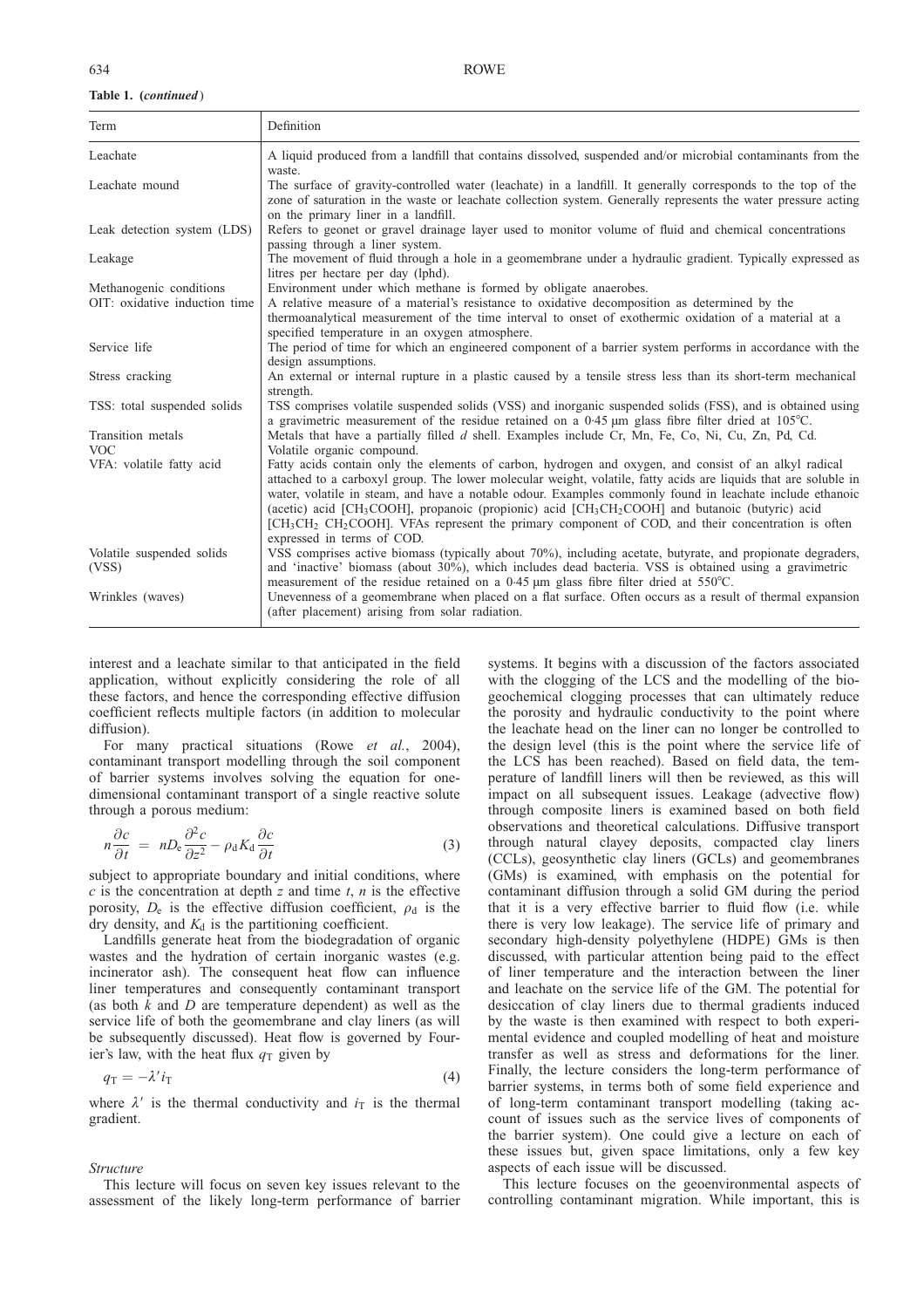but one aspect of landfill design. To ensure a safe landfill, attention must also be paid to environmental geotechnics (especially issues of stability) and landfill operations: these issues are beyond the scope of this lecture.

## LONG-TERM PERFORMANCE OF LEACHATE COLLECTION SYSTEMS

Overview

Leachate is the contaminated water predominantly generated from the percolation of precipitation through waste and by the biodegradation of the waste. It contains dissolved, suspended and microbial contaminants. Although modern MSW leachate typically has low concentrations of toxic compounds compared with the levels encountered when there is co-disposal of hazardous waste (as was once common practice), there is still a need to control their migration and prevent groundwater contamination.

The LCS represents a critical component of barrier systems for landfills. The primary function of the LCS is to control the leachate head acting on the underlying liner. The secondary function is to remove leachate for either recirculation or treatment and disposal. Clogging of LCSs involves a reduction in hydraulic conductivity of the drainage material and/or filter to the point where it results in the development of a leachate mound acting on the base of the landfill. As the mound increases in height, the advective transport of contaminants through the liner system increases, increasing the potential for groundwater contamination.

The design of LCSs has evolved considerably over time, and there are many misconceptions about appropriate design and operation procedures. The earliest form of LCS involved a toe drain and/or perimeter drain. These systems minimised surface water contamination by controlling leachate seeps through the landfill cover, but they were ineffective at controlling the height of the leachate mound within the waste and the consequent contaminant escape into the underlying soil and groundwater. The next generation of leachate removal systems involved the inclusion of granular material (French drains) in conjunction with perforated drainage pipes, typically located every 50–200 m along the landfill base. These systems provided greater control of the leachate mound than toe drains or perimeter drains, but the confluence of flow through a limited surface area made the drains particularly prone to clogging (especially when they were wrapped in a geotextile). As discussed below, clogging of either a granular material or a geotextile filter impairs the ability for leachate to enter the leachate collection pipe, causing a build-up of a leachate mound between the drains. This mound induces some flow towards the pipes, but also increases outward flow through the bottom of the landfill.

Modern LCSs typically comprise a continuous blanket of granular material covering the landfill base liner and a regular pattern of leachate collection pipes. Some systems use sand for the drainage blanket; however, it has been shown that sand can readily clog (e.g. [Reades](#page-45-0) et al., 1989). The replacement of sand by gravel has improved the performance of these systems, but clogging will still occur. This raises two questions: (a) how does one design a system to maximise the long-term performance and hence its service life; and (b) what is the service life of the system? This section will:

- (a) examine the mechanisms governing the clogging of leachate collection systems
- (b) discuss the insights gained from both field and laboratory studies
- (c) examine techniques for modelling the performance of these systems.

#### Keele Valley Landfill (KVL)

The Keele Valley Landfill (KVL), located north of Toronto in Maple, Canada, covers 99 ha and is divided into four quadrants, referred to as Stages 1 to 4. The barrier system consists of a CCL, typically 1.5 m thick, overlain by a 0.3 m thick sand protection layer and an LCS as discussed below. Stage 1 (north-east portion) was constructed between 1983 and 1985. Stage 2 (north-west portion) was constructed between 1986 and 1988. Construction of Stages 3 and 4 was started in 1988 and 1990 respectively and completed in 1994. The LCS in Stages 1 and 2 consists of a series of French drains (50 mm washed, crushed gravel mounds 0.5 m high and spaced 65 m apart) draining into four main 150 mm diameter perforated collection pipes (8 mm diameter perforations) encapsulated in 40 mm washed crushed gravel mounds 0. 5 m high and 200 m apart. In Stages 3 (south-east) and 4 (south-west), the LCS consists of a granular drainage blanket (0.3 m thick, 50 mm washed, crushed gravel) draining into the four main leachate collection pipes. The four primary pipes run predominantly north-west to south-east the full length of the landfill, are approximately 900 m, 950 m, 1200 m and 1200 m long, and drain to a common holding tank. In addition, a fifth 300 m long collection pipe drains the southeast corner of Stage 4.

The landfill capacity is approximately 33 million  $m<sup>3</sup>$ , and the maximum depth of waste at closure was about 65 m. Between the first acceptance of waste in 1984 and landfill closure in December 2002, it received 28 million tonnes of MSW from the Greater Toronto Area. As will be discussed in several sections of this lecture, the KVL has been extensively monitored and studied.

#### Trends in KVL leachate data

As subsequent sections will discuss both field and laboratory studies related to the KVL leachate, it is useful to look at the changes in the concentration of key components of the leachate collected at the main holding tank at the KVL over the past 21 years. [Armstrong & Rowe \(1999\)](#page-43-0) found a strong correlation between the variability of the KVL leachate characteristics and both precipitation and the sequence of waste placement. Periods of heavy precipitation tended to result in lower-strength leachate, especially after new sections of the LCS had been constructed. The data also suggested that when fresh waste lifts were placed over older waste, the older waste acted as a bioreactor that treated the leachate generated by the newer waste (much like what was observed in test cells by [Ham & Bookter, 1982\)](#page-44-0). These results suggest that planned waste placement can play a role in the treatment of leachate before collection and removal. However, as will be illustrated in the following sections, the waste is not the only place where leachate 'treatment' occurs.

Despite the variability in leachate characteristics, trends can be identified in plots of 2-month rolling average of key characteristics with time (Fig. [2\)](#page-5-0). Chloride represents the 'stable' inorganic constituents, because its concentration is largely independent of biological and chemical interactions. The chloride concentration has increased over the past 21 years, although it may have levelled off over the past couple of years at an average concentration of about 4000 mg/l (Fig. [2\)](#page-5-0). In contrast, the calcium concentration reached a peak annual average value of 1580 mg/l in 1991. The average calcium concentration over the first decade (1984– 1993) was about 1200 mg/l. The end-of-pipe concentration of calcium has subsequently decreased to quite low values (average 45 mg/l since closure).

The level of organic contaminants in the leachate can be represented in terms of the chemical oxygen demand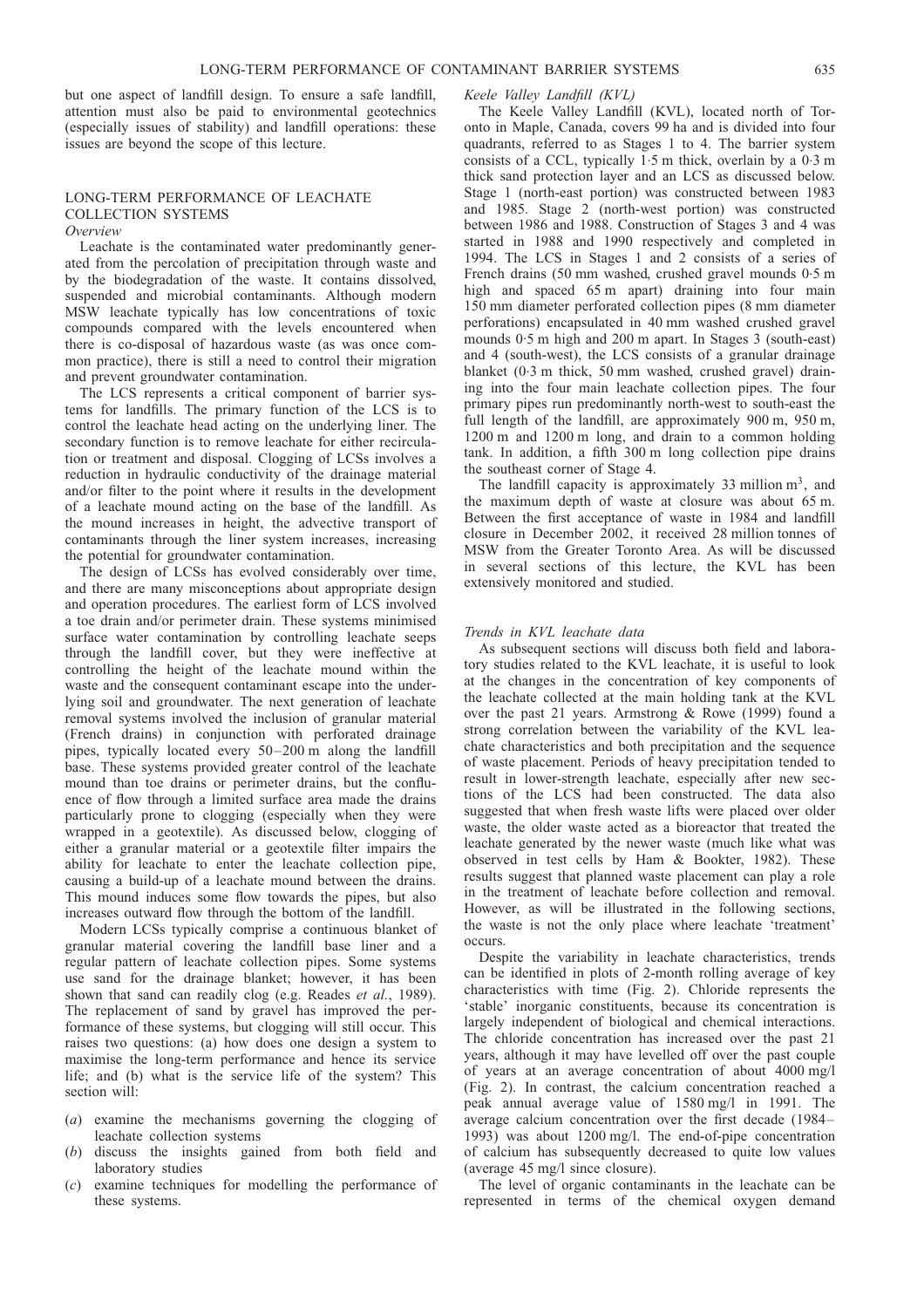<span id="page-5-0"></span>

Fig. 2. Variation in end-of-pipe chloride and calcium concentrations with time for the period 1984–2004

(COD), which averaged about 12 200 mg/l over the first decade and has decreased to about 2300 mg/l over the last 2 years since closure. Over the first decade pH was relatively stable, with an average value of 6.3, which increased to an average of 7.4 over the next 9 years and to 7.7 since closure. Thus the leachate data suggest that there is a shift in the end-of-pipe leachate chemistry with the 'stable' inorganic load still increasing while the organic load (represented by COD) and 'unstable' inorganic load (represented by calcium) are decreasing. Of particular note is the strong correlation between the decrease in COD and calcium relative to chloride, as is evident from Fig. 3. This trend suggests that the decrease in calcium is related to the decrease in COD, as has been suggested, based on theoretical considerations, by [Rittmann](#page-45-0) et al. (1996). COD has both a readily degradable component—the biochemical oxygen demand  $(BOD<sub>5</sub>)$ —and a slowly degrading component. Thus the ratio of  $BOD<sub>5</sub>$  to  $COD$  provides an indication of the amount of COD that can be readily biodegraded. In the KVL leachate this ratio was relatively constant, with an average value of 0. 65, typical of 'young' leachate, from 1984 until the end of 2000, after which it rapidly decreased to 0. 11. Thus, prior to closure, the decrease in the concentrations of organic constituents (and consequently COD) at the end of the LCS does not appear to have been associated with an apparent 'ageing' of the waste. This is likely a consequence of endof-pipe leachate reflecting the net effect of degradation of new waste (higher concentrations), treatment within the landfill, and degradation of old waste (lower concentrations).



Fig. 3. Variation in end-of-pipe COD/chloride and calcium/ chloride with time for the period 1984–2004

 $3000$ 

Thus 'ageing' or degradation of waste is occurring, but the overall net effect of new and old waste ageing at different rates is being observed. Although not conclusive, the change in the ratio of COD/Cl and in Ca/Cl (Fig. 3), combined with the fact that the average ratio of BOD5/COD has remained at about 0.65 for almost the first 17 years, suggests that the leachate was being 'treated' as it passed through the LCS. If this is true, then one would expect to find a build-up of organic and inorganic material within the LCS. This will be shown to be the case in the following section.

#### Field examples of clogging

Clogging of LCSs has been observed in landfills that have involved a wide range of collection systems, ranging from French drains to continuous sand and gravel layers, and in systems both with and without geotextiles (Table [2\).](#page-6-0) For example, field exhumations [\(Reades](#page-45-0) et al., 1989; [Barone](#page-43-0) et al.[, 1993\)](#page-43-0) found that the upper portion of the sand 'protection' layer over the liner at the KVL became clogged within the first four years, and did not contribute to the hydraulic performance of the collection system. In addition to visual evidence of clogging in the upper portion of the sand layer, the lack of flow in the sand layer was clearly evidenced by the development of a clear diffusion profile starting at the top of the sand layer (Fig. [4\)](#page-8-0), which demonstrates that the sand layer was acting as part of the liner in terms of a 'diffusion barrier'. It is particularly notable that both the inorganic contaminant chloride and several organic contaminants (especially toluene) exhibit diffusion profiles through both the sand and the clay. One would not expect to find profiles such as this if there were any significant flow in the sand layer. [Koerner & Koerner \(1995b\)](#page-44-0) have also reported clogging of a sand protection layer (Case 3, Table [2\)](#page-6-0), where after 10 years the hydraulic conductivity dropped by three orders of magnitude, from  $4 \times 10^{-4}$  m/s to  $2 \times 10^{-7}$  m/s, and leachate was flowing through the waste rather than the sand.

Exhumation of portions of the continuous gravel drainage blanket in later stages of the KVL (Cases 1 and 2 in Table 2; [Fleming](#page-44-0) et al., 1999) indicated a three order of magnitude drop in the hydraulic conductivity of relatively uniform 50 mm gravel near the leachate collection pipe after 4 years (although the hydraulic conductivity was still sufficient to transmit leachate without the development of a leachate mound). Clogging was observed to be substantially less (Case 2 in Table [2\)](#page-6-0) in areas where a geotextile filter was used between the waste and the gravel than where the waste was in direct contact with the gravel. Additional evidence of clogging at the KVL is provided by physical observations of clogging of the main header line leading to the main manhole. In the spring of 2001, the main header was so occluded with clog material that a pipe observation camera could not enter the pipe.

[Koerner](#page-44-0) et al. (1994) and [Koerner & Koerner \(1995b\)](#page-44-0) reported excessive clogging of a geotextile in two cases where the geotextile was wrapped either around the perforated pipe or around the gravel in a drainage trench (Cases 3 and 5 in Table [2\)](#page-6-0) and some clogging in a third case (Case 4).

The field evidence cited above, and in Table [2,](#page-6-0) shows that there are deposits of both biofilm and inorganic precipitate on the surface of the granular material, which reduces the drainable porosity and hydraulic conductivity of the drainage material. Where clog compositions have been reported (e.g. Brune et al.[, 1991;](#page-43-0) [Fleming](#page-44-0) et al., 1999), they comprised over 50% calcite (CaCO<sub>3</sub>), 16–21% silica where there is no filter, and iron and manganese representing up to 8% and 5% respectively. Calcite was also the dominant mineral in clog scale obtained from a leachate collection pipe in a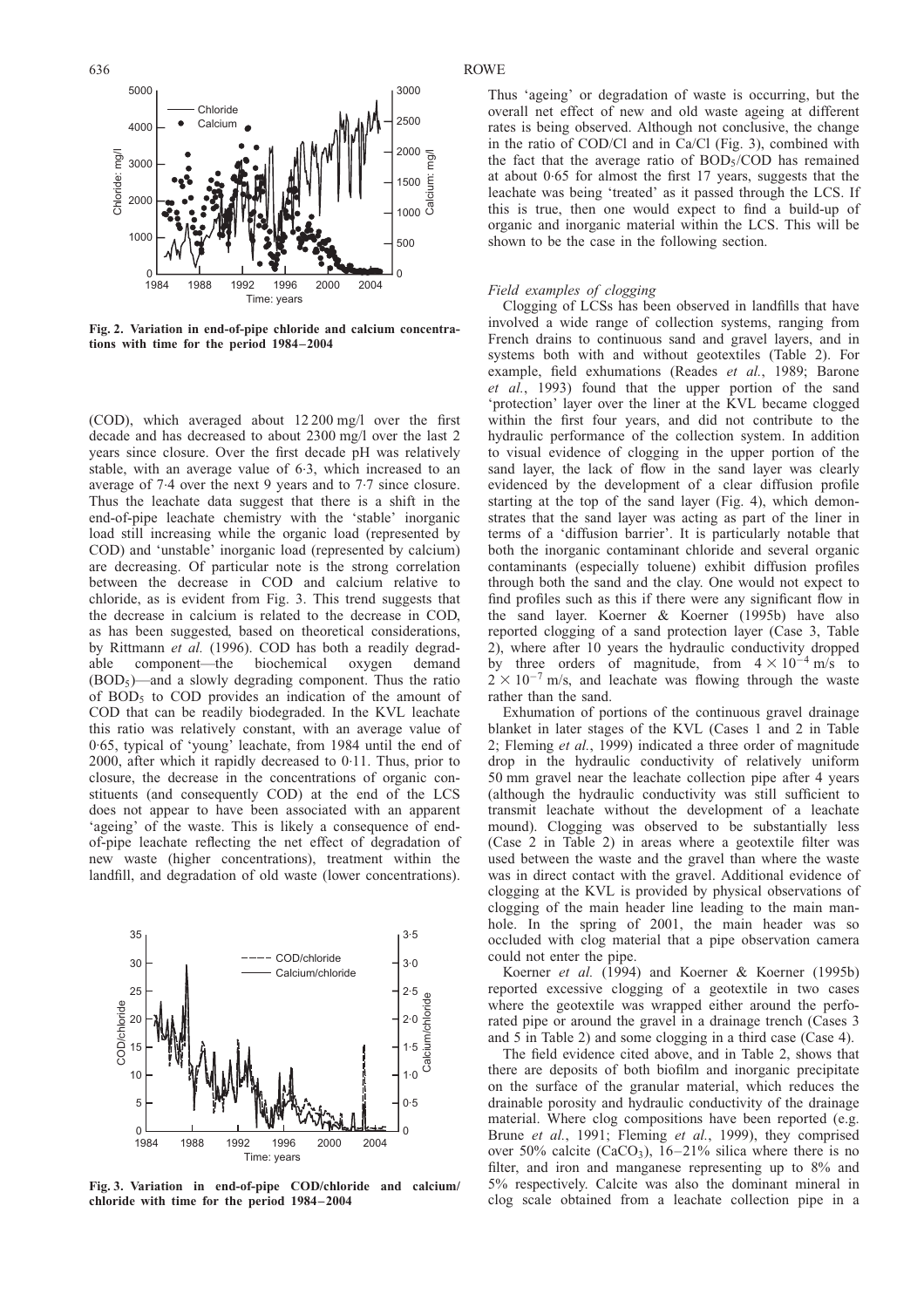<span id="page-6-0"></span>

| Table 2. Summary of observations from exhumation of leachate collection systems (modified from Rowe, 1998a) |  |  |  |  |  |  |  |  |  |  |  |  |  |
|-------------------------------------------------------------------------------------------------------------|--|--|--|--|--|--|--|--|--|--|--|--|--|
|-------------------------------------------------------------------------------------------------------------|--|--|--|--|--|--|--|--|--|--|--|--|--|

| Case | Waste type*,†<br>Age; leachate                                                                                                                                      | Collection system design‡                                                                                                                                                                                                                                                                                                                                    | Key observations                                                                                                                                                                                                                                                                                                                                                                                                                                                                                                 |
|------|---------------------------------------------------------------------------------------------------------------------------------------------------------------------|--------------------------------------------------------------------------------------------------------------------------------------------------------------------------------------------------------------------------------------------------------------------------------------------------------------------------------------------------------------|------------------------------------------------------------------------------------------------------------------------------------------------------------------------------------------------------------------------------------------------------------------------------------------------------------------------------------------------------------------------------------------------------------------------------------------------------------------------------------------------------------------|
| 1.   | MSW and LIW<br>$\sim$ 4 years<br>$COD = 14800$ mg/l<br>$BOD_5 = 10000$ mg/l<br>$pH = 6.3$<br>Performance: Adequate at time<br>of exhumation                         | Blanket underdrain: waste over 50 mm relatively uniform gravel; $30-60\%$ loss of void space in upper stone<br>200 mm, SDR 11 HDPE pipe;<br>8 mm holes<br>Pipe never cleaned<br>No geotextile between waste and gravel                                                                                                                                       | $50-100\%$ loss of void space near pipe<br>Permeability of gravel decreased from $\sim 10^{-1}$ m/s to $\sim 10^{-4}$ m/s<br>All lower holes in pipe blocked; majority of upper holes blocked<br>Large clog growth inside pipe                                                                                                                                                                                                                                                                                   |
| 2.   | MSW and LIW<br>As for Case 1 above                                                                                                                                  | Blanket underdrain: waste over geotextile over 50 mm gravel<br>(rest as above)<br>(GT: W; $M_A = 180$ g/m <sup>2</sup> , AOS = 0.475 mm,<br>$t_{\text{GT}} = 0.6$ mm, $P = 0.04$ s <sup>-1</sup> )                                                                                                                                                           | Substantially less clogging than observed in Case 1 above where there was no<br><b>GT</b><br>$0-20\%$ loss of void space in upper gravel below geotextile                                                                                                                                                                                                                                                                                                                                                        |
| 3.   | MSW and LIW; LR<br>$\sim$ 10 years<br>$COD = 31000$ mg/l<br>$BOD_5 = 27000$ mg/l<br>$pH \sim 6.9$<br>Performance: No flow in LCS;<br>high leachate mound            | Toe drain only<br>Trench with 600 mm of crushed gravel<br>$(6-30 \text{ mm})$ around geotextile wrapped 100 mm SDR 41<br>perforated PVC pipe<br>(GT:HBNW; $M_A = 150$ g/m <sup>2</sup> , AOS = 0.15 mm; $t_{GT} = 0.30$ mm,<br>$P = 1.1$ s <sup>-1</sup> )                                                                                                   | Flow reduction noted after 1 year<br>Pipe crushed (likely due to construction equipment)<br>Substantial reduction in void space and cementing of gravel. $k$ reduced from<br>$2.5 \times 10^{-1}$ m/s to $1.2 \times 10^{-4}$ m/s<br>Sand (SW; AASHTO #10) layer above GM was clogged and leachate drained<br>on top (not through this layer). k reduced from $4 \times 10^{-4}$ m/s to $2 \times 10^{-7}$ m/s<br>Excessive clogging of GT (k dropped from $4.2 \times 10^{-4}$ m/s to $3.1 \times 10^{-8}$ m/s) |
| 4.   | MSW and LIW; LR<br>6 years<br>$COD = 10000$ mg/l<br>$BOD_5 = 7500$ mg/l<br>$pH \sim 7.5$<br>Performance: Drain functioning adequately                               | Perimeter drain to control leachate seeps<br>Geotextile wrapped trench with 6-18 mm gravel<br>and 100 mm SDR 30 HDPE perforated pipe (GT:<br>W, $M_A = 170$ g/m <sup>2</sup> ; POA = 7%, AOS = 0.25 mm;<br>$t_{\text{GT}} = 0.41$ mm; $P = 0.9$ s <sup>-1</sup> )                                                                                            | Only small reduction in k of gravel from $5.3 \times 10^{-1}$ m/s to $2.8 \times 10^{-1}$ m/s<br>Marginal clogging of GT (k dropped from $3.7 \times 10^{-4}$ m/s to $1.4 \times 10^{-4}$ m/s)                                                                                                                                                                                                                                                                                                                   |
| 5.   | ISS (included slurried fines<br>70% finer than 150 $\mu$ m)<br>$0.5$ years<br>$COD = 3000$ mg/l<br>$BOD_5 = 1000$ mg/l<br>$pH = 9.9$<br>Performance: No flow in LCS | Blanket underdrain: Waste over protection sand $(0.075-4 \text{ mm})$<br>over geotextile $(AOS = 0.19 \text{ mm})$ over pea gravel $(1-20 \text{ mm})$<br>drainage layer;<br>100 mm diameter geotextile wrapped HDPE<br>perforated pipe; 12 mm dia. holes (GT: NPNW,<br>$M_A = 220$ g/m <sup>2</sup> , AOS = 0.19 mm; $t_{GT} = 2.7$ mm,<br>$P = 1.8 s^{-1}$ | High leachate mound<br>Upper geotextile functioning (k dropped from $4.9 \times 10^{-3}$ m/s to $8.5 \times$<br>$10^{-5}$ m/s)<br>Pea gravel relatively clean<br>Geotextile wrapping around perforated pipe excessively clogged<br>( <i>k</i> dropped from $4.9 \times 10^{-3}$ m/s to $4.4 \times 10^{-8}$ m/s)<br>Once geotextile sock removed, leachate flowed freely<br>Heavy geotextile sock clogging at location of perforations in pipe                                                                   |
| 6.   | MSW, LIW, ISS<br>6 years<br>$COD = 24000$ mg/l<br>$BOD_5 = 11000$ mg/l<br>$pH = 6.1$<br>Performance: No flow of<br>methane into extraction wells                    | Injection wells - 100 mm perforated PVC pipes schedule<br>40 (GT: NPNW, $M_A = 176$ g/m <sup>2</sup> ,<br>$t_{GT} = 2.2$ mm, $P = 1.1$ s <sup>-1</sup> )<br>LCS not exhumed                                                                                                                                                                                  | Geotextile filter wrapping around extraction wells excessively clogged<br>$\sim$ 30% extraction wells stopped producing recoverable amounts of methane<br>Geotextiles were black with organic material and caked with fine sediment<br>Permeability reduction by as much as four orders of magnitude ( <i>k</i> dropped from $2.3 \times 10^{-3}$ m/s to $7.5 \times 10^{-7}$ m/s).                                                                                                                              |
| 7.   | 6 years<br>Performance: Drain functioning adequately                                                                                                                | Blanket underdrain:<br>waste over 600 mm clean sand drainage material, HDPE<br>collection pipes wrapped with geotextile, over HDPE<br>geomembrane over 200 mm of clay, with saw tooth trench base<br>configuration                                                                                                                                           | Sections of manholes (consisting of flexible-walled PE segments) were<br>collapsing and allowing drainage sand, cover soil, and waste into LCS.<br>Sand layer permeability was reduced from $1.85 \times 10^{-4}$ to $1.23 \times 10^{-4}$ m/s<br>$(33%$ reduction)<br>GT permittivity reduction was 48% but resulting increased head in the LCS<br>was acceptable<br>(continued)                                                                                                                                |

LONG-TERM PERFORMANCE OF CONTAMINANT BARRIER SYSTEMS LONG-TERM PERFORMANCE OF CONTAMINANT BARRIER SYSTEMS

637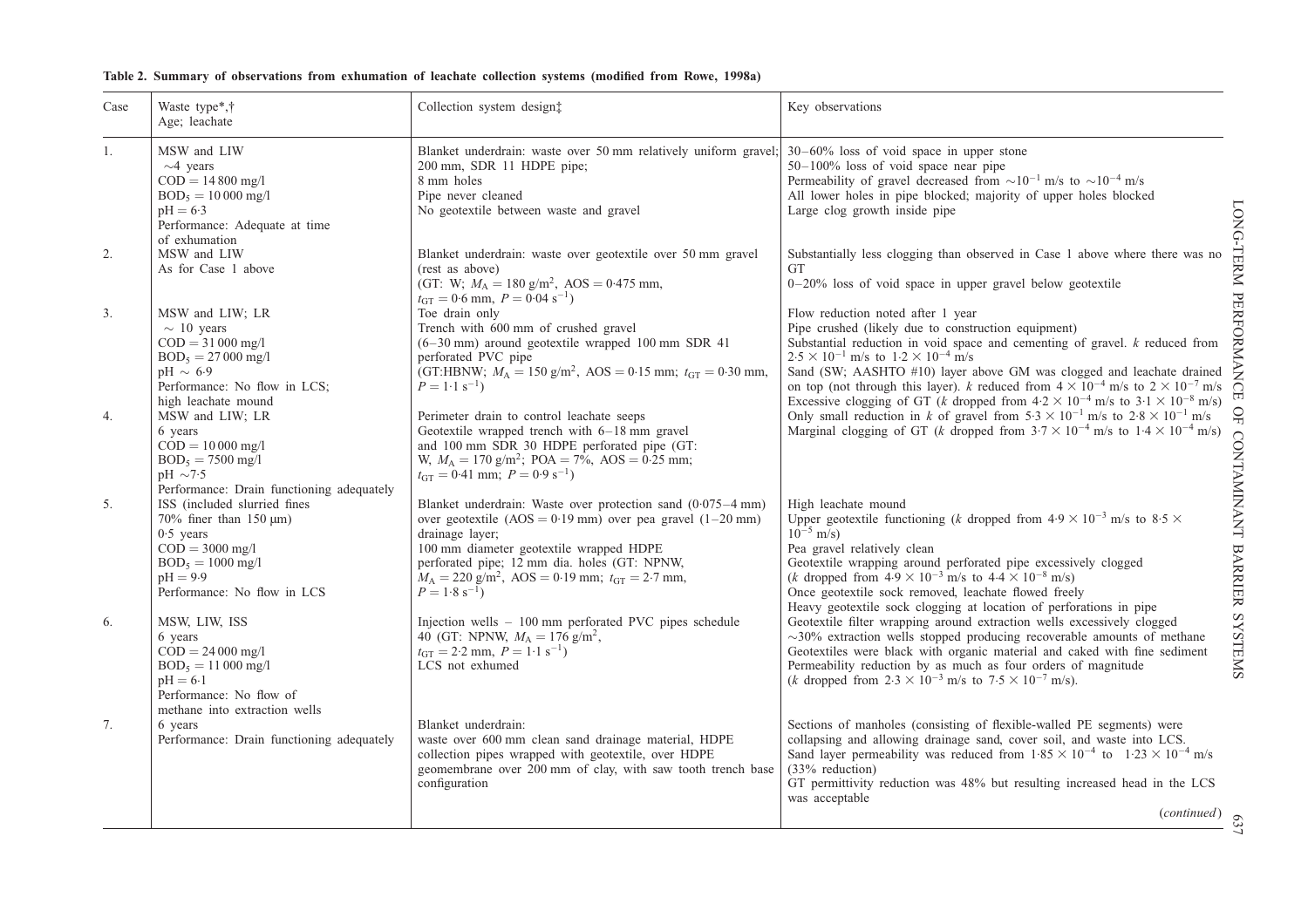|  | Table 2. (continued) |
|--|----------------------|
|--|----------------------|

| 8.  | ISS (also accepted salt slag)<br>$COD = 51000$ mg/l<br>$BOD_5 = 23300$ mg/l<br>$pH = 5.9$<br>$Ca = 3500$ mg/l                                                                         | No description of LCS                                                                                                                                                                                                                                                                                                      | Rapid filling $(10-20 \text{ m/yr})$<br>Clogging was particularly intensed despite pipes being flushed at least once a<br>vear<br>Clog constituents – calcium $(21\%)$ , carbonate $(34\%)$<br>Clogging occurred during the early acetogenic phase of decomposition  |
|-----|---------------------------------------------------------------------------------------------------------------------------------------------------------------------------------------|----------------------------------------------------------------------------------------------------------------------------------------------------------------------------------------------------------------------------------------------------------------------------------------------------------------------------|----------------------------------------------------------------------------------------------------------------------------------------------------------------------------------------------------------------------------------------------------------------------|
| 9.  | Performance: Drainage pipes functioning<br>4 years<br>$\dot{COD} = 1000$ mg/l<br>$BOD5 = 40$ mg/l<br>$pH = 7.0$<br>$Ca = 132 \text{ mg}/1$<br>Performance: Drainage pipes functioning | No description of LCS                                                                                                                                                                                                                                                                                                      | Slowly filled $(\sim 2 \text{ m/yr})$<br>Very little clogging exhibited between annual flushing events<br>Encrustation consisted of both inorganic precipitate and bacterial slime<br>Leachate phase: stable methanogenic                                            |
| 10. | MSW and ISS<br>Performance: No flow in LCS                                                                                                                                            | Toe drain only                                                                                                                                                                                                                                                                                                             | Leachate mounding<br>Leachate drains involving toe drains were clogged<br>Toe drain was replaced                                                                                                                                                                     |
| 11. | MSW and ISS<br>$\sim$ 16 years<br>$COD = 2300 - 6500$ mg/l<br>$BOD_5 = 3900 - 8300$ mg/l<br>$pH = 7.0$<br>Performance: Plugging of the<br>leachate header                             | Blanket underdrain: Waste over LCS (pipe spacing ranging<br>from 50 to 200 m with gravel $(5-20 \text{ mm})$ drainage layer) over<br>100-150 mm thick sand bentonite liner                                                                                                                                                 | High leachate mound (20 m)<br>Elevated leachate temperature caused by sludge<br>Clogging occurred during the early acetogenic phase of decomposition<br>Bypass system was installed to divert leachate around a plugged section of the<br>perimeter drain            |
| 12. | MSW and incinerator ash<br>$2.5$ years<br>Performance: Cell $6 - no$<br>flow in LCS                                                                                                   | Class $1 -$ double-lined landfill                                                                                                                                                                                                                                                                                          | Layer of hard mineral substance that filled $\sim$ 25–100% of the collection pipes<br>Calcite was the only mineral detected<br><b>ROWE</b>                                                                                                                           |
| 13. | MSW and LIW<br>12 years<br>$COD = 400 - 6500$ mg/l<br>$BOD_5 = 15 - 3400$ mg/l<br>$pH = 7.2 - 8.2$<br>Performance: High leachate<br>mound                                             | Blanket underdrain: Waste over a 300 mm thick gravel layer<br>$(20-40$ mm). Central 150 mm<br>diameter perforated drainage pipe. One vertical<br>leachate pumping well at the lowest point of the cell.<br>LCS not exhumed                                                                                                 | Clog deposits (analysed by SEM-EDS) consisted of calcite and ferrous sulphur<br>Residual drainable porosity values ranged from 25% (around the pumping<br>well) to $50\%$                                                                                            |
| 14. | MSW and LIW<br>5 years<br>$COD = 1400 - 4000$ mg/l<br>$pH = 7.6 - 7.9$<br>Performance: Adequate at time of<br>examination                                                             | Blanket underdrain: Waste over a 500 mm thick gravel layer<br>(20-40 mm). Two 225 mm diameter perforated drainage pipes.<br>One central 225 mm diameter HDPE leachate evacuation pipe<br>(evacuation by gravity).<br>High-pressure cleaning of the main pipe and analysis of the<br>collected deposits.<br>LCS not exhumed | Deposits (analysed by SEM-EDS) consisted of calcite, dolomite and ferrous<br>sulphur.<br>Residual drainable porosity values ranged from 10% (in the upper part of the<br>drainage layer) to $50\%$<br>Main evacuation pipe almost completely clogged (more than 80%) |

\* MSW: municipal solid waste; LIW: light industrial waste; ISS: industrial solids and sludge; LR: leachate recirculation.

† Cases 1 and 2 [\(Fleming](#page-44-0) et al., 1999); Cases 3–6 [\(Koerner](#page-44-0) & Koerner, 1995b); Case 7 [\(Craven](#page-43-0) et al., 1999); Cases 8–9 [\(Brune](#page-43-0) et al., 1991); Case 10 [\(McBean](#page-44-0) et al., 1993); Case 11 (Rowe, [1998b\)](#page-45-0); Case 12 [\(Maliva](#page-44-0) et al., 2000); Cases 13 and 14 [\(Bouchez](#page-43-0) et al., 2003).

 $\ddagger$  GT: geotextile; W: woven; HBNW: heat-bonded non-woven; NPNW: needle-punched non-woven; SDR: standard dimension ratio;  $M_A$ , mass per unit area; AOS: apparent opening size;  $t_{GT}$ : geotextile thickness; P: permittivity.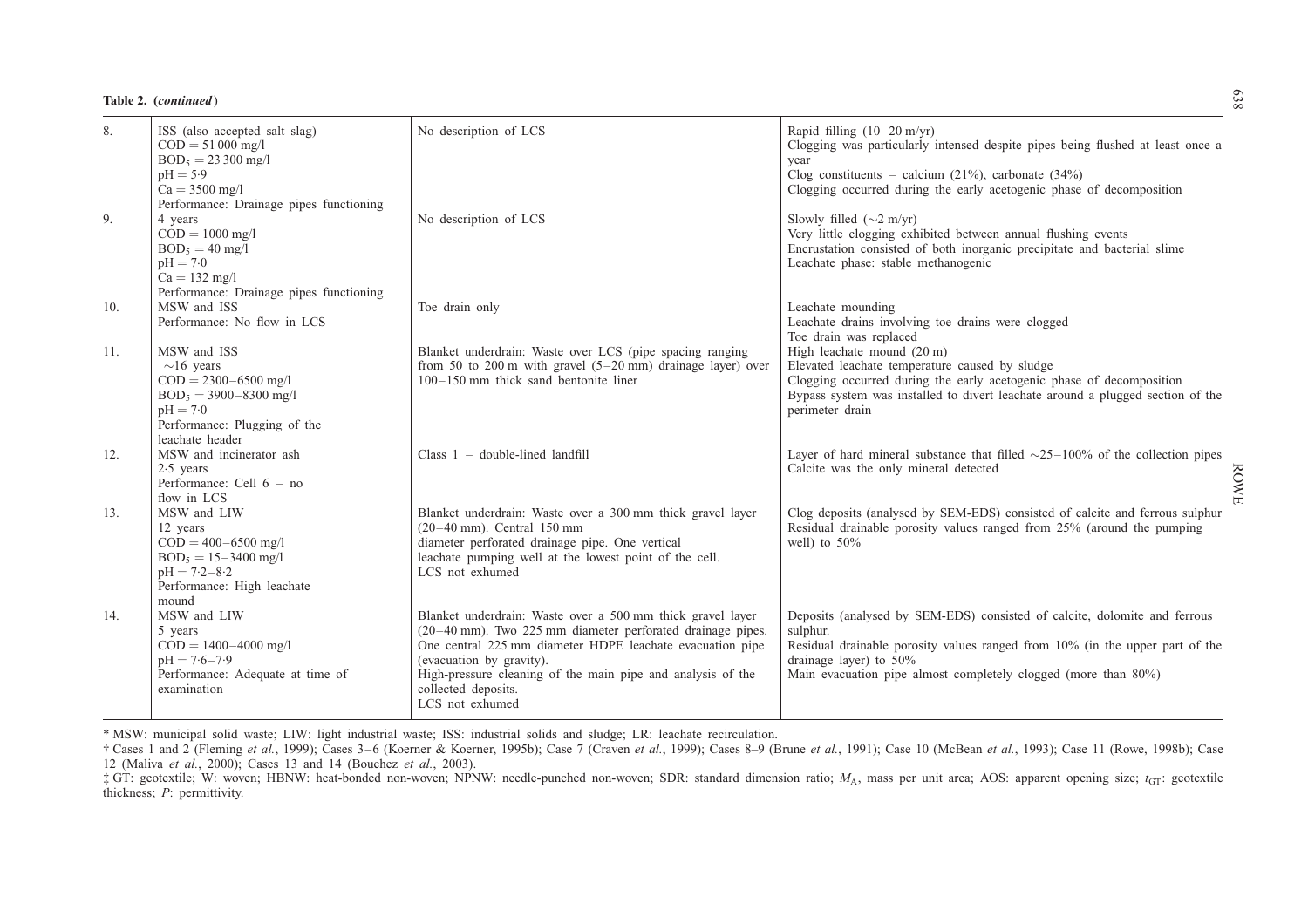<span id="page-8-0"></span>

Fig. 4. Diffusion profile through a sand blanket and underlying compacted clay liner at the Keele Valley Landfill after 4.25 years: (a) chloride (modified from [Reades](#page-45-0) et al., 1989); (b) volatile organic compounds (modified from [Barone](#page-43-0) et al., 1993)

Florida landfill that received incinerator ash and MSW (Maliva et al.[, 2000\),](#page-44-0) and in clog scale obtained from a United Kingdom leachate collection pipe [\(Manning, 2000\)](#page-44-0).

The leachate data for the KVL examined earlier (Figs [2](#page-5-0) and [3\)](#page-5-0) suggest that the clog material (both the organic and inorganic) is being formed by biologically induced processes that involve the removal of some of the organic leachate constituents (as implied by the reduction in COD) and precipitation of some inorganic leachate constituents (as implied by the reduction in calcium concentration). The following sections, which report the findings from laboratory mesocosm and column tests, provide clear evidence that this is indeed the case.

#### Laboratory mesocosm studies

To assess the performance of different LCS configurations, 18 flow cells (mesocosms) were set up [\(McIsaac](#page-45-0) et al., [2000;](#page-45-0) [Fleming & Rowe, 2004;](#page-44-0) [Rowe & McIsaac, 2005\)](#page-45-0) to simulate, at full scale and in real time, the last 0.5 m of a continuous granular blanket adjacent to a leachate collection pipe in a primary LCS. They involved waste material (a mix of waste and cover soil) overlying a 300 mm thick gravel drainage layer graded at 1.5% to a half section of PVC perforated pipe. Selected mesocosms also had a filter/separator layer between the waste material and drainage gravel. The various separator layers examined were a nonwoven needle-punched polypropylene geotextile, a woven slit-film geotextile, a graded granular filter consisting of 4 cm each of well-graded concrete sand and 6 mm nominal size pea gravel, and a 'sacrificial' layer of drainage gravel between the nonwoven geotextile and the waste material. Two sizes of gravel were examined (38 mm and 19 mm). KVL leachate was introduced vertically at a rate corresponding to an infiltration of 200 mm/yr and horizontally corresponding to the same infiltration over a catchment zone corresponding to 50 m spacing of the perforated drainage pipes. The mesocosm tests were conducted under anaerobic conditions at 27°C. Except for the fully saturated mesocosms, the bottom 100 mm of the gravel in each mesocosm remained saturated and the top 200 mm unsaturated during operation. Some of the mesocosms were placed in series, with the effluent from one mesocosm being the influent for another to demonstrate the effect of mass loading on clogging. Most of the mesocosms were terminated after 6 years of operation, although one was terminated after 11 years.

Designs without a separator/filter experienced increased

amounts and rates of encrustation in the gravel drainage material and in the leachate collection pipes and perforations compared with those with a filtration/separation medium between the gravel and the waste material. The design with a woven geotextile separator prevented intrusion of the waste (and hence resulted in a void volume occupancy (VVO) of 25% over the full 300 mm of gravel, which was smaller than the VVO of 31% with no filter) but did not prevent migration of fines, because of its large filtration opening size (FOS) of 700 m, and consequently there was more biological, physical and biochemical clogging within the gravel drainage layer than for mesocosms with either a nonwoven geotextile (VVO = 21%) or granular filter (VVO = 18%) separator/filter design.

The nonwoven geotextile  $(FOS of 110 \mu m)$  separator/filter resulted in increased biological and biochemical clog development in and above the nonwoven filter. The nonwoven geotextile effectively treated and filtered out fines from the vertically flowing leachate and resulted in less clog development within the drainage gravel than in the woven geotextile. Although some clogging of the nonwoven geotextile was observed, leachate still managed to percolate through the geotextile without any evidence of perching of leachate on the geotextile.

For designs with a graded granular filter, the sand layer readily clogged and reduced permeability was observed within the sand layer, which became cemented into clumps of sand and pea gravel. The granular filter was effective at filtering, straining and treating the leachate percolating through the waste layer, and resulted in the least clog mass in the underlying gravel of all the separator/filter designs. However, although no significant perched mounding was noted in the mesocosm, the clogging of the sand does have the potential to cause perched leachate mounding above the filter once the sand layer clogs.

Designs involving the placement of coarse gravel above and below a nonwoven geotextile developed a layer of gritty soft material on the top of the nonwoven geotextile owing to the retention of fines (washed through from the waste layer) and biofilm growth. Because of the large pore space of the gravel above the geotextile, the clog material in this layer was not sufficient to hinder its ability to transmit leachate.

Designs operated with the 300 mm gravel layer fully saturated exhibited an accumulation of soft clog throughout the full layer thickness and greater overall clogging  $(VVO = 45%)$  than for mesocosm where the saturated zone was only 100 mm (VVO  $=$  31%). This difference in behav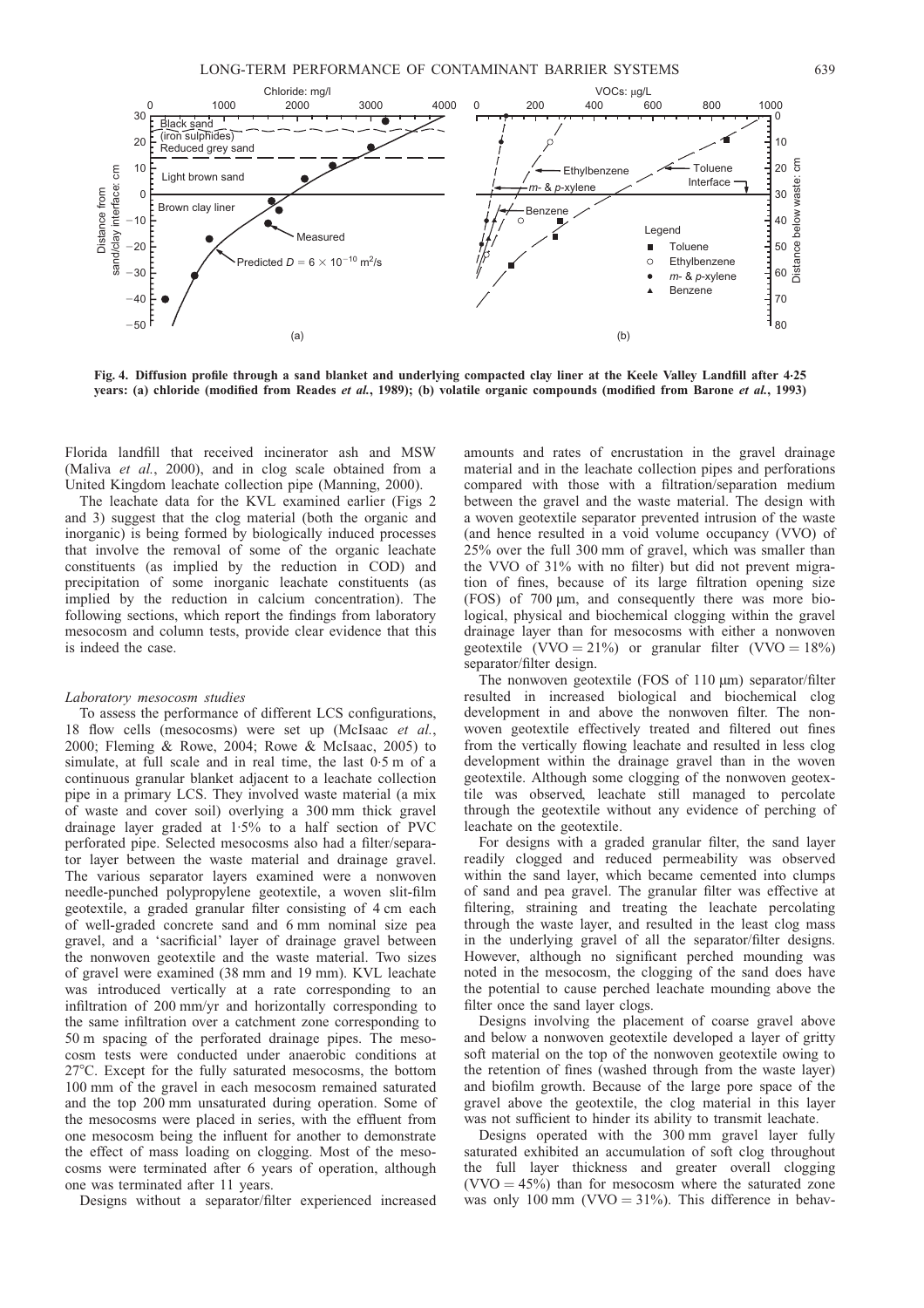iour is attributed to longer leachate retention time and an environment more conducive to microbial growth in the fully saturated systems. Note that, for the saturated mesocosm, there was 51% VVO in the lower 100 mm of gravel after only 1. 6 years—more than in most other mesocosms after 6 years.

Tests conducted with 19 mm and 38 mm gravel (no filter/ separator) demonstrated a more uniform distribution of clog material through the layer thickness for the 19 mm gravel than for the 38 mm gravel (where the clog focused at the bottom of the layer). For 19 mm gravel there was less intrusion of the waste into the upper portion of the gravel than for 38 mm gravel, but there was substantially more accumulation of clog material within the gravel itself.

As might be anticipated, based on the column studies of Rowe et al. [\(2000a\),](#page-45-0) reducing the mass loading reduces clogging. The lowest VVO was for the mesocosm fourth in series, where the leachate reaching this mesocosm by lateral flow had already passed through three other mesocosms and hence had been depleted in nutrients and inorganic elements (e.g.  $Ca^{2+}$ ). In this mesocosm, most of the clogging was due to the vertically percolating fresh leachate. Examining the four mesocosms in series it was found that there was a clear progression of decreased VVO in the saturated 100 mm  $(58\% > 29 - 32\% > 16\% > 12\%)$  with reduced mass loading.

## Clogging of geotextiles

The field and mesocosm studies discussed above have demonstrated that, although geotextiles can clog, when used appropriately they can also minimise the clogging of the underlying LCS. Laboratory tests reported by [Koerner](#page-44-0) et al. [\(1994\)](#page-44-0) showed that the hydraulic conductivity of a geotextile can drop by 4–5 orders of magnitude due to clogging (with the lowest values being  $3-4 \times 10^{-8}$  m/s). Geotextile clogging follows a similar pattern to that for granular materials. The clogging process begins with bacteria adhering to the geotextile fibres and the development of a fixed biofilm, which grows in small micro communities [\(Mlynarek & Roll](#page-45-0)[in, 1995\)](#page-45-0). Needle-punched nonwoven geotextiles provide a particularly large surface area for biofilm development. The biomass utilises available nutrients from the surrounding environment for cell growth and secretion of extracellular polysaccharides (EPS). As the biofilms grow larger, they can combine with other neighbouring biofilms and engulf geotextile fibres, thereby creating a natural biological filter. The biofilm occupies voids within the geotextile, and acts to entrap additional bacteria, suspended solids and organic matter from the passing leachate. [Kossendey](#page-44-0) *et al.* (1996) found that microorganisms could not gain significant nourishment from the carbon content of the polymers. However, the provision of nutrients by permeating geotextiles with leachate having a significant organic component resulted in microbial growth and clogging.

Numerous investigators have studied the clogging of geotextiles permeated by MSW leachate. The magnitude of the decrease in hydraulic conductivity  $k_n$  (and permittivity P) depends on the geotextile (e.g. openness of the pore structure), the flow rate, and the concentration of the leachate. [Koerner & Koerner \(1995b\)](#page-44-0) observed a decrease in geotextile hydraulic conductivity of between about two and five orders of magnitude. The lowest hydraulic conductivity observed in the laboratory tests, for a heat-bonded nonwoven geotextile, was similar to the lowest value observed for the clogged geotextiles recovered from the field  $(4 \times 10^{-8} \text{ m/s})$ .

#### Laboratory column studies

Several investigators have performed laboratory column tests to assess the effect of different variables on the

clogging of granular porous media. These studies, combined with the field and mesocosm studies described earlier and with theoretical considerations [\(Rittmann](#page-45-0) et al., 1996), have shown that the clogging of granular media involves a combination of biological, chemical and physical processes. Microbes in the leachate attach to solid matter (e.g. granular material, geotextile fibres, and the walls of leachate collection pipes), and a biofilm grows as nutrients are supplied by the leachate. The methanogenesis and acetogenesis of volatile fatty acids in the leachate cause an increase in the pH of the leachate and production of carbonate, which results in precipitation of inert material (predominantly  $CaCO<sub>3</sub>$ ), which accumulates on available solid surfaces and, in some cases, also settles to the bottom of the drainage media. Finally there is an accumulation of inorganic particles originally suspended in the leachate.

Brune et al. [\(1991\)](#page-43-0), [Paksy](#page-45-0) et al. (1998) and [Rowe](#page-45-0) et al. [\(2000b\)](#page-45-0) demonstrated that particle size and grading have a significant impact on the rate and extent of clogging in a granular medium. Columns with large particle diameters give rise to bioreactors as efficient as smaller particle diameters (i.e. result in a similar reduction in organic and inorganic loading in a given time). However, for larger particles, the clogging is distributed over a large volume of the porous media, and consequently there is much less reduction in hydraulic conductivity and a longer time until the material can be said to be clogged than for smaller particles. This can be attributed to the fact that the larger the grain size and the more uniform the grading, the larger are the pores that must be occluded to cause clogging and the smaller the surface area per unit volume (the specific surface) available for the biofilm growth. Clogging caused a drop in hydraulic conductivity by up to five to eight orders of magnitude.

Leachate contaminant mass loading has a significant im-pact on the rate and extent of clogging (Rowe et al.[, 2000a\)](#page-45-0). This is primarily a result of the increased mass of nutrients and inorganic material available for biological activity and precipitation. Higher flow rates give rise to less efficient bioreactors (i.e. a smaller reduction in organic and inorganic loading per unit volume of leachate in a given time); however, this is more than compensated for by the increase in mass loading associated with the higher flow rates.

Temperature also has a significant effect on the rate of clogging because of the increased biological activity associated with increasing temperature [\(Armstrong, 1998\)](#page-43-0). However, the clogging processes were similar at all temperatures, and the relationship between the hydraulic conductivity and drainable porosity did not appear to be temperature dependent.

The comparative study of the clogging of tyre shreds and gravel [\(Rowe & McIsaac, 2005\)](#page-45-0) found that 38 mm gravel maintained a hydraulic conductivity greater than  $10^{-5}$  m/s for about three times longer than a similar thickness of large (75 mm  $\times$  75 mm) tyre shreds compressed at 150 kPa.

The microbial consortia found within the columns consisted of methanogens, denitrifiers, sulphate-reducing and other facultative anaerobes. Methanogenic bacteria dominated in the most intensely clogged zones within the columns. There was no significant observable difference in the microbial consortia with particle size, flow rate or temperature [\(Armstrong, 1998;](#page-43-0) Rowe et al.[, 2000a, 2000b;](#page-45-0) [Fleming & Rowe, 2004\)](#page-44-0).

Examination of the changes in leachate as it passed through porous media indicated that clogging was predominantly associated with the deposition of inorganic precipitates (mostly  $CaCO<sub>3</sub>$ ), but that the precipitation of  $CaCO<sub>3</sub>$ was linked to the biological processes and the reduction of COD. An empirical relationship between  $CaCO<sub>3</sub>$  precipita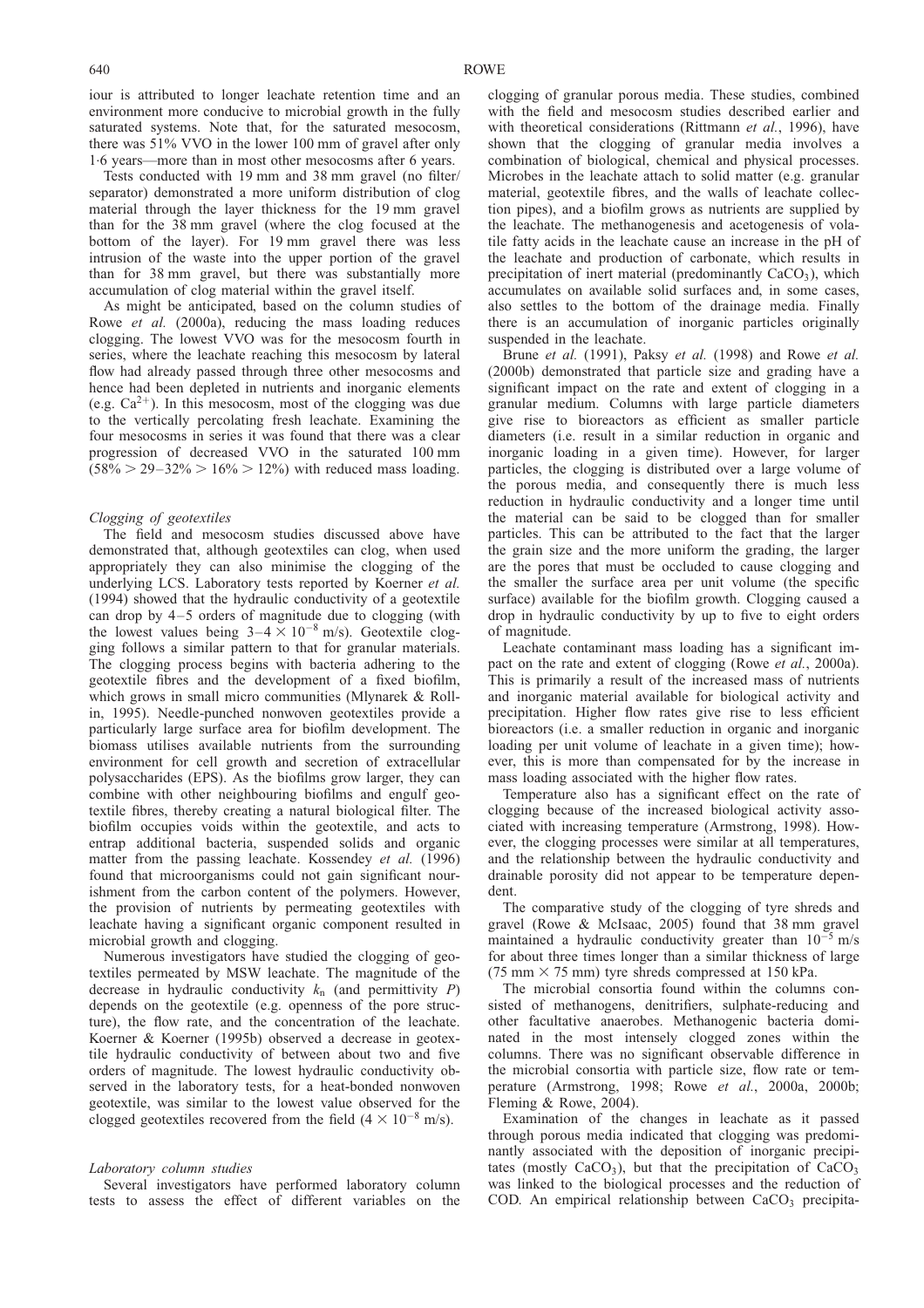<span id="page-10-0"></span>tion and COD reduction was found to be essentially independent of particle size and temperature, but did increase somewhat with increased flow rate, which may be due to biofilm shearing effects at higher flow rates. This shearing can increase the effluent COD (i.e. reduce the amount of COD removed, other things being equal) and hence increase the ratio of  $CaCO<sub>3</sub>$  removed to COD removed.

#### Summary of clogging mechanisms

Clogging is initiated by microorganisms suspended in leachate attaching to and colonising the porous media surfaces as a biofilm comprising a consortium of microbes. The microbes excrete extracellular polysaccharides, which contribute further to the reduction in pore space and hydraulic conductivity of the material. Leachate contains organic acids and other nutrients conducive to biofilm development. In particular, young leachate (characterised by a high  $BOD<sub>5</sub>/$ COD ratio) contains a large proportion of short-chain carbon acids (e.g. volatile fatty acids such as acetate, propionate and butyrate), which can be biodegraded by suspended and attached biomass within the filter and drainage material. The development of the biofilm is a function of the growth rate of the microorganisms, the substrate concentration, the attachment of microorganisms from the leachate onto the surface of the porous medium, and the detachment of microorganisms from the biofilm into the passing leachate. Thus clogging involves:

- (a) retention (from the passing leachate onto the medium) of biomass (VSS) and suspended solids (FSS)
- (b) fermentation of volatile fatty acids (VFAs), primarily acetate, butyrate and propionate, by biomass attached to the medium and suspended biomass (VSS)
- (c) precipitation of cations (predominantly as  $CaCO<sub>3</sub>$ ) with calcium representing 20–30% of the dry mass of clog material formed using real leachate.

For real leachate (which has high VSS and hence provides a continuous supply of acid-consuming biomass), butyrate degraded before acetate, and acetate degraded before propionate [\(VanGulck & Rowe, 2004b\)](#page-46-0). For synthetic leachate (which has very low VSS), acetate was the first to degrade, followed by butyrate [\(VanGulck and Rowe, 2004a\)](#page-46-0). There was little propionate degraded in tests over a 1 year period, because propionate degraders have a much slower growth rate than acetate and butyrate degraders. For leachate with significant concentrations of calcium (i.e. greater than 300 mg/l), the three distinct clogging mechanisms (biological, chemical and physical) resulted in a significant (typically greater than 60%) reduction in drainable porosity and a five to eight order of magnitude decrease in hydraulic conductivity.

The precipitation of  $Ca^{2+}$  as  $CaCO<sub>3</sub>$  is directly correlated with the biodegradation of organic acids (represented in the foregoing discussion in terms of a reduction in COD). When examined in more detail [\(VanGulck](#page-46-0) et al., 2003), it is found that the amount of carbonate is related to the conversion of propionate to acetate, butyrate to acetate, and acetate to methane, and can be represented in terms of microbiologically catalysed reactions [\(Parkin & Owen, 1986\)](#page-45-0), as summarised below.

Propionate is fermented to acetate, carbonic acid, and hydrogen:

$$
CH_3CH_2COOH + 3H_2O \to CH_3COOH + H_2CO_3 + 3H_2
$$
\n(5)

and hydrogen gas is oxidised to reduce carbonic acid to methane:

$$
3H_2 + \frac{3}{4}H_2CO_3 \rightarrow \frac{9}{4}H_2O + \frac{3}{4}CH_4
$$
 (6)

As insignificant  $H_2$  accumulates in a balanced anaerobic system, reactions (5) and (6) can be combined (Parkin  $\&$ [Owen, 1986\):](#page-45-0)

$$
CH_3CH_2COOH + \frac{3}{4}H_2O \rightarrow CH_3COOH + \frac{3}{4}CH_4 + \frac{1}{4}H_2CO_3
$$
\n
$$
(7)
$$

Thus the fermentation of 1 mole of propionate produces 1 mole of acetate and  $0.25$  mole of  $H_2CO_3$ .

Butyrate is fermented to acetate and hydrogen:

$$
CH3CH2CH2COOH + 2H2O \rightarrow 2CH3COOH + 2H2 (8)
$$

and hydrogen gas is oxidised to reduce carbonic acid to methane:

$$
2H_2 + \frac{1}{2}H_2CO_3 \rightarrow \frac{3}{2}H_2O + \frac{1}{2}CH_4
$$
 (9)

The combination of reactions (8) and (9) gives:

$$
CH_3CH_2CH_2COOH + \frac{1}{2}H_2O + \frac{1}{2}H_2CO_3 \rightarrow 2CH_3COOH + \frac{1}{2}CH_4
$$
\n(10)

and so the fermentation of 1 mole of butyrate consumes  $0.5$  mole of  $H_2CO_3$  and produces 2 moles of acetate. Acetate is fermented to methane and carbonic acid:

$$
CH3COOH + H2O \rightarrow CH4 + H2CO3
$$
 (11)

Thus the fermentation of 1 mole of acetate produces 1 mole of  $H_2CO_3$ . The  $CO_3^2$  anion would not be expected to exist at the typical pH of leachate, and the details of the precise reaction mechanism causing precipitation of CaCO<sub>3</sub> have not been fully established. It may in part involve a reaction between  $Ca^{2+}$  and  $HCO_3^-$  in the leachate at typical leachate pH (6–8) and in part a possible reaction between  $Ca^{2+}$  and  $CO_3^2$  adjacent to the biofilm, which has a higher pH. However, the net result is that  $CaCO<sub>3</sub>(s)$  is precipitated, and although the actual mechanism may be more complicated than indicated above, for the purposes of this discussion it may be represented by

$$
CO32- + Ca2+ \rightarrow CaCO3(s)
$$
 (12)

These reactions indicate that the fermentation of propionate replaces propionate with acetate, while fermentation of butyrate replaces butyrate with two acetate, thus increasing the acidity of the leachate. The bioconversion of a weak acid (acetic acid with  $pK_a \sim 4.7$ ) to a weaker acid (carbonic acid with  $pK_a \sim 6.3$  causes the pH of the leachate to increase. The increase in carbonic acid shifts the carbonic equilibrium to carbonate, which can combine with metals to precipitate carbonate-bearing minerals. As the fermentation of acetate generates four times more  $H_2CO_3$  than propionate fermentation, and butyrate fermentation actually consumes  $H_2CO_3$ , it follows that the fermentation of acetate drives  $CaCO<sub>3</sub>(s)$ precipitation.

Based on the foregoing it is convenient to relate the amount of  $Ca^{2+}$  removed from a leachate (by precipitation) to the amount of  $H_2CO_3$  produced by reactions (7), (10), and (11) in terms of a carbonic acid yield coefficient  $Y_H$ [\(VanGulck](#page-46-0) et al., 2003):

$$
Y_{\rm H} = \frac{\text{Ca}^{2+} \text{ removed}}{\text{net H}_2 \text{CO}_3 \text{ produced}}
$$
 (13)

It follows that the precipitation of  $CaCO<sub>3</sub>$  will be controlled by the availability of carbonate (and hence the biodegradation of VFAs and consequent reduction in COD) until  $Ca^{2+}$  is depleted in the leachate. As the inventory of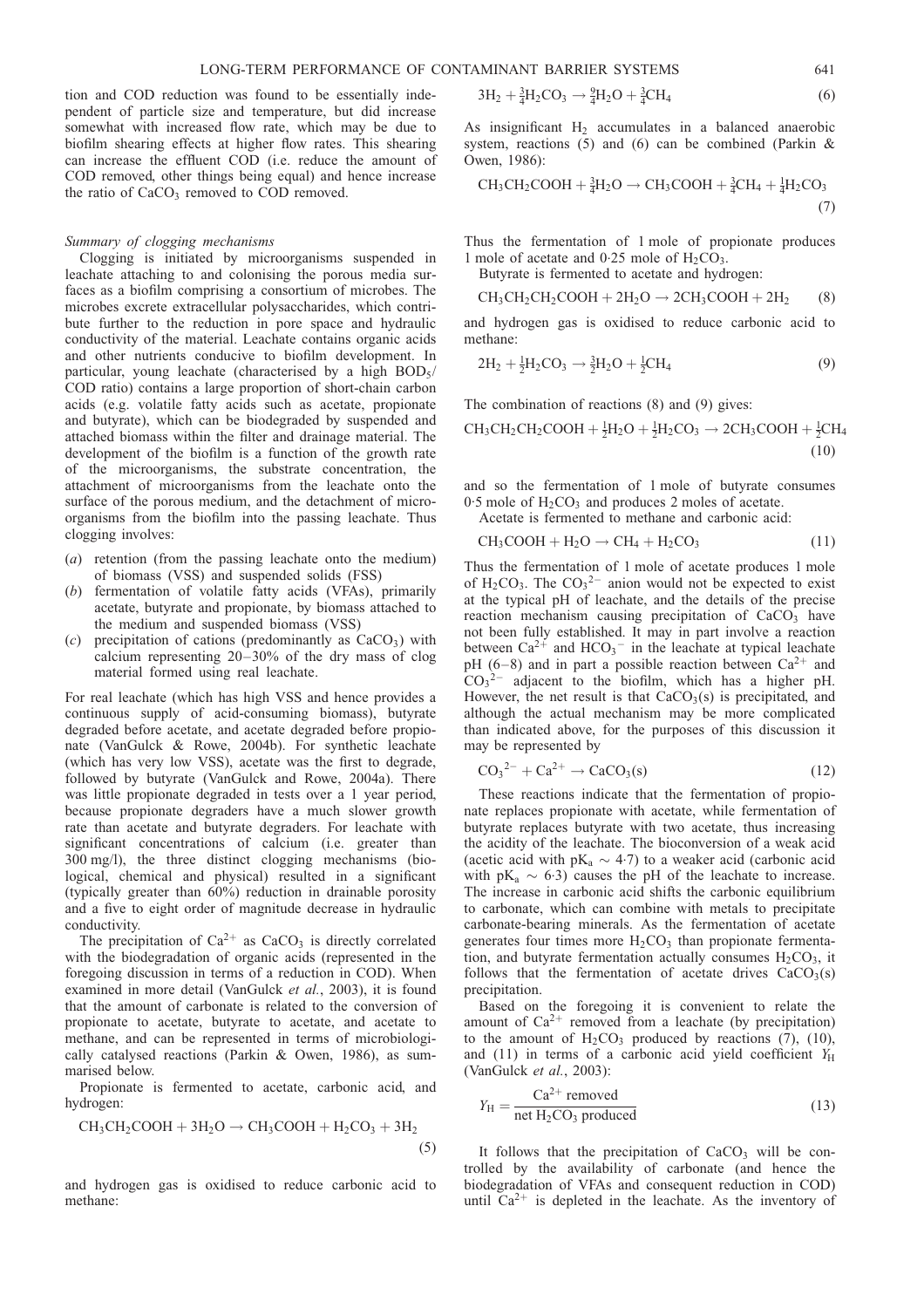<span id="page-11-0"></span> $Ca<sup>2+</sup>$  in the landfill is likely very large, the reduction of  $Ca^{2+}$  in the leachate may be due to a combination of geochemical changes in the waste that make calcium less soluble (e.g. an increase in pH) and hence reduce the concentration of  $Ca^{2+}$  in the leachate entering the LCS, and actual depletion from the leachate as it passes through the collection system and precipitates out of solution. The former can be dealt with in terms of the input function for  $Ca^{2+}$ ; the latter is dealt with in the modelling of clogging within the collection system. This then permits the development of numerical techniques that can be used to simulate clogging processes (Cooke et al.[, 2005a\)](#page-43-0) by modelling the biodegradation of VFAs, and a simple design method [\(Rowe](#page-45-0) [& Fleming, 1998\)](#page-45-0) based on the limit imposed by the availability of  $Ca^{2+}$  in the leachate, as discussed in subsequent subsections.

#### Practical implications

The various studies discussed above have demonstrated that development of a biofilm occurs relatively quickly, and then, with time, changes from a soft 'slime' to a slime with hard particles (sand-size solid material in a soft matrix), to a solid porous concretion of a coral-like 'biorock' structure [\(VanGulck & Rowe, 2004b\).](#page-46-0) During the early phases of clog development the biofilm is relatively easy to clean from leachate collection pipes (e.g. by pressure jetting). However, once the biofilm becomes sufficiently established to cause significant precipitation of  $CaCO<sub>3</sub>$ , the inorganic film becomes firmly attached to the adjacent media (e.g. perfora-tion) and to the inside of pipes [\(Fleming](#page-44-0) *et al.*, 1999), and becomes very difficult to remove. This implies that leachate collection pipes in landfills should be regularly cleaned to remove the soft biofilm in its early stages of development. It has been found that the rate of clog development accelerates with time, and hence the rate of inspection/cleaning required in pipes may increase with time as biofilm develops and as the concentration of VFAs in the leachate (or COD) increases. Silica (sand and silt particles) can be controlled by the use of an appropriate filter. Although calcium and VFAs are ubiquitous in MSW, management practices such as the sequencing of the placement of waste will influence the concentrations of calcium and VFAs reaching the LCS, as discussed by [Armstrong & Rowe \(1999\).](#page-43-0) For example, placing new waste over old waste where the biological processes are well established tends to increase the pH of the leachate as it migrates through the old waste, and hence tends to reduce the solubility of  $Ca^{2+}$  and thus its concentration in the leachate when it first enters the leachate collection system. Also, practices such as the recirculation of leachate serve to re-inject VFAs and calcium back into the waste, and this will have implications for the performance of the LCS.

Because of the level of 'treatment' that occurs in an LCS before the leachate reaches the collection point, end-of-pipe analyses of the leachate VFA and  $Ca<sup>2+</sup>$  concentrations indicate only what it is like at the collection point, and provide little evidence regarding the nature of the leachate that enters the system.

The following observations led [Rowe & Fleming \(1998\)](#page-45-0) to propose a simple method for estimating the rate of clogging of different collection system designs:

- (a) The rate of clogging was related to mass loading.
- (b) The dry densities of clog material,  $\rho_c$ , varied between 1.6 and  $2.0 \text{Mg/m}^3$ .
- (c) Clogging was a problem only for leachates with a significant concentration of  $Ca^{2+}$ ,  $Mg^{2+}$  or  $Fe^{2+}$ , with  $CaCO<sub>3</sub>$  typically representing more than 50% of the

clog material.

- (d) The calcium fraction of total clog material  $(f_{Ca})$  was typically 20–30% of the clog mass.
- (e) Clogging was greatest near the leachate collection pipe, and decreased with distance from the pipe.

This approach uses calcium as a surrogate for other clog materials that may deposit within the drainage layer (i.e. magnesium, iron, silica). The methodology ignores the reaction kinetics of clogging and conservatively assumes that all calcium entering the drainage layer becomes deposited in the granular layer instantaneously. Thus the maximum possible volumetric yield,  $Y(t)$ , of clog per unit volume of leachate may be estimated to be

$$
Y(t) = \frac{c_{\rm L}(t)}{\rho_{\rm c} f_{\rm Ca}}\tag{14}
$$

where  $c<sub>L</sub>(t)$  is the anticipated concentration of calcium in leachate,  $\rho_c$  is the dry density of the clog material, and  $f_{Ca}$ is the proportion of calcium in the total clog material. It then follows that the volume of pore space filled with clog material over a length of collection system  $x$  per unit width at some time  $t$  is given by

$$
V(t) = \int_0^t \frac{c_L(t)q_0x}{\rho_c f_{Ca}} d\tau
$$
 (15)

where  $q_0$  is the rate of leachate percolation into the porous medium per unit area.

The time required to produce a particular level of clogging may be estimated from this relationship for any  $c<sub>L</sub>(t)$ . For any particular degree of clogging a 'porosity reduction'  $v_f$  is defined such that:

$$
n_{\rm b}=n_0-v_{\rm f} \tag{16}
$$

where  $n<sub>b</sub>$  is the free porosity remaining at time t,  $n<sub>0</sub>$  is the initial porosity, and  $v_f$  is the porosity reduction (i.e. the porosity that is occupied by clog material at time t).

The foregoing relationships can be used to deduce clogging for a wide range of practical situations. However, for a blanket drain, the field observations at the KVL suggest that clogging will be greatest towards the collection pipes and least away from the pipes [\(Fleming](#page-44-0) et al., 1999). Therefore it is assumed (Fig. [5\)](#page-12-0) that the porosity reduction  $(v_f)$  and the portion of the overall thickness of drainage blanket subject to clogging  $(B')$  both vary linearly from essentially zero at the up-gradient edge of the drainage path (where lateral flow is zero) to a maximum value  $v_f = v_f^*$  and  $B' = B$  (where B is the thickness of the drainage layer) within a few metres of the collection pipe. Within a distance  $a$  of the pipe, the porosity reduction is assumed to remain constant at a peak value  $v_f^*$ , which is equated with a particular degree of performance impairment.

Therefore the volume of mineral clog corresponding to a permeability decrease represented by  $v_f$  is given by

$$
V_{\text{tot}} = \int_0^L v_f(x) B'(x) dx \tag{17}
$$

where

$$
v_{\rm f} = \begin{cases} v_{\rm f}^* x/(L-a) & \text{for } x < L-a\\ v_{\rm f}^* & \text{for } L-a < x < L \end{cases}
$$
\n
$$
B'(x) = \begin{cases} Bx/(L-a) & \text{for } x < L-a\\ B & \text{for } L-a < x \end{cases}
$$

and hence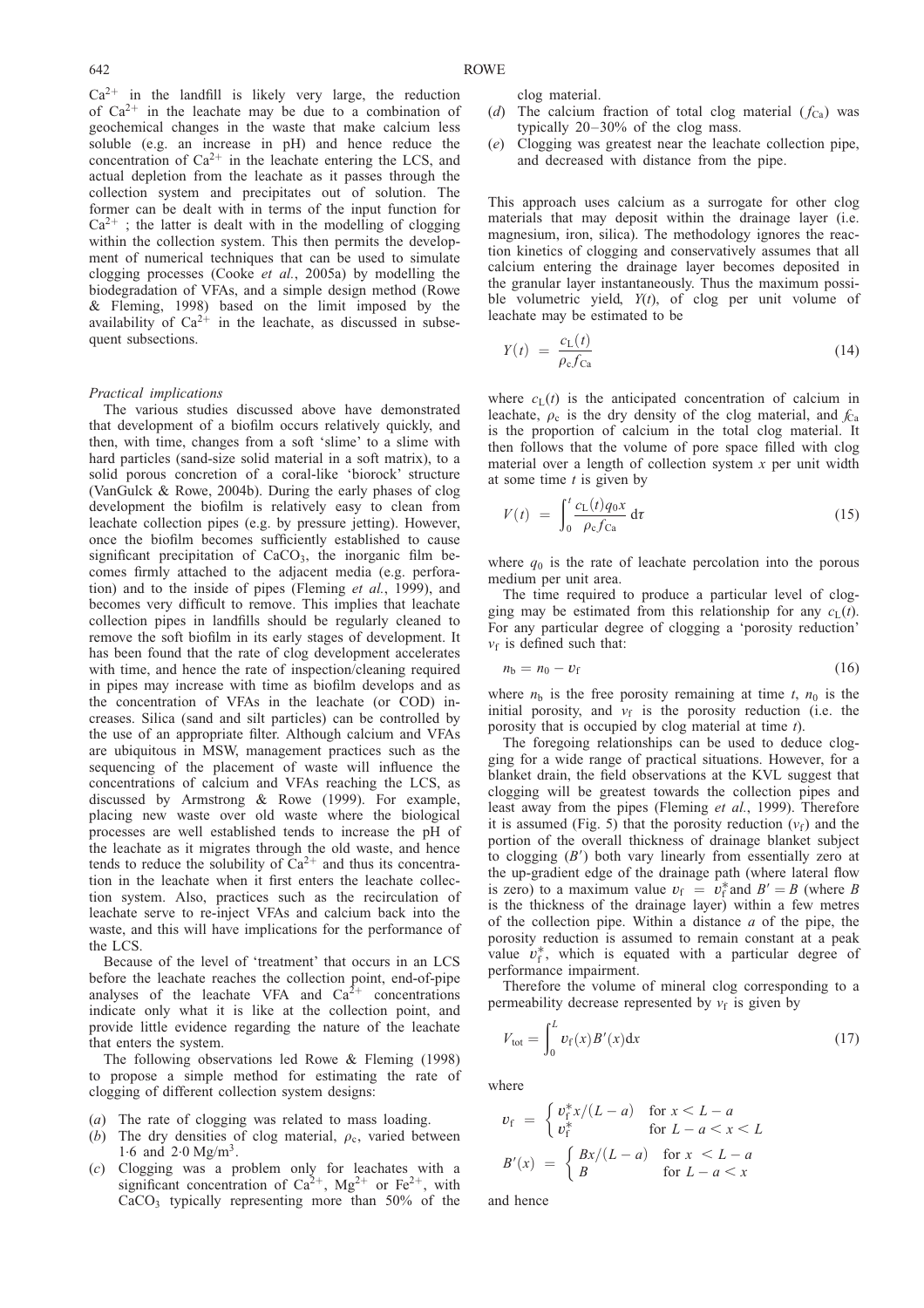<span id="page-12-0"></span>

Fig. 5. Schematic of drainage layer configuration and clog development within the underdrain (modified from [Rowe &](#page-45-0) [Fleming, 1998\)](#page-45-0)

$$
V_{\text{tot}} = \frac{v_{\text{f}}^* BL(1 + 2a/L)}{3} \tag{18}
$$

The time to reach the degree of clogging represented by  $V_{\text{tot}}$  is calculated by solving for the rate of mineral volume growth expressed above for constant or time-varying Ca concentration. For a constant Ca concentration  $c<sub>L</sub>$ , the time to clog,  $t_c$ , is given (from equations [\(14](#page-11-0)) and [\(17](#page-11-0))) by

$$
t_{\rm c} = \frac{(v_{\rm f}^* B L/3 + 2v_{\rm f}^* B a/3)(\rho_{\rm c} f_{\rm Ca})}{(c_{\rm L} q_0 L)}
$$
(19)

For variable Ca concentration c, where  $c = c_{L1}$  for  $t < t_1$ and then linearly decreases with time to  $c = c_{L2}$  at  $t = t_2$ , after which it remains constant at  $c_{L2}$ , then the total clog volume for  $t > t_2$  is given by

$$
V(t) = 0.5\xi(c_{L1} - c_{L2})(t_1 + t_2) + \xi c_{L2}t
$$
 (20)

where  $\zeta = q_0 L / (\rho_c f_{Ca})$ .

Combining equations (18) and (20) for a time-varying Ca concentration, the time to clog  $t_c$  is given (for  $t_c > t_2$ ) by

$$
t_{\rm c} = \frac{(1 + 2a/L)B\rho_{\rm c}f_{\rm Ca}v_{\rm f}^*}{3q_0c_{\rm L2}} - \frac{(c_{\rm L1} - c_{\rm L2})(t_1 + t_2)}{2c_{\rm L2}}\tag{21}
$$

It follows from the foregoing that the time to clog decreases with increasing spacing between drains  $(L)$ , increasing calcium concentrations  $(c_{L1}$  and  $c_{L2}$ ) and increasing infiltration into the drainage blanket  $(q_0)$ . This technique has been applied to predicting the clogging of old French drain

systems, and gives relatively short service life predictions (a decade), consistent with observed field behaviour. When applied to well-designed modern systems with adequately spaced collection pipes and a suitable thickness of uniformly graded coarse gravel (e.g.  $L = 25$  m,  $B = 0.5$  m), it gives predictions of service lives in excess of 100 years, assuming that the pipes are regularly cleaned [\(Rowe & Fleming,](#page-45-0) [1998\).](#page-45-0)

The methodology described above has the advantage of simplicity; however, as with any simplified model it also has limitations. It assumes that the entire concentration  $c<sub>I</sub>(t)$  is used to cause clogging, and that the kinetic processes may be neglected. These assumptions are likely conservative, and would lead to an underestimate of the time required for clogging to occur. On the other hand, while the methodology is dependent on porosity, it does not distinguish the effects of different pore size for similar porosity. For example, one could have 5 mm and 50 mm particles with the same initial porosity, and the time predicted to get the same relative reduction in porosity would be the same. However, as indicated by the laboratory studies discussed earlier, particle size does have an effect because of the difference in the absolute size of the voids and the difference in specific surface (surface area per unit volume) that one has for larger-diameter particles. Thus the calculation method proposed above should be used with caution, and only for relatively uniformly graded granular material with a nominal size greater than 20 mm. A more sophisticated model that can address these issues is described in the next subsection.

Both the column and mesocosm studies discussed above have shown that clogging was greater in saturated systems than in unsaturated systems. Thus, to minimise clogging, LCS should be kept pumped and not allowed to remain in a saturated state for prolonged periods of time.

Studies comparing gravel with tyre shreds [\(Rowe &](#page-45-0) [McIsaac, 2005\)](#page-45-0) have indicated that an increased thickness of compressed tyre shred may be used to give a service life similar to that of a given thickness of gravel in non-critical zones. However, because of the greater variability in pore size, gravel should continue to be used in critical zones where there is a high leachate mass loading.

[Giroud \(1996\)](#page-44-0) has discussed the issue of geotextile clogging as part of a broad review of filter design. He tentatively recommends that sand and nonwoven geotextile filters should not be used even if the waste has been stabilised to produce low-strength leachate by pre-treatment. Rather, he recommends the use of monofilament woven geotextiles with a minimum apparent opening size (AOS) of 0.5 mm and a minimum percentage open area (POA) of 15%, with a preference for a POA greater than 30%. The rationale for these recommendations arises from the following observations.

- (a) The specific surface area for monofilament woven geotextile is much smaller than for nonwoven geotextiles, and this decreases the surface area for biofilm growth.
- (b) The woven filter allows more effective and rapid movement of fine material (i.e. material not intended to be retained) and leachate through the filter.
- (c) Because of their compressibility, the filtration characteristics of a nonwoven geotextile vary with applied pressure, and the critical filtration characteristics should be assessed under design pressures, which could be up to 500 kPa.

There is some evidence to suggest that geotextiles selected in accordance with [Giroud's \(1996\)](#page-44-0) recommendations are likely to experience less clogging and reduction in hydraulic conductivity with time than needle-punched nonwoven or slit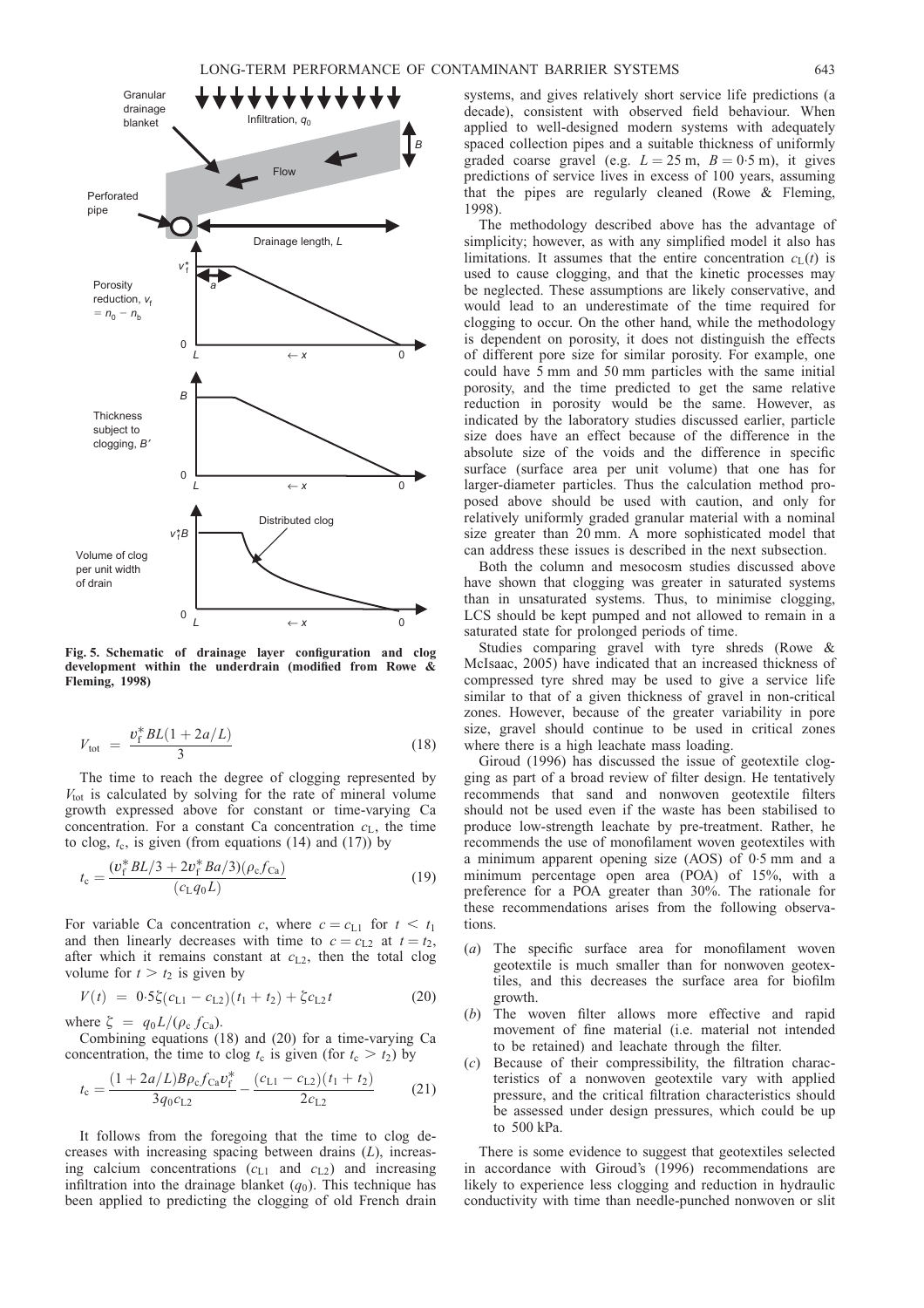<span id="page-13-0"></span>film geotextiles normally used. [Giroud's \(1996\)](#page-44-0) recommendations are based on the premise that one wishes to minimise clogging of the filter. This may indeed be the case for some design situations (e.g. if one insists on wrapping geotextile around pipe in LCS). However, although excessive clogging is undesirable, the processes that cause clogging also provide leachate treatment and, in so doing, (a) decrease the potential for clogging at more critical zones (e.g. near collection pipes) and (b) reduce the level of leachate treatment required after removal of leachate from the landfill. Based on the available evidence, as summarised earlier, it appears desirable to design the LCS to maximise leachate treatment while maintaining its design function. Under these circumstances, using a design such as the one shown in Fig. 6 with a sand and/or nonwoven geotextile filter between the waste and gravel may be desirable provided that perching of leachate on the filter does not have any negative effects (such as side seeps).

Based on published data [\(Koerner](#page-44-0) et al., 1994; [Rowe,](#page-45-0) [1998a\)](#page-45-0), it is unlikely that the hydraulic conductivity of a typical nonwoven needle-punched geotextile would be below  $4 \times 10^{-8}$  m/s (1.3 m/yr) for normal conditions and more likely that it would be of the order of  $1 \times 10^{-7}$  m/s or higher. If the geotextile was used in a blanket drain (e.g. Fig. 6), one can quickly establish that there would be negligible perched leachate on the geotextile for typical rates of leachate generation (less than  $3 \times 10^{-8}$  m/s or 1 m<sup>3</sup>/(yr m<sup>2</sup>)). Thus, while recognising that geotextiles will clog, theoretical consideration, mesocosm studies and field observations all indicate that an appropriately selected geotextile used to protect gravel in a blanket drain will improve the performance and the service life of the drainage gravel and not cause excessive perched leachate mounding. There are two disadvantages to the use of the geotextile directly between the drainage gravel and the waste (Fig. 6(a)). First, unless considerable care is taken, the placement of the waste could cause tearing of the geotextile (creating holes). Second, if the geotextile is left exposed for any significant period of time before covering by waste, there will be degradation of the geotextile by exposure to ultraviolet rays, which will increase the tendency for it to tear. These problems can be avoided by placing a medium-to-coarse sand protection layer over the geotextile (Fig. 6(b)).

It has also been suggested (e.g. Brune et al.[, 1991\)](#page-43-0) that carbonate drainage gravel is unsuitable for use in the drainage layer because it could dissolve and contribute to subsequent calcite crystallisation on alkaline biofilms covering drainage gravel. However, there is now a considerable body of evidence (e.g. [Rittmann](#page-45-0) et al., 1996; [Owen &](#page-45-0) [Manning, 1997;](#page-45-0) [Jefferis & Bath, 1999](#page-44-0); [Manning & Ro](#page-44-0)bi[nson, 1999;](#page-44-0) Bennett et al.[, 2000\)](#page-43-0) to suggest that calcium carbonate is supersaturated in landfill leachate very early in the life of the landfill, and that it is unlikely that dissolution would occur under these conditions. The evidence points to the  $Ca^{2+}$  being leached out of the waste and transported to the point of deposition by the leachate while the  $CO_3^2$ arises predominantly from the mineralisation of organic carbon by methanogens (Brune et al.[, 1991;](#page-43-0) [Owen &](#page-45-0) [Manning, 1997;](#page-45-0) [Bennett](#page-43-0) et al., 2000).

To address the concern that acetogenic leachate may cause dissolution of dolomitic limestone, [Bennett](#page-43-0) et al. (2000) examined drainage gravel exhumed from the KVL (Case 2, Table [2\)](#page-6-0) and looked for incipient dolomite dissolution, which is commonly characterised by the formation of small pits detected at high magnification on crystal surfaces. They were able to show that the surface of the dolomitic limestone exhumed from the KVL LCS was devoid of such pits. However, they did find significant fines (dolomite, quartz, feldspar), washed into the LCS as particulate material suspended in the leachate, which became part of the secondary calcite formed around the gravel. This, combined with the difference in observed clogging at the KVL where a geotextile filter was and was not used (Cases 1 and 2, Table [2\)](#page-6-0), suggests that the clogging of the drainage gravel could be reduced by placing a geotextile filter between the waste and drainage gravel to limit the ingress of fines.

#### Numerical clogging model

The understanding of clogging derived from the studies summarised above has allowed the development of a numerical model, BioClog, to simulate clogging in both column experiments (Cooke et al.[, 2005a\)](#page-43-0) and 2D flow systems. A brief summary is presented here. Reactive chemical transport is modelled with consideration of biological growth, mineral precipitation, attachment and detachment of suspended



Fig. 6. Typical leachate collection drainage blankets: (a) geotextile alone; (b) geotextile and sand protection layers (note that upper permeable protection drainage layer would be medium to coarse sand or gravel (the latter preferred); the lower sand protection layer would be fine or medium sand)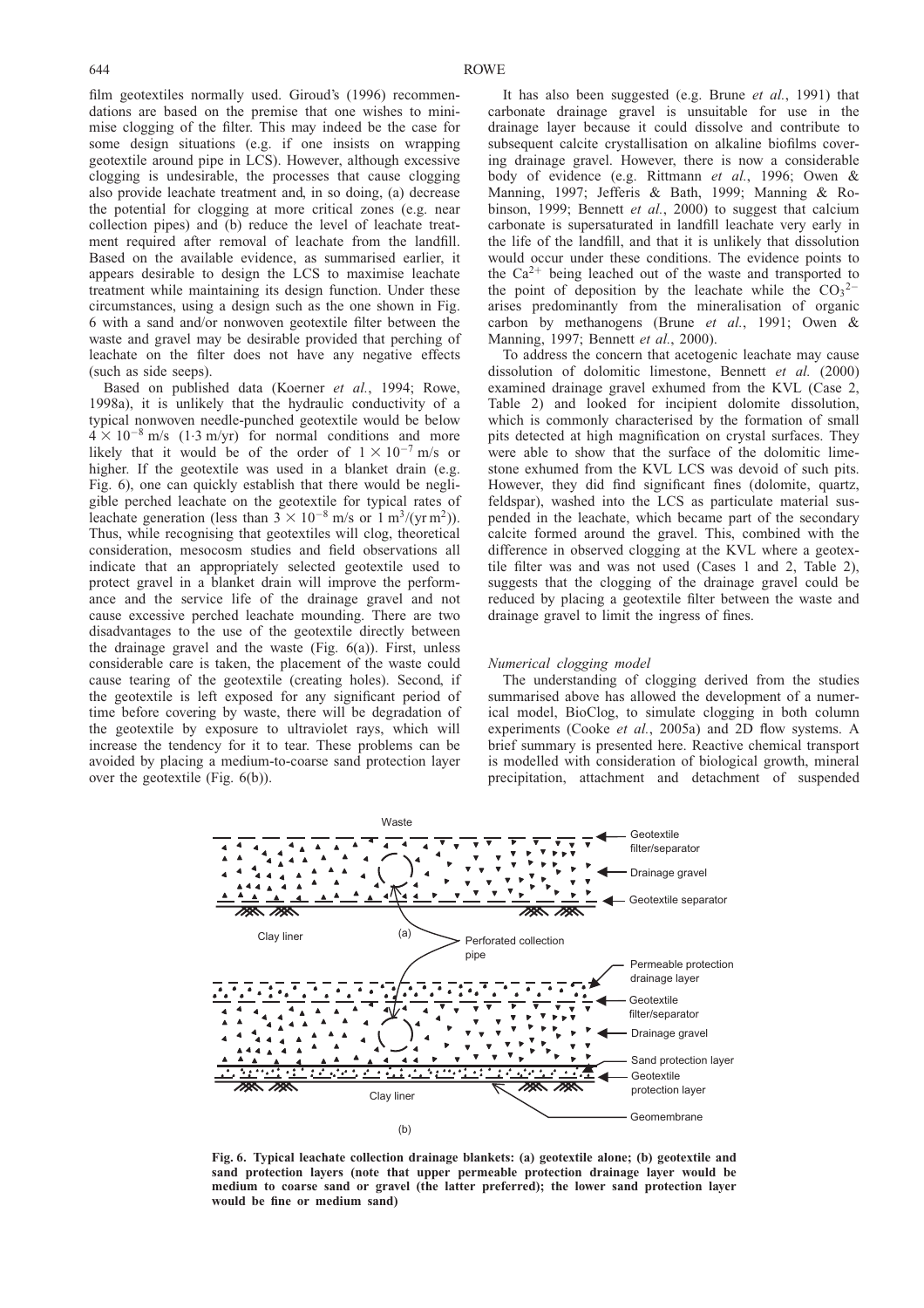solids. The porous medium is represented as a fixed-film reactor, and changes in porosity resulting from the development of biofilm and inorganic films can be calculated directly based on a geometric model. The corresponding changes in hydraulic conductivity are then deduced based on empirical relationships derived from laboratory tests. For 2D systems, a flow model is coupled with the transport model.

The transport and fate of three volatile fatty acids (VFAs), dissolved calcium, suspended inorganic solids and suspended biomass are modelled using the finite element method. Fig. 7 gives a schematic representation of species pathways and reactions modelled. Each species has a source/sink term representing the rate of loss or gain resulting from reaction of the species. The term may differ at each node, and is recalculated for each time step. The equations for the reaction terms for each species are given in [Cooke](#page-43-0) et al. [\(2005a\)](#page-43-0). The mechanisms modelled include the following.

- (a) Acetogenesis of propionate and butyrate, and methanogenesis of acetate by the substrate degraders (both suspended microbes and in the biofilm on the porous media), together with the generation of acetate as a byproduct of acetogenesis (equations [\(5\)](#page-10-0) and [\(8\)](#page-10-0)). Biofilm substrate utilisation accounts for diffusion of substrate into the biofilm. Once in the biofilm, the substrate consumption is modelled based on Monod kinetics.
- (b) Detachment and attachment of suspended active biomass from/to the porous media and decay. The rate of detachment of biomass from the biofilm is computed using contributions from two different mechanisms: (i) detachment due to shear stress; and (ii) detachment due to growth rate. Monod kinetics is used to model growth and decay based on the cell decay rate for the species. Attachment is based on a first-order rate coefficient for attachment, which can be calculated using either a particle filtration method or a network method.
- (c) The loss of suspended inert biomass (i.e. biomass such as dead bacteria, which do not consume substrate) from solution because of attachment to the porous medium, and the gain from detachment of inert biofilm and conversion of suspended active biomass to inert biomass through decay are modelled. The detachment and attachment rates are calculated using the same methodology as for the active suspended biomass. The production of suspended inert biomass is calculated based on the concentrations of suspended active biomass, the decay rate for the species, and the fraction that is refractory.
- (d) The precipitation of calcium carbonate is based on the carbonic acid yield coefficient (equation [\(13](#page-10-0))), and the net rate of production of carbonic acid calculated from the utilisation of the VFAs (equations [\(7\)](#page-10-0), [\(10](#page-10-0)) and  $(11)$  $(11)$ ).
- (e) The increase in suspended inorganic solids due to detachment of inorganic solids is computed using the shear stress model; the attachment is based on the attachment rate, computed in a similar manner to that for the suspended active biomass.

The clog matter is modelled as comprising five separate films: a biofilm for each of the active degraders (acetate, propionate and butyrate degraders), an inert biofilm, and an inorganic solids film. Cooke et al. [\(2005a\)](#page-43-0) provide equations for calculating film thickness based on the same processes as modelled for the reaction terms (Fig. 7):

 $(f)$  Active biofilms can grow by attachment of suspended active degraders and growth, and may shrink as a result of detachment and decay. Attachment and detachment are modelled as discussed in (b) above. Growth and



Species Films

Fig. 7. Schematic of the species pathways and primary reactions incorporated in the BioClog model (after Cooke et al.[, 2005a\).](#page-43-0) \*'Growth' represents growth of substrate degraders due to utilisation of substrate. Note: figure does not indicate production of acetate from degradation of other VFAs

decay are calculated according to the non-steady-state biofilm growth model.

- (g) Inert biofilm thickness increases because of attachment of inert biomass and conversion of decayed active biomass, and decreases because of detachment.
- Inorganic solids film thickness increases because of attachment of suspended inorganic solids, precipitation of calcium carbonate, and production of 'other' inorganic solids, and decreases because of detachment. Attachment and detachment are as discussed previously. The mass of precipitate is computed from the mass of calcium removed from the leachate (see  $(d)$  above). The production of 'other' inorganic solids is calculated by applying a user-defined multiplier to the rate of calcium carbonate production, thereby allowing the model to represent additional precipitates, assuming they accumulate at a rate proportional to calcium carbonate. The contribution of 'other' precipitates is often small [\(Brune](#page-43-0) et al.[, 1991;](#page-43-0) [Fleming](#page-44-0) et al., 1999; Manning  $\&$ [Robinson, 1999\).](#page-44-0)

The active biofilm, inert biofilm and inorganic solids thicknesses are computed for each element in the finite element mesh. A geometric representation of the porous medium allows calculation of porosity and specific surface in each element based on the total thickness of the active and inactive films, as described by [Cooke & Rowe \(1999\).](#page-43-0)

Two-dimensional modelling involves a 2D transport model that simulates the processes discussed above together with a 2D flow model. The flow model takes the porosity and corresponding hydraulic conductivity at each point in space, at a given time, from the transport model and calculates the leachate mound subject to these physical parameters and the infiltration from the waste into the collection system. This mound then provides input to the transport model for the next time step.

The model has been calibrated to well-controlled laboratory experiments permeated with synthetic [\(VanGulck, 2003\)](#page-46-0) and KVL [\(VanGulck, 2003;](#page-46-0) Cooke et al.[, 2005b\)](#page-43-0) leachate. The results indicate that the processes simulated in the model are largely responsible for the biologically induced clogging of landfill LCSs. The application of the model can be briefly illustrated with respect to a laboratory column test involving 6 mm glass beads [\(VanGulck, 2003\).](#page-46-0) The column was seeded with KVL leachate (to provide a source of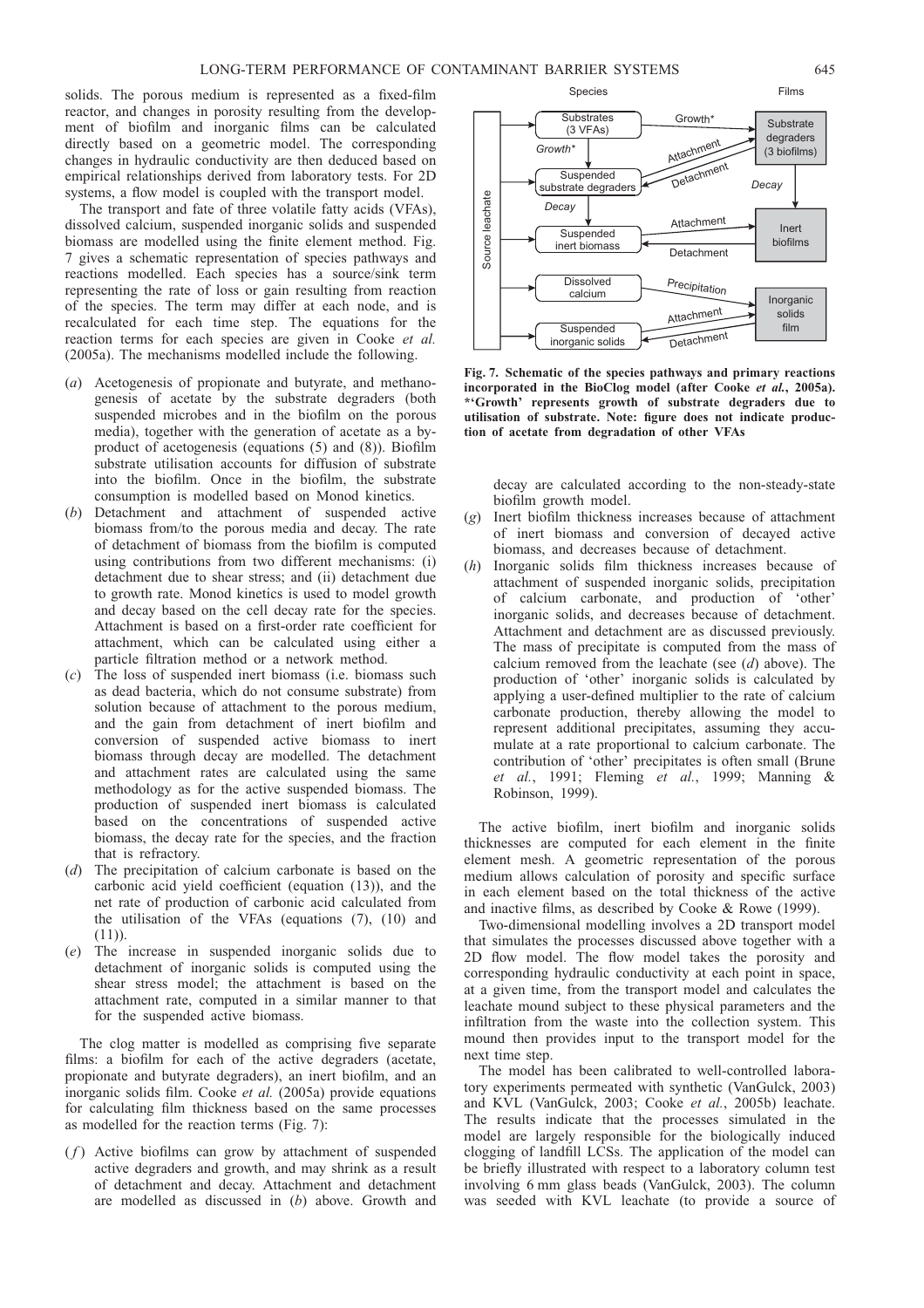<span id="page-15-0"></span>relevant bacteria for initial attachment to the beads), but for the bulk of the test the leachate was synthetic leachate with similar chemical characteristics to those of the KVL leachate but without volatile (e.g. microbes) and inorganic (i.e. particulate material) suspended solids. The leachate chemistry was monitored as it moved along the column from the influent to effluent end. Fig. 8 shows the observed variation in the concentration of calcium at the influent and effluent ends of the column. Also shown is the calcium concentration calculated using the BioClog model. Fig. 9 shows the calculated and observed changes in porosity along the column at 247, 295 and 427 days.

The data show three distinct stages that are captured by the model. For the first approximately 250 days (the lag or acclimation phase) the effluent concentration mirrors the influent, and there is no noticeable change in the calcium concentration (Fig. 8). However, Fig. 9 shows that there has been some decrease in porosity, which can be attributed to the development of a biofilm on the glass beads, which is occupying space but which, until the end of the lag phase, has not yet developed sufficiently to have a measurable effect on the calcium concentration. This situation changes in the transition phase, and the biological processes now result in an increasing production of carbonate (due predominantly to increased methanogenesis of acetate) and associated precipitation of calcium carbonate to the point where, in the steady phase, most of the calcium entering the column is precipitated and very little remains in the effluent. As a consequence there is increased clogging, and at test termination (427 days) the porosity at the influent end of the column is less than half the initial porosity, and the hydraulic conductivity has dropped to  $10^{-6}$  m/s (i.e. by five orders of magnitude). Fig. 9(a) shows the glass beads in the first 15 cm of the column from the influent port at test termination; the clogging is visually evident.

It should also be noted that the general trend evident in Fig. 8 (a lag, a transition, and a steady phase) is also evident in the field data from the KVL (Fig. [2\)](#page-5-0) when allowance is



Fig. 8. Observed and calculated variation in effluent calcium concentration with time for a column test using 6 mm glass beads (data from [VanGulck, 2003\)](#page-46-0)

made for the operational effects on the leachate concentrations. Given the variability associated with biological processes and landfills in particular, the agreement between the BioClog calculations and the observed behaviour (Figs 8 and 9) is very encouraging (see references previously cited for more detailed comparisons).

[Rowe & VanGulck \(2004\)](#page-45-0) modelled a 1D flow column filled with 6 mm glass beads and permeated with KVL leachate. The primary difference between synthetic leachate and actual KVL leachate is the continuous supply of volatile and inorganic suspended solids in the influent leachate, which substantially accelerates the clogging process (all other things being equal). The next few paragraphs illustrate the complexities of the interactions being simulated by BioClog.

The change in porosity at 50-day intervals is shown in



Fig. 9. Results from a column test using 6 mm glass beads: (a) glass beads at the end of a column test, showing greatest clogging at the bottom (influent end) and reduced clogging moving up the column; (b) observed and calculated variation in porosity with position at three times (data from [VanGulck, 2003\)](#page-46-0)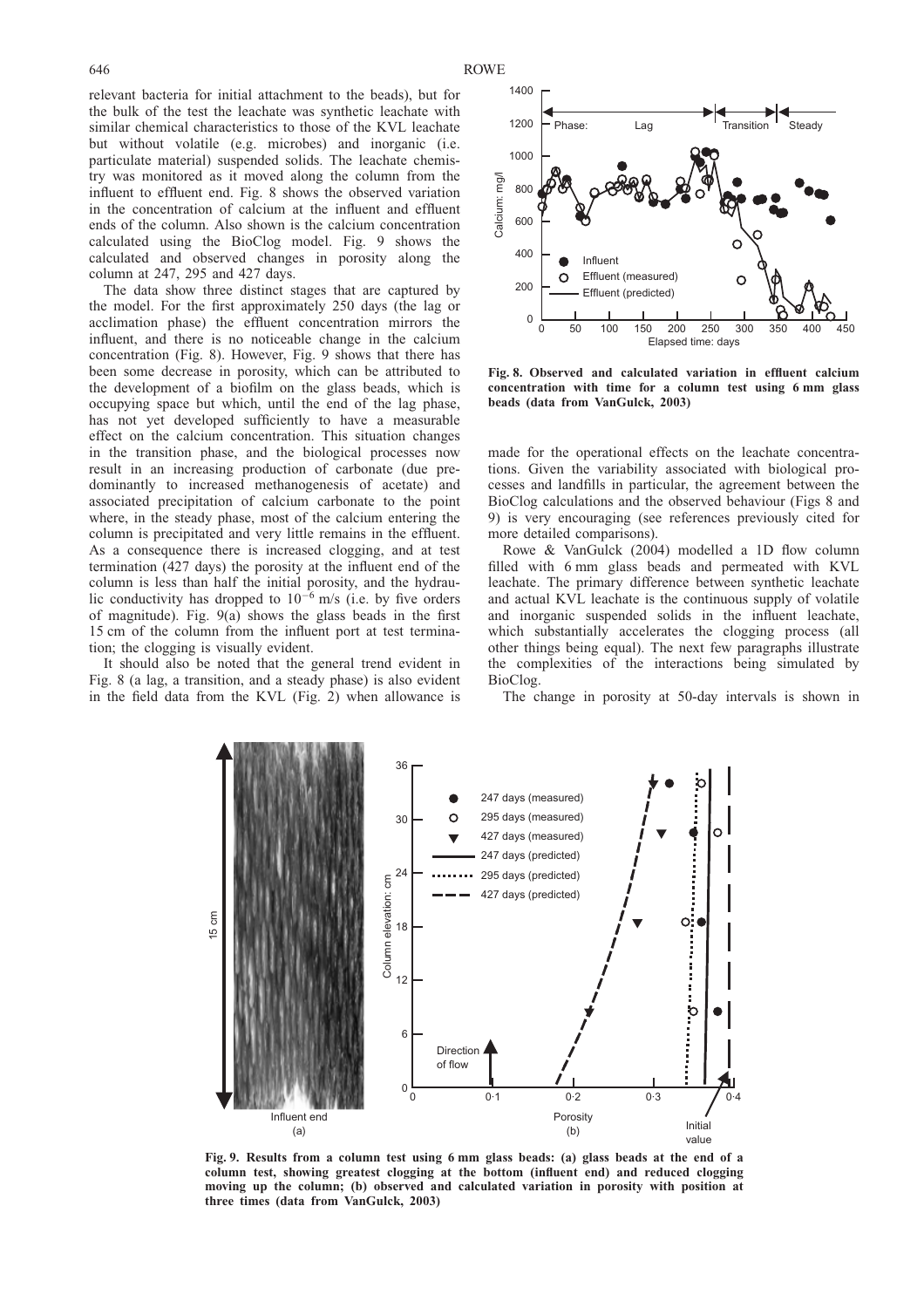Fig. [10\(](#page-17-0)a). This change is a consequence of an accumulation of inorganic (mostly  $CaCO<sub>3</sub>$ , Fig. [10\(b](#page-17-0))) and volatile (biofilm, Fig. [10\(c](#page-17-0))) films on the glass beads. During the first 50 days, the reduction in porosity was small, with the volatile film being the primary contributor to the clogging that did occur. The volatile film was similar to, or thicker than, the inorganic film for the first 150–200 days. Subsequently, the inorganic film thickness exceeded the volatile film and the column became highly clogged (especially near the influent end). At 200–250 days there was a reduction in volatile film thickness due to biofilm detachment caused by the high seepage velocities (and hence fluid shear stresses) associated with low porosity and a fixed flow rate. In contrast, the inorganic film does not undergo detachment in this case. The column may be regarded as being completely clogged at locations where the porosity drops to about 5%.

The volatile film consists of active VFA-degrading bacteria (e.g. acetate, butyrate and propionate degraders) and non-active or non-substrate-consuming biomass (e.g. dead bacteria). Each degrader has a unique combination of Monod kinetic parameters, and its growth (and decay) is a function of these parameters, of the substrate concentration, and of the attachment and detachment of each degrader to and from the bead surface. As a consequence, the methanogenesis of acetate and fermentation of propionate and butyrate will occur at different rates. In addition, the concentration of acetate results from a combination of a decrease due to methanogenesis of acetate and an increase due to fermentation of propionate and butyrate, and hence is a function of the kinetics of all three primary degraders. This gives rise to results such as shown in Figs  $10(d)$  and  $10(e)$ , where there was significant butyrate consumption but very little change in acetate concentration in the leachate within the first 50 days. There was also relatively little change in calcium concentration (Fig. [10\(f](#page-17-0))), as its precipitation is driven primarily by methanogenesis of acetate, as previously discussed. By 100 days the biofilm had developed sufficiently to cause significant acetate and butyrate removal, with a consequent large removal of calcium. Peak consumption occurred at 150–200 days. At later times, the low porosities resulted in shearing of the biofilm (Fig.  $10(c)$ ) and subsequently less consumption of VFAs and precipitation of calcium. Furthermore, the lower porosities imply higher seepage velocities and hence shorter retention times (during which biodegradation can occur) in the column. Propionate removal did not occur within the column owing to the slow net growth rate of propionate degraders compared with acetate and butyrate degraders and the limited (250 day) time frame examined.

The concentration of volatile suspended solids (VSS) in the leachate decreased along the length of the column during the first 150 days (Fig.  $10(g)$ ). Because of the high fluid shear stresses arising from clogging, the biofilm detachment in the first 10 cm resulted in the VSS concentration at an elevation of 10 cm being larger than in the influent at 200 days. The detached biomass subsequently reattached to beads further up the column. Detachment becomes even more significant with increased clogging, and hence by 250 days the effluent VSS concentration was slightly larger than the influent concentration.

The attachment of inorganic suspended solids (inert biomass, mineral precipitate, and soil particles, FSS) is a function of the pore throat size and seepage velocity. Clogging results in smaller pore throats and greater potential for attachment (straining); however, smaller pore throats also give rise to higher seepage velocities and lower potential for attachment. The net effect is being observed with time in the column for these particles, with the former dominating

at earlier times but the latter dominating once the clogging becomes severe.

After a decade of development, the BioClog model is now reaching the point where it can go beyond column studies and be used to predict clogging in landfill drainage systems. Nevertheless, because of the highly coupled and complex nature of the model, which draws together microbiology, geochemistry, waste water engineering and geotechnical engineering, it is unlikely to be used in routine engineering practice. However, models such as this do provide insight that can both advance understanding of what is observed in laboratory tests and field monitoring, and aid in evaluating the likely difference in the performance of different types of LCS.

## TEMPERATURE AT THE BASE OF A LANDFILL

Increases in landfill temperature arise from heat generated by biodegradation of waste or the heat of hydration of incinerated residues (ash). High temperatures  $(50-70^{\circ}C)$ have been reported in many landfills (e.g. [Collins, 1993;](#page-43-0) [Yoshida](#page-46-0) et al., 1996). For example, at the Tokyo Port Landfill in Japan, 35 m of MSW was placed directly on the surface of a natural clayey liner. This landfill has no effective LCS on the base, and a significant (20–25 m above the base of the landfill) leachate mound has developed. The temperatures at the base were up to  $50^{\circ}$ C 7–10 years after the beginning of landfilling and had reduced to  $37-41^{\circ}$ C after 20 years [\(Yoshida & Rowe, 2003\)](#page-46-0). High temperature is not restricted to MSW landfills. At the Ingolstadt landfill in Germany (Klein et al.[, 2001\)](#page-44-0), MSW incinerator bottom ash was placed to a thickness of about 9 m over a composite (GM over clay) liner system. The temperature at the liner peaked at  $46^{\circ}$ C 17 months after the start of landfilling, and is subsequently decreasing at 0.6 deg C per month.

Typically the temperature has a maximum value in the main body of the waste and decreases towards the boundaries defined by the surface and the underlying liner [\(Collins, 1993\)](#page-43-0). The rate of increase in temperature with time, both in the waste and at the liner, may vary depending on the waste management practice that is adopted. For example, the rate of waste placement can affect the rate at which the temperature increases at the liner, as illustrated by Brune *et al.* [\(1991\)](#page-43-0), who reported temperatures ranging from  $24^{\circ}$ C to  $38^{\circ}$ C in a leachate drain beneath  $4-6$  year old waste at the Altwarmbüchen Landfill in Germany (waste placement rate  $10-20$  m/yr) but only  $14-20$ °C after a similar period at the Venneberg Landfill (waste placement rate 2 m/yr). Similarly, the rates of percolation of moisture through the landfill cover can also affect temperature, as illustrated by [Koerner](#page-44-0) [& Koerner \(2006\)](#page-44-0), who monitored the temperature on the GM liner at two landfill cells for the same landfill (50 m of waste) north of Philadelphia, USA (mean annual temperature 12.6°C). Both cells had a similar low-permeability geosynthetic cover, but in one case ('dry cell') there was no additional moisture added whereas in the other case ('wet cell') moisture augmentation began after about 200 days at a rate of approximately  $500 \text{ m}^3$  per month. The variation in temperature with time is shown in Fig. [11.](#page-18-0) The reported temperatures within the waste itself after 8 years and 2 years in the dry and wet cells were  $32-43^{\circ}$ C and  $40-67^{\circ}$ C (mean 55°C) respectively [\(Koerner](#page-44-0) et al., 2003). For the dry cell, the average liner temperature was consistently about  $20^{\circ}$ C for 5.5 years. However, after 5. 5 years the temperature quickly increased and after 10 years is averaging about  $32^{\circ}$ C. It may be hypothesised that the 5–6 year delay before the temperature increased reflected the time required for significant heat generation and conduction of that temperature downward to the liner; another similar example will be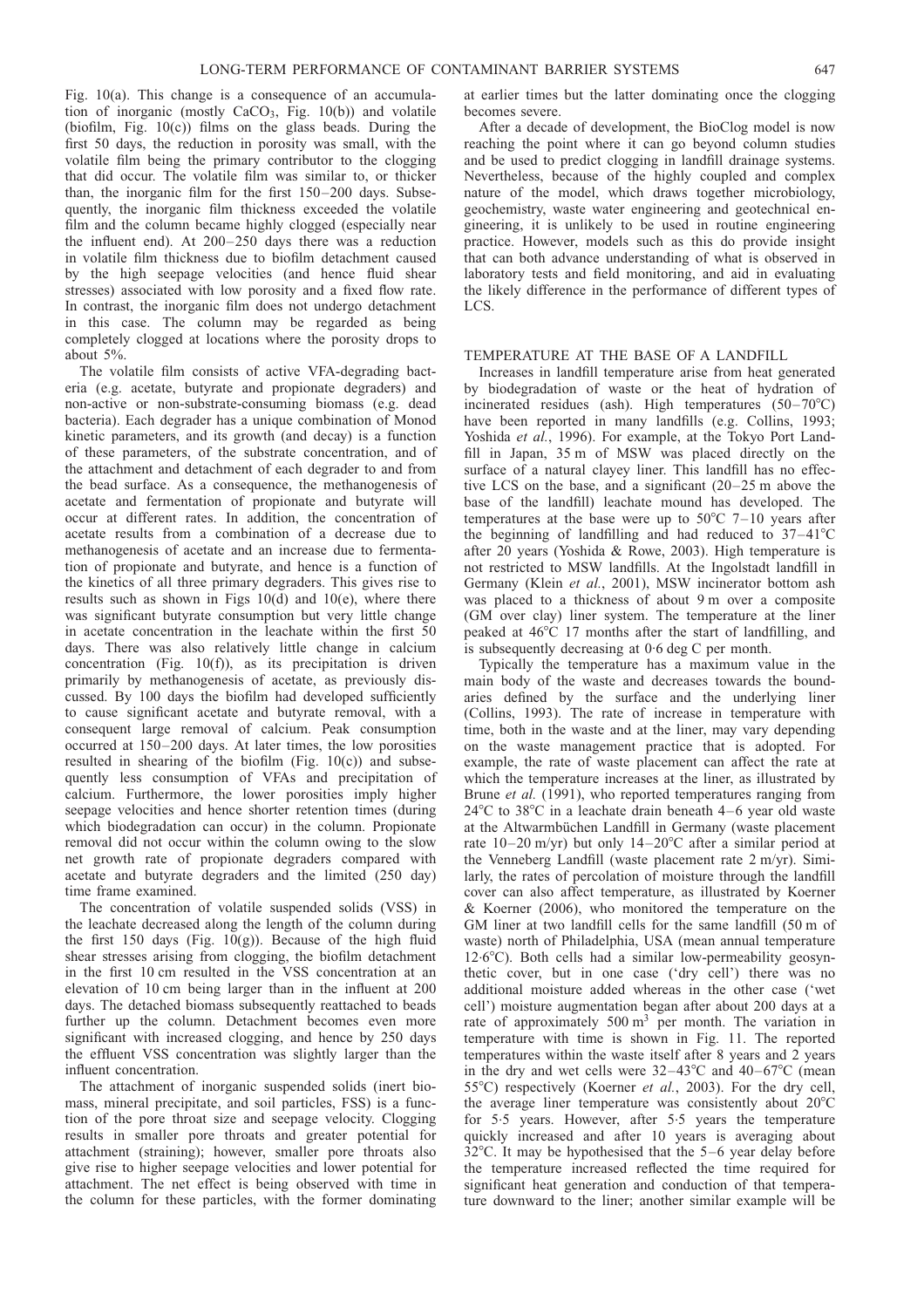<span id="page-17-0"></span>

Fig. 10. Various aspects of clogging along a column of glass beads at 50-day intervals based on BioClog model results (after [Rowe &](#page-45-0) [VanGulck, 2004\):](#page-45-0) (a) porosity; (b) inorganic film thickness; (c) volatile film thickness; (d) acetate concentration; (e) butyrate concentration; (f) calcium concentration; (g) VSS concentration; (h) FSS concentration

cited below. For the wet cell, the liner temperature was between  $25^{\circ}$ C and  $28^{\circ}$ C (i.e.  $5-8^{\circ}$ C higher than the dry cell) for the first year and then increased over the following 2 years to between  $41^{\circ}$ C and  $46^{\circ}$ C.

The KVL provides an example where liner temperature

has been monitored above a CCL over a 21-year period. [Barone](#page-43-0) et al. (2000) reported data at four locations in the landfill up to 1998. Fig. [12](#page-18-0) provides updated data (up to December 2004) at those same four locations. As described in the previous section, Stages 1 and 2 have French drains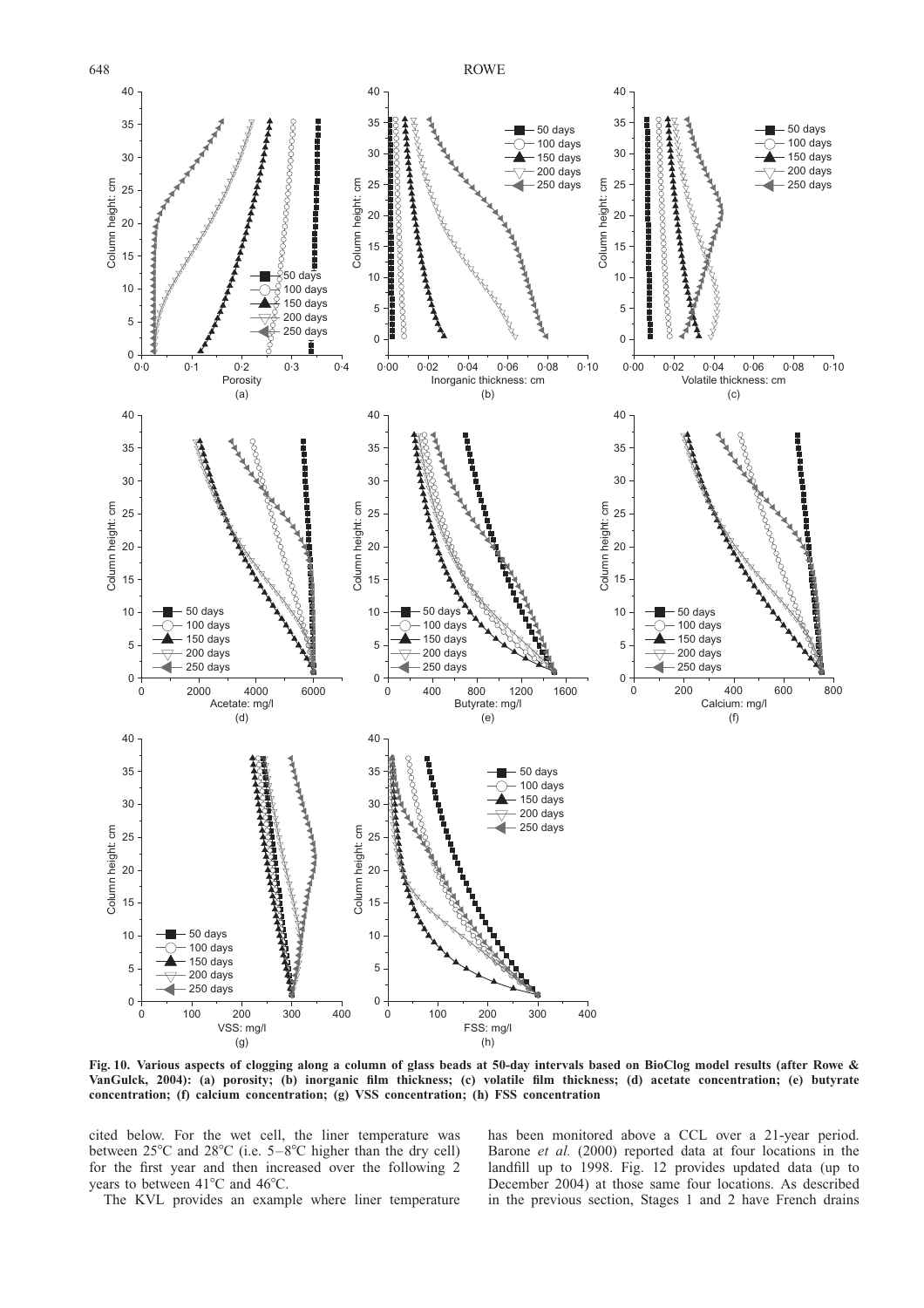<span id="page-18-0"></span>

Fig. 11. Average geomembrane liner temperature for dry and wet cells (data replotted from [Koerner & Koerner, 2006\)](#page-44-0)

as the LCS. In Stage 1 the temperature increased slowly and remained low (average  $12^{\circ}$ C) for the first 6 years but then increased rapidly as the leachate mound increased from 1 m to 6.5 m. Subsequently, the temperature stabilised at about 37°C, although the leachate mound continued to increase to about 8.4 m (it has subsequently reduced slightly, probably as a result of the installation of final cover). In Stage 2, the temperature remained relatively constant and low (average 10 $^{\circ}$ C) for the first 5 years but then increased rapidly to 24 $^{\circ}$ C over the next 6 years, as the leachate mound increased from about 1 m to 5 m, and has continued to increase to  $35^{\circ}$ C (with no sign of it stabilising yet), even though the leachate mound has actually dropped to about 3 m (primarily because of the installation of final cover). In Stages 3 and 4 the blanket drain LCS continues to function well, but since 1998 the temperature has risen from  $15^{\circ}$ C to  $31-32^{\circ}$ C (in 2004) at the two monitors shown in Fig. 12, and appears still to be increasing. Fig. [13](#page-19-0) shows the change in liner temperature with time at all monitors in the KVL where the leachate head is less than 0.3 m. In these cases it took 8-12 years for the temperature on the liner to reach  $20^{\circ}$ C but only another  $3-4$  years to reach  $30^{\circ}$ C. To the extent that temperatures appear to have levelled off, it is at about  $40^{\circ}$ C.

The data from the Philadelphia landfill suggest that the injection of fluid significantly accelerated the rate of increase in temperature at the liner. Likewise the build-up of a leachate mound at the KVL increased the rate at which the liner temperature increases. The current evidence suggests that the final maximum liner temperature is higher for landfills where there is a high waste moisture content due either to the addition of fluid (e.g. leachate recirculation) or to mounding of leachate, but it will be necessary to monitor landfill liners with no significant leachate mound for a longer period of time to confirm this, as it may be that, because of the slower rate of increase in temperature with time, these liners have not been monitored for long enough to know the maximum temperature that will be reached. With modest infiltration of leachate and a well-functioning LCS, the liner temperature exceeded  $20^{\circ}$ C after 5.5–11 years and exceeded  $30^{\circ}$ C after 7.5–14 years (Figs 11 and 12). These data suggest that estimates of service lives of liners should not be based on a temperature of  $20^{\circ}$ C but rather on a temperature at least of the order of  $30-40^{\circ}$ C. The length of time for which the temperature remains this high is unknown at present, but, based on available data, is likely to be at least a few decades for large landfills such as those where data is currently available (i.e. with 30 m of waste above the liner).

Temperature influences both hydraulic conductivity and diffusion coefficient [\(Collins, 1993\)](#page-43-0). A groundwater temperature of around  $10^{\circ}$ C is typical of parts of the world where the local mean temperature is  $8-10^{\circ}$ C. Diffusive and



Fig. 12. Variation in leachate head and temperature at four locations in the Keele Valley Landfill (to December 2004): (a) Stage 1, Lysimeter 3; (b) Stage 2, Lysimeter 7; (c) Stage 3, Lysimeter 14B; (d) Stage 4, Lysimeter 16A

advective transport are, respectively, 40% and 30% higher at 20°C than at 10°C, and 100% and 80% higher at 35°C (Rowe et al.[, 2004\)](#page-46-0). Constant diffusion and hydraulic conductivity parameters may be used if the liner temperature remains relatively constant. However, if the temperature of the liner changes with time then the effect of the change in these parameters with temperature on contaminant impact should be considered. [Rowe & Booker \(1995, 2005\)](#page-45-0) proposed an approach that readily models the effect of changes in diffusion coefficient and hydraulic conductivity with time. As will be discussed later, temperature also has a significant impact on service lives of geomembranes and clay liners, and on the transmissivity of geonet drainage layers.

## LEAKAGE THROUGH LINERS

Change in hydraulic conductivity with time and leakage at the KVL

Leakage through liners is usually interpreted in terms of the actual advective flow through the liner. In the case of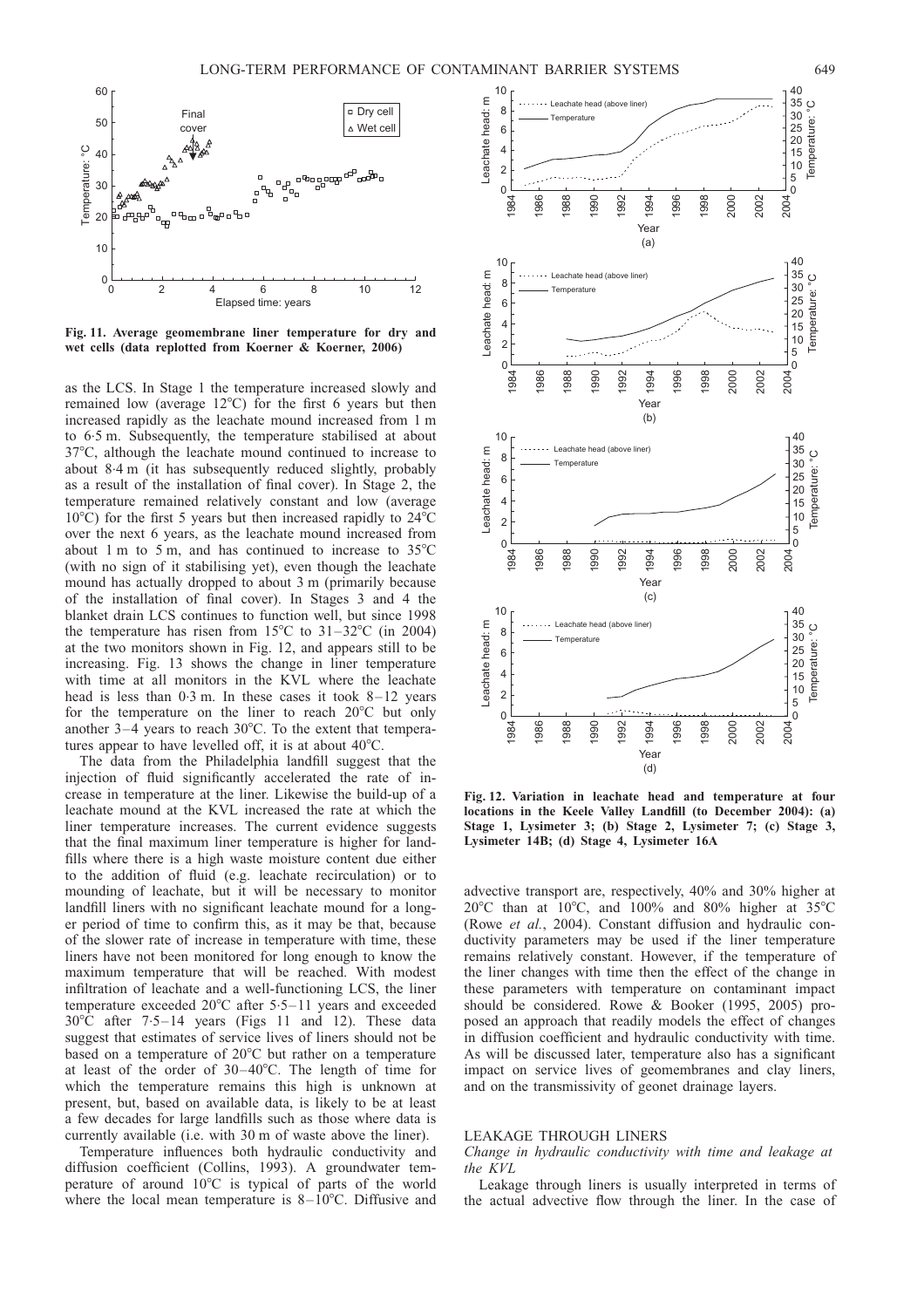<span id="page-19-0"></span>

Fig. 13. Variation in liner temperature with time for monitors in parts of the KVL where the leachate head is less than 0.3 m for period to December 2004 (data courtesy of City of Toronto). Arrow and dotted horizontal line indicates  $35^{\circ}$ C

clay liners this will be given by Darcy's law (equation [\(1\)](#page-2-0)) and will depend on the hydraulic conductivity  $k$  of the clay liner and the hydraulic gradient (i.e. the leachate mound above the liner and the head at the base of the liner). Both the gradient and hydraulic conductivity may vary with time. The latter is discussed below.

Both the inferred and actual hydraulic conductivity of a CCL may vary owing to liner consolidation as the waste thickness increases. For example, at the KVL (Lysimeter 3) the waste thickness increased from 1 m in November 1984 to 33 m in April 1987 and then remained relatively constant. As can be seen from Fig. 14, the annual average  $k$  dropped from  $4 \times 10^{-10}$  m/s in 1984 to  $3.1 \times 10^{-11}$  m/s in 1991. These values are deduced from the measured flow to the lysimeter located in the liner, and the heads above and below the liner, using Darcy's law. Two consolidation-related factors can affect the flow to the lysimeter during this period. First, expulsion of water from voids, due to consolidation, will lead to flow to the lysimeter, which is not explicitly considered in calculating  $k$ , and results in the inferred  $k$ value being higher than the actual value until consolidation is complete (the effect being greatest in the period 1984– 1987 when the waste thickness increased). Second, the decrease in void ratio of the soil due to consolidation will result in an actual decrease in k with time. Both effects occur relatively quickly because, for KVL liner consolidation



Fig. 14. Variation in annual average hydraulic conductivity with time for compacted clay liner at Keele Valley Landfill, Lysimeter 3 (data courtesy of City of Toronto)



Fig. 15. Variation in annual average hydraulic conductivity with annual average liner temperature for compacted clay liner at Keele Valley Landfill, Lysimeter 3 (data courtesy of City of Toronto)

parameters, consolidation is fast (95% consolidation in less than a year for a given load increment). Based on the data shown in Fig. 14 it is evident that the effect of the decrease in void ratio dominates, because there was a significant decrease in inferred  $k$  (more than an order of magnitude) between 1984 and 1988.

Hydraulic conductivity can also be influenced by temperature, as discussed earlier. For example, inspection of the data in Fig. 14 shows an increase in annual average  $k$  with time between 1991  $(k = 3.1 \times 10^{-11} \text{ m/s}, T_{\text{ave}} = 14.4^{\circ}\text{C}$  and 1995, after which it remained relatively constant at a value (1995–2003:  $k_{\text{ave}} = 5.3 \times 10^{-11} \text{ m/s}, T_{\text{ave}} = 34.8^{\circ}\text{C}$ ) still well below the specified k of  $1 \times 10^{-10}$  m/s. Inspection of Fig. [12](#page-18-0) shows that during the period from 1991 to 1995 the temperature at the top of the liner rose from  $14.4^{\circ}$ C to 29.8 $\degree$ C and then had an average value of 34.8 $\degree$ C for 1995– 2003. Fig. 15 shows the variation in annual average  $k$  with annual average temperature between 1991 and 2003. The increase closely corresponds to what one would expect from theoretical consideration of the effect of temperature on  $k$ . Since the temperature stabilised, so too has the hydraulic conductivity, suggesting no effect of clay–leachate interaction (Rowe et al.[, 2004\)](#page-45-0) over the period of time considered. This is consistent with unpublished laboratory studies by Quigley (pers. comm.) that showed no significant change in  $k$  due to interaction with MSW leachate after permeation with many pore volumes of leachate.

Based on the hydraulic conductivity of the liner (e.g. Fig. 14) and the leachate head (Fig. [12\),](#page-18-0) the flow through the 1. 5 m liner can be calculated. There is some uncertainty regarding the head at the base of the liner (there is unsaturated silty sand of variable thickness between the base of the liner and the water table), and the following leakage estimates are based on a typical 4 m distance between the base of liner and the water table. Thus in Stage 1 of KVL the leakage in 1991 (minimum k,  $T \approx 14^{\circ}$ C, before the leachate mound began to rise significantly) was about 120 litres per hectare per day (lphd, the units commonly used for reporting leakage through landfill liners). By 2003 this had increased due to both an increase in  $k$  and, most significantly, an  $8.4 \text{ m}$ leachate mound, to about 430 lphd. In Stages 3 and 4 of the landfill, where the temperature has risen to over  $30^{\circ}$ C (e.g. Lysimeter 16A, Stage 4, Fig. [12\)](#page-18-0) and the leachate mound is well within the drainage layer ( $< 0.3$  m), a hydraulic conductivity of  $5 \times 10^{-11}$  m/s gives an estimated leakage of 160 lphd. These numbers provide an indication of the magnitude of the expected leakage through a single CCL at KVL with (430 lphd) and without (160 lphd) a significant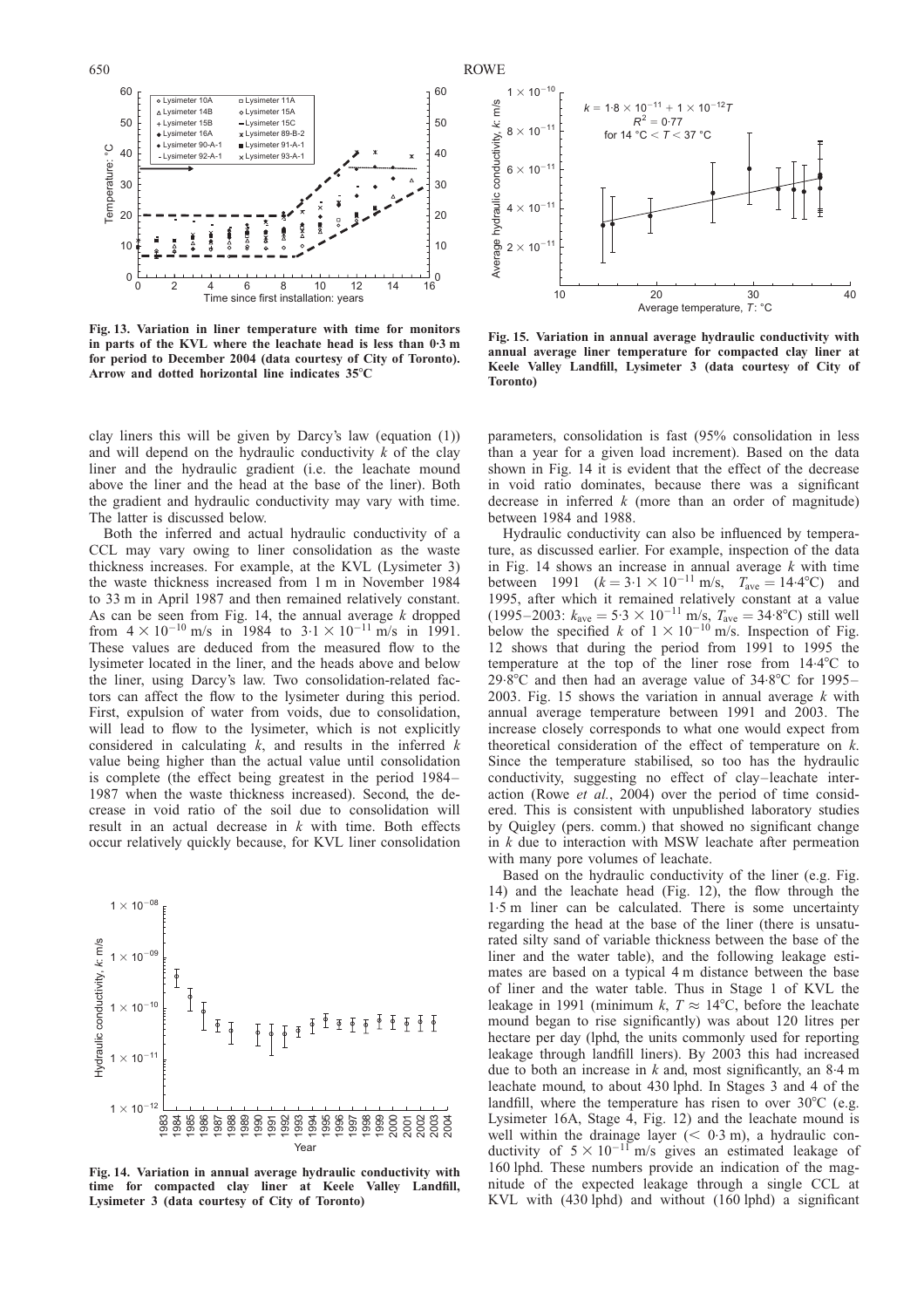<span id="page-20-0"></span>leachate mound. They also provide a frame of reference for the discussion of leakage in the following subsection.

## Observed leakage through liners involving a geomembrane

Double liner systems have a leak detection system (LDS) (which also serves as a secondary LCS, SLCS) that can be used to provide insight regarding the effectiveness of the primary liner. However, the interpretation of the data from LDS requires careful consideration of sources of fluid other than leakage from the landfill (Gross *et al.*[, 1990\).](#page-44-0) These include:

- (a) water that infiltrated into the LDS layer during construction
- (b) water arising from consolidation of the CCL
- (c) groundwater from outside the landfill.

[Bonaparte](#page-43-0) et al. (2002) examined data for 72 landfill cells containing one of: a single GM primary liner; a GM/GCL composite primary liner; a GM/CCL composite primary liner; or, in one case, a GM and GCL over a CCL (GM/ GCL/CCL) composite primary liner. They identified three periods during which there may be very different flows to the LDS:

- (a) the initial period of operation
- (b) the active period of operation
- (c) the post-closure period (after the final cover has been constructed).

Only the second and third periods are of interest here, because they provide a better indication of liner performance. The landfills examined had LDS composed of sand, gravel, or geonets (GN). All eventually provide useful information, but the gravel and GN systems are likely to provide the best data at early times because the response is faster than for sand systems, and they are unlikely to contain significant construction water or have significant storage for leakage water after the initial period of operation. Table 3 summarises the mean, standard deviations and maximum

average monthly flows in the LDS for the three types of liner system discussed above and all types of LDS, and includes cells constructed with and without construction quality control (CQA). All data discussed below are from cells that were constructed with a formal CQA programme unless specifically noted otherwise.

For cells with a primary HDPE GM liner, formal CQA was adopted for 23 of the 25 cells. For these cells, the average monthly flow ranged from 0 to 790 lphd in the active period and from 2 to 100 lphd in the post-closure period (for cells without CQA the corresponding flows were up to 1600 lphd and 330 lphd). The peak flows were generally less than 500 lphd, but exceeded 1000 lphd for two cells. To put these numbers (and those in Table 3) into context, one can compare these leakage rates with those calculated for a 0. 6 m CCL. A primary GM liner alone has leakage (Table 3) that often exceeds that for a primary CCL with  $k = 5 \times 10^{-11}$  m/s (40–65 lphd) but is normally considerably less than that for a primary CCL with a typically specified  $k = 1 \times 10^{-9}$  m/s (860–1300 lphd). However, there are cases where the leakage through a GM alone will exceed that of the CCL with  $k = 1 \times 10^{-9}$  m/s.

The combination of a GM and GCL substantially reduces leakage (Table 3) relative to a GM alone. The average flow ranged from 0 to 11 lphd in the active period and from 0 to 2 lphd in the post-closure period. The maximum peak flow was 54 lphd.

The interpretation of leakage rates for GM/CCL systems is more complicated than for the cases discussed above, because part of the fluid collected is consolidation water from the overlying CCL. The leachate chemistry provides some support for the argument that there is consolidation water contributing to the collected fluid. In general, the chloride, COD and, where available, volatile organic compound (VOC) concentrations in the LDS were low compared with values in the leachate [\(Bonaparte](#page-43-0) et al., 2002). Notwithstanding uncertainty regarding the proportion of collected fluid that is consolidation water, inspection of Table 3 indicates that the GM/CCL combination is significantly better than the GM

Table 3. Mean and standard deviations of flow in LDS for landfill cells with a primary liner and underlying LDS (in lphd). Numbers have been rounded (Based on data from [Bonaparte](#page-43-0) et al., 2002)

| Liner/stage                          | No. of cells |            | Average monthly flows: lphd |                                   | Peak monthly flows: lphd |                 |                  |  |
|--------------------------------------|--------------|------------|-----------------------------|-----------------------------------|--------------------------|-----------------|------------------|--|
|                                      |              | Mean*      | SD <sub>†</sub>             | Max <sup>†</sup>                  | Mean*                    | SD <sub>†</sub> | Max <sup>†</sup> |  |
| Single liner: GM alone               |              |            |                             |                                   |                          |                 |                  |  |
| Active                               | 25           | 190        | 330                         | $1600$ §<br>790¶                  | 360                      | 610             | 3070§<br>1830¶   |  |
| Post-closure                         | 6            | 130        | 120                         | 330                               | 330                      | 30              | 1130             |  |
| Composite GM/GCL liner               |              |            |                             |                                   |                          |                 |                  |  |
| Active<br>Post-closure               | 22<br>5      | 1.5<br>0.6 | 2.7<br>0.9                  | 11 <sup>q</sup><br>$\overline{2}$ | 9<br>4                   | 16<br>5         | $54$ ¶<br>10     |  |
| Composite GM/CCL or GM/GCL/CCL liner |              |            |                             |                                   |                          |                 |                  |  |
| Active                               | 11           | 90         | 90                          | 370 §<br>260                      | 250                      | 370             | 1990§<br>1240¶   |  |
| Post-closure                         | 3            | 50         | 50                          | 220                               | 60                       | 90              | 250              |  |

\*Mean and †standard deviation of reported average and peak average monthly flows: these were obtained for different cells over different periods, and include data obtained for systems with sand, gravel and GN LDS. ‡Maximum value reported.

§Largest value reported, but it is for sand LDS and so may reflect stored water in the LDS shortly after construction.

¶Largest value for liner system with GN LDS.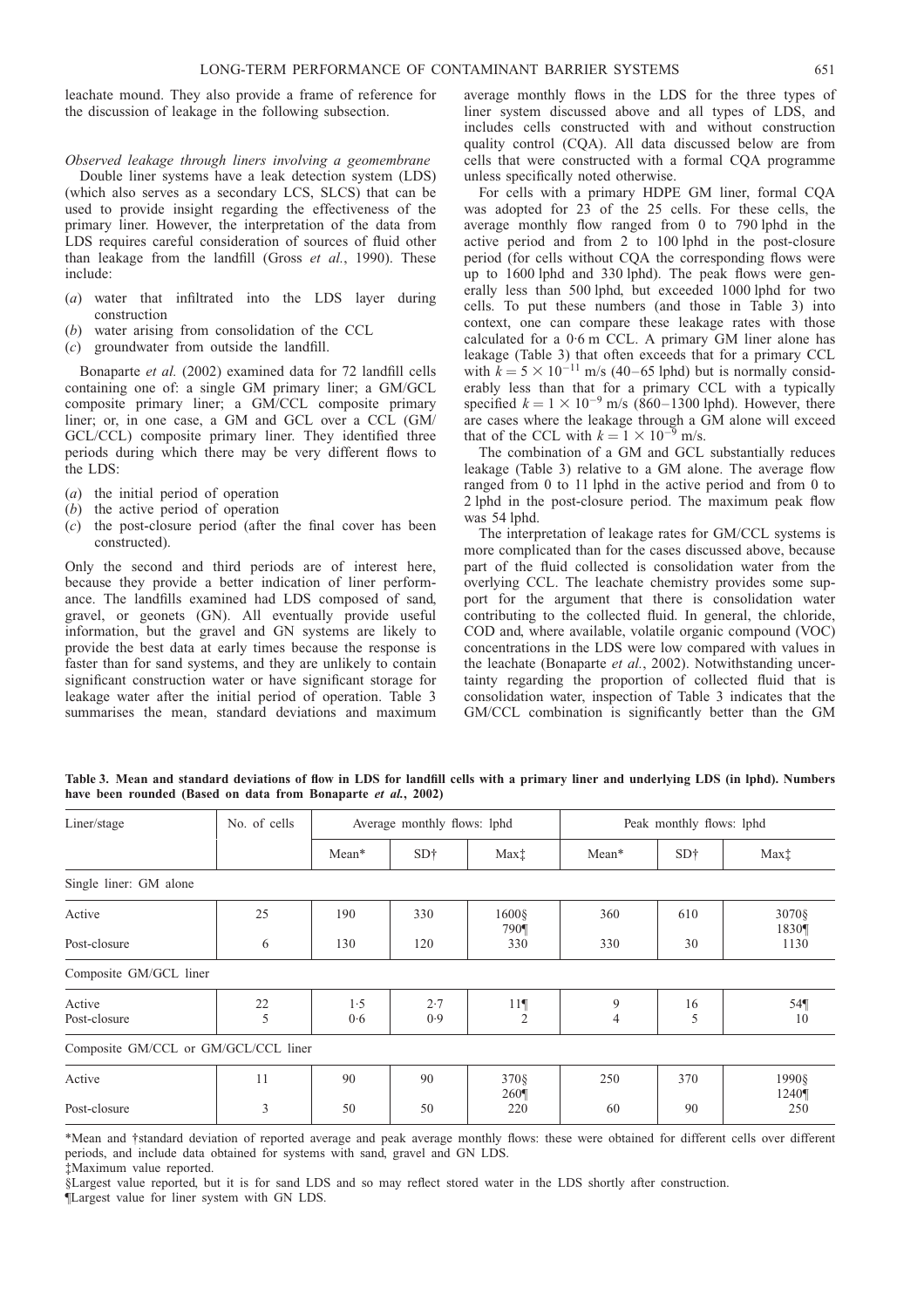alone. Also, noting that the CCLs in Table [3](#page-20-0) all had  $k = 1 \times 10^{-9}$  m/s specified, the GM/CCL composite liner was typically significantly better than 860-1300 lphd calculated  $(k = 1 \times 10^{-9} \text{ m/s}, i = 1 - 1.5)$  for a CCL alone.

Given the relatively fast primary consolidation typical of many CCLs, one would expect that the effect of consolidation water would be most significant in the active period and would quickly cease to be significant in the post-closure period, especially for landfills with a GN or gravel LDS that drains quickly. Table 4 summarises results for nine cells where the LDS was a GN or gravel. In several cases there are different cells at the same landfill, and so an assessment can be made of variability that occurs for nominally similar conditions.

Several observations arise from Table 4. First, there is considerable variability in leakage for a similar liner thickness (and maximum waste thickness), and this can be attributed to variability in the liner itself (rather than consolidation). For example, in the post-closure period there is a sixfold difference in average flow and more than a threefold difference in peak flow for two cells at landfill AQ. There is also an order of magnitude difference in the flows for landfills AM and AQ, which have a similar (450 mm) CCL and waste thicknesses.

Second, assuming that the water content and compaction are somewhat similar, if consolidation is an important factor, then one would expect about twice as much consolidation water for 900 mm thick CCLs as for 450 mm thick CCLs. However, during the active period (when consolidation water should be most significant), the flows at landfill AQ (450 mm) are similar to or larger than those for landfills AL and AO (900 mm). In the post-closure period the flows of the two cells at landfill AQ straddle that for landfill AD. More data are needed; however, the available data all lead to the conclusion that variability in the composite liners themselves is significant, and that the difference between the observed flows for the GM/GCL cases and the GM/CCL cases represents differences in leakage, and cannot be explained as the result of consolidation water. This suggests that, on the whole, GM/GCL composite liners can be constructed to give lower leakage than a GM/CCL composite. However, it appears that the flows for landfill AR, which had a GM/GCL/CCL (300 mm) system, are similar to some of those with both 900 mm and 450 mm CCL. While some of this flow is undoubtedly consolidation water, given the relatively small amount of waste (11 m) and thin CCL (300 mm) it appears that there are defects in the GM that

are primarily responsible for the higher than otherwise expected leakage. A possible explanation for the differences in the observed flows for those landfills with a GM/GCL compared with those with a GM/CCL liner will be presented in a subsequent section.

It should be emphasised that all of the leakages reported for composite liners are small, and, correspondingly, the contaminant transport by advection will be very small.

## Holes in geomembranes

As an intact GM is essentially impermeable to water, leakage through GMs such as those discussed in the previous section must arise from flaws in the GM. These flaws may:

- (a) be in the GM following manufacturing
- (b) arise from handling of the GM rolls during delivery to the site, on-site placement and seaming
- (c) be caused by physical damage during the placement of material such as drainage gravel on top of the liner system
- (d) arise from subsequent penetration or cracking of the GM during or following placement of the waste.

Holes due to sources  $(a)-(c)$  can be detected by an electrical leak detection survey. Compiling 205 results from four published leak detection surveys, Rowe et al. [\(2004\)](#page-45-0) found that (a) no holes were detected for 30% of the cases, and (b) less than 5 holes/ha were detected for half of the surveys. [Nosko & Touze-Foltz \(2000\)](#page-45-0) reported 3 holes/ha after installation and 12 holes/ha after placement of drainage layer. [Giroud & Bonaparte \(2001\)](#page-44-0) suggested that, for GMs installed with strict construction quality assurance, 2.5– 5 holes/ha can be used for design calculations of leakage. [Colucci & Lavagnolo \(1995\)](#page-43-0) reported that 50% of holes had an area of less than 100 mm<sup>2</sup> ( $r_0$  < 5.64 mm). The number and size of holes will depend on the level of CQC/CQA. As the leak detection surveys are conducted shortly after construction of the liner system, it is uncertain how many holes may develop under combined overburden pressures, elevated temperatures and chemical exposure years after construction. These holes may arise from:

- (a) indentations at gravel contacts following placement of the waste
- (b) stress cracking at points of high tensile stress in wrinkles

|                 |          | Thickness of |              | Active operation |             | Post-closure   |            |  |
|-----------------|----------|--------------|--------------|------------------|-------------|----------------|------------|--|
| Landfill        | Waste: m | GM: mm       | $CCL: \, mm$ | Average:* lphd   | Peak:† lphd | Average:* lphd | Peak† lphd |  |
| AL1             | 68       | 1.5          | 900          | 160              | 370         |                |            |  |
| AO1             | 23       | 1.5          | 900          | 120              | 350         |                |            |  |
| AO <sub>2</sub> | 23       | 1.5          | 900          | 70               | 160         |                |            |  |
| AD7             | 24       | 1.5          | 900          | 60               | 390         | 80             | 170        |  |
| AM1             | 27       | 2.0          | 450          | 10               | 60          |                |            |  |
| AM2             | 27       | 2.0          | 450          | 10               | 40          |                |            |  |
| AQ1             | 21       | 2.0          | 450          | 200              | 1240        | 120            | 250        |  |
| AQ10            | 21       | 2.0          | 450          | 40               | 250         | 20             | 80         |  |
| AR1             | 11       | 1.5          | 6/3001       | 170              | 470         |                |            |  |

Table 4. Weighted average flow rates and peak flow in LDS for landfills with composite liners involving GM and CCL and a GN or gravel LDS. All numbers have been rounded to nearest 10. (Based on data from [Bonaparte](#page-43-0) et al., 2002)

\*Time-weighted, based on the reported values for different time periods.

<sup>†</sup>Largest peak value reported for a monitoring period.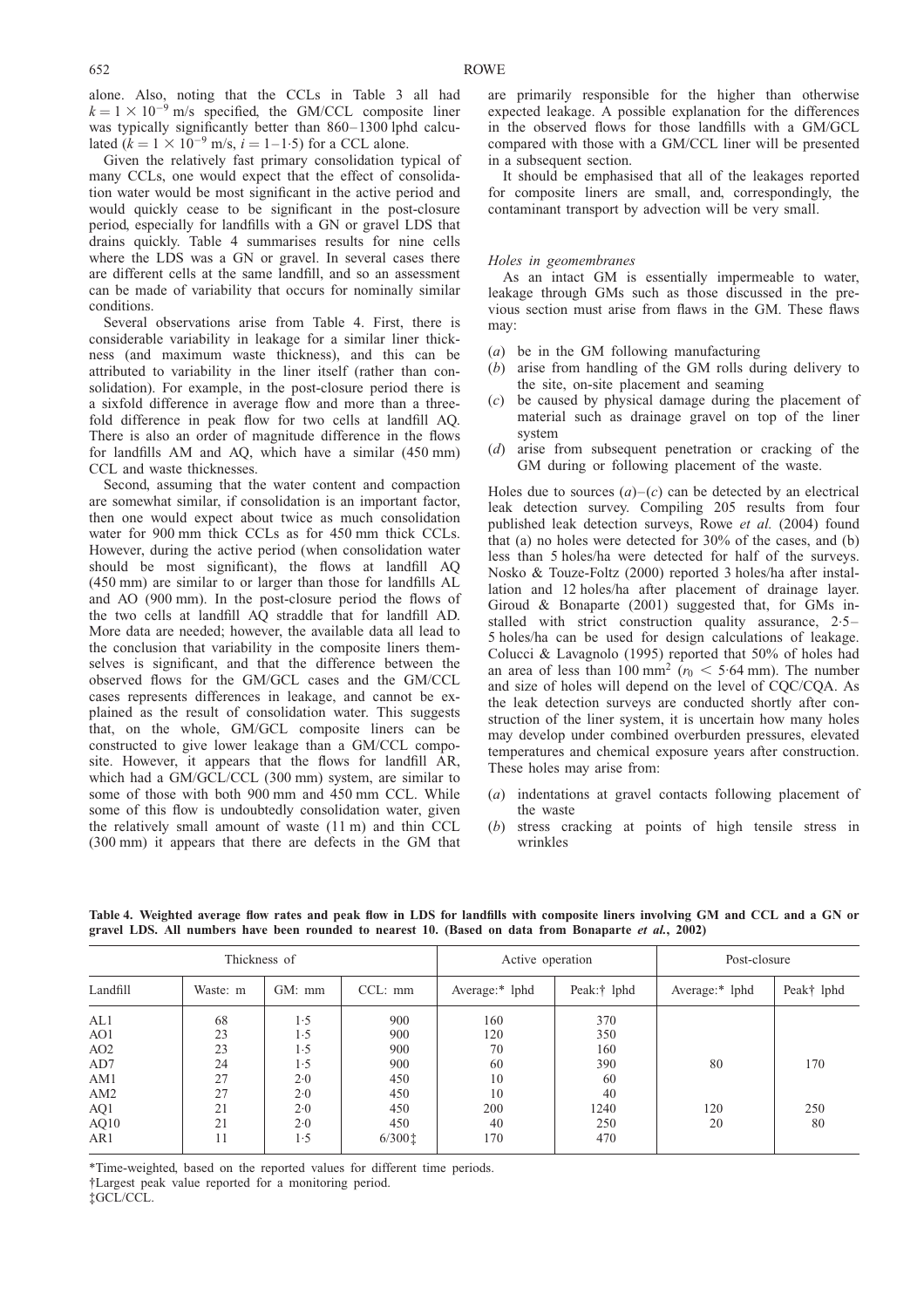## (c) substandard seams subjected to tensile stresses.

Large-scale physical testing conducted by [Tognon](#page-46-0) et al. [\(2000\)](#page-46-0), discussed in more detail in a later section, indicated that the protection layer between the GM and the overlying drainage material has a critical effect on the tensile strains induced in the GM. For example, with a protection layer consisting of two layers of nonwoven geotextile having a total mass per unit area of  $1200g/m^2$ , there were over 300 gravel indentations per square metre in the GM and a peak strain (13%) close to the yield strain. If only one out of every 10 000 indentations (i.e. 0.01%) eventually resulted in a defect, this would correspond to over 300 holes/ha. Consequently, if one is to design with 2.5 or even 5 holes/ha it is essential to have both a rigorous CQC/CQA programme and a protection layer that will limit the tensions that develop in the GM to a small value.

#### Wrinkles in geomembranes

Wrinkles in a GM arise both from construction practice and, in particular, from thermal expansion when the GM is heated by the sun after placement. These wrinkles do not disappear when the GM cools or when it is loaded [\(Stone,](#page-46-0) [1984; Soong & Koerner, 1998;](#page-46-0) [Brachman & Gudina, 2002\)](#page-43-0). Pelte et al. [\(1994\)](#page-45-0) reported wrinkles 0.2–0.3 m wide, 0.05– 0.1 m high at spacing of  $4-5$  m. [Touze-Foltz](#page-46-0) et al. (2001a) reported wrinkles 0.1–0.8 m wide, 0.05–0.13 m high at spacing of  $0.3-1.6$  m. Rowe et al. [\(2004\)](#page-45-0) reported a case where there were 1200 wrinkles/ha. Wrinkles are important because of the increased potential for contaminant migration through a hole in the GM at or near the wrinkle. There is also increased potential for development of future holes due to stress cracking at points of high tensile stress in the wrinkle. As wrinkles are often interconnected, the length of a wrinkle should be regarded as the total linear distance that fluid can migrate along a wrinkle and its interconnections.

#### Geomembrane–clay liner interface properties

Leakage through a defect in a composite liner (GM over clay) depends on the contact between the GM and the underlying soil (Brown et al.[, 1987\)](#page-43-0). Imperfect contact allows for a transmissive zone between the two liners, and hence, once fluid has migrated through the defect, it can then move laterally in the interface between the two liners before fully percolating through the clay liner. In addition to wrinkles, discussed above, there are three primary sources of this imperfect contact [\(Rowe, 1998a\)](#page-45-0). First, even for a wellcompacted soil, there may be protrusions related to particle size distribution in the liner material, and these protrusions will create some gap in which water may flow. Second, when compacting clay liners to obtain low hydraulic conductivity, it is usually desirable to compact at water contents 2–4% above the standard Proctor optimum value; however, this is often close to the plastic limit of the soil, and it is difficult to obtain a smooth surface because of rutting caused by construction equipment, either during construction of the liner or when the overlying GM and leachate collection layer is being placed. These undulations/ruts tend to provide linear zones where there will not be intimate contact between a GM and CCL (e.g. Cartaud et al.[, 2005a\)](#page-43-0). Third, the placement of a geotextile between the GM and clay liner either as a separate layer or as part of GCL may provide a continuous, potentially transmissive, layer. This is particularly true when there is a separate layer between the GM and a CCL, as is common in France [\(Cartaud & Touze-](#page-43-0)[Foltz, 2004\)](#page-43-0). To a lesser extent the presence of a geotextile component of a GCL in contact with a GM also provides

for some transmissivity, although much less than for a geotextile over a CCL, because bentonite swelling into the geotextile substantially reduces the geotextile transmissivity (Touze-Foltz, pers. comm.).

[Giroud & Bonaparte \(1989\)](#page-44-0) characterised two typical GM–CCL contacts: 'good' and 'poor'. Based on calculations for typical liner properties  $(k = 10^{-9} \text{ m/s})$ , these descriptors can be related to average transmissivities of the GM/CCL interface of  $1.6 \times 10^{-8}$  m<sup>2</sup>/s and  $1 \times 10^{-7}$  m<sup>2</sup>/s respectively [\(Rowe, 1998a\)](#page-45-0). These values are useful for performing calculations; however, the actual interface conditions are far more complex. For a CCL with a hydraulic conductivity k of  $1 \times 10^{-9}$  m/s, 'good' and 'poor' contact correspond to an average 'gap' between the GM and the CCL of  $27 \mu m$  and  $50 \mu m$  respectively. [Cartaud](#page-43-0) *et al.* [\(2005a,](#page-43-0) 2005b) used laser rugosimetry to study the topography of the interface between 2 mm thick HDPE GM and CCL, and found that, within a  $1 \text{ m}^2$  area, the apertures could vary from direct contact up to 10 mm. Using numerical simulations for the aperture topography obtained at different pressures, they showed a three order of magnitude reduction in fluid velocities at the interface, and hence a substantial reduction in the transmissivity of the interface, as the applied pressure increased from 6 to 64 kPa.

When a GM is placed over a GCL, there is greater potential for obtaining good contact with a low-permeability layer than when placed over a CCL. This is because the GCL can be placed flat on a well-compacted, smooth and firm foundation (e.g. [Giroud, 1997\).](#page-44-0) Away from wrinkles, the factor controlling the leakage for GM over a GCL is the transmissivity of the interface between the GM and GCL. [Harpur](#page-44-0) et al. (1993) reported tests for the transmissivities of these interfaces and reported values between  $2 \times 10^{-12}$  m<sup>2</sup>/s (at a normal stress of 7 and 70 kPa) for bentonite in direct contact with the GM, and  $2 \times 10^{-10}$  m<sup>2</sup>/s (7 kPa) and  $1 \times 10^{-12}$  m<sup>1</sup>/s (70 kPa) for a GCL with a woven geotextile in contact with the GM. The highest of these transmissivities was two orders of magnitude below that for 'good' contact for a typical CCL discussed above  $(1.6 \times 10^{-8} \text{ m}^2/\text{s})$ . This difference in interface transmissivity provides at least a partial explanation for why the leakage through composite liners with a GCL may be lower than that with a CCL.

Where there are wrinkles in a GM over a GCL, there is potential for the bentonite to 'extrude' laterally from the GCL in direct contact with the GM to the zone below the wrinkle. Provided that there is sufficient applied compressive stress [\(Giroud, 1997\),](#page-44-0) and the wrinkle is small, this would reduce or eliminate the gap between the GM and GCL at that location and hence reduce the interface transmissivity by establishing closer contact between the GM and GCL. However, this also thins the GCL [\(Stark, 1998;](#page-46-0) [Dickinson &](#page-44-0) [Brachman, 2003\).](#page-44-0) For large wrinkles there may be: (a) significant thinning of the GCL adjacent to the wrinkle, which could impact negatively on the GCL performance; and (b) failure to fill the gap between the GCL and GM.

## Solutions for assessing leakage through composite liners—no significant wrinkles

Leakage through composite liners can be calculated using empirical equations or analytical equations, or from numerical analysis. Empirical equations are established by curvefitting families of solutions from analytical equations [\(Giroud & Bonaparte, 1989; Giroud, 1997\)](#page-44-0), and although they may be convenient to those without access to analytical solutions, they really do not provide any original information. Analytical equations involve either the assumption of perfect contact [\(Rowe & Booker, 2000\)](#page-45-0) or lateral migration in a transmissive zone below the GM combined with 1D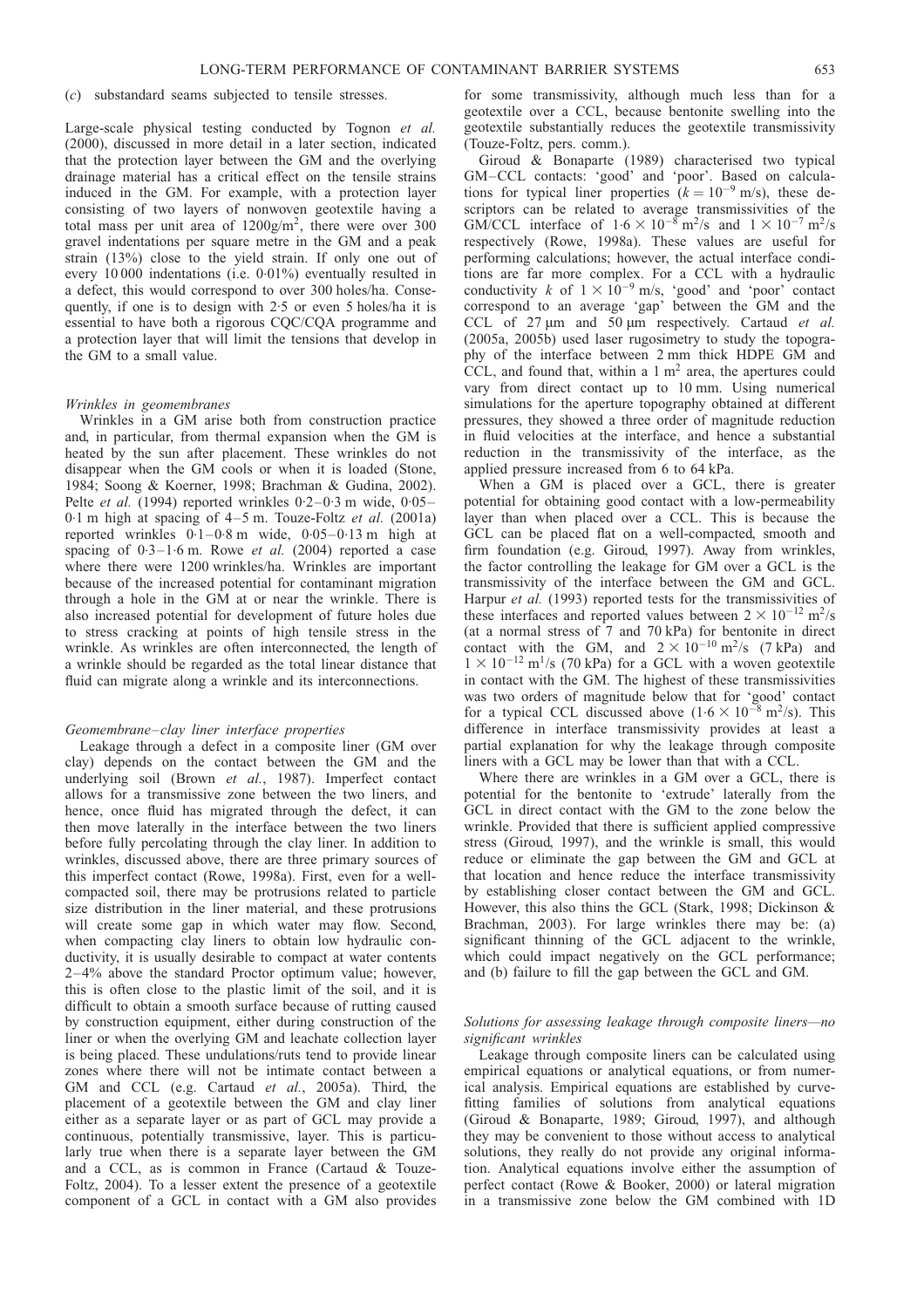<span id="page-23-0"></span>flow into the underlying soil [\(Jayawickrama](#page-44-0) et al., 1988; [Rowe, 1998a; Touze-Foltz](#page-46-0) et al., 1999, 2001b). Numerical methods allow modelling of the actual three-dimensional conditions near the hole (Foose et al.[, 2001\)](#page-44-0) or the complete variability of the interface topography if it is known [\(Cartaud](#page-43-0) et al., 2005b). This raises three questions.

- (a) Does the assumption of 1D flow in the subsoil have any practical effect on the accuracy of the analytical solutions?
- (b) Does the additional flexibility afforded by numerical analysis imply that it should be used for calculating leakage in practical problems?
- (c) Do these equations, which neglect the presence of significant wrinkles, give reasonable predictions of observed leakage through primary liners?

#### These three questions are addressed below.

Except for the case where a low-permeability soil is deposited as a slurry in contact with the GM and it consolidates with time under a large compressive stress, perfect contact between the GM and the subsoil (as assumed by [Rowe & Booker, 2000\)](#page-45-0) is likely to provide a lower bound to the leakage through holes in a GM that is placed above a CCL or GCL. Assuming that there is a uniform transmissive zone between the GM and clay liner, one can use [Rowe's](#page-45-0) [\(1998a\)](#page-45-0) direct contact analytical equation or [Giroud's \(1997\)](#page-44-0) empirical charts to calculate leakage. However, the question regarding the significance of the assumption of 1D flow in the liner needs to be addressed. [Foose](#page-44-0) et al. (2001) partly addressed this question and showed that, for a GM over a GCL, [Rowe's \(1998a\)](#page-45-0) direct contact analytical solution provided very good agreement with the results of numerical analysis for the typical reported transmissivity values discussed above. Similarly the author has found excellent agreement (error of less than 4%) between the direct contact analytical solution and the axisymmetric numerical analysis for interface transmissivities within the practical range of interest for both the GM/GCL composite liner and the GM/ CCL composite liner.

Both the numerical and analytical solutions discussed above assume a uniform transmissivity of the interface. Analytical solutions have also been developed for regular variations in the transmissivity of the interface [\(Touze-Foltz](#page-46-0) et al.[, 2001b\),](#page-46-0) and numerical methods are available to model more complex situations [\(Cartaud](#page-43-0) *et al.*, 2005b). These may be useful in interpreting laboratory tests where the actual interface topography is well defined, but in practical situations the interface topography will vary significantly (e.g. as is evident from the work of [Cartaud](#page-43-0) et al., 2005a, [2005b\),](#page-43-0) but is unknown at the location of the (assumed) holes used in design calculations. Thus for practical purposes, the more simplified approaches used in conjunction with a range of likely transmissivities will provide the information needed for design purposes, and the really critical question is whether these equations, which neglect the presence of significant wrinkles, give reasonable predictions of observed leakage through primary liners. To address this question, it is useful to calculate leakage for typical interface conditions and a range of numbers of holes and compare these results with leakage reported by [Bonaparte](#page-43-0) et al. (2002).

The upper two curves in Fig. 16 show the calculated leakage through a composite liner  $(GM + CCL)$  for poor contact and good contact, together with the shaded zone defined by the mean value of the average monthly flows in the active (90 lphd) and post-closure (50 lphd) periods for the different landfill cells summarised in Table [3.](#page-20-0) With poor contact conditions 20–30 holes/ha would be required to explain the typical leakage. For good contact conditions more than 90 holes/ha would be required to explain the



Fig. 16. Comparison with observed leakage and calculated leakage through composite liners, neglecting significant wrinkles. Upper solid curve for  $GM + 0.6$  m CCL  $(k = 1 \times 10^{-9}$  m/s) and poor contact  $(\theta = 1 \times 10^{-7} \text{ m}^2/\text{s})$ ; centre solid curve for GM + 0.6 m CCL  $(k=1 \times 10^{-9} \text{ m/s})$  and good contact  $(\theta$  $1.6 \times 10^{-8}$  m<sup>2</sup>/s); and lower solid curve for GM + 10 mm GCL  $(k = 2 \times 10^{-10} \text{ m/s}; \theta = 2 \times 10^{-10} \text{ m}^2/\text{s})$ . In each case hole radius  $r_0 = 10$  mm, depth of fluid above GM is 0.3 m. The upper shaded region shows typical field leakage rates for GM/CCL, with the upper and lower limits defined by the mean value of the average monthly flows in the active (90 lphd) and postclosure (50 lphd) periods for the different landfill cells summarised in Table [3.](#page-20-0) The lower shaded region shows typical field leakage rates (0.6–1.5 lphd) for GM/GCL leakage (again from Table [3 a](#page-20-0)nd based on data reported by [Bonaparte](#page-43-0) et al., [2002\)](#page-43-0). Upper and lower arrows on right-hand side show maximum observed leakage for GM/CCL and GM/GCL based on data reported by [Bonaparte](#page-43-0) et al. (2002)

lower value for typical leakage, and in excess of 100 holes/ ha would be required to explain the upper end of the range. A very large number of holes  $(\gg 100 \text{ holes/ha})$  would be required to explain the maximum flow shown by an arrow at the right of the figure.

The calculated leakage for a  $GM + GCL$  composite is shown by the lowest curve in Fig. 16, and the lower shaded zone shows the observed typical  $(0.6-1.5 \text{ lphd})$  leakage (again from Table [3\)](#page-20-0). About 40 holes/ha would be required to explain the bottom end of the typical range and more than 100 holes/ha to explain the upper end of the typical range. The maximum observed leakage shown by the lower arrow on the right is more than an order of magnitude greater than the predictions with 100 holes/ha. Thus it would appear that the predications above, which assume no major wrinkles, are not consistent with the observed leakage and the likely number of holes/ha for either the GM/CCL or GM/GCL systems.

## Solutions for assessing leakage through composite liners with wrinkles

[Rowe \(1998a\)](#page-45-0) presented an analytical solution for the case where a hole coincides with a wrinkle in the GM of length  $L$  and width  $2b$  (Fig. [17\)](#page-24-0). The transmissivity beneath the wrinkle is much greater than the interface transmissivity,  $\theta$ , where the GM is in contact with the underlying soil. It is also assumed that  $L \gg b$  such that the effects of leakage at the ends of the wrinkle can be neglected. This solution assumes unobstructed lateral flow along the length L and across the width 2b of the wrinkle, and then lateral flow between the GM and the soil outside the wrinkle. Onedimensional, vertical flow is assumed from the transmissive layer through the underlying soil beneath the wetted distance from the wrinkle (this is an approximation). Rowe's solution allows consideration of interactions between adjacent similar wrinkles assumed to be spaced at a distance 2x apart, and the leakage  $Q$  is given by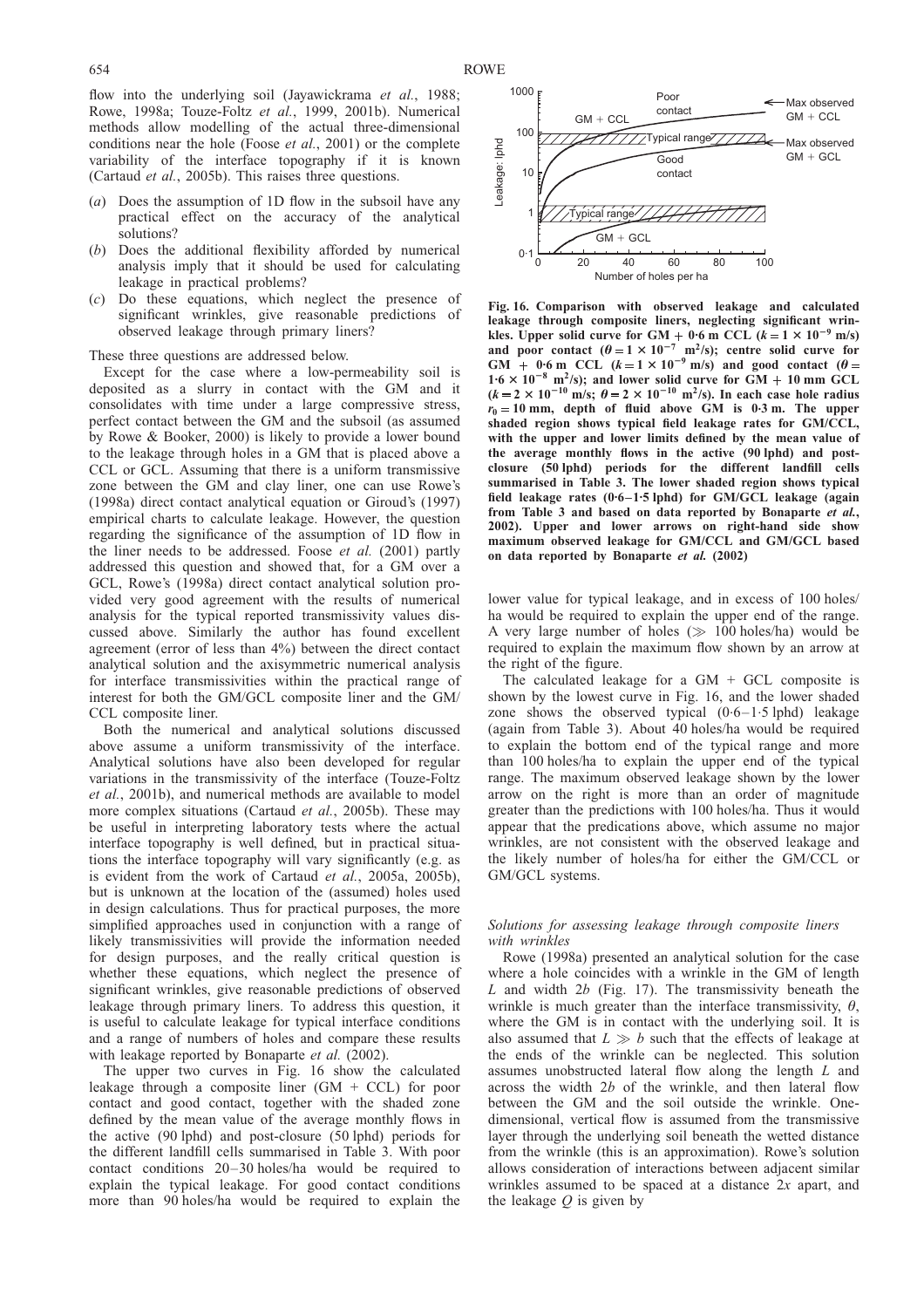<span id="page-24-0"></span>

Fig. 17. Schematic defining leakage through a composite liner with a wrinkle. Assumes lateral migration at interface and vertical flow in clay liner

$$
Q = 2Lk(b + \{1 - \exp[-\alpha(x - b)]\}/a)\frac{h_d}{D}
$$
 (22)

where  $L$  is the length of the wrinkle;  $2b$  is the width of the wrinkle; k is the hydraulic conductivity of the clay liner;  $\theta$ is the transmissivity of the GM–clay liner interface;  $\alpha =$  $[k/(D\theta)]^{0.5}$ ;  $h_d$  is the head loss across the composite liner; and  $D$  is the thickness of the clay liner. Assuming no interaction with an adjacent wrinkle, the leakage  $Q$  is given by

$$
Q = 2L \left[ kb + (kD\theta)^{0.5} \right] \frac{h_d}{D}
$$
 (23)

The leakage calculated using this wrinkle analytical solution was compared with that from a 2D finite element analysis and found to be in excellent agreement (an error of 5% or less) for both the GM/GCL composite liner and the GM/ CCL composite liner for the range of cases considered.

Figure 18 shows the calculated leakage (using equation (23)) through GM over a 0. 6 m CCL for wrinkles of total length 10 m and 100 m together with the typical leakage range previously shown in Fig. [16](#page-23-0) and summarised in Table [3.](#page-20-0) With 10 m long wrinkles, between 12–22 holed wrinkles/ ha are required to explain the typical leakage, and for 100 m long wrinkles only 1–3 holed wrinkles/ha would be required to explain the typical leakage. A similar comparison for a GM over a GCL indicated that the typical range of leakage could be explained by 2–3.5 holed 10 m long winkles/ha, and the maximum leakage could be explained by about 5 holed 100 m long winkles/ha. Thus the typical observed leakage for composite liners with both CCLs and GCLs can be readily explained by holes in wrinkles for the typical number of holes/ha and reasonable combinations of other parameters.

## Some factors that can influence leak detection

As noted in previous sections, leakage through composite liners (and hence the fluid collected in LDS) is controlled by the leachate head, the number and size of holes in the GM, wrinkles, the transmissivity of the GM/clay liner interface, and the hydraulic conductivity and thickness of the liner. However, there are a number of additional factors that can influence the amount of fluid that is collected. These include:

- (a) the hydraulic characteristics of the material above the GM
- (b) consolidation of the liner
- (c) the initial degree of saturation of the soil and geosynthetics below the GM



Fig. 18. Comparison with observed leakage and calculated leakage through composite liner accounting for significant wrinkles. Calculated curves for  $GM + 0.6$  m CCL  $(k = 1)$  $\times$  10<sup>-9</sup> m/s; good contact  $\theta = 1.6 \times 10^{-8}$  m<sup>2</sup>/s), wrinkle width,  $2b = 0.2$  m, and depth of fluid above GM,  $h_w = 0.3$  m; based on Rowe et al. [\(2004\)](#page-45-0). Typical field leakage rates and maximum observed values from Table [3](#page-20-0) and based on data reported by [Bonaparte](#page-43-0) et al. (2002)

(d) the potential for the GCL to significantly reduce the transmissivity of an underlying geonet drainage layer.

These will each be briefly discussed below.

The leakage through a hole in a GM cannot exceed (a) the flow from Bernoulli's equation if the permeability of the overlying layer is high enough, or (b) the capacity of the fluid to drain to the hole. Giroud et al. [\(1997b\)](#page-44-0) considered both of these cases, and one can (iteratively) calculate the limiting flow Q through a hole from

$$
h_{\rm w} = \left\{ \frac{r_0^2 q_0}{2k_{\rm om}} + \frac{Q}{2k_{\rm om}\pi} \left[ \ln \left( \frac{Q}{\pi r_0^2 q_0} \right) - 1 \right] + \frac{1}{4g^2} \left( \frac{Q}{1.88r_0^2} \right)^4 \right\}^{0.5}
$$
(24)

where  $q_0$  is the liquid supply (e.g. permeation through the waste per unit area reaching the LCS),  $k_{\text{om}}$  is the hydraulic conductivity of the permeable leachate collection layer over the GM,  $r_0$  is the radius of the hole in the GM, and g is the acceleration due to gravity. This expression reduces to the Bernoulli equation as  $k_{\text{om}}$  tends to infinity. For typical sizes of hole, equation (24) may limit leakage only for very long wrinkles.

Expulsion of water from voids due to consolidation will lead to flow to the LDS. It will also result in a reduction in hydraulic conductivity with time, as discussed earlier for the KVL. The significance of this mechanism will depend on the properties of the liner; however, for CCLs such as that at Keele Valley (discussed earlier) and Halton [\(Rowe](#page-45-0) et al., [2000c\)](#page-45-0) consolidation occurs quickly (95% consolidation in less than a year), and the rate of expulsion of fluid is controlled largely by the rate of loading due to increasing waste thickness above the liner. This may increase apparent leakage; however, as discussed earlier in the context of the [Bonaparte](#page-43-0) et al. (2002) data, there is no evidence that this is significantly affecting the reported leakage rates.

[Rowe & Iryo \(2005\)](#page-45-0) have examined the hydraulic performance of an LDS below a composite liner consisting of a GM over a GCL. The time for leakage to be detected was shown to be highly dependent on the initial degree of saturation of the material below the GM and the distance between the hole/wrinkle and the drainage point in the system. Under some circumstances this could result in leakage not being detected for a considerable period of time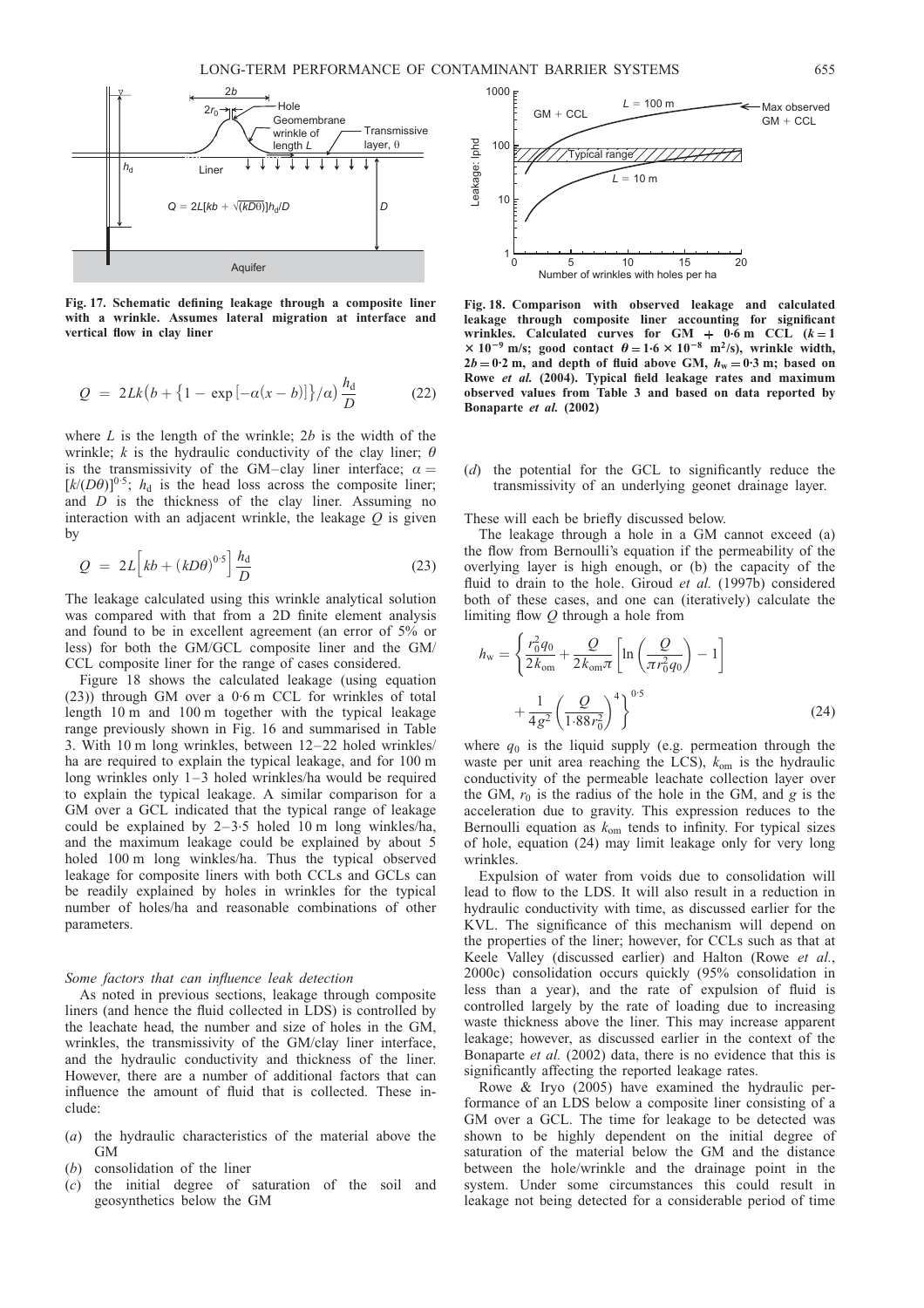(several years). The predicted leakage was shown to be of a similar magnitude to that reported in field monitoring and discussed earlier. The effect was at a minimum (although not necessarily negligible) for a GCL alone between the GM and the underlying LDS, and greatest when the GCL was on an unsaturated foundation layer located above the LDS. This raises the caution that it may take considerable time before the full steady-state leakage is established for situations where the soil and geosynthetics below the GM are not initially saturated.

Although geonets have a number of advantages in terms of the potential speed of leak detection, there is potential for a significant reduction in the flow capacity of the geonet due to intrusion of adjacent materials into the structure of the geonet. For example, Hwu et al. [\(1990\)](#page-44-0) showed that the flow rate could be reduced by an order of magnitude as a result of geotextile intrusion into the apertures of geonets. The intrusion could be reduced by stiffening the geotextile by resin treating, burnishing, and scrim reinforcing, and there was a substantial benefit from using a composite fabric (a needle-punched nonwoven over a woven slit-film geotextile). Drainage layers can be designed with a three-layer system, and limited opening size adjacent to the geotextile, to minimise the effect of geotextile/soil intrusion.

Special care is needed when the geonet is overlain by a GCL (e.g. in an LDS below a composite liner) owing to the potential swelling of the bentonite into the geonet. Here the choice of the geosynthetic between the bentonite core and the geonet may be critical. [Shaner & Menoff \(1992\)](#page-46-0) examined the effect of using a number of geotextiles placed between the GCL and the underlying geonet to limit the intrusion of the bentonite into the geonet. [Legge & Davies](#page-44-0) [\(2002\)](#page-44-0) also examined this issue. Fig. 19 shows the flow rate for a bi-planar geonet in a standard test between two steel plates. Also shown is the flow rate for a GCL in direct contact with the geonet, and finally for the case of a geogrid placed between the GCL and geonet. [Legge & Davies](#page-44-0) [\(2002\)](#page-44-0) reported that when the applied pressure of 400 kPa was maintained for 14 h for the GCL/geonet system the flow



Fig. 19. Variation in flow rate with applied pressure for a transmissivity test at 165 mm head for: geonet between steel plates (standard test); GCL, geogrid and geonet; and GCL in direct contact with geonet. Note: GCL has polypropylene woven  $(M_A = 270 \text{ g/m}^2)$  cover and composite nonwoven  $(M_A = 270 \text{ g/m}^2)$ m<sup>2</sup>)-woven slit film  $(M_A = 110 \text{ g/m}^2)$  carrier geotextiles, and bentonite  $(M_A = 3700 \text{ g/m}^2)$ . Geonet was 3.3-4.4 mm thick at 2 kPa ( $M_A = 700$  g/m<sup>2</sup>). Woven biaxial geogrid had high-strength polyester yarns with polymeric coating and grid aperture 1 mm 3 1. 3 mm, tensile strength of 32. 6 kN/m, and tensile stiffness of 200 kN/m at 2% strain. Partially adapted from [Legge & Davies \(2002\)](#page-44-0), and with additional data from Legge & Davies (pers. comm.)

rate dropped to zero under a unit gradient (165 mm head difference). As this gradient greatly exceeds that typically encountered in landfills ( $< 0.05$  on the base and  $< 0.33$  on side slopes), it is apparent that a geonet should not be used as an LDS below a GCL unless a reinforcing layer sufficient to prevent intrusion of the bentonite into the geonet is placed between the GCL and geonet. There should also be a geosynthetic, either as part of the GCL or between the GCL and geonet, which will prevent potential internal erosion of the bentonite into the geonet [\(Rowe & Orsini, 2003\)](#page-45-0). The details regarding what measures were taken to avoid bentonite intrusion in the landfills examined by [Bonaparte](#page-43-0) et al. [\(2002\)](#page-43-0) were not reported, and hence the effects of bentonite intrusion into geonets on the leakage detected are not known. However, this mechanism could serve to slow (and hence delay the reporting) of leachate to the sump and, if there is no reinforcing layer and sufficient pressure, could reduce or even cut off flow to the sump. Thus care is needed in the design and construction of these systems to ensure that the swelling of the GCL under vertical stress does not compromise the drainage function of any underlying geonet. It should also be noted that [Davies & Legge \(2003\)](#page-44-0) have shown that this geonet transmissivity can also be substantially reduced by an increase in temperature.

#### DIFFUSION THROUGH LINERS

Any assessment of long-term impact for a landfill requires contaminant transport modelling. Although this is a common practice in some parts of the world, there are still jurisdictions where advective transport (leakage as discussed in the last section) is the only consideration in assessing potential impact. However, as will be demonstrated below, diffusive transport may result in contaminant transport over even relatively small times.

[Othman](#page-45-0) et al. (1996) reported significant levels of 1,1 DCA and DCM in the leak detection system for a landfill with a 1.5 mm thick HDPE GM and 6 mm thick GCL composite liner and a 5 mm thick geonet LDS. This same system had exhibited low leakage rates (average value of 3.6 lphd from 14 to 21 months, reducing to 0.7 lphd between 22 and 31 months), and the inorganic chemistry was not characteristic of leachate. This implies that any leakage through holes in the GM was very small. However, the concentrations of DCM and 1,1 DCA were significant over a period of between 6 and 28 months after commencement of waste placement. This suggests possible diffusion through the GM/GCL system. [Workman \(1993\)](#page-46-0) also examined the chemistry of the fluid in the LDS of a number of cells and detected several VOCs including chloroethane, ethylbenzene and trichloroethene at low concentrations. Workman hypothesised that they migrated as gases from the primary to secondary system at the side slopes. Although this is possible, the alternative hypothesis of migration through the primary liner by diffusion warrants further consideration. In this section the diffusion through naturally deposited and compacted clays, GCL and GMs will be examined.

#### Diffusion through naturally deposited clay

Natural diffusion profiles through clays deposited at the end of the last glacial period in southern Ontario, Canada, have provided an ideal means of assessing long-term diffusion through thick (30–40 m) low-permeability deposits. These cases [\(Desaulniers](#page-44-0) *et al.*, 1981; [Quigley](#page-45-0) *et al.*, 1983; [Rowe & Sawicki, 1992\)](#page-45-0) have demonstrated the migration by diffusion over a period of  $10\,000 - 12\,000$  years (against small downward advective flow in two of the cases). The corresponding diffusion coefficients ( $2 \times 10^{-10}$ ,  $3 \times 10^{-10}$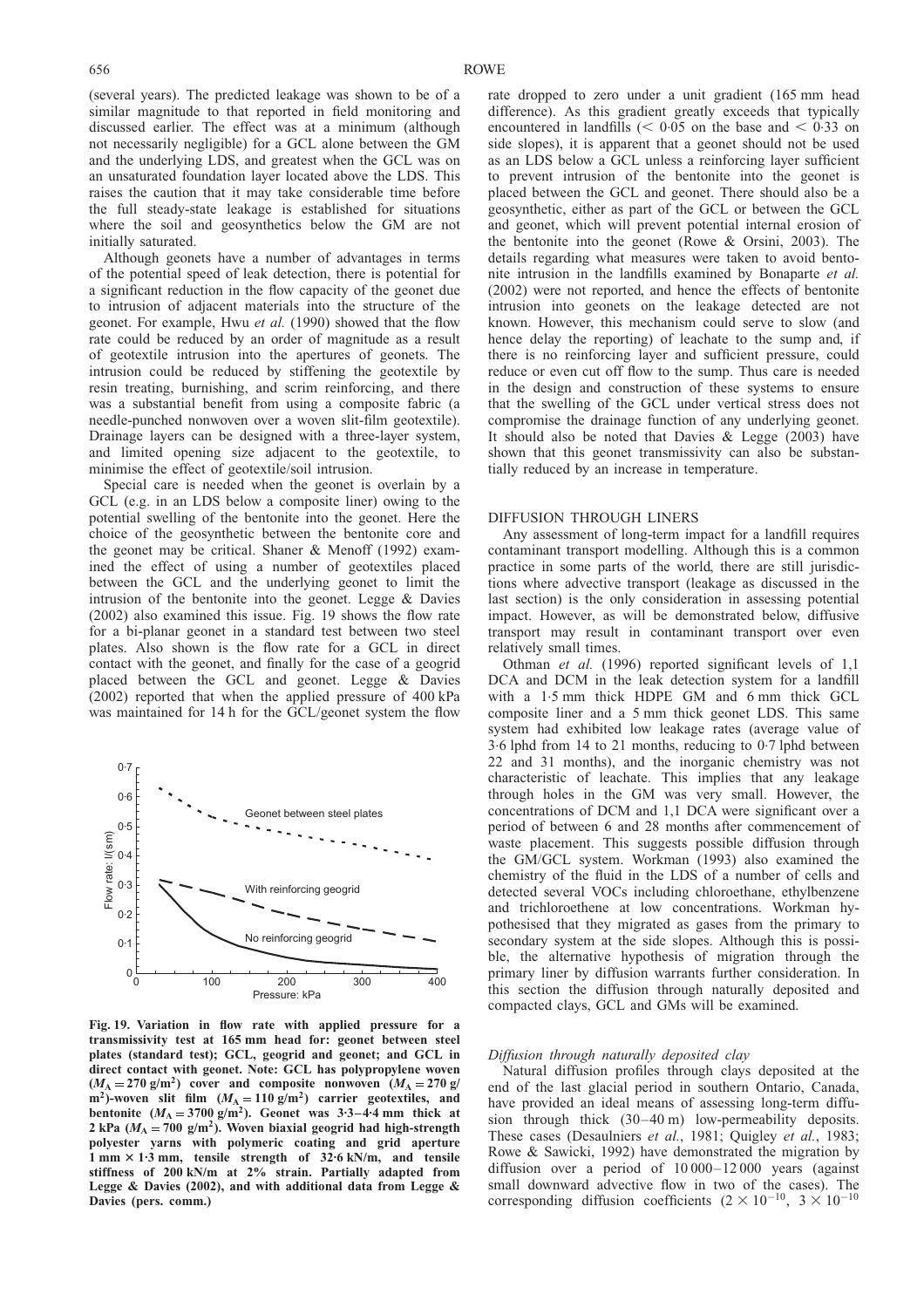and  $4-6 \times 10^{-10}$  m<sup>2</sup>/s) varied over only a relatively small range, which can be attributed, in part, to the different tortuosity of the three clayey soils and, in part, to the effect of the need to maintain an ion balance and hence the dependence of the rate of chloride migration on the rate of migration of associated cations.

Near the Sarnia site, dissolved gases originating from the underlying sedimentary bedrock have also been diffusing upwards in the groundwater. These gases come out of solution upon stress release, and have been observed venting in boreholes drilled into the till. These gases have contributed to two geotechnical problems (Rowe et al.[, 2002\)](#page-45-0) in the area. In one of these cases, excavation to a depth of 25 m for a new cell for a hazardous waste landfill resulted in venting of gas and water through the remaining 14–15 m of low-permeability till at three separate locations, and resulted in the abandonment of the cell. This case highlights the implication of the diffusion of gas and the importance of identifying the presence of dissolved gas and assessing its implications with respect to stability when considering excavations in areas underlain by gas.

Diffusion profiles have also been observed migrating downwards from landfills in the same till deposit. For example, an extensive study of the Confederation Road Landfill showed that, over the first 15 years, chloride migrated about 1 m. An effective diffusion coefficient of  $6.3 \times 10^{-10}$  m<sup>2</sup>/s based on short-term (1 week) laboratory tests provided a good prediction of the observed profile [\(Quigley & Rowe, 1986\)](#page-45-0). It should be noted that the temperature below waste is higher than the long-term groundwater temperature, and that this will increase the diffusion coefficient, other things being equal, as discussed earlier. Most cations moved much less than chloride, with potassium experiencing significant ion exchange and, as a result, migrating less than half the distance of chloride. Heavy metals (lead, copper, zinc, iron and manganese) migrated less than 0.2 m (likely only 0. 1 m) in the same time period and were largely removed from solution by precipitation [\(Yanful](#page-46-0) et al., [1988\).](#page-46-0)

## Diffusion through compacted clay at the Keele Valley Landfill

As discussed earlier, the 0.3 m thick sand blanket at the KVL clogged significantly in the upper few centimetres, and, as a consequence of negligible flow through the sand, a diffusion profile developed within both the sand blanket and the underlying CCL (Fig. [4\)](#page-8-0). Over a period of 4.25 years, chloride diffused about 0. 75 m, and the profile was well predicted using a diffusion coefficient of  $6 \times 10^{-10}$  m<sup>2</sup>/s obtained from short-term diffusion tests (Fig. [4\(](#page-8-0)a)). This is consistent with the diffusion coefficient obtained for the Confederation Landfill noted above. These two cases illustrate how diffusion gives rise to rapid contaminant migration over the first few years, but the rate of advance of the contaminant front decreases with time (Rowe et al.[, 2004\)](#page-46-0). At the Keele Valley Landfill, chloride migrated 0.7–0.75 m in 4.25 years, whereas at the Confederation Road landfill it had migrated only a little over 1 m in 15 years. The organic contaminants appear to have diffused almost 0.6 m in 4.25 years (especially toluene, Fig. [4\(](#page-8-0)b)).

## Diffusion through GCLs

[Lake & Rowe \(2000a\)](#page-44-0) examined the diffusion of sodium chloride through GCLs and showed that the diffusion coefficient decreased linearly with decreasing final bulk GCL void ratio. The method of GCL manufacture did not significantly affect the diffusion coefficients at a given void ratio; however, the method of manufacture can influence swelling [\(Lake & Rowe, 2000b\)](#page-44-0) and hence the diffusion coefficient, especially for samples hydrated at low stress. At low concentrations  $(3-5 \text{ g/l}, 0.05-0.08 \text{M})$  the diffusion coefficient deduced at a given void ratio was independent of test method adopted. However, as the NaCl concentration increased to  $0.6M$  or  $2.0M$  there was an increase in the diffusion coefficients in tests conducted at constant void ratio. This increase was largely mitigated when a constant stress was applied to the sample throughout the testing. For the range of conditions examined, the chloride diffusion coefficient was between  $1 \times 10^{-10}$  m<sup>2</sup>/s and  $4 \times 10^{-10}$  m<sup>2</sup>/s. This is slightly smaller than, but of a similar order of magnitude to, that for diffusion from waste disposal sites through natural and compacted clay  $(6 \times 10^{-10} \text{ m}^2/\text{s})$ , as noted earlier.

[Lake & Rowe \(2004\)](#page-44-0) examined diffusion of DCM, DCA, TCE, benzene and toluene through a GCL at room temperature. They concluded that the order of the rate of mass transport through the GCL was dichloromethane (DCM)  $\approx$ 1,2 dichloroethane  $(DCA)$  > benzene > trichloroethylene  $(TCE)$  > toluene. The diffusion coefficients at room temperature (at confining pressures less than 10 kPa) ranged from approximately  $2 \times 10^{-10}$  m<sup>2</sup>/s to  $3 \times 10^{-10}$  m<sup>2</sup>/s. The difference in mass transport was attributed largely to varying degrees of sorption of the different compounds to the geotextile component of the GCL. Rowe et al. [\(2005\)](#page-46-0) extended this work by examining the effect of temperature on the diffusion of benzene, toluene, ethylbenzene, m- and p-xylene and o-xylene (BTEX). They confirmed that the geotextile component of a GCL was the primary contributor to sorption of hydrocarbons by the GCL, with partitioning coefficients ( $K_d$  at 22°C and 7°C in ml/g) for the entire GCL following the order: *m*- and *p*-xylene (42, 25) > ethylbenzene  $(36, 22) > 0$ -xylene  $(27, 14) > 0$ toluene  $(15, 8.7) > 0$ enzene (4.4, 2.6). The diffusion coefficients (at  $22^{\circ}$ C and  $7^{\circ}$ C in m<sup>2</sup>/ s) followed the order benzene  $(3.7 \times 10^{-10}, 2.2 \times 10^{-10})$  $>$  toluene (3.1  $\times$  10<sup>-10</sup>, 1.8  $\times$  10<sup>-10</sup>) > ethylbenzene (2.9)  $\times 10^{-10}$ ,  $1.7 \times 10^{-10}$ ) > m- and p-xylene (2.5  $\times 10^{-10}$ ),  $1.5 \times 10^{-10}$ )  $\approx \text{o-xylene } (2.6 \times 10^{-10}, 1.5 \times 10^{-10})$ . The reduction in both the diffusion and sorption coefficients with decreasing temperature had opposite effects on mass transport through the GCL. However, the decrease in transport due to a reduced diffusion coefficient is more significant than the increased transport due to smaller sorption, and the net effect was reduced mass transport at lower temperature.

As the typical sodium bentonite used in GCL provided relatively little sorption for volatile organic compounds (VOCs), [Lake & Rowe \(2005\)](#page-44-0) examined the potential improvement in the sorption that could be achieved for several organoclays and bentonite-activated carbon mixtures. Batch tests performed for four different organoclays showed two to three orders of magnitude higher sorption to DCM, DCA, TCE, benzene, and toluene relative to typical bentonite currently used in GCLs. A mixture of 2% of powdered activated carbon with powdered bentonite (2% PAC/PB) gave much higher sorption than for the organoclays examined for TCE, benzene and toluene. DCM sorption to the 2% PAC/PB mixture was less than for the organoclays, whereas DCA sorption was similar between the 2% PAC/PB mixture and the organoclays. Contaminant transport modelling was used to assess the engineering relevance of the potential improvement in GCL sorption due to the use of these alternative materials. Because of the relatively thin nature of the GCL, it was found that, despite the large potential increases in GCL sorption, the replacement of standard bentonite with the alternative materials had only a slight effect on contaminant migration. Thus the increased costs associated with modifying GCLs likely outweigh the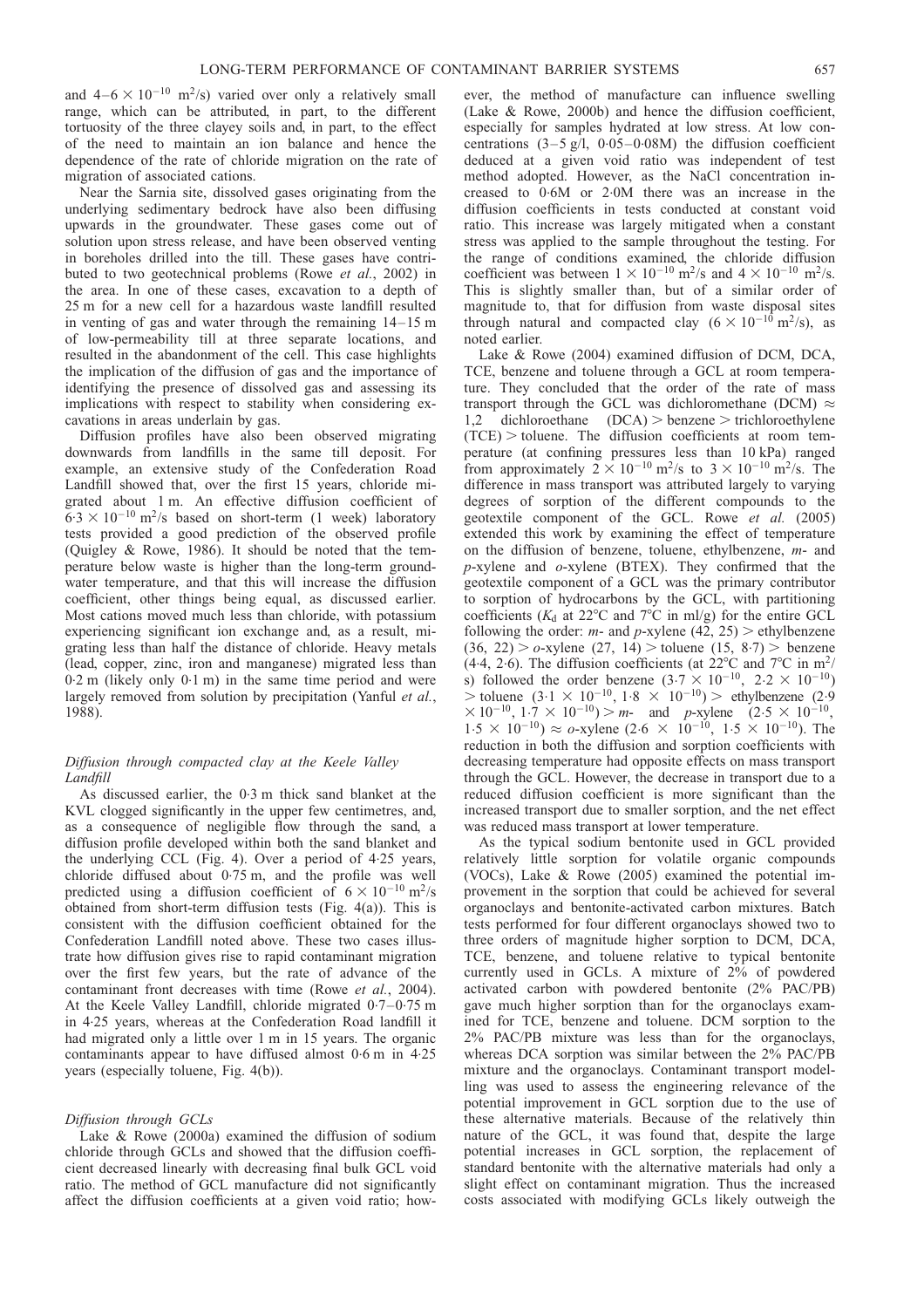benefit of such additives when considering the use of GCLs as part of the liner system for MSW landfills.

Given the fact that the diffusion coefficients and sorption capacity of the GCL are not substantially better than for a CCL, and yet the GCL is 50 to 100 times thinner than a typical CCL, it follows that in order to have equivalent performance as a diffusion barrier a GCL will need to be combined with a foundation soil such that the total thickness of the GCL and foundation soil (attenuation layer) is similar to the thickness of the CCL. This will be demonstrated in a subsequent section.

#### Diffusion through geomembranes and composite liners

Geomembranes are solids. Thus, putting aside leakage through holes as discussed earlier, there is no 'flow' through an intact GM. However, water and contaminants can potentially migrate through the GM by molecular diffusion. This migration is a molecule-activated process that can be envisaged as occurring by steps or jumps over a series of potential barriers, following the path of least resistance. For dilute aqueous solutions the process involves three key steps [\(Haxo & Lahey, 1988\)](#page-44-0):

- (a) partition of the contaminant between the medium containing the contaminant and the inner (i.e. contacting) surface of the GM (adsorption)
- (b) diffusion of the permeant through the GM
- (c) partition between the outer surface of the GM and the outer medium (desorption).

The diffusive movement of a contaminant (or water) through a GM involves a cooperative rearrangement of the penetrant molecule and the surrounding polymer chain segments. The process requires a localisation of energy to be available to allow a diffusive jump of the penetrant molecule in the polymer structure. The penetrant molecule and part of the polymer's molecular chain may share some common volume both before and after the jump. However, this jump will involve the breaking of some van der Waals forces or other interaction between the component molecules and polymer segments [\(Rogers, 1985\)](#page-45-0). Thus, the diffusive motion depends on the energy availability and the relative mobilities of the penetrant molecules and polymer chains. This will depend on temperature, the size and shape of the penetrant, the nature of the polymer and, potentially, concentration.

The extent to which permeant molecules are sorbed in a polymer depends upon the activity of the permeant within the polymer at equilibrium (Müller *et al.*[, 1998\).](#page-45-0) When a GM is in contact with a fluid, there will be a relationship between the final equilibrium concentration in the GM,  $c_{\rm g}$ , and the equilibrium concentration in the fluid,  $c_f$ . For the simplest case where the permeant does not interact with the polymer (e.g. as is the case for dilute solutions such as typical landfill leachates and HDPE), the relationship between the concentration in the fluid and the GM is given by (Henry's law)

$$
c_{g} = S_{gf} c_{f} \tag{25}
$$

where  $S_{\text{gf}}$  is called a partitioning coefficient and in principle is a constant for the given molecule, fluid, GM and temperature of interest.

At the second stage of the migration, diffusion of the sorbed penetrant within the material can be described by Fick's first law:

$$
f = -D_g \frac{dc_g}{dz} \tag{26}
$$

where f is the mass flux,  $D_{g}$  is the diffusion coefficient in the GM,  $c_{\rm g}$  is the concentration of diffusing substance in the

GM, and  $z$  is the direction parallel to the direction of diffusion. In transient state, the governing differential equation is (Fick's second law)

$$
\frac{\partial c_{\rm g}}{\partial t} = D_{\rm g} \frac{\partial^2 c_{\rm g}}{\partial z^2} \tag{27}
$$

which must be solved for the appropriate boundary and initial conditions.

The last stage in the migration process is permeant desorption from the GM to the outer solution. This stage is similar to the first with an inverted process, and the contaminant concentration in the adjacent fluid can be expressed as

$$
c'_{\rm g} = S'_{\rm gf} c_{\rm f} \tag{28}
$$

where  $S_{\text{gf}}'$  is the contaminant partitioning coefficient between the outside fluid and the GM. In the simplest case where the solutions on either side of the GM are aqueous, these two partitioning coefficients may be assumed to be the same  $(S_{\text{gf}} = S_{\text{gf}}^{\prime}).$ 

As the primary interest is in the concentrations of contaminant in water (not the GM), it is convenient to express the diffusion equations in terms of the concentration in adjacent solutions. Substituting equation (25) into equation (26), the flux from an aqueous solution on one side of the GM to an aqueous solution on the other side is given by

$$
f = -D_g \frac{dc_g}{dz} = -S_{gf} D_g \frac{dc_f}{dz} = -P_g \frac{dc_f}{dz}
$$
 (29)

where the permeation coefficient (called the permeability in the polymer literature),  $P_{\rm g}$ , is given by

$$
P_{\rm g} = S_{\rm gf} D_{\rm g} \tag{30}
$$

and where  $P_g$  is a mass transfer coefficient that takes into account the partitioning and diffusion processes.

There are various methodologies that can be used [\(Rowe,](#page-45-0) [1998a\)](#page-45-0) to deduce the partitioning, diffusion and permeation coefficients. The technique that best matches actual situations uses a two-compartment diffusion cell (insert to Fig. [20\),](#page-28-0) where contaminant diffusion is monitored from the source to the receptor. When equilibrium is reached, the value of  $S_{\text{gf}}$  can be deduced from mass balance considerations. The diffusion coefficient can then be calculated knowing the value of  $S_{\text{gf}}$  by fitting the variation of the source and receptor concentration with time using computer software that models the boundary conditions, phase change and transport through the GM (e.g. [Rowe & Booker, 2005\)](#page-45-0).

The permeation coefficient  $P_g$  is highly dependent on the similarity of the penetrant and polymer. For example, [Eloy-](#page-44-0)[Giorni](#page-44-0) *et al.* (1996) indicated values of  $S_{\text{gf}} = 8 \times 10^{-4}$  and  $D_g = 2.9 \times 10^{-13}$  m<sup>2</sup>/s, giving a very low value of  $P_{\rm g}^{\rm s} = 2.3 \times 10^{-16}$  m<sup>2</sup>/s for water and HDPE. Similarly, [August & Tatzky \(1984\)](#page-43-0) found that strongly polar penetrant molecules have very low permeation coefficients through polyethylene (with the permeation coefficients being in the following order: alcohols  $\lt$  acids  $\lt$  nitroderivatives  $\lt$ aldehydes  $\lt$  ketones  $\lt$  esters  $\lt$  ethers  $\lt$  hydrocarbons). [August](#page-43-0) et al. (1992) found that there was negligible diffusion of heavy metal salts  $(Zn^{2+}, Ni^{2+}, Mn^{2+}, Cu^{2+}, Cd^{2+},$  $Pb^{2+}$ ) from a concentrated (0.5M) acid solution (pH = 1–2) through HDPE over a 4 year test period.

Chloride diffusion tests have now been running for about 12 years, and the results of this monitoring for one test are shown in Fig. [20.](#page-28-0) The receptor concentration remains below about 0.02% of the source concentration and lies within the range of analytical uncertainty for the chemical analysis. However, these data do allow an upper bound of  $3 \times 10^{-17}$  m<sup>2</sup>/s to be placed on the permeation coefficient. In practical terms, this means negligible migration of chlor-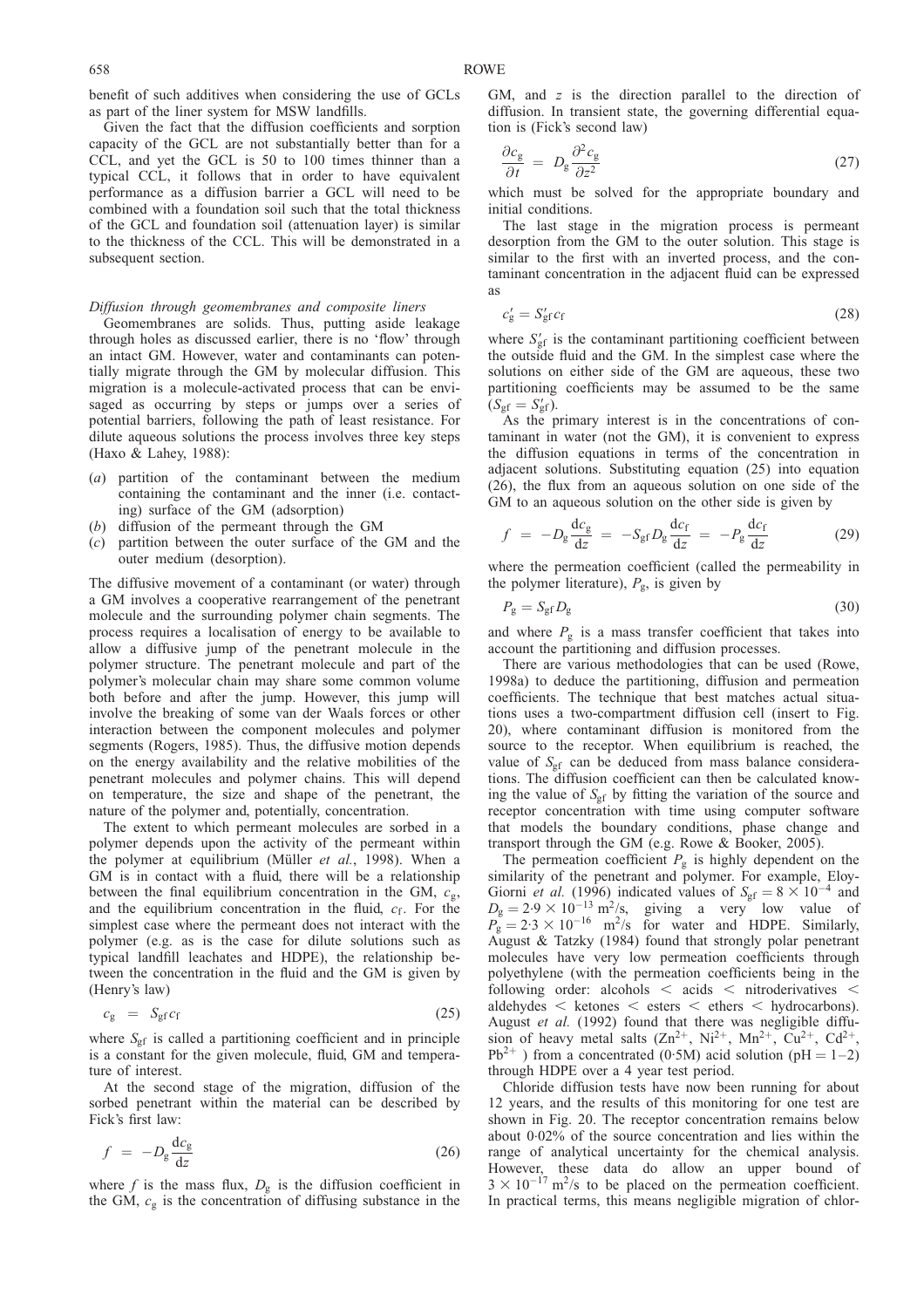<span id="page-28-0"></span>

Fig. 20. Increase in chloride concentration in receptor as percentage of source concentration for a two-compartment diffusion test on 2 mm thick HDPE with an aqueous sodium chloride source solution  $(c_0 = 2200 \text{ mg/l})$ 

ide (and likely other similar ions) through an HDPE GM for so long as it remains intact (i.e. for its service life, discussed later).

Figure 21  $(\triangle)$  shows the increase in receptor concentration for diffusion of dichloromethane (DCM) through a 2 mm thick HDPE GM. In contrast to the case of chloride (Fig. 20), where after almost 12 years the receptor is less than 0.02% of the source concentration, for DCM the receptor reached 20% of the initial source concentration in only 70 days. This translates into a permeation coefficient  $P_g = 4 \times 10^{-12}$  m<sup>2</sup>/s and demonstrates relatively rapid diffusion through HDPE. To put these results in context, Fig. 21 also shows the increase in receptor concentration for tests involving 30 mm of compacted clay  $(\blacksquare)$  and a composite liner comprising the 2 mm GM and 30 mm of compacted clay  $(\bullet)$ . The mass transport through 30 mm of compacted clay was much faster (corresponding to a diffusion coefficient  $D_g = 3.5 \times 10^{-12}$  m<sup>2</sup>/s) than for the 2 mm thick GM, indicating that although the GM does not prevent diffusion, it does slow it compared with even a 15-fold thicker clay plug. The composite liner, not surprisingly, proves to be a better barrier than either the GM or clay alone. It will be



Fig. 21. Increase in DCM concentration in receptor chamber as percentage of source concentration for a two-compartment diffusion test examining: 2 mm thick HDPE (GM alone); 30 mm of compacted clay; and 2 mm thick HDPE GM over 30 mm of compacted clay. All cases involve an aqueous DCM source solution with  $c_0 = 5$  mg/l. Data based on [Sangam & Rowe](#page-46-0) [\(2001a, 2001b\)](#page-46-0)

shown later that the impact on an underlying aquifer can be controlled by the use of a GM in association with suitable thickness of compacted clay and attenuation layer. Given the rapid diffusion through the GM it may also be anticipated (as will be later demonstrated) that the impact of contaminant migration of VOCs such as DCM will occur during the service life of the GM (in contrast to chloride, discussed above, where the GM is likely to control impact for its service life provided that it does not have too many holes initially).

Published values for the partitioning coefficient  $S_{\text{gf}}$  and diffusion coefficient  $D_{\varphi}$  have been summarised by [Rowe](#page-46-0) et al. [\(2004\)](#page-46-0) together with effective diffusion coefficient  $(D_e)$ and sorption  $(K_d)$  values for CCLs and GCLs. These values should be used with caution, because they are dependent on temperature and, in some cases, the chemical composition and concentrations in the contaminant source. The values may also vary because of polymer crystallinity, additives etc., and hence published values should be used only as an initial guide; they do not replace experimentally determined values for the GM of interest for projects where uncertainty regarding the diffusion coefficient or sorption could have a significant impact.

## SERVICE LIFE OF GEOMEMBRANE LINERS

Primary and secondary GMs have different exposure conditions and hence may be expected to have different service lives. The primary GM is subject to direct contact with leachate and temperatures higher than normal groundwater temperatures. For double composite lined landfills, leachate that passes through a primary clay liner can be expected to have lower concentrations of important constituents such as transition metals and organic compounds (due to cation exchange, precipitation and biodegradation as it migrates through the clay) than the leachate in contact with the primary GM. The secondary GM is also further from the waste and hence is likely to be at a lower temperature than the primary liner if there is adequate thermal insulation between the primary and secondary GM (e.g. as may be provided by a CCL and granular LDS); however, it does have greater exposure to oxygen. In most other respects they are similar, and so the factors affecting the service life of both primary and secondary GMs will be discussed in this section.

## Potential failure mechanisms

Given appropriate engineering design and CQC/CQA during the manufacture and installation, experience (e.g. [Bonaparte](#page-43-0) et al., 2002) has shown that GM liners may be expected to perform satisfactorily in the short term. However, the service life (i.e. long-term performance) of the GM is still uncertain, because it is influenced primarily by the synergistic effects of chemical and physical stresses over an extended period of time. Of particular relevance to this service life are the tensile strains (which can be induced by the overlying drainage material and wrinkles in the GM), the GM stress crack resistance, crystallinity, oxidative induction time (as a measure of the antioxidants in the GM), the exposure to chemicals in the leachate, and temperature.

#### Geomembrane protection

Typically GMs are designed from consideration of shortterm puncture resistance. For example, [Badu-Tweneboah](#page-43-0) et al.  $(1998)$  proposed a technique for assessing the effectiveness of protection layers for HDPE GM liners. [Reddy](#page-45-0) et al. [\(1996\)](#page-45-0) reported on a field trial of construction damage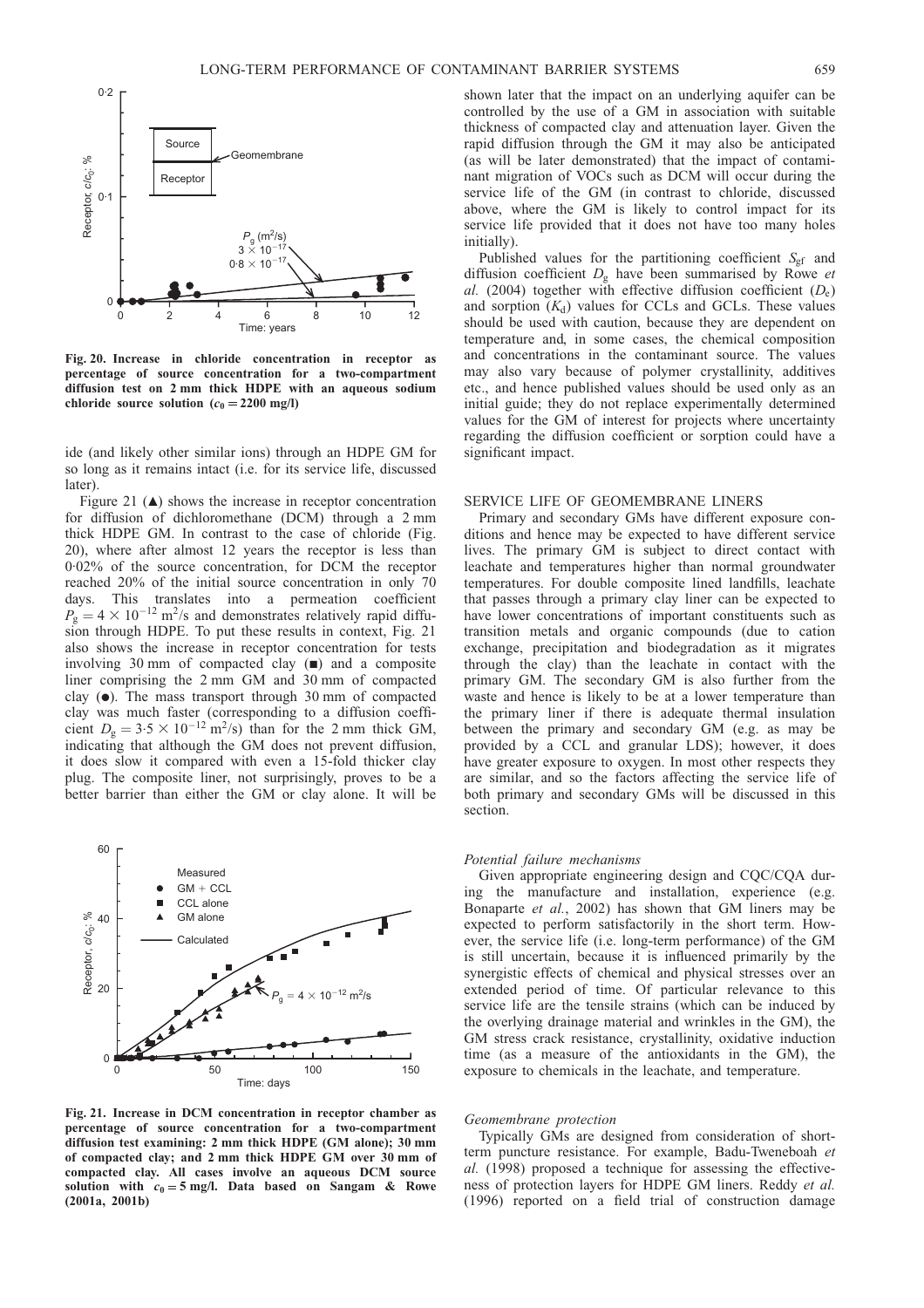which concluded that 'a geotextile as light as  $270 \text{ g/m}^2$ ... completely protects the GM from construction loading.' [Narejo](#page-45-0) *et al.* (1996) showed that there is a linear increase in protection resistance with increasing thickness (mass per unit area) of the protection layer, and proposed a methodology for selection of geotextile protection layers that will provide short-term protection against puncture under the loads applied by the overlying waste. However, there are some who believe that protection against short-term puncture, although necessary, is not sufficient to ensure adequate long-term performance, and so the German approach [\(Bishop, 1996;](#page-43-0) Seeger & Müller, 1996) focuses on minimising the contribution of indentation (and subsequent potential stress cracking), due to stresses induced by the collection gravel under long-term loading conditions, to a very low strain level  $(\sim 0.25\%)$ .

[Tognon](#page-46-0) et al. (2000) developed a method for estimating the local strain in a GM due to the indentation of gravel particles. This approach, which was calibrated against direct strain measurements, considers the combined membrane and bending strains. It provides a better representation of the distribution of strain than techniques previously used (e.g. arch elongation), and enhances the evaluation of the peak strains in the GM caused by local indentations. [Tognon](#page-46-0) et al. [\(2000\)](#page-46-0) reported results from a series of large-scale tests conducted using different protection layers. It was found that the best protection for the underlying GM was provided by a sand filled geocushion ( $M_A = 2130 \text{ g/m}^2$ ) or a special rubber geomat with a polyester scrim  $(M_A = 6000 \text{ g/m}^2)$ , which limited strains induced by coarse (40–50 mm) angular gravel to 0. 9% at 900 kPa and 1.2% at 600 kPa respectively and the number of indentations/ $m^2$  to 78 and 38 respectively. The largest GM strains were observed when the nonwoven geotextiles were used with a maximum strain of 8% and 350 indentations/ $m^2$  being obtained with a 435 g/m<sup>2</sup> geotextile at 250 kPa and a maximum strain of 13% and 338 indentations/m<sup>2</sup> with 1200 g/m<sup>2</sup> of geotextile at 900 kPa. In each case there was adequate protection to avoid holes in the GM in the short term; however, the short-term strain of 13% is very close to yield, and it is not clear what the long-term performance would be with these large, locally induced strains.

The large difference in maximum strains  $(7.5\%$  and  $1.2\%$ respectively at a pressure of 600 kPa) observed for the two rubber geomats suggests that the tensile stiffness provided by the polyester grid in the second geomat played a significant role in reducing lateral deformation of the rubber and hence reducing indentation and strains in the GM. This suggests that the tensile stiffness of the protection layers may be a critical factor in minimising strains in GMs. Although consistent with previous findings, in that a combination of increased cushioning and tensile strength (both of which increase with increasing mass per unit area for needle-punched geotextiles) can be expected to be beneficial in providing GM protection, this does imply that additional benefits may be gained from the use of composite materials (such as the scrim-reinforced rubber mat) as an alternative to simply increasing the mass of nonwoven geotextiles in an attempt to improve GM protection.

The geomembrane strains reported by [Tognon](#page-46-0) et al. [\(2000\)](#page-46-0) were obtained from relatively short-term tests (200– 720 min) and at room temperature (24  $\pm$  1°C). Time dependence of the strains resulting from the local incursion of the gravel particles will be based on the deformation/relaxation characteristics of the polyethylene, protection layer, and the time-dependent behaviour of the underlying clay. Thus the peak short-term strain may not represent the maximum localised strain that could develop in longer-term tests, and further research is needed to clarify the time-dependent

effects on the local strains caused by the gravel particles. Nevertheless, it is clear that the sand cushion and the scrimreinforced rubber mat provided far superior protection and are likely to give smaller short- and long-term strains than the nonwoven geotextile layers examined. From a practical perspective, this suggests the desirability of a protection layer involving a sand protection layer (potentially in conjunction with a geotextile).

#### Wrinkles (waves)

Wrinkles were previously discussed in the context of their impact on increased leakage due to the easy distribution of fluid passing though any hole in the wrinkle. They may also contribute to the formation of holes because of the increased potential for stress cracking related to the tensile strains induced by the wrinkle and its interaction with any adjacent gravel. [Brachman & Gudina \(2002\)](#page-43-0) have examined the interaction between the granular material and the wrinkle using specially designed apparatus. They found, when the wrinkle was in gravel, there was both pinching and flattening at the top of the GM, which gave rise to increased tensions in the GM. This reinforces the desirability of having a sand protection layer, which is of sufficient thickness to cover the wrinkles, between the gravel drainage layer and the underlying GM (e.g. a design as shown in Fig. [6\(b](#page-13-0))).

## Service life of geomembranes

Given the relatively short history of GM use in waste containment applications, there are relatively few field data relating to the long-term performance of GMs. [Brady](#page-43-0) et al. [\(1994\)](#page-43-0) observed relatively little change in samples over a 30-year period, although the impact resistance changed after 15.5 years and had reduced by about 50% after 30 years. Rollin et al. [\(1994\)](#page-45-0) found that HDPE GM used in a contaminated soil containment facility for 7 years exhibited lower tensile force and elongation at rupture than the original material. [Hsuan](#page-44-0) et al. (1991) examined HDPE GM samples from a 7-year-old leachate lagoon and concluded that over the 7-year period there was no substantial change in the internal structure of the GM or its engineering/ hydraulic containment properties. In contrast, [Rowe](#page-45-0) et al. [\(1998,](#page-45-0) 2003) found that an exposed GM exhumed from a leachate lagoon liner after 14 years of operation had very low standard oxidative induction (OIT) values as well as low tensile break properties. The results of the Melt Index test suggest that the degradation was induced by a chain scission reaction in the polymers. The GM was severely cracked (a large portion of this cracking was due to improper maintenance activities on the lagoon), and was found to be highly susceptible to stress cracking (this case will be examined further in a later section). Geomembrane from the bottom of the same lagoon (i.e. that had been covered by leachate rather than being exposed to the elements) experienced slower depletion of antioxidant and appeared to have been sufficiently protected by the antioxidant package to prevent significant oxidation degradation over the 14-year period.

These observations are useful in that they indicate that reasonable GM performance might be expected for buried GMs for at least 15 years, if adequately protected from damage, but they are not sufficient to provide an estimate of long-term GM performance or the service life of HDPE GMs. Consequently, accelerated ageing tests have been developed in an effort to simulate long-term exposure of HDPE. [Rowe & Sangam \(2002\)](#page-45-0) have provided a relatively recent review and discussion of basic concepts and mechanisms influencing the durability of HDPE and the service life of GM liners. This will not be repeated here other than to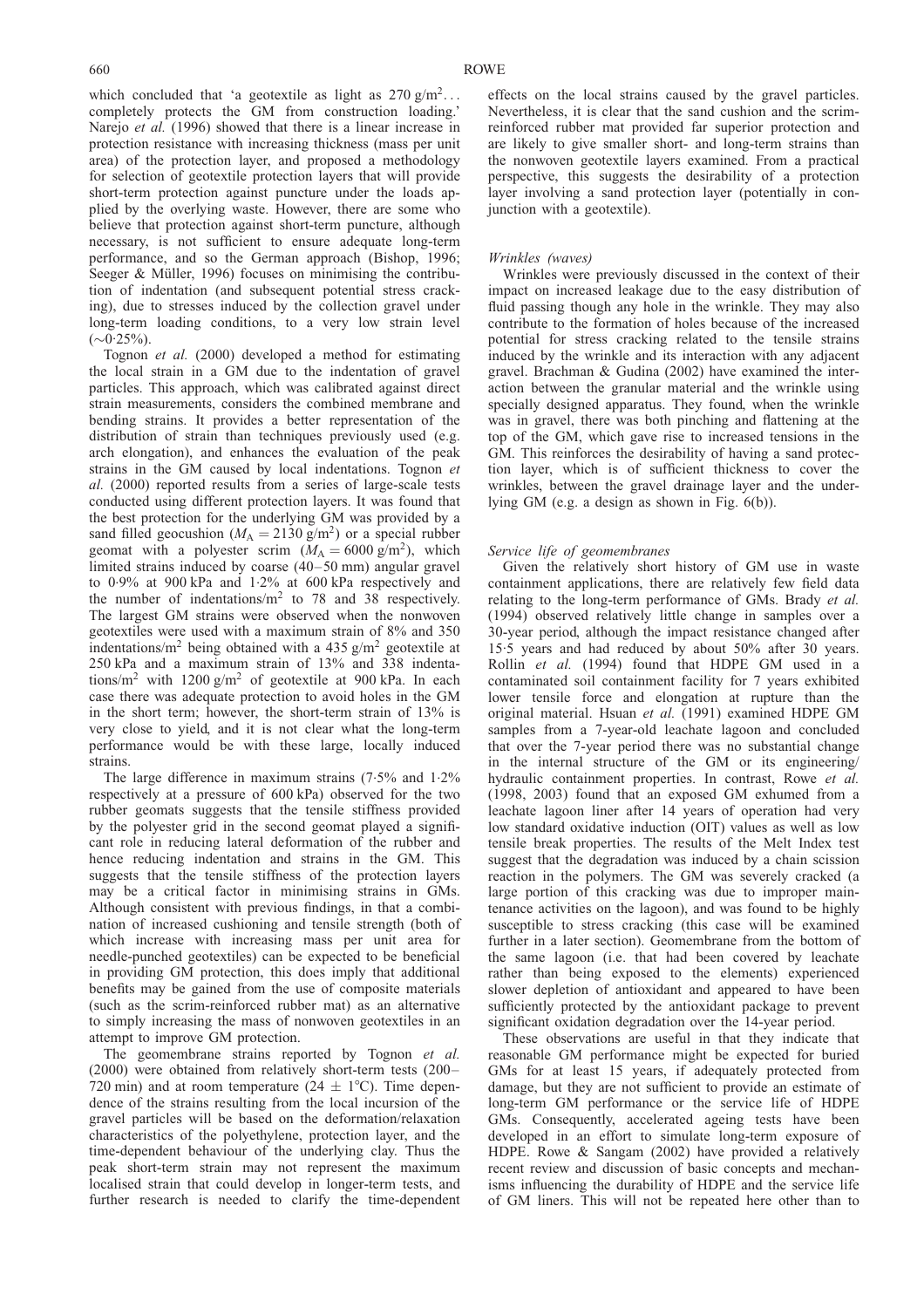<span id="page-30-0"></span>highlight the basic concepts needed to present the most recent results relating to service life of HDPE GMs.

HDPE GMs typically comprise 96–97.5% of polyethylene resin, 2–3% of carbon black and 0.5–1.0% of other additives such as antioxidants and stabilisers [\(Hsuan & Koerner,](#page-44-0) [1998\).](#page-44-0) Two key properties are the stress crack resistance (a function of the resin used) and the oxidative induction time (OIT: a measure of the amount and characteristics of the antioxidant package used in the GM). Common GM specifications (e.g. GRI-GM13) require both a minimum stress crack resistance and antioxidant package (OIT). Based on GRI-GM13, GMs used as liners should not fail in 300 h in a single-point notched constant-load test (SP-NCLT; ASTM D5397 [\(ASTM, 2005\)](#page-43-0)) at 30% of the yield stress. They should also have a minimum OIT value of 100 min for the standard test (ASTM D3895 [\(ASTM, 2004a\)](#page-43-0)) or 400 min in the high-pressure test (ASTM D5885 [\(ASTM, 2004b\)](#page-43-0)). After oven-ageing at  $85^{\circ}$ C for 90 days (ASTM D5721 [\(ASTM,](#page-43-0) [2002\)\)](#page-43-0), the GM should retain 55% of the standard Std-OIT or 80% of the HP-OIT value. The assessment of service lives presented in this section assumes that the GM meets these criteria, and in fact the calculated service lives are based on test data for a GM with an initial OIT of about 135 min (ASTM D3895).

In a GM, the polyethylene chains may be neatly folded and tightly packed as crystal lamellae or in looser amorphous layers where the chains or chain segments are disordered [\(Apse, 1989\)](#page-43-0). The lamellae are linked via tie molecules that start and end in adjacent lamellae and influence some of the polyethylene properties. Thus changes in the packing structure or molecules may affect the durability and long-term performance of the GM.

As discussed by [Hsuan & Koerner \(1998\),](#page-44-0) physical and chemical ageing may take place simultaneously. With physical ageing, the polymer attempts to establish equilibrium from its as-manufactured non-equilibrium state. There is an increase in the crystallinity of the material but, by definition, there is no breaking of covalent bonds [\(Petermann](#page-45-0) et al., [1976\).](#page-45-0) Physical ageing may change crystallinity-dependent properties such as the diffusion coefficient, which gets lower (better) with higher crystallinity (Rowe et al.[, 2003\)](#page-45-0). With chemical ageing there will be bond scission in the backbone of the macromolecules, intermolecular cross-linking and/or chemical reactions in the side-chains [\(Schnabel, 1981\)](#page-46-0) that will eventually lead to a decrease in mechanical properties and eventually to failure. Hence chemical ageing is of greatest interest with respect to long-term performance.

Chemical ageing is commonly envisaged as having three distinct stages (Viebke et al.[, 1994;](#page-46-0) [Hsuan & Koerner,](#page-44-0) [1998\):](#page-44-0)

- (a) depletion time of antioxidants
- (b) induction time to the onset of polymer degradation
- (c) degradation of the polymer to decrease some property (or properties) to an arbitrary level (e.g. to 50% of the original value).

[Hsuan & Koerner \(1998\)](#page-44-0) note that the oxidation reaction of polyethylene can be increased in the presence of transition metals (e.g. Co, Mn, Cu, Pd and Fe). As these are all potentially present in leachate, it may be expected that GMs will age faster in leachate than in water (even in an anaerobic environment commonly associated with leachate).

It is not feasible to measure the length of these stages for actual field conditions because of the long time required to obtain useful results. Consequently, tests are conducted at elevated temperatures to accelerate ageing, and the results are extrapolated to temperatures expected at the base of a landfill (discussed earlier). This is believed to be reasonable

provided that the fundamental mechanisms being evaluated (e.g. oxidation) are not altered by the elevated exposure.

Antioxidant depletion rates (Stage 1) have been examined by [Hsuan & Koerner \(1998\)](#page-44-0) for a GM with water-saturated sand above, dry sand below, and subject to a stress of 260 kPa at temperatures of  $55-85^{\circ}$ C for up to 2 years. [Mueller & Jacob \(2003\)](#page-45-0) reported results for air ageing and water bath ageing of HDPE GMs, and concluded that the service life 'is essentially determined by the slow loss of stabilisers due to migration.' Their paper reports tests involving nine (2.5 mm thick) HDPE geomembranes over a period of 13 years. They reported two-stage depletion of antioxidants, with the second stage being considerably slower and being noted only after two or three years. As they did tests at only one temperature  $(80^{\circ}C)$ , they could not produce an Arrhenius plot to establish the activation energy. However, they claim that the activation energy values for antioxidant depletion estimated by [Hsuan & Koerner \(1998\)](#page-44-0) are too low and should be much higher.

[Sangam & Rowe \(2002\)](#page-46-0) investigated the antioxidant depletion rates for unstressed specimens immersed in air, water and synthetic leachate (at  $22-85^{\circ}$ C). After different periods of immersion, samples were removed, tested to obtain the OIT, and then the ln(OIT) was plotted against the period of incubation (Fig. 22). The linear plot implies a first-order relationship between OIT and time, and hence the OIT (an indicator of the total amount of antioxidants) remaining at time  $t$  can be given by

$$
\text{OIT}(t) = \text{OIT}_0 e^{-st} \tag{31}
$$

where  $\text{OIT}_0$  is the initial OIT value (typically in minutes) and s is the rate of antioxidant depletion (typically in month<sup>-1</sup>). The antioxidant depletion rate s in leachate was 2.3 times faster than in water and 4 times faster than in air. The synthetic leachate (pH = 6) was highly reduced ( $E_h \approx$ 328 mV). The loss of antioxidants can in part be attributed to diffusion out of the GM into the fluid (extraction). However, as the same mechanism was also possible for water, this does not represent the complete explanation. The higher rate observed for leachate-immersed samples (relative to water-immersed samples) may be attributed to the transition metals and other inorganic compounds present in the lea-chate. [Osawa & Saito \(1978\)](#page-45-0) and [Wisse](#page-46-0) *et al.* (1990) have indicated that reaction with transition metals increases the consumption of antioxidant even in a relatively anoxic



Fig. 22. Plot of  $ln(OIT)$  with incubation time at 85°C for different exposure conditions. The slope of the regression curves gives depletion rate s for a given exposure condition and temperature (modified from [Sangam & Rowe, 2002\)](#page-46-0)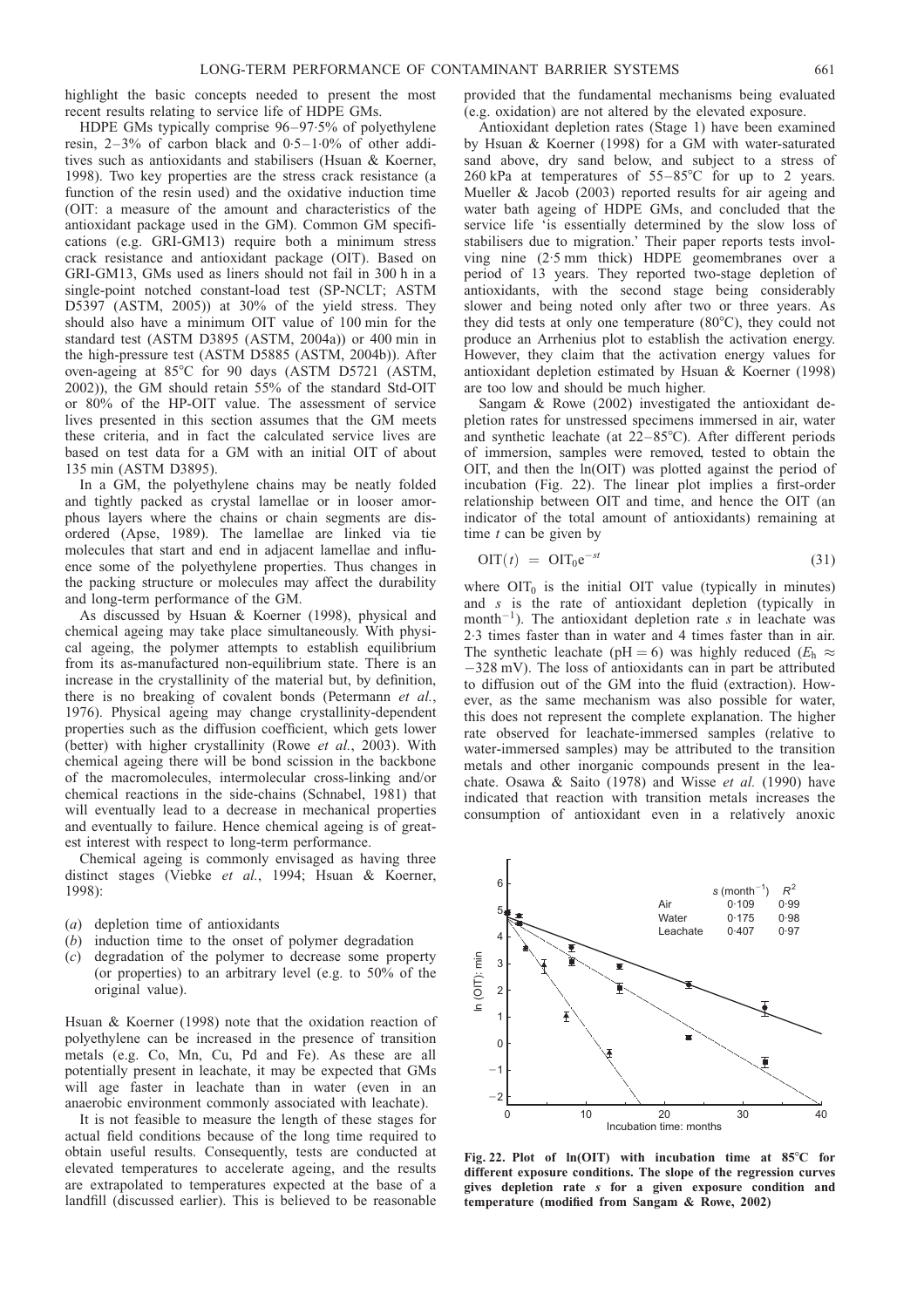<span id="page-31-0"></span>environment. Because of the low diffusion coefficient for metals in HDPE [\(August](#page-43-0) et al., 1992), the reaction with the antioxidant may be expected to occur predominantly at the surface of the GM.

Assuming that diffusion, ageing and degradation are activated processes in which the activation energy  $E_a$  remains relatively constant, the time required to deplete the antioxidants at any given temperature (for the same exposure conditions) can be inferred using a time–temperature shift (Arrhenius modelling) based on the relationship [\(Hsuan &](#page-44-0) [Koerner, 1998\)](#page-44-0)

$$
s = A \exp\left(\frac{-E_a}{RT}\right) \tag{32}
$$

where s represents antioxidant depletion rate;  $T$  is the absolute temperature  $(K)$ ; A is a constant (often called the collisional factor), and is material-exposure system dependent;  $E_a$  is the activation energy (J/mol); and R is the universal gas constant (8. 314 J/(mol K)).

The activation energy can be deduced from the antioxidant depletion rates obtained at different temperatures by plotting  $ln(s)$  against  $1/T$  (Fig. 23) and then inferring parameters from a regression curve through the data (Fig. 23). Based on this information the antioxidant depletion time at any temperature of interest can be deduced by first establishing the depletion rate  $s$  from equation (32) and then calculating the time to deplete the antioxidant from the initial OIT value  $(OIT_0 = 133 \text{ min}$  for this case) to the final (residual) value (taken to be 0.5 min when all antioxidant is depleted) from equation [\(31](#page-30-0)). The depletion times at temperatures between  $10^{\circ}$ C (potentially applicable to a secondary GM) and  $60^{\circ}$ C (upper end of likely range for a primary liner) so deduced are given in Table [5.](#page-32-0) As discussed earlier, primary liners are most likely to reach temperatures of 30–  $40^{\circ}$ C, and  $35^{\circ}$ C is taken as a typical median temperature.

The results shown in Table [5](#page-32-0) indicate a very large range of times required to deplete the antioxidants depending on the exposure condition, ranging between 50 and 510 years at



Fig. 23. Arrhenius plot of antioxidant depletion rate for different exposure conditions. Simulated liner with geotextile above and GCL and unsaturated sand below the geomembrane.  $E_a$  = activation energy (data for air, water and leachate from [Sangam & Rowe, 2002\)](#page-46-0)

 $10^{\circ}$ C and 10 to 80 years at 35 $^{\circ}$ C. At 60 $^{\circ}$ C, all depletion times are short (3–15 years). These results clearly demonstrate the critical importance of liner temperature on the service life of HDPE GMs. In addition they show that leachate exposure has a significant impact on antioxidant depletion times compared with both water and air immersion, and hence that it is essential to consider chemical exposure. However, they also show a need to realistically simulate the chemical exposure conditions (i.e. leachate on only one side of liner), because simple immersion of the GM in a chemical solution produces conditions too severe to characterise its lifetime in a landfill.

[Sangam & Rowe \(2002\)](#page-46-0) noted that a GM used in a primary composite liner for a landfill will perpetually have leachate on its top surface and soil (e.g. CCL or GCL) in contact with the bottom surface. They suggested that, in the absence of other data, the depletion time could be estimated based on leachate exposure on one side of the GM but considering the response to the contact with the underlining clay as being represented as an average of the exposure to air and water conditions. Based on this assumption the inferred liner depletion time  $t_{il}$  was calculated from the depletion times in air,  $t_{\text{air}}$ , water,  $t_{\text{water}}$ , and leachate,  $t_{\text{leachate}}$ , as follows:

$$
t_{\rm il} = 0.25(t_{\rm air} + t_{\rm water}) + 0.5t_{\rm leachate}
$$
\n(33)

and the resulting times (Table [5\)](#page-32-0) are 210 years at  $10^{\circ}$ C and 35 years at  $35^{\circ}$ C. These are considered a better estimate of the likely field depletion time than those for air, water or leachate alone. However, they are only an approximation.

Recognising the limitations of immersion tests, a series of tests was initiated to better simulate the ageing of GM liners. These tests involve cells where the configuration consists (from bottom up) of an unsaturated sand subgrade, GCL, 1.5 mm thick HDPE GM, geotextile protection layer, and gravel. The gravel is saturated with leachate (which is changed regularly). These 'simulated liner' cells were placed in baths and maintained at temperatures of 26, 55, 70 and 85°C. The test cells were periodically terminated and the GM tested. Based on the OIT results the activation energy and relationship between depletion time and temperature were deduced (Fig. 23). The depletion times for the temperatures of interest for this simulated liner were then calculated, and are given in Table [5.](#page-32-0)

Compared with the simulated liner results (Table [5\),](#page-32-0) the inferred liner depletion times (deduced from equation (33)) are conservative at  $10^{\circ}$ C (280 compared with 210 years) but similar at  $35^{\circ}$ C (both  $35$  years) and  $60^{\circ}$ C (6 and 7 years). However, this agreement should be viewed with some caution. Although the GMs used in the simulated liner tests and the immersion tests (used to get the inferred liner results) had very similar initial OIT values (135 min and 133 min), they did have different crystallinity (49% and 44%) and thickness (1.5 mm and 2 mm). Of these, the most significant difference is the thickness.

One would expect the depletion time for the 2 mm thick GM to be greater than that for 1. 5 mm (assuming that depletion is predominantly diffusion controlled): thus the fact that the inferred results obtained for the 2 mm GM are less than those for the 1.5 mm simulated liner suggests that this approach is likely more conservative than appears from a direct comparison of the numbers in Table [5.](#page-32-0) This is consistent with the suggestion by [Sangam & Rowe \(2002\)](#page-46-0) that the approach given by equation (33) is conservative. There are several reasons for conservatism. First, for a predominantly diffusion-controlled process, averaging of times for immersed condition to estimate times for different exposure conditions on each side is likely to underestimate the depletion time for the mixed condition. Second, in the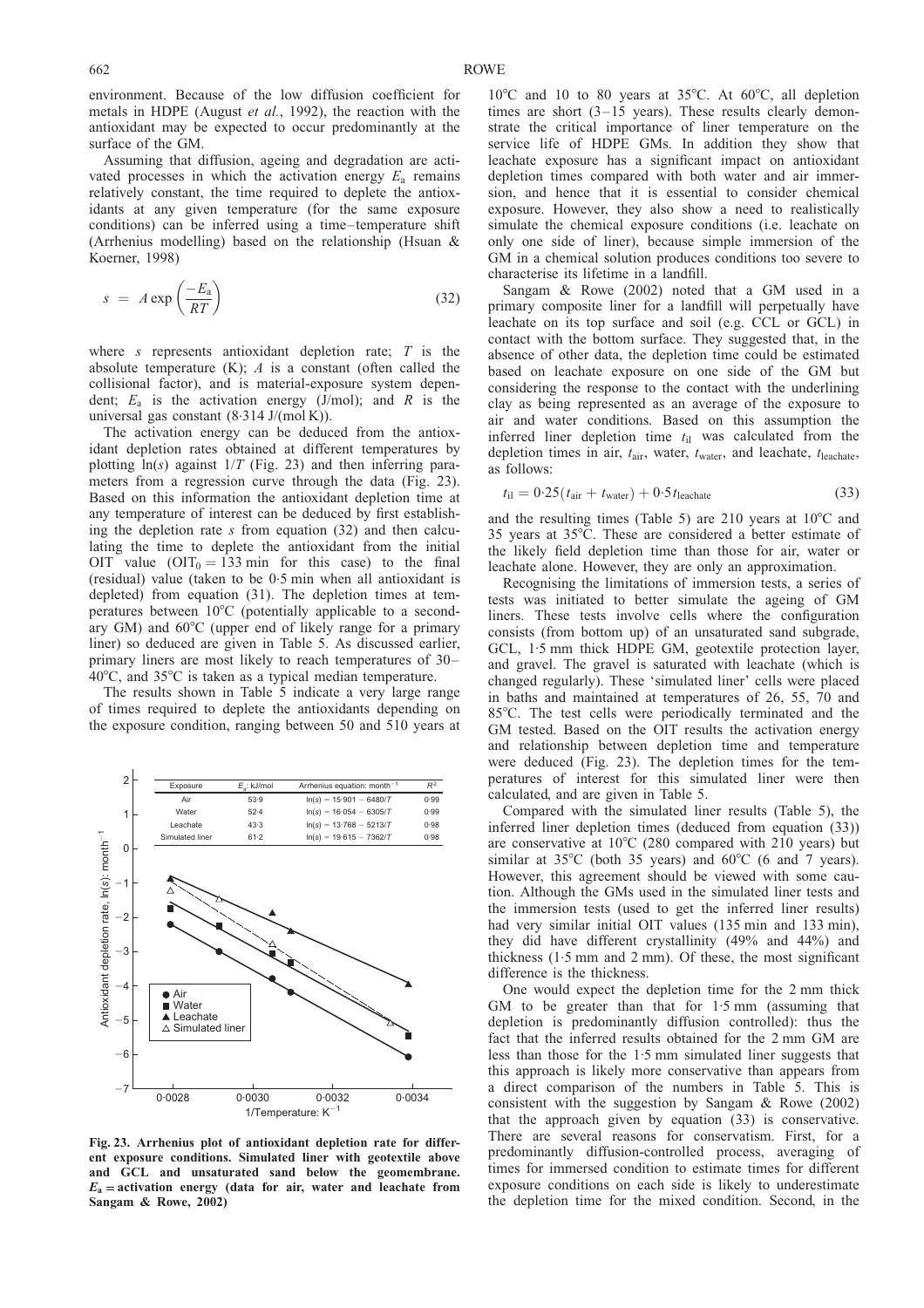<span id="page-32-0"></span>Table 5. Estimated antioxidant depletion time for an HDPE geomembrane

| Temperature: °C | Air,* $t_{\text{air}}$ : years | Water,*<br>$t_{\text{water}}$ : years | Leachate,*<br>$t_{\text{leachate}}$ : years | Inferred liner,†<br>$t_{\rm il}$ : years | Simulated liner, <sup>†</sup><br>$t_{sl}$ : years |
|-----------------|--------------------------------|---------------------------------------|---------------------------------------------|------------------------------------------|---------------------------------------------------|
| 10              | 510                            | 235                                   | 50                                          | 210                                      | 280                                               |
| 20              | 235                            | 110                                   | 25                                          | 100                                      | 115                                               |
| 30              | 110                            | 55                                    |                                             | 50                                       | 50                                                |
| 35              | 80                             | 40                                    | 10                                          | 35                                       | 35                                                |
| 40              | 55                             | 30                                    |                                             | 25                                       | 25                                                |
| 50              | 30                             |                                       |                                             |                                          | 10                                                |
| 60              | l5                             |                                       |                                             |                                          |                                                   |

All times greater than 10 have been rounded to nearest 5 years.

\*2 mm HDPE,  $OIT_0 = 133$  min (ASTM D3895 [\(ASTM, 2004a\)\)](#page-43-0), crystallinity = 44%; based on data from [Sangam & Rowe \(2002;](#page-46-0) Fig. [23\).](#page-31-0) †Inferred from immersion data,  $t = 0.25(t_{\text{air}} + t_{\text{water}}) + 0.5t_{\text{leachate}}$ .

 $\ddagger$ 1.5 mm HDPE, OIT<sub>0</sub> = 135 min (ASTM D3895 [\(ASTM, 2004a\)](#page-43-0)), crystallinity = 49%.

immersion tests, the leachate strength was essentially constant because the leachate was regularly replaced, and so the exposure was essentially constant over the testing period. In the simulated liner tests (or field) the leachate above the GM is regularly changed, but the soil below is not changed, and hence one can expect a build-up of antioxidant in the soil at the interface, which would slow diffusion of antioxidant to this side of the GM.

The simulated liner results presented in Table 5 represent the best information on depletion time of antioxidants currently available for GM liners in landfills. However, as discussed earlier, this represents only the first stage of the service life, and although these numbers give a likely lower bound to the expected service life, a more realistic estimate should also consider Stages 2 and 3. At present there are very limited data for the other stages of ageing. [Karlsson](#page-44-0) et al. [\(1992\)](#page-44-0) and [Gedde](#page-44-0) et al. (1994) have examined mediumdensity  $(934 \text{ kg/m}^3)$  polyethylene gas pipe with a wall thickness comparable to that of a GM (2.2 mm). Their tests involved having stagnant water inside the pipe and circulating air around the outside for samples aged at a range of temperatures between  $70^{\circ}$ C and  $105^{\circ}$ C. [Karlsson](#page-44-0) et al. [\(1992\)](#page-44-0) found that there was a much greater loss of antioxidants near the wall exposed to water than near the wall exposed to air, and as a consequence identified an asymmetric antioxidant diffusion profile through the wall of the pipe. Failure of the pipes was generally initiated from oxidised zones on the inside (water side) of the pipe, and they suggested (based on limited data) that the chain scissions occur randomly in the amorphous phase. They found that oxidation was accompanied by an increase in mass crystallinity and a significant decrease (30%) in molar mass.

[Viebke](#page-46-0) et al. (1994) published data relating to both the induction (Stage 2) and polymer degradation (Stage 3) stages of degradation for polyethylene gas pipe with minimal antioxidant and a wall thickness comparable to a GM thickness (2.1 mm). Their tests involved having stagnant deionised water inside the pipe and circulating air around the outside for samples aged at temperatures of 70, 80, 95 and 105°C. For the induction stage (Stage 2), an activation energy of 75 kJ/mol was deduced, and for the degradation stage (Stage 3) an activation energy of 80 kJ/mol was inferred. Based on these values, estimated times  $t<sub>V</sub>$  for Stage 2 can be calculated for this air/water system (Table [6,](#page-33-0) column 3). Recognising that interaction with leachate may also influence degradation, a second estimate may be obtained by adjusting based on the difference in the effect observed in the test conducted by [Sangam & Rowe \(2002\)](#page-46-0). It is considered that a lower-bound estimate could be obtained by:

(a) calculating an air/water time,  $t_{a/w}$ :

$$
t_{\rm a/w} = 0.5(t_{\rm air} + t_{\rm water})\tag{34}
$$

from results given in Table 5

- (b) calculating  $t_{il}$  for the inferred liner from equation [\(33](#page-31-0))
- (c) calculating the adjusted Stage 2 time  $t_{Va}$  from

$$
t_{\text{Va}} = t_{\text{V}} \times t_{\text{il}} / t_{\text{a/w}} \tag{35}
$$

and the corresponding value of  $t_{Va}$  is given in Table [6](#page-33-0) (column 4). It should be noted that these times are relatively short, and less than the 25 years inferred by [Bonaparte](#page-43-0) et al. [\(2002\)](#page-43-0) based on a comparison of the properties of HDPE milk and water containers recovered from landfills after 25 years relative to new containers (assuming that they had the same polymer resin and manufacturing process). Although these containers were probably not immersed in leachate (as adjacent newspapers could still be read) they likely were at typical landfill temperature, and so suggest that the estimates in Table [6 \(](#page-33-0)columns 3 and 4) may be conservative.

As noted earlier, [Viebke](#page-46-0) et al. (1994) reported activation energy for Stage 3 of 80 kJ/mol (although they caution that this should be considered a 'rough estimate'). Using this and a half-life at  $115^{\circ}$ C of 90 days, as reported by [Hsuan &](#page-44-0) [Guan \(1998\)](#page-44-0) and [Bonaparte](#page-43-0) et al. (2002), one can calculate Stage 3 half-lives at different temperatures  $t_B$ , as given in column 5 of Table [6.](#page-33-0) These may then be adjusted for the possible effect of leachate exactly as described above for Stage 2, and hence the adjusted values,  $t_{Ba}$ , are calculated from

$$
t_{\text{Ba}} = t_{\text{B}} \times t_{\text{il}} / t_{\text{a/w}} \tag{36}
$$

and are given in column 6 of Table [6.](#page-33-0) The service life estimates can then be obtained by summing the Stage 1, 2 and 3 contributions, and are given in column 7 (unadjusted) and 8 (adjusted) of Table [6.](#page-33-0)

A number of observations can be made based on the numbers presented in Table [6.](#page-33-0) First, the estimated service lives of secondary GMs at temperatures in the range 10–  $20^{\circ}$ C are between 565 and 2775 years depending on the assumptions. This is a large range, but they are also large times, and suggest that secondary GM liners are likely to have a service life of 600 years or more if maintained at a temperature less than 20°C. Second, at a 'typical' primary liner temperature of  $35^{\circ}$ C the service life is of the order of 130–190 years (median 160 years). Finally, at temperatures of  $50-60^{\circ}$ C the service lives are very short  $(15-50 \text{ years})$ . The foregoing assumes leachate on one side of the liner. In areas where there is a hole in the GM, and there is leachate both above and below the GM, the service life may be less than indicated in Table [6.](#page-33-0) Also, for secondary liners the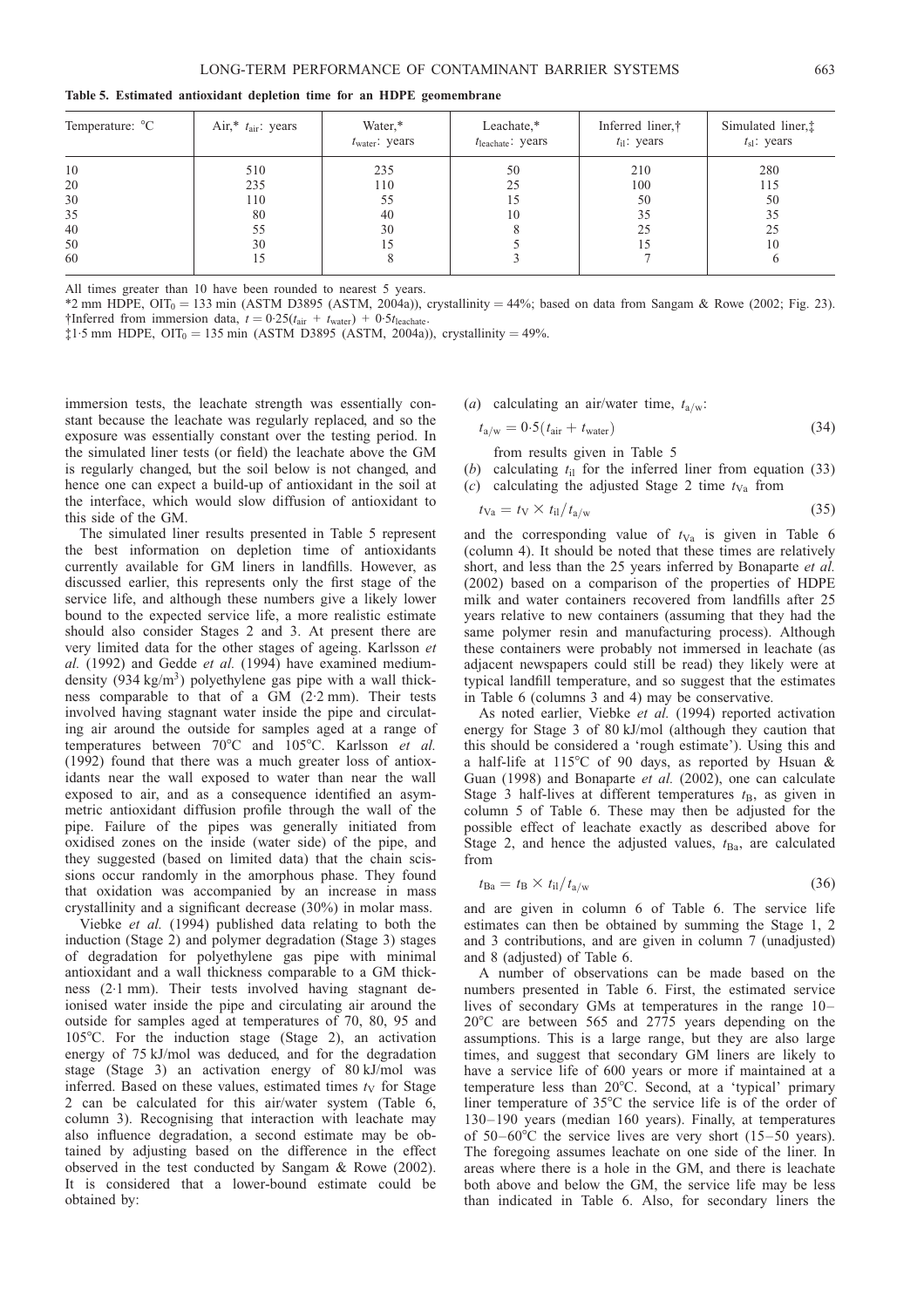#### <span id="page-33-0"></span>664 ROWE

| (1)<br>Temp: $^{\circ}$ C | Stage 1: years<br>Simulated,* $t_{siml}$ | Stage 2: years<br>Base, $\dagger t_V$ | (4)<br>Stage 2: years<br>Adjusted, $t_{Va}$ | Stage 3: years<br>Base, $\frac{1}{8}$ t <sub>B</sub> | (6)<br>Stage 3: years<br>Adjusted, $\parallel$ t <sub>Ba</sub> | Service life: years<br>Unadjusted, $*$ $t_{\text{SL}}$ | Service life: years<br>Adjusted, <sup>††</sup> $t_{\text{SLa}}$ |
|---------------------------|------------------------------------------|---------------------------------------|---------------------------------------------|------------------------------------------------------|----------------------------------------------------------------|--------------------------------------------------------|-----------------------------------------------------------------|
| 10                        | 280                                      | 50                                    | 30                                          | 2445                                                 | 1380                                                           | 2775                                                   | 1690                                                            |
| 20                        | 115                                      |                                       | 10                                          | 765                                                  | 440                                                            | 900                                                    | 565                                                             |
| 30                        | 50                                       |                                       |                                             | 260                                                  | 150                                                            | 315                                                    | 205                                                             |
| 35                        | 35                                       |                                       |                                             | 155                                                  | 90                                                             | 190                                                    | 130                                                             |
| 40                        | 25                                       |                                       |                                             | 95                                                   | 55                                                             | 120                                                    | 80                                                              |
| 50                        | 10                                       |                                       | 0.6                                         | 35                                                   | 20                                                             | 50                                                     | 35                                                              |
| 60                        |                                          | 0.4                                   | 0.3                                         |                                                      |                                                                | 20                                                     | 15                                                              |

Table 6. Estimated times for three stages of degradation and resulting service lives for different methods of calculation for an HDPE geomembrane (All times greater than 10 have been rounded to nearest 5 years. Because of rounding, numbers may not add up exactly)

\*Based on simulated liner antioxidant depletion tests (Table [5\).](#page-32-0)

 $\dagger$ Calculated using data from [Viebke](#page-46-0) *et al.* (1994) for 2.1 mm wall thickness pipe with water inside and air outside.

‡As per previous note, but adjusted for possible effect of leachate using equation [\(35](#page-32-0)) and data from Table [5.](#page-32-0)

§Calculated using activation energy from [Viebke](#page-46-0) et al. (1994) for 2.1 mm wall thickness pipe with water inside and air outside and half-life of 90 days at 115°C from [Bonaparte](#page-43-0) et al. (2002).

¶As per previous note, but adjusted for possible effect of leachate using equation [\(36](#page-32-0)) and data from Table [5.](#page-32-0)

\*\* $t_{\text{SL}} = t_{\text{siml}} + t_{\text{V}} + t_{\text{B}}.$ <br>  $\uparrow \uparrow_{\text{SLa}} = t_{\text{siml}} + t_{\text{Va}} + t_{\text{Ba}}.$ 

temperature will depend on the thermal insulation provided by the material between the primary and secondary GM liner. In the case of double composite liner systems involving just a GM and GCL as the primary liner (i.e. no foundation layer between the GCL and LDS), unpublished data indicate that the temperature of the secondary GM may be only about  $3^{\circ}$ C less than that of the primary GM (Legge, pers. comm.), and under these circumstances the service life of the secondary GM will be substantially less than the values discussed above and much closer to that of the primary GM.

The service lives presented in Table 6 are useful for obtaining a general idea of the order of magnitude of the GM service life, and for highlighting the importance of liner temperature. However, they should be used with considerable caution. Only the results for Stage 1 are based on actual tests on GM typically used in landfill application in a simulated liner configuration. The uncertainty regarding the Stage 2 and 3 components highlights the need for additional testing to examine their contributions to service life. This testing is under way, but is very time consuming.

The calculated antioxidant depletion times (Table [5\)](#page-32-0) and service lives (Table 6) discussed above all assume a constant temperature. However, the temperature of the liner is likely to vary with time (e.g. Figs  $11-13$ ), and this will influence both the antioxidant depletion time and the service life. As the parameters for the antioxidant depletion times are the most reliable for a simulated liner (Table [5\)](#page-32-0), the significance of variable temperature will be illustrated only with respect to the data obtained for this condition in Stage 1. Consider an idealised variation in temperature with time, with a lag period  $(0 < t < t_1)$  prior to temperature increase (e.g. see Fig. [11,](#page-18-0) 'Dry cell'), a period where the temperature increases linearly from  $T_0$  to a maximum value  $T_p$  ( $t_1 < t <$  $t_2$ : e.g. see Fig. [11,](#page-18-0) 'Dry cell'), a period where temperature remains constant at the maximum,  $T_p$  ( $t_2 < t < t_3$ : e.g. see Fig. [12\(](#page-18-0)a)), a period when the temperature decreases linearly with time from  $T_p$  to  $T_0$  ( $t_3 < t < t_4$ ), and finally a period  $(t_4 < t)$  when the temperature is back to its original value,  $T_0$ . The variation in OIT with time can be modelled using equations [\(31](#page-30-0)) and [\(32](#page-31-0)), where temperature  $T$  is a function of time for different assumed values of the times  $t_1 - t_4$  and temperatures  $T_0$  and  $T_p$ . The times  $t_1$  and  $t_2$  can be estimated from data such as those given in Figs [11–](#page-18-0)[13.](#page-19-0) There is much more uncertainty regarding times  $t_3$  and  $t_4$ . More data are

needed to define the temperature history of landfills, and unfortunately this can only be realised in real time; however, numerical examples can provide some insight regarding the potential significance of the temperature history for the time at which the antioxidants are depleted. The results for several cases are summarised in Table [7.](#page-34-0)

For modelling the depletion that occurs during the period when the temperature is increasing, the average depletion rate  $s_{av}$  can be used, where it is given by

$$
s_{\rm av} = \frac{\int_{t_1}^{t_2} A \exp\left\{\frac{-E_{\rm a}}{R\left[T_0 + \xi(t - t_1)\right]}\right\} \mathrm{d}t}{t_2 - t_1} \tag{37}
$$

where  $\xi$  is the rate of temperature increase with time  $(\xi = (T_p - T_0)/(t_2 - t_1))$ ,  $T_0$  and  $T_p$  are in K, and all other terms are as previously defined. Likewise, when temperature is decreasing it is given by

$$
s_{\rm av} = \frac{\int_3^{t_4} A \exp\left\{\frac{-E_{\rm a}}{R[T_{\rm p} + \xi(t - t_3)]}\right\} \mathrm{d}t}{t_4 - t_3} \tag{38}
$$

where  $\xi$  is the rate of temperature decrease with time  $(\xi = (T_p - T_0)/(t_4 - t_3))$ , and all other terms are as previously defined.

Referring to Table [7,](#page-34-0) Cases 1–4 all correspond to an initial increase in temperature from  $T_0 = 10^{\circ}\text{C}$  to  $T_p = 35^{\circ}\text{C}$ after 8 years but different times at the peak temperature and times for the decrease to occur. Assuming only a short, 12 year period at peak temperature and a decrease over a decade (Case 1), the antioxidant depletion time is 150 years. For otherwise similar conditions but a 30-year period over which the temperature decreases, the depletion time drops to 100 years (Case 2). However, longer periods of time at the peak concentration have a profound effect, with the depletion time dropping to about 40 years for Cases 3 and 4 where the liner is at  $35^{\circ}$ C for 32 years. Cases  $5-10$  similarly illustrate the significance of the time period at the peak concentration for the time to antioxidant depletion. Cases 11–13 illustrate the potential effects of leachate recirculation on the time to antioxidant depletion, and show a value of 25 years (Case 11) assuming the peak temperature is maintained for only 10 years and reduces to the baseline value over the following decade, and 20 years (Cases 12 and 13)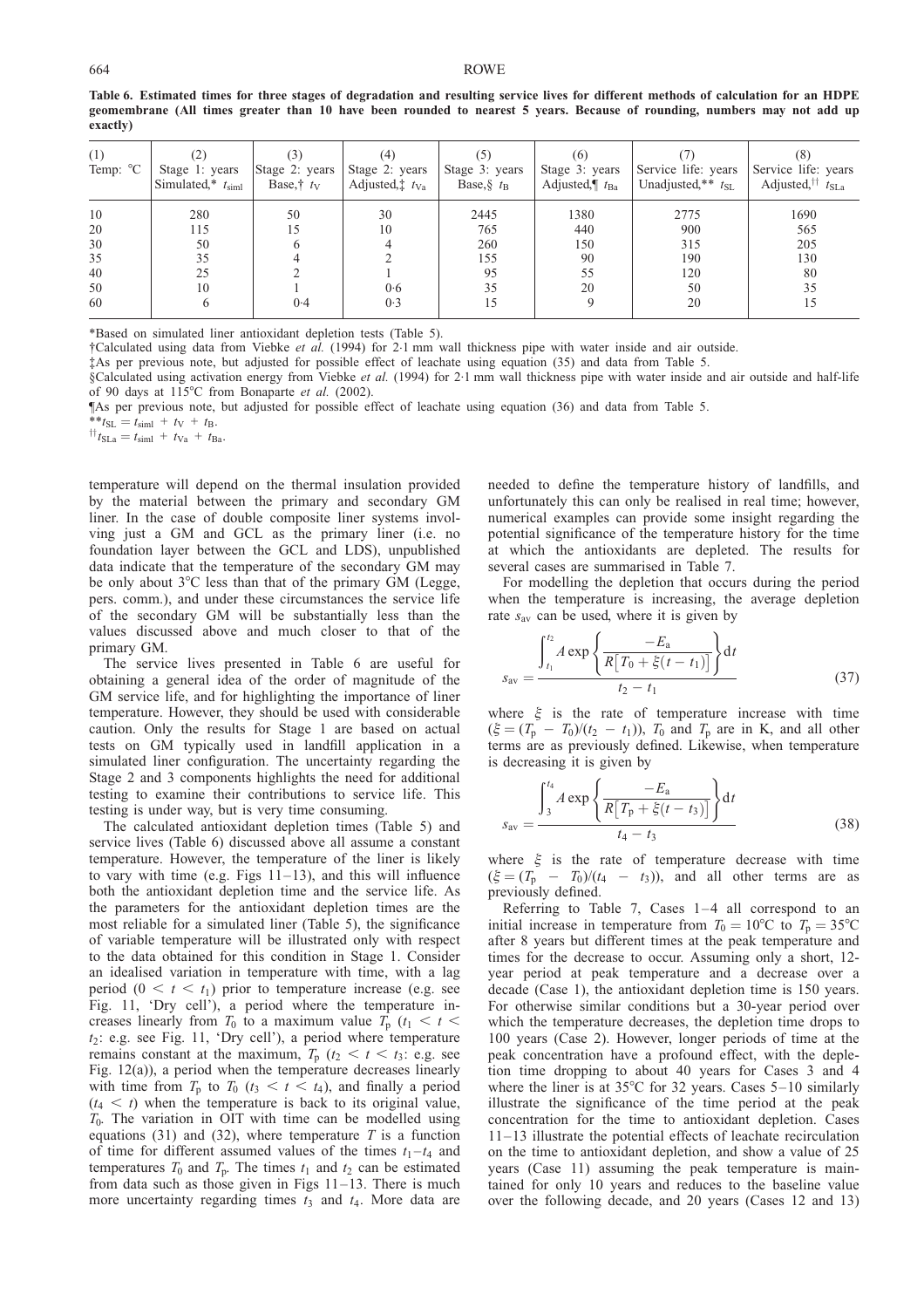| Case | $t_1$ : years  | $t_2$ : years   | $t_3$ : years | $t_4$ : years | $T_0$ : °C      | $T_{\rm p}$ : °C | Time to OIT depletion: years |
|------|----------------|-----------------|---------------|---------------|-----------------|------------------|------------------------------|
|      |                | 8               | 20            | 30            | $10*$           | $35*$            | 150                          |
|      |                |                 | 20            | 50            | $10*$           | $35*$            | 100                          |
| 3    |                |                 | 40            | 50            | $10*$           | $35*$            | 40                           |
| 4    |                |                 | 40            | 70            | $10*$           | $35*$            | 40                           |
| 5    | 8 <sup>†</sup> | 14 <sup>†</sup> | 20            | 50            | 10 <sup>†</sup> | 35 <sup>†</sup>  | 145                          |
| 6    | 8 <sup>†</sup> | 14 <sup>†</sup> | 40            | 70            | 10 <sup>†</sup> | 35 <sup>†</sup>  | 45                           |
|      | 6‡             | 10 <sup>†</sup> | 20            | 50            | 20‡             | 35‡              | 60                           |
| 8    | 6‡             | 10 <sup>†</sup> | 40            | 70            | 20‡             | 35‡              | 40                           |
| 9    | $3\frac{8}{3}$ | 7§              | 20            | 50            | $15\$           | $37\S$           | 50                           |
| 10   | $3\hat{g}$     | $7\S$           | 40            | 70            | 15§             | $37\S$           | 35                           |
| 11   | 0 <sup>q</sup> | $4\P$           | 14            | 24            | 20 <sup>q</sup> | 45               | 25                           |
| 12   | 0 <sup>q</sup> | $4\P$           | 20            | 30            | 20 <sup>q</sup> | 45               | 20                           |
| 13   | 0 <sup>1</sup> | $4\P$           | 30            | 40            | 20 <sup>q</sup> | 45               | 20                           |

<span id="page-34-0"></span>Table 7. Examination of the effect of liner temperature history on the time to antioxidant depletion. Geomembrane is assumed to have  $OIT_0 = 135$  min and a depletion rate defined by parameters given for the simulated liner in Fig. [23.](#page-31-0) All times have been rounded to nearest 5 years

\* Idealised based on Lysimeter 7, Fig. [12.](#page-18-0)

† Idealised based on Fig. [13.](#page-19-0)

‡ Idealised based on dry cell, Fig. [11.](#page-18-0)

§ Idealised based on Lysimeter 3, Fig. [12.](#page-18-0)

¶ Idealised based on wet cell, Fig. [11.](#page-18-0)

when the temperature remains at peak for 16 years. The difference of only 6 years at the peak temperature reduces the time to antioxidant depletion from 25 years to less than 20 years (18 years), which is within the operating life of many landfills. These results highlight the importance of considering the mode of operation when developing a liner design. Thus if leachate recirculation is envisaged, then consideration should be given both to enhancing the LCSs design (as discussed earlier) and to having a double liner system where the secondary GM is thermally separated from the primary liner. The thermal separation is required to ensure that the secondary GM is at a much lower temperature than the primary GM so that it will have an adequate service life. This is particularly important for containing conservative contaminants that do not degrade as a result of the enhanced biological activity induced by recirculation of leachate, and for operating the landfill as a bioreactor.

## SERVICE LIFE OF CLAY LINERS

The clay liner beneath a GM is intended to substantially decrease leakage through any holes in the GM, to act as a partial diffusion barrier, and to provide attenuation of certain (e.g. organic and metal) contaminants. To do so, the bulk hydraulic conductivity must remain less than or equal to the design value for the contaminating lifespan of the landfill.

Provided that a CCL has been properly designed and constructed, and provided that appropriate account has been taken of the potential for an increase in hydraulic conductivity due to clay–leachate interaction (Rowe et al.[, 2004\)](#page-46-0), the CCL can be expected to have a hydraulic conductivity below the specified design value for thousands of years provided that it is not allowed to desiccate after placement. Desiccation will be discussed in the following subsections.

A GCL used as part of a composite base liner system may also be expected to have a service life of thousands of years provided that (Rowe et al.[, 2004\):](#page-46-0)

(a) there is no significant loss or movement of bentonite from the GCL during placement. Loss into underlying drainage layers is of particular concern, and a filter may be required to avoid bentonite loss for some GCLs (e.g. [Estornell & Daniel, 1992\)](#page-44-0). Construction procedures should be selected to ensure a uniform distribution of the bentonite in the GCL after placement. The potential for bentonite movement may vary from one GCL product to another. GCLs are not all the same, and the construction specifications should recognise this fact.

- there is no significant lateral movement (thinning) of bentonite during and following hydration that would cause an uneven distribution of the bentonite in the GCL during the contaminating life of the landfill (e.g. [Stark, 1998\)](#page-46-0). Particular care is needed on side slopes (especially steep side slopes) to avoid bentonite migration downslope, in both the 'dry' and hydrated states.
- (c) the choice of GCL and the design are such that there is no significant long-term loss of bentonite due to migration (internal erosion) through the GCL under the hydraulic gradients that may occur either during or after termination of the operation of the LCS [\(Rowe &](#page-45-0) [Orsini, 2003\)](#page-45-0).
- (d) the geosynthetic component of the GCL is not critical to the long-term performance of the bentonite component of the GCL (otherwise the service life of the GCL is controlled by that of the geosynthetic component).
- (e) the seams between GCL sheets are installed to ensure intimate contact and adequate overlap. The design and the construction procedures should be such that the seams do not open up prior to, during, or following waste placement (e.g. due to drying, shear induced by construction equipment, or differential settlement). Some GCL products with an initial moisture content greater than 20% have been found to experience opening up (by as much as 300 mm) of the seams between sheets of GCL on side slopes and hence a loss of composite action [\(Thiel & Richardson, 2005\)](#page-46-0). This problem has been attributed, at least in part, to shrinkage of these GCLs with high initial moisture content after placement. There does not appear to have been any problem with products having initial moisture less than about 15%. However, even for these GCLs care is needed to ensure adequate overlap during construction, to ensure that there is appropriate moisture in the underlying subgrade, and to have the GM and GCL covered and protected from thermal gradients due to exposure to solar radiation.
- $(f)$  the design hydraulic conductivity is based on considerations of clay–leachate compatibility, considering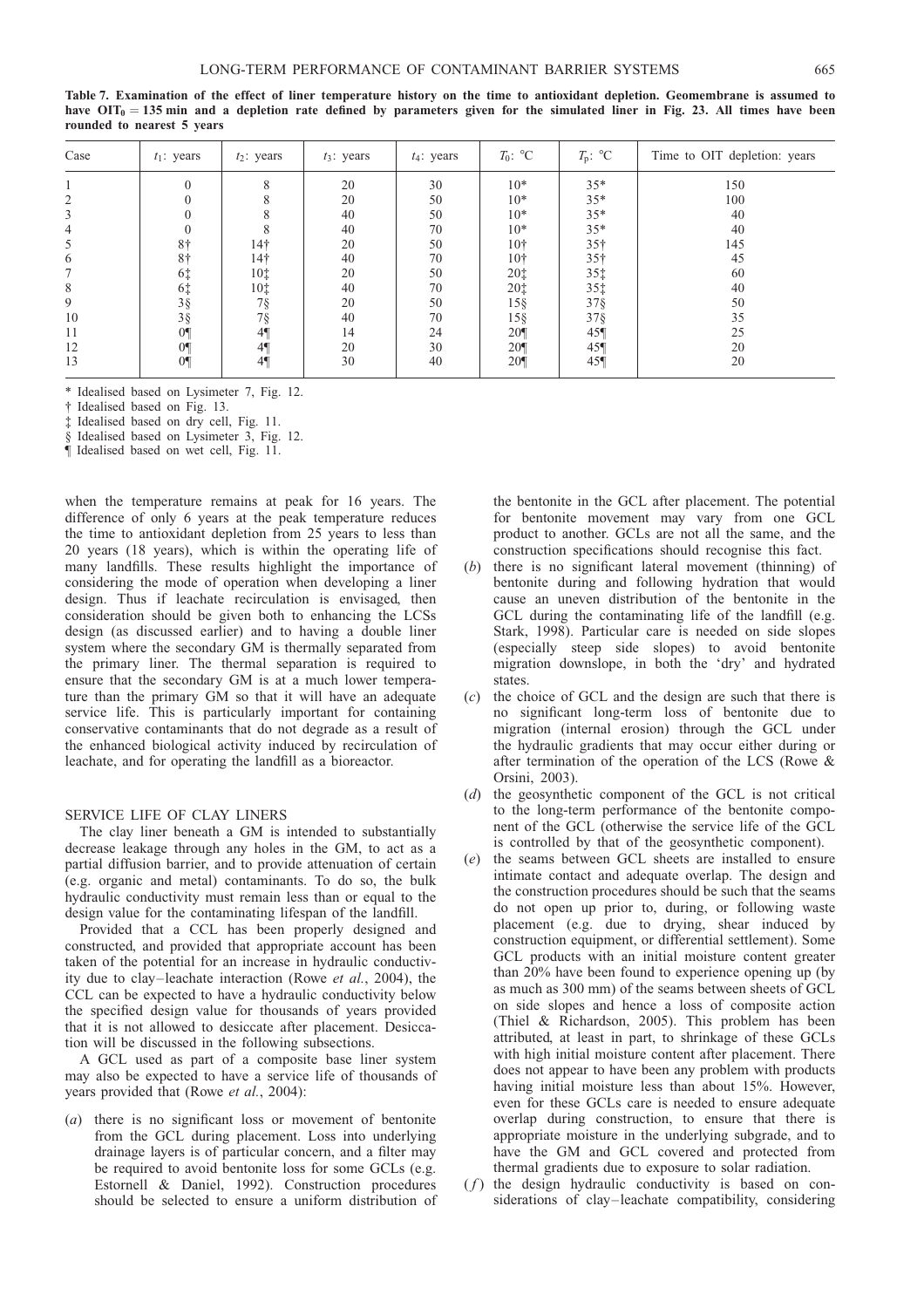hydrating conditions, groundwater geochemistry, applied stress, and GCL and leachate characteristics [\(Rowe,](#page-45-0) [1998a;](#page-45-0) Rowe et al.[, 2004\)](#page-46-0).

(g) the GCL does not desiccate. This is the focus of the following discussion.

Desiccation can be related to a change in water content in the clay that could occur:

- (a) after construction of the CCL and before placing the GM
- (b) after placing the GM and before covering with waste
- (c) after placement of waste.

These will be discussed below.

#### Desiccation before placement of waste

Unless a CCL is kept moist, desiccation can occur within hours of placement. Factors influencing this desiccation include the grain size distribution of the liner material, mineralogy, water content, the climatic conditions (especially temperature and wind), and the length of exposure to drying conditions. Special care is required when the CCL is covered with a GM, because the temperature of a GM exposed to the sun may reach  $80^{\circ}$ C (Felon *et al.*[, 1992\),](#page-44-0) and temperatures of  $60-70$ °C are common. White-coated GMs have been used to reduce temperature, but even in this case temperatures close to  $60^{\circ}$ C have been reported on a hot (30°C ambient) day [\(Koerner & Koerner, 1995a\).](#page-44-0)

When a GM is heated there is potential for:

- (a) evaporation of water from the underlying CCL into any air space between the clay and the GM
- (b) movement of evaporated moisture downslope upon cooling of the GM
- (c) movement of moisture from the region of higher temperature to the region of lower temperature.

Mechanisms  $(a)$  and  $(b)$  are particularly problematic on side slopes, and have been found to result in desiccation cracking of the clay liner (e.g. [Basnett & Bruner, 1993\)](#page-43-0). Mechanism (c) is critical when there is a sustained temperature gradient (Döll, 1997), and will be discussed in more detail in the following subsection. Both mechanisms decrease the water content in the clay below the GM, which, in turn, can cause shrinkage and consequent desiccation. [Corser](#page-43-0) et al. (1992) examined a test liner/cover left exposed for six months (April–October; temperature of GM reaching  $43^{\circ}$ C). Where the GM was in intimate contact with the clay there was no significant desiccation. However, in areas where there was an air space between the GM and clay (i.e. at wrinkles/ waves) the clay had dried and cracked, with cracks up to 6 mm wide extending to a depth of about 75 mm.

The desiccation of CCLs prior to waste placement can be prevented by adopting appropriate construction procedures. In particular it is essential to cover the GM with a suitable thermal insulation layer (e.g. the protection layer, leachate collection layer and a layer of waste) as soon as possible after placement of the GM.

#### Desiccation after placement of the waste

The risk of desiccation of clay liners that have been covered, and are no longer subject to solar heating or freezing, depends on five key factors (Holzlöhner, 1995): the properties of the clay liner, the properties of the underlying subgrade, the overburden pressure, the temperature gradient across the liner, and the depth to the water table. There are limited data regarding the desiccation potential of CCLs and GCLs under thermal gradients. However, [Southen and Rowe](#page-46-0)

[\(2004,](#page-46-0) 2005b) have experimentally investigated the potential for moisture redistribution for geosynthetic clay liners forming part of a composite liner system when subjected to thermal gradients, based on both small [\(Southen & Rowe,](#page-46-0) [2004\)](#page-46-0) and large-scale [\(Southen & Rowe, 2005b\)](#page-46-0) experiments. In particular, the large-scale laboratory testing examined two different subsoils and two GCL materials. Both the spatial and temporal variation in temperature and water content within and beneath the GCLs were monitored. The effects of applied temperature gradient, initial GCL and subsoil water content, and the type of GCL were studied. The following sections describe the modelling of the thermohydro-mechanical behaviour of soils and some of the findings from both the experimental work and this modelling.

## Numerical modelling of liner desiccation: theory

Of the numerical models that have been developed to describe the thermal behaviour and moisture movement in soils, two were directed at applications involving landfill liners, and will be discussed here. Döll (1997) developed the SUMMIT program using temperature and capillary pressure (suction) as the basic variables for the analysis of thermally driven moisture movement, subject to the assumptions of a rigid, heterogeneous, unsaturated medium. [Southen & Rowe](#page-46-0)  $(2005a)$  used Döll's SUMMIT model to analyse their largescale laboratory experiments, and found that the predicted variations in water content throughout the subsoil were in reasonable agreement with experimental results. The predictions of temperature in the subsoil were less accurate, but still in reasonable agreement with experimental results. However, the SUMMIT model underestimated the volumetric water content in the GCL by as much as a factor of two, and the temperature gradient through the GCL was consistently underpredicted. The poor predictions for the GCL were attributed primarily to the assumption of a rigid medium.

To address the shortcomings of the SUMMIT model, [Zhou & Rowe \(2003\)](#page-46-0) developed a model that incorporates consideration of fully coupled heat–moisture–air flow, a non-linear constitutive relationship, the dependence of void ratio and volumetric water content on stress, capillary pressure and temperature, and the effect of mechanical deformation on all governing equations. They also proposed a mass conservative numerical scheme to improve the accuracy of the finite element solution to the governing equations.

## Numerical modelling of liner desiccation: findings

[Heibrock \(1997\)](#page-44-0) used Döll's (1997) SUMMIT model to numerically examine composite liners and from that to infer the potential for cracking of CCLs. In one example, cracking was predicted to a depth of 1 m in 20 years for a CCL on a silt loam where the temperature at the top of the liner was  $40^{\circ}$ C. However, in a second example there was no cracking predicted for a liner on loess with a much higher unsaturated hydraulic conductivity than the silt loam. In this case the calculated downward vapour flux of water was much smaller than the upward liquid flux from the water table induced by suction, and there was no drying.

Using the theoretical framework described in the previous section, [Southen \(2005\)](#page-46-0) modelled the behaviour of the largescale laboratory tests. To illustrate the results, consideration will be given here to a few aspects of one test involving a GM over a needle-punched and thermally treated GCL (4240 g/m<sup>2</sup> granular sodium bentonite between a 105 g/m<sup>2</sup> slit-film woven and a  $200 \text{ g/m}^2$  needle-punched, nonwoven geotextile). The GCL rested on 1 m of silty sand (19% silt content, optimum water content 12%, and maximum dry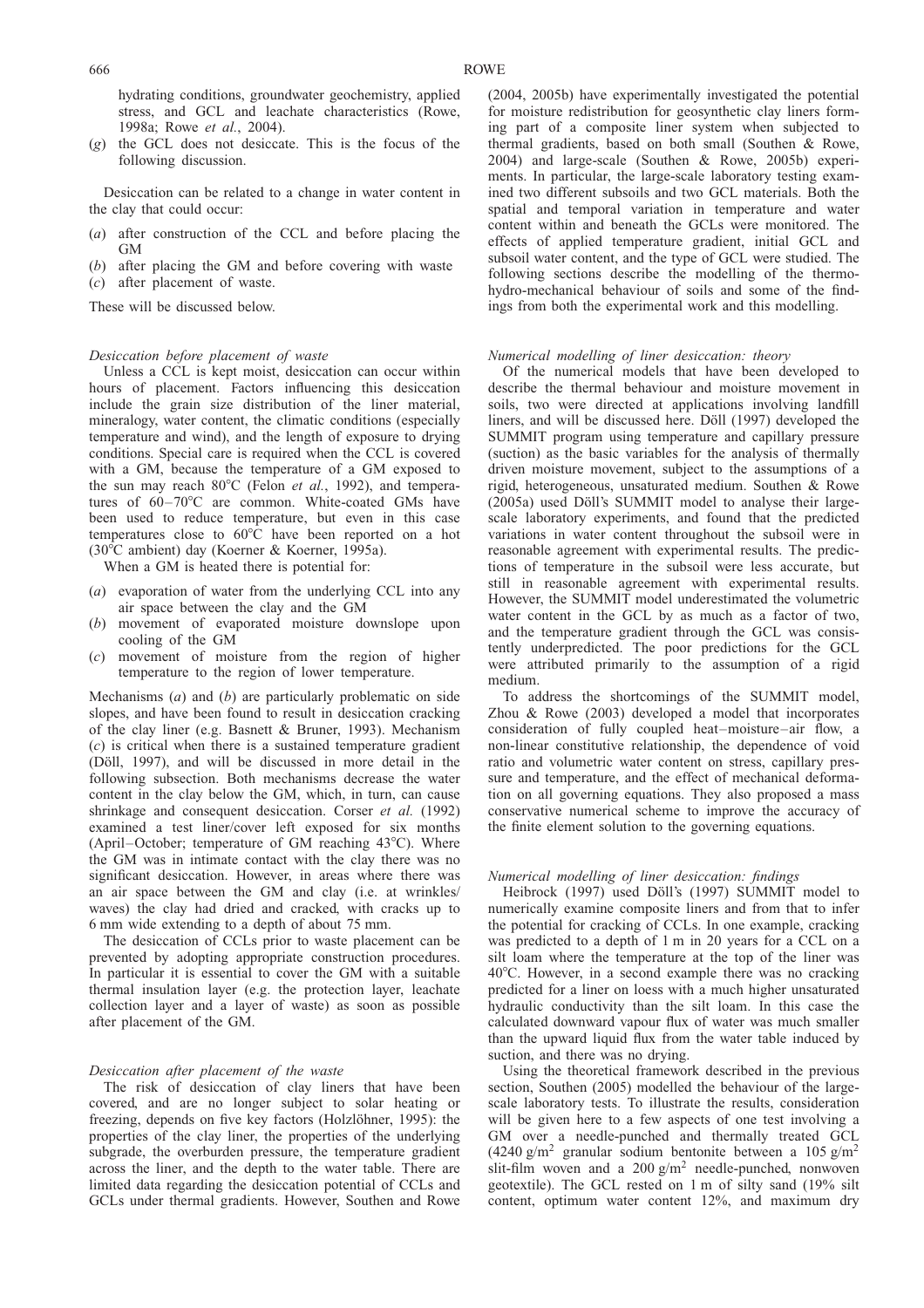<span id="page-36-0"></span>density  $1.95 \text{ Mg/m}^3$ ). The sand and GCL were placed with volumetric water contents of 7.3% and 71% respectively, and a pressure of 50 kPa was applied. The test was left at room temperature (21 $^{\circ}$ C) for 50 days to equilibrate. The temperature on the liner was then raised to, and maintained at,  $56^{\circ}$ C for 232 days, after which the test was terminated (at day 282).

Figure 24 shows the variation in volumetric water content with depth initially, after the 50-day pre-heat period, and after 232 days of heating (i.e. at test termination). During the isothermal pre-heating stage the GCL took up water from the underlying subsoil and approached saturation at the start of the heating phase. There was moisture redistribution within the subsoil under gravitational forces, such that the volumetric water content decreased by 0. 7–2% in the upper portion of the subsoil and increased by  $0.5-1.5%$  at the base. At the end of the test (day 282) the volumetric water content of the GCL had reduced to 9. 5% (from 71%), while in the subsoil adjacent to the GCL the volumetric water content had reduced to the residual value of 0.5%. The volumetric water contents predicted by the numerical model fit the general trends observed in the experimental data, and agreement is especially good within the GCL and in the upper 5 cm of the subsoil.

The variation of capillary pressure is tied to the water content distribution, and hence large changes in capillary pressure were calculated, ranging from approximately 60 000 kPa at the GCL interface to approximately 50 kPa at a depth of 0.1 m. The downward migration of water vapour leads to a decrease in unsaturated hydraulic conductivity by several orders of magnitude, and this inhibits the upward transport of liquid water needed to offset the downward vapour transport. The temperature distribution was reasonably modelled. One of the key advantages of the [Zhou &](#page-46-0) [Rowe \(2003\)](#page-46-0) model over Döll's (1997) SUMMIT model is its ability to model deformable media and calculate stress changes arising from the thermo-hydro-mechanical response. The observed GCL void ratio decreased from 2.62 to 1.76, and the calculated final void ratio  $(1.78)$  was in very good agreement with that observed. The calculated variation of net total horizontal stress with depth is shown in Fig. 25. The capillary pressure had very little effect on predicted horizontal stress within the subsoil, because the compressibility of the silty sand with respect to changes in capillary pressure was very low. However, for the highly compressible GCL, the high capillary pressures caused the development of predicted tensile horizontal stresses within the GCL. Air pressure  $p_a$  was atmospheric at the beginning and end of the



Fig. 24. Calculated and observed volumetric water content (–) profiles

tests, such that the net total stresses were equal to the total stresses at these times. There was some transient variation in air pressure, but the effects were minor. The predicted desiccation cracking of the GCL was confirmed by physical observations.

[Southen \(2005\)](#page-46-0) conducted a parametric study to evaluate the effect of applied temperature, overburden stress, depth to the aquifer, foundation layer and, for a CCL, liner thickness on the potential for desiccation cracking. This, combined with the experimental data [\(Southen & Rowe, 2004, 2005b\),](#page-46-0) led to a number of tentative conclusions, although it should be emphasised that more work needs to be done on this challenging topic, especially on the determination of relevant soil parameters.

For both types of composite liner system (GM/GCL and GM/CCL), liner temperature was a key factor affecting the potential desiccation. For single composite liners involving a GCL, it was found that:

- (a) the properties of the foundation layer underlying the GCL had a critical influence on the potential for desiccation. The unsaturated soil characteristics were important as well as the initial water content. Other things being equal, the higher the initial water content of the foundation soils (up to optimum water content) the better.
- (b) the higher the overburden stress at the time of GCL hydration, the less the risk of desiccation. This implies that the waste should be placed over the composite liner as quickly as possible after the liner is placed to minimise the potential for both short-term (e.g. solar induced) and long-term (waste temperature induced) desiccation cracking.
- the risk of desiccation increases with increasing distance to the underlying water table. However, for the cases examined, the offsetting effects of reduced water content and temperature gradient limited the effect of aquifer depth, and there was no significant increase in risk of desiccation for aquifer depths greater than about 5 m below the GCL.

For single composite liners involving a CCL, it was found that:

(a) the properties of the liner had a significant effect on the distribution of moisture and stress. The properties of the underlying materials were of relatively less importance, although they still had some impact.

although an increased overburden stress reduced the



Fig. 25. Net total horizontal stress profiles.  $\sigma_{\text{H}}$  is total stress (tension positive),  $p_a$  is air pressure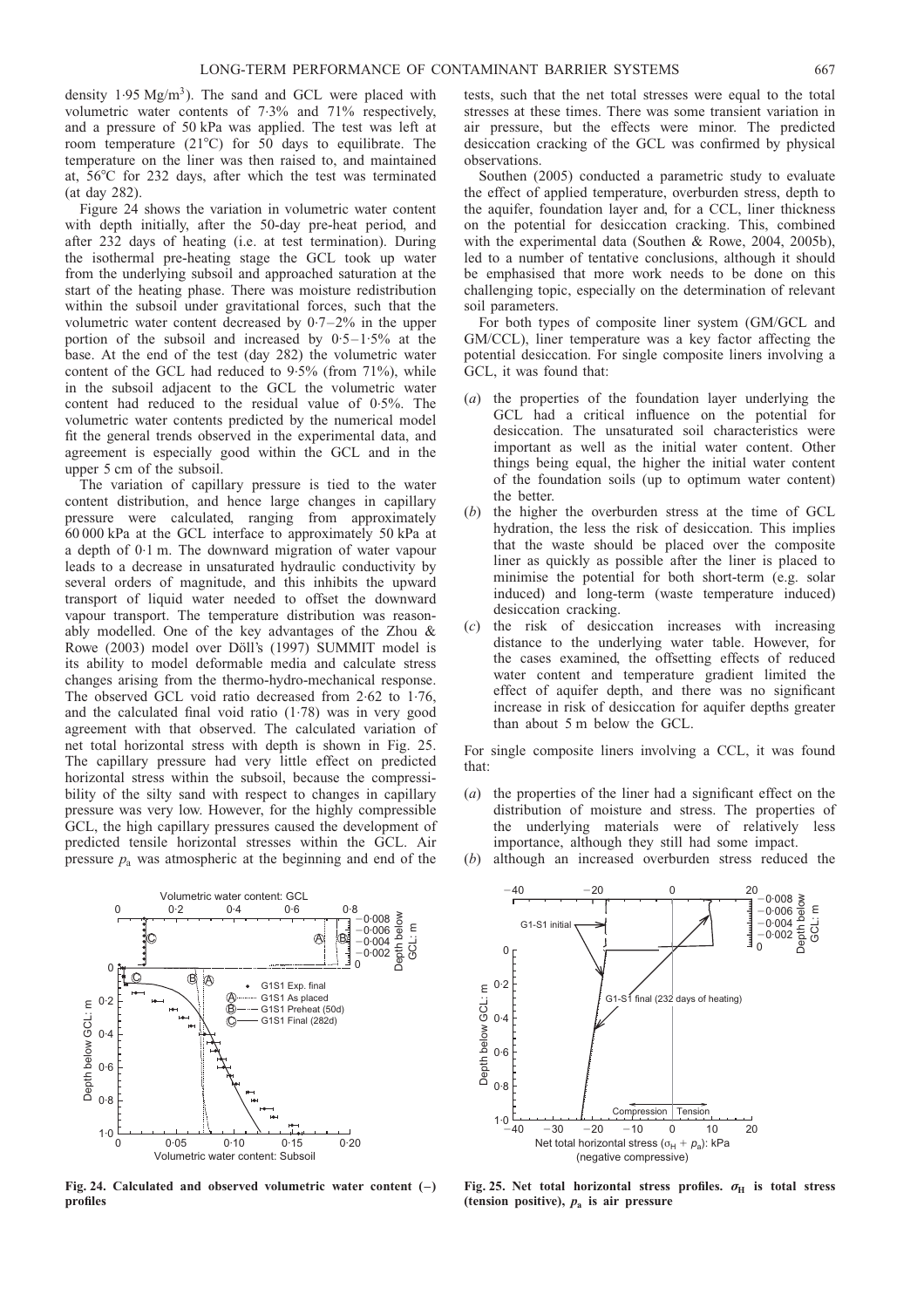<span id="page-37-0"></span>risk of desiccation, it was not as significant as for a GCL.

- (c) the depth to the underlying aquifer did not significantly affect the final (equilibrium) distribution of moisture within the CCL, but did increase the potential to develop transient peak net horizontal tensile stresses.
- (d) the thickness of the CCL had a minor effect on predicted water content and stress distributions at equilibrium, but thicker liners were found to have significantly higher peak net horizontal tensile stresses.

To date, the potential for long-term desiccation of clay liners making up part of a composite liner has received relatively little attention in the design of landfills. The work discussed above shows that there is real potential for desiccation, but also suggests that this can be mitigated by appropriate design and construction. This is an area where more research is needed.

## LONG-TERM CONTAMINANT IMPACT

Field examples for composite liners Rowe et al. [\(2003\)](#page-46-0) examined the performance of a composite liner involving a 1. 5 mm HDPE GM over a 3 m thick CCL after 14 years of use as a leachate lagoon liner. The GM had no overlying protection layer. The OIT values obtained for the GM were all very low (typically less than 7 min). For the part of the GM exposed to the sun over the 14-year period, the OIT was only about 1 min, implying that the antioxidants originally in the GM (the initial OIT value is unknown) were almost completely depleted. The low measured tensile break properties and stress cracking resistance suggest that some oxidation had already occurred. When inspected at decommissioning, the GM had 82 cracks, holes and patches over an area of  $1552 \text{ m}^2$ , corresponding to 528 defects per hectare that had developed within 14 years of operation. Of these, 70% (348 defects/ha) were above the leachate level and 30% (180 defects/ha) were below the leachate level. Despite the fact that only 7% of the unrepaired holes were below the leachate level on the side slopes, this was sufficient to allow liquid to get between the GM and clay liner. No cracks or holes were found at the bottom of the lagoon at the time of decommissioning, although 6 of the 54 patches were on the bottom. Thus although there was external evidence that leachate had come into contact with the underlying clay liner, there remained the questions as to how long the GM had served as an effective barrier and to what extent contaminant had migrated through the CCL.

Soil samples taken from the liner at five different locations were analysed and contaminant concentration profiles were established, as shown for chloride in Fig. 26. The data from the five locations were quite consistent, suggesting that once leachate reached the clay liner it quickly spread over the entire base. The back-diffusion profile at the top was a result of water in the lagoon following removal of leachate but before decommissioning. Data show that chloride had migrated to a depth of 1. 7 m (but did not have any adverse impact on the groundwater, as the CCL was 3 m thick). The clay hydraulic conductivity was about  $2.2 \times 10^{-10}$  m/s. Based on this and the possible gradient, the maximum advective transport was about 0. 4 m assuming that the GM failed immediately after construction. Thus the fact that chloride had migrated 1. 7 m implies that diffusion was the dominant transport mechanism. The chloride diffusion coefficient for the clay was about  $7 \times 10^{-10}$  m<sup>2</sup>/s.

Figure 26 shows calculated chloride profiles assuming the leachate was in direct contact with the compacted clay (i.e. the GM was ineffective) at the end of construction (time  $= 0$ 



Fig. 26. Chloride concentration profile through compacted clay liner, based on samples from five boreholes, together with prediction of pore fluid concentration for different assumed geomembrane service lives (modified from Rowe et al.[, 2003\)](#page-45-0)

years) and at various times after construction (4, 6, 8 and 10 years). Also shown is the profile expected with 2. 5 holes/ha (GM in direct contact with the CCL). A comparison of the calculated and observed profiles shows a poor fit for 6, 8 and 10 years. However, assuming the GM functioned effectively for elapsed times of 0 and 4 years provides a reasonable fit to the majority of the data. Thus it appears that the GM ceased functioning effectively somewhere between 0 and 4 years after construction. This case highlights the need to have an adequate attenuation layer in the event of a failure of the GM, and the need to provide adequate protection to the GM. In this case the damage was attributed to a combination of inadequate design (no protection layer) and operating procedures that caused damage to the GM.

The foregoing example illustrates that the GM is only as good as the design and operations allow it to be. Although it also highlights the value of the clay component of a composite liner, it should not be concluded from the foregoing example that the GM plays a small to negligible role, if properly designed and protected. For example, a much more positive example of composite liner performance was first reported by Rowe et al. [\(1997\)](#page-45-0) for two test sections at the KVL. For most of the KVL the liner is a CCL (minimum 1.2 m thick), and its performance was discussed earlier. At the locations discussed here the CCL is 2. 4 m thick but otherwise as previously described. However, in addition to the normal CCL, a test section was prepared with a composite liner comprising a 2 mm GM over the 2.4 m CCL. In both the normal section (CCL only) and composite section (GM/CCL) the liner was covered with 0. 3 m of fine to medium sand and 0.3 m of 50 mm gravel. The migration of ionic leachate constituents was monitored using 12 electrical conductivity sensors installed in the clay liner to a depth of about 0. 8 m at each of the two sections. The sensors measure the electrical resistivity of the clay liner, which is a function of soil mineralogy, density, temperature and the concentration of ions in the clay pore water. Details of the method of measurement and the relationship between con-ductivity and concentration are given by Rowe et al. [\(1997\)](#page-45-0). The increment in pore water conductivity required to give a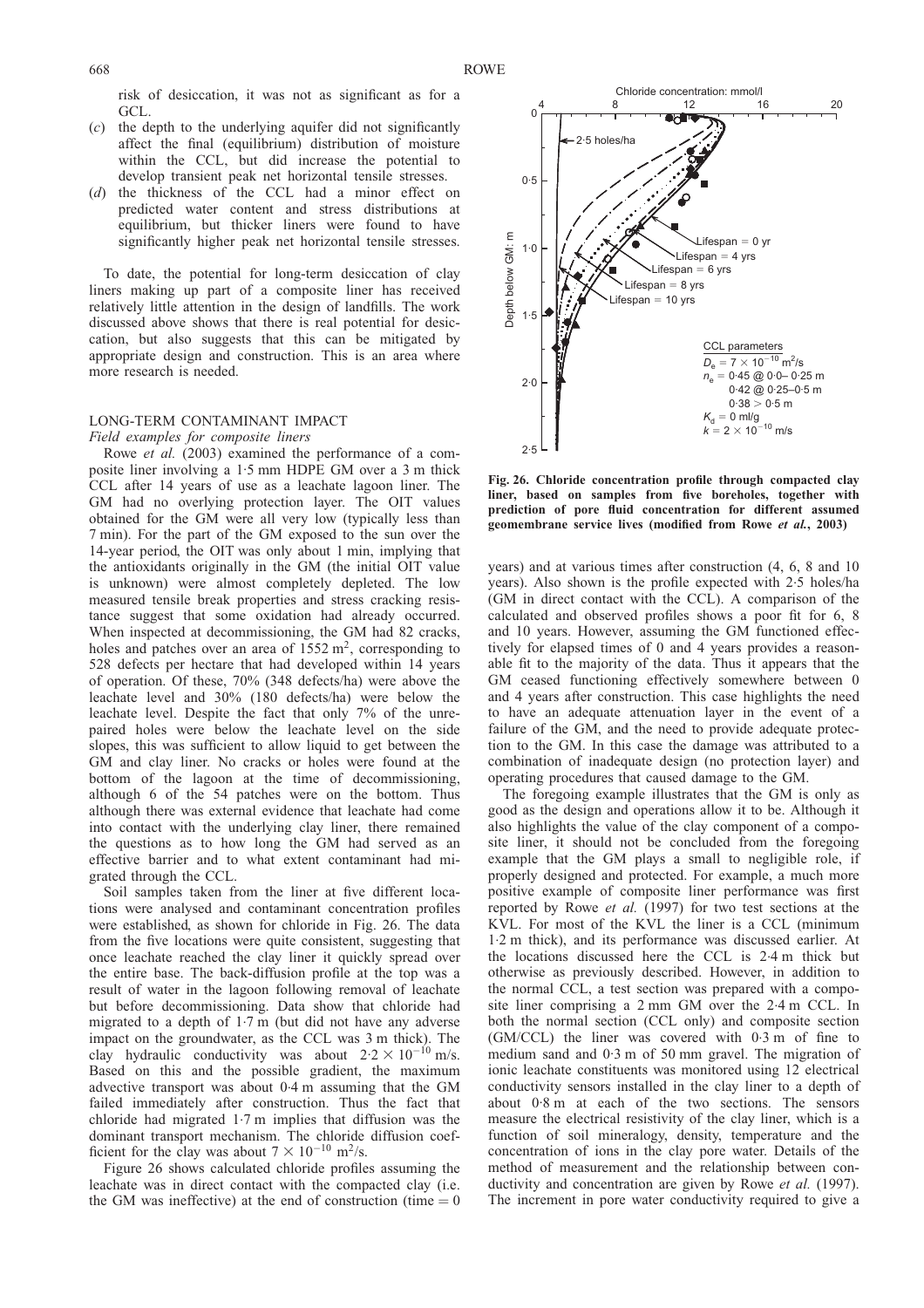<span id="page-38-0"></span>clear response from the sensors is 200  $\mu$ S/cm, which corresponds to an increment in chloride concentration of about 25 mg/l. Rowe et al. [\(1997\)](#page-45-0) reported that after about 5 years salt had migrated to detectable levels through the 0.3 m sand blanket and about 0. 7 m into the clay liner where there was no GM. At the GM section there was no detectable migration below the GM.

At the time of writing, there are now 12 years of data (Fig. 27). A clear diffusion profile is evident for the section with compacted clay only, and this extends below the maximum depth of monitoring  $(0.8 \text{ m})$ . Thus over the 12-year period ionic species have migrated more than 1. 1 m (through 0.3 m of sand and more than 0.8 m of clay). Advective transport during this 12-year period is calculated to be less than 0.15 m. In contrast, at the composite lined section, even after 12 years, there is no evidence of a concentration profile for ionic species, and the measured conductivity is still representative of background values. This suggests that (a) there is negligible advective flow (leakage) through the GM near the conductivity sensors, and (b) there has been negligible diffusion of ionic species through the GM in 12 years. The lack of holes can be partly attributed to the 0.3 m sand protection layer between the GM and the coarse gravel (note that the same protection layer is used above the clay alone to minimise potential desiccation prior to waste placement). The lack of a diffusion profile after 12 years is entirely consistent with the findings from the laboratory tests (initiated at about the same time) discussed previously (Fig. [20\).](#page-28-0)

Thus the direct comparison of the performance of a single CCL and composite liner at KVL for otherwise identical conditions clearly demonstrates the substantial better performance of the composite lined section in terms of minimising the migration of ionic contaminants and hence minimising long-term contaminant impact.

## Factors influencing prediction of long-term contaminant impact

The evaluation of the suitability of a barrier system for a landfill should, in principle, be case dependent and should consider the potential impact on water quality (especially groundwater) due to the proposed landfill. To provide adequate environmental protection the combined engineered system and natural attenuation capacity of the site should be such that there will be negligible impact on groundwater quality for the entire contaminating lifespan of the landfill. As the contaminating lifespan depends on the nature the of



Fig. 27. Bulk soil conductivity profile through compacted clay liner at the Keele Valley Landfill after 12 years. Based on conductivity sensors in the compacted clay:  $\bullet$ , in a section of the landfill with a 2.4 m thick CCL;  $\triangle$ , in an adjacent section with a trial composite liner comprising a 2 mm HDPE geomembrane over a 2.4 m thick CCL

waste, the mass of waste per unit area, the waste moisture content, and infiltration through the waste [\(Rowe](#page-46-0) et al., [2004\)](#page-46-0) a barrier system that may be perfectly suitable for one landfill will not necessarily be suitable for another (e.g. larger) landfill. In order to make a reasoned, quantitative assessment of potential impact (and hence the suitability of a proposed barrier system) it is usually necessary to solve the advection–dispersion equation subject to appropriate boundary conditions (see Rowe et al.[, 2004](#page-45-0) for a detailed discussion). Factors that influence the potential impact include:

- (a) the landfill source concentration and its decay characteristics
- (b) the advective flux (leakage) across the barrier system
- (c) the thickness of any 'attenuation' layer between the base of the low-permeability liner(s) and the receptor aquifer (or distance to the water table if the liner is constructed in the unsaturated portion of the aquifer)
- diffusion (especially for VOCs) across the barrier system
- (e) sorption/retardation in the liner and underlying soil
- $(f)$  biodegradation
- (g) dilution in the aquifer
- $(h)$  the service life of the engineered components of the landfill (e.g. covers/caps, LCSs, liners)
- (i) the mode of operation of the landfill
- $(i)$  consolidation of the liner and any underlying compressible soils.

Items  $(a)$ – $(i)$  can be modelled using existing contaminant transport theory [\(Rowe & Booker, 1998;](#page-45-0) Rowe et al.[, 2004\)](#page-45-0) and codes (e.g. [Rowe & Booker, 2005\)](#page-45-0). However, item  $(j)$ , the effect of liner consolidation, has received relatively little attention. Questions have been raised regarding the significance of the contribution of consolidation water to flows in leak detection systems [\(Bonaparte & Gross, 1993;](#page-43-0) [Moo-](#page-45-0)Young et al.[, 2004\)](#page-45-0) and the effect of consolidation-induced advection on the rapid migration of VOC into leak detections systems, as reported by [Workman \(1993\)](#page-46-0) and [Othman](#page-45-0) et al. [\(1996\).](#page-45-0) The issue of consolidation contributing to flows in LDS was discussed earlier. With respect to contaminant transport, [Peters & Smith \(2002\)](#page-45-0) developed equations that account for the effects of consolidation on the transport of chemicals through clay liners. Results presented for a quasi-steady-state problem (with time-dependent porosity due to consolidation) suggested that consideration of consolidation has only a small effect on the concentration distribution and mass flux. These findings are consistent with those of [Rowe & Nadarajah \(1995\)](#page-45-0), who found that, for typical liner properties, the change in flow due to consolidation was within the typical range of uncertainty concerning the hydraulic conductivity, and that the effect on contaminant transport and hence impact on a receptor aquifer was not significant for the cases examined. [Rowe & Nadarajah](#page-45-0) [\(1995\)](#page-45-0) also demonstrated that, to sufficient accuracy, the effect of the build-up of a leachate mound can be modelled as a sequence of steady-state flows without the need for a full consolidation analysis. Thus the effects of consolidation appear to be small for typical low-compressibility CCLs (e.g. Rowe et al.[, 2000c\)](#page-45-0), and hence conventional advectivediffusive contaminant transport modelling appears suitable for a wide range of practical cases. However, there may be situations involving highly compressible liners where consolidation-induced transport may be potentially significant, and a sophisticated one-dimensional, large-deformation model of coupled mechanical consolidation and solute transport has been developed to model these situations (Lewis, pers. comm).

Although there may be a clearly defined long-term trend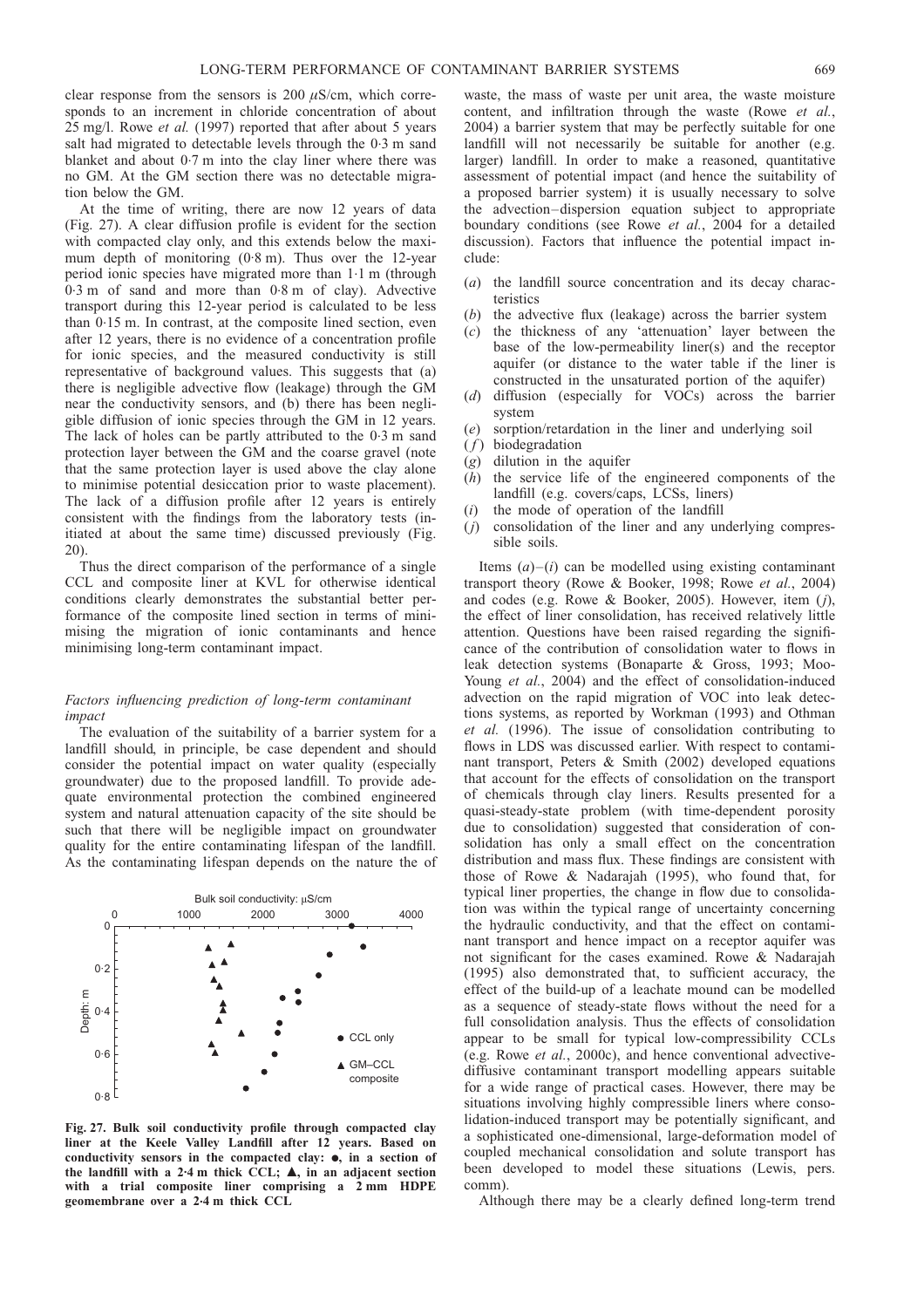<span id="page-39-0"></span>in leachate characteristics, there is considerable variability in leachate characteristics around this long-term trend (Fig. [2\)](#page-5-0). This raises the question of how important it may be to explicitly model the variability as opposed to the general trend. This issue was addressed by [Rowe & Nadarajah](#page-45-0) [\(1996\)](#page-45-0), who examined the effects of both cyclical (e.g. seasonal) and random variability about a mean concentration on contaminant transport through a clay liner. For example, Fig. 28 shows the calculated variation in chloride concentration with time at various depths in a clay liner for a leachate source that varies randomly about a mean of 2330 mg/l (standard deviation 620 mg/l; values based on KVL data for 1993). The solid lines represent the variation in concentration calculated using the mean concentration, and the dashed lines show those in response to the randomly varying source (Fig. 28(a)). The significant variability at the source is rapidly damped out by diffusion as the contaminant plume migrates through the clay (Figs 28(b) to 28(e)). The effect is already small by 0.25 m, minimal by 1 m, and negligible at 2 m.

The factors discussed in previous sections of this paper come together when one is faced with predicting the longterm impact of a landfill for a given barrier system. The service life of an LCS can be estimated and used as part of the input to a contaminant transport model. The temperature



Fig. 28. Effect of random temporal fluctuations of the contaminant source on chloride concentrations c, relative to the mean source concentration  $c_m$ , at various depths in a clay liner (modified from [Rowe & Nadarajah, 1996\):](#page-45-0) (a)  $z = 0$  m; (b)  $z = 0.05$  m; (c)  $z = 0.1$  m; (d)  $z = 0.25$  m; (e)  $z = 0.5$ , 1 and 2 m

of the liner also needs to be considered in assessing suitable transport parameters, and in assessing the service life of the GM and any underlying clay liner. The leakage through the liner needs to be calculated, and the diffusion/sorption/ permeation coefficients need to be appropriately selected, as discussed earlier. Finally one needs to evaluate the relative performance of different design options. In the following subsection the long-term impact is examined for both a single and a double composite-lined landfill system. Particular attention is focused on the question of equivalence of systems involving both a CCL and a GCL. The results to be presented were obtained using the program POLLUTE [\(Rowe & Booker, 2005\)](#page-45-0). The theory upon which the modelling is based (Rowe et al.[, 2004\)](#page-46-0) allows consideration of the GM, clay liners and any natural aquitards and aquifers, changes in advective velocity, and diffusion properties at different times (e.g. the effects of leachate mounding, failure of a GM, or an increase in temperature can be modelled).

## Equivalence of liner systems

There is growing interest in the use of GCLs as a replacement for conventional CCLs. Because, in many jurisdictions, regulations prescribe acceptable barrier system configurations in term of CCLs, this raises the question as to whether a liner involving a GCL is equivalent to one involving a CCL. Several people have attempted to address this question. For example, both [Giroud](#page-44-0) et al. (1997a) and [Richardson \(1997\)](#page-45-0) discussed this in the context of leakage through GCLs and CCLs and the steady-state advective travel time (i.e. neglecting the effect of diffusion on the first arrival time). Richardson also discussed chemical absorption capacity and dilution potential. However, to really assess equivalence from an environmental perspective it is necessary to assess the equivalence in terms of contaminant impact on a receptor aquifer beneath a landfill by solving the advection–dispersion equation. [Rowe \(1998a\)](#page-45-0) provided a framework to model the contaminant transport through GM/ CCL and GM/GCL composite liners considering items  $(a)$ – (i) of the previous subsection, and showed that the peak chloride and dichloromethane concentrations in an underlying aquifer were smaller for a GM/GCL composite liner than for a GM/CCL composite liner provided that the total distance between the GM and the aquifer was the same (i.e. the GCL was used with a more permeable soil that acted as an attenuation layer but not a low-permeability liner).

In selecting parameters for use in conjunction with a contaminant transport analysis, consideration should be given to:

- (a) the potential for clay–leachate interaction and its effect on hydraulic conductivity [\(Rowe, 1998a\)](#page-45-0)
- (b) the interaction with the adjacent GM and the effect on leakage (as discussed earlier)
- (c) diffusion and sorption (as discussed earlier)
- (d) the leachate head and corresponding gradient (which will be affected by clogging of the LCS, as discussed earlier)
- (e) the provision of appropriate protection to the GM and GCL to minimise potential squeezing and local thinning of the GCL [\(Stark, 1998;](#page-46-0) [Dickinson & Brachman,](#page-44-0) [2003\)](#page-44-0)
- $(f)$  the potential for desiccation and shrinkage of the GCL (as discussed earlier).

To illustrate the effect of both diffusion and the finite service lives of different components of the barrier system, consideration will now be given to contaminant transport through composite liner systems consisting of a GM on top of a CCL or GCL. The properties of the HDPE GM, soil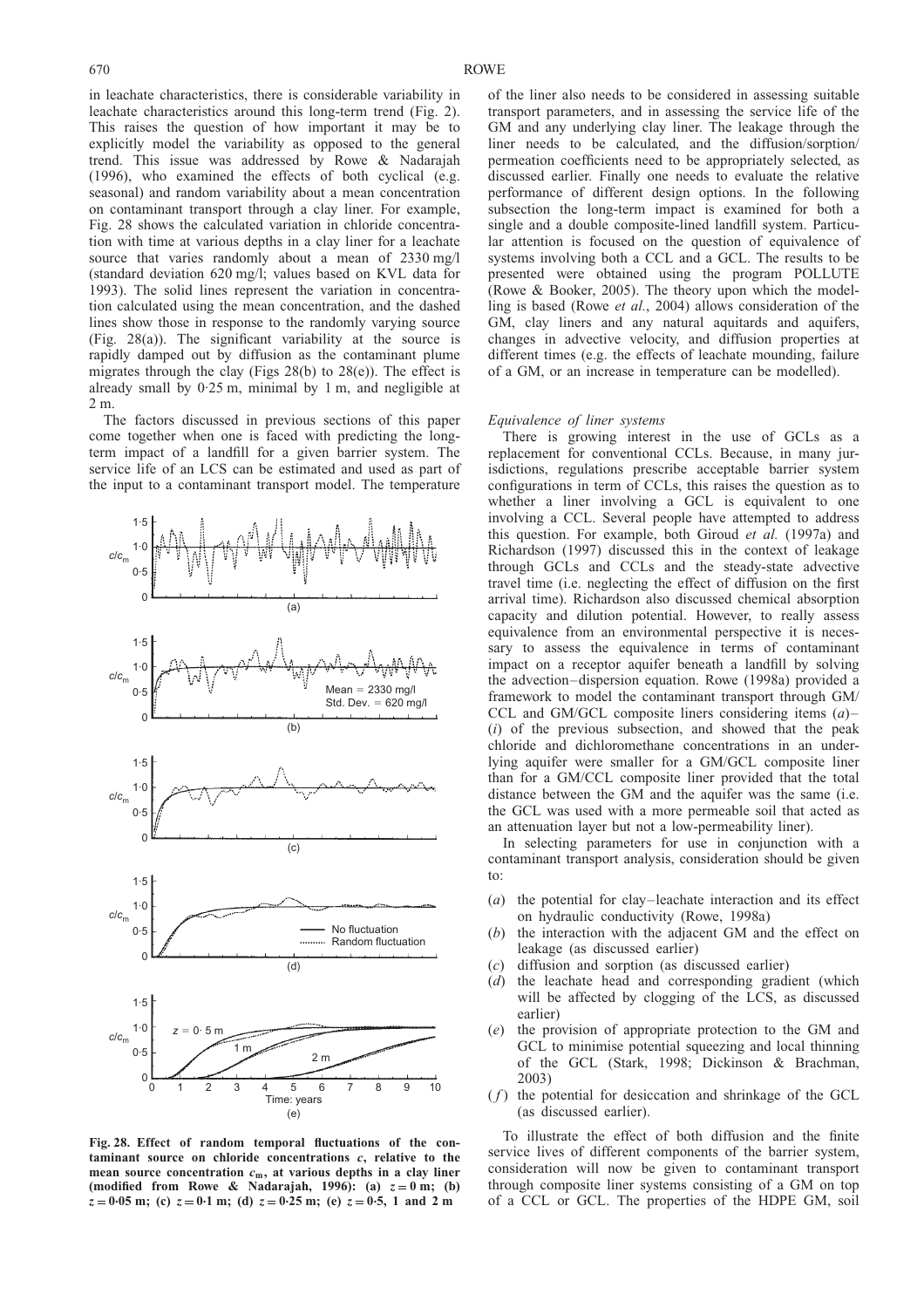<span id="page-40-0"></span>and landfill are as described by [Rowe](#page-46-0) et al. (2004). The modelling was based on the following assumptions. The landfill operated for 20 years prior to closure, and all time is expressed relative to the middle of this period. Between times 0 and  $t_1$ , a low-permeability cover limited infiltration to  $3 \times 10^{-4}$  m<sup>3</sup>/(m<sup>2</sup> yr), and the leachate head on the liner was 0. 3 m. Operation of the LCS was terminated at time  $t_1 = 40$  years, and the leachate head increased to a maximum of 12 m at time  $t_2 = 60$  years. Between times 40 and 60 years an average 6 m head acts on the liner. After 40 years  $(t_1)$  the cover was no longer maintained, and the infiltration increased to 0.15 m /yr. The primary GM failed at time t<sub>3</sub> = 160 years (the median value at 35<sup>o</sup>C discussed earlier). For the double-lined system, the secondary GM failed at time  $t_4$  and two values were considered: 300 and 400 years.

#### Single composite liners

The base case for the single composite liner system, shown schematically in Fig. 29, involved a GM, a 0.6 m CCL and a 0.5 m attenuation layer (GM/CCL/AL) above an aquifer. The second system involved a GM, GCL and 1.1 m attenuation layer (so that the distance from the GM to the receptor aquifer was identical for the two cases, as was discussed in the section on diffusion) (GM/GCL/AL). Fig. 29 shows the calculated dichloromethane (DCM) impacts on the underlying aquifer for these two liner systems. Also shown are the calculated impacts for two other similar systems, where the thickness of the clay liner and attenuation layers has been increased so that the distance from the GM to the aquifer is 3.75 m. In this diffusion-controlled system the peak impact decreases as the total thickness of the soil barrier increases. The impact for the 1. 1 m thick system is less than the 50  $\mu$ g/l limit imposed by some jurisdictions but well above the maximum acceptable concentration of  $5 \mu g/l$  imposed in other jurisdictions. For the 3.75 m thick system the impact is below 5  $\mu$ g/l. In both cases the GM/CCL/AL liner system gave a greater impact than that for GM/GCL/AL and similar total thickness, although the difference was of no practical significance, and the two systems may be regarded as equivalent from a contaminant impact perspective.

In all cases the peak impact occurred well before the GM failed ( $t_3 = 160$  years), and is controlled by diffusion through the GM and underlying soil. In this particular case, the service life of the primary GM does not have any effect on DCM impact provided it exceeds 100 years. As the concentration of DCM in the landfill is decreasing faster than in the soil (because of the greater biodegradation in the landfill), when the GM does fail the concentration reaching

Fig. 29. Calculated variation in dichloromethane (DCM) concentration in an underlying aquifer with time for different single liner configurations for  $t_1 = 40$  years,  $t_2 = 60$  years and  $t_3 = 160$  years (modified from Rowe *et al.*[, 2004\)](#page-46-0)

the aquifer decreases (because of dilution of the DCM in the pore fluid by leachate now advecting from the landfill).

For chloride there is a very different response. While the GM is intact there is negligible chloride reaching the aquifer. However, as the decrease in chloride concentration in the landfill is only by dilution (there is no biodegradation or sorption), for this size of landfill there is still significant chloride in the leachate at the time the GM fails, and the peak impact in the aquifer (at about 180 years) is about 700 mg/l. This greatly exceeds a common drinking water objective of 250 mg/l. Thus, for this landfill, none of the single composite liner designs considered could be judged to provide adequate environmental protection unless the service life of the primary GM were very substantially greater than 160 years. At present there is a paucity of evidence to support such a long life for a primary GM in a MSW landfill, and a double-lined system would be required to provide adequate environmental protection.

#### Double composite liners

The impact of chloride and other conservative contaminants whose concentration decreases only by dilution can be controlled by a suitable double-lined system. Fig. 30 shows a schematic of a double-lined system with a GM/GCL/AL forming both the primary and secondary liner system above an aquifer. A system involving a GM and 0.75 m thick CCL primary liner, and a GM/0.75 m thick CCL and 1 m thick attenuation layer for a secondary liner system, was also modelled. In both cases the head acting above the secondary GM was taken to be 0. 03 m for the service life of the secondary LCS (1000 years). The results for both cases are shown in Fig. 30 for two different times of secondary GM failure. Failure of the primary GM at 160 years had negligible impact on the aquifer until failure of the secondary GM at time  $t_4$ . If the service life of the secondary GM were 300 years the impact on the aquifer would exceed 420 mg/l (i.e. well in excess of 250 mg/l). However, for a service life of 400 years the impact is less than 250 mg/l and hence below the typical drinking water objective. Both these service lives are below the estimated service life of a secondary GM of 600 years, as discussed earlier (for  $T < 20^{\circ}$ C). As in the case of a single liner, there was only a small difference between the results for the liner system with a CCL and that with a GCL, suggesting that again the two systems are practically equivalent for the case examined.

#### **CONCLUSIONS**

This lecture has focused on the long-term performance of barrier systems, with particular emphasis on data collected



Fig. 30. Calculated variation in chloride concentration in an underlying aquifer with time for different double composite liner configurations for  $t_1 = 40$  years,  $t_2 = 60$  years and  $t_3 = 160$ years (modified from Rowe et al.[, 2004\)](#page-46-0)

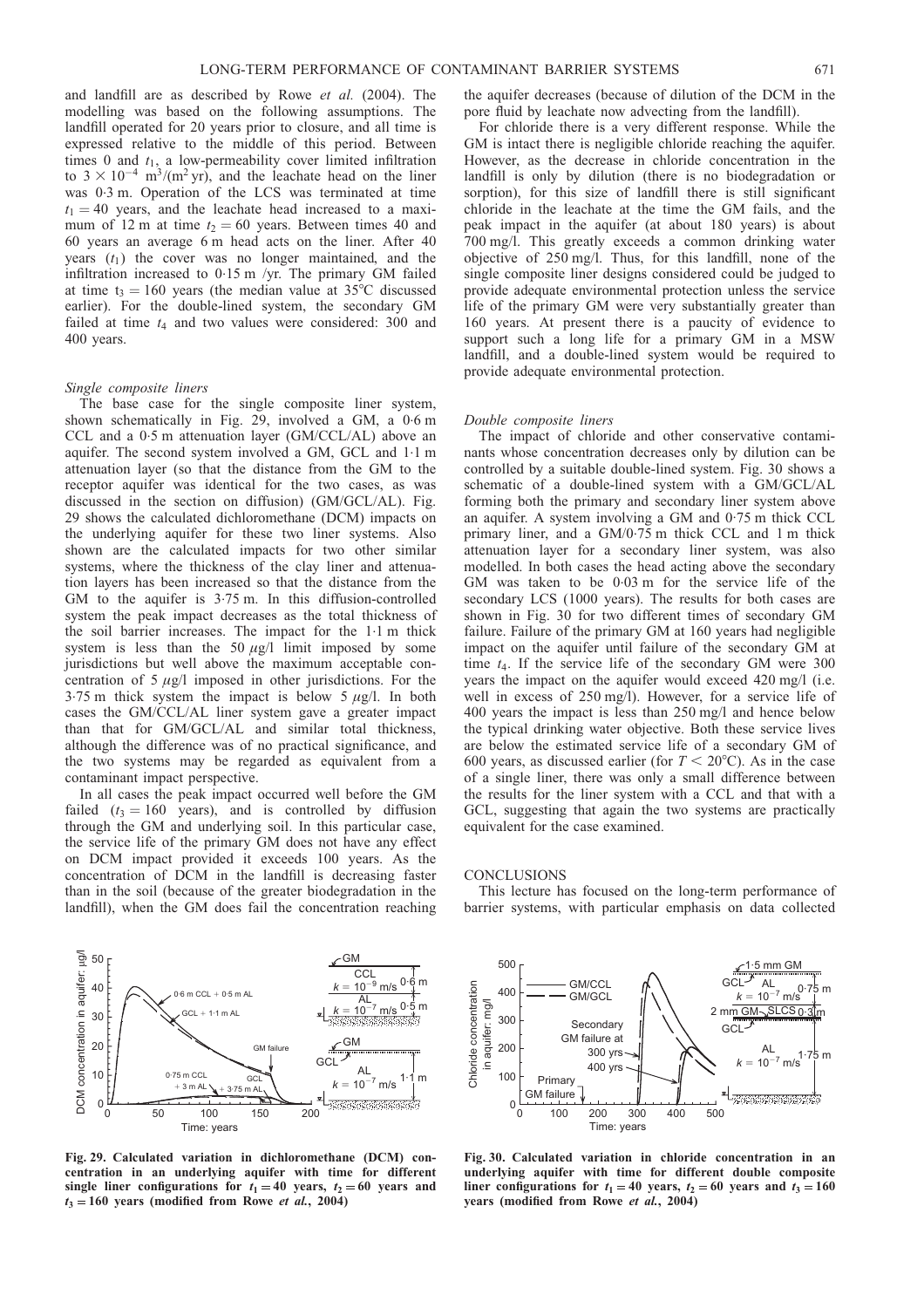over the past 25 years. Many of the studies cited in this lecture are ongoing, and will provide considerably more information in coming years, which may well cause us to revise the present findings (particularly on issues such as the service life of HDPE GMs). As a considerable amount of research is required to make meaningful comments about long-term performance, in this lecture attention is restricted to those materials and systems for which there has been adequate study. There are many other materials and systems that have been proposed, but their use in landfill base liners should be questioned until data have been gathered that will allow a meaningful assessment of how they are likely to behave in the long term relative to the materials currently in use.

Based on the results and discussion presented herein, a number of practical conclusions can be drawn regarding the seven issues that have been discussed. An overarching conclusion is that, even with the best designs and products, the components of a barrier system will fail to provide adequate long-term (or even short-term) performance if there is poor installation, and/or subsequent operations do not comply with good practice. Thus all of the following conclusions assume that there has been appropriate design and construction (taking account of the current state of knowledge and with appropriate CQC/CQA programmes), and that the operating procedures are such as to maintain the integrity of the design. The available laboratory and field evidence, combined with modelling, indicates that primary LCSs in MSW landfills have a finite service life, which could range from less than a decade to more than a century depending on the design details, waste characteristics and mode of operation. The service life of LCSs can be extended by:

- (a) the use of uniform coarse gravel in the drainage blanket
- (b) minimising the flow in critical regions (e.g. by selection of pipe spacing and prudent location of sumps)
- (c) increasing the thickness of gravel in critical areas and having alternative drainage paths
- (d) using a suitable filter between the waste and the coarse gravel
- (e) appropriate sequencing of waste placement
- $(f)$  regularly cleaning the leachate collection pipes.

There are also activities that may reduce the service life, including:

- (a) disposal of sewage sludge near the LCS
- (b) disposal of fines near the collection system.

When a collection system does clog it will result in an increased head on the primary liner, causing greater advection through the liner system. It may also increase the liner temperature.

It has been well known that high temperatures (up to 40–  $60^{\circ}$ C) may be anticipated at the base of landfills where there is a significant leachate mound. Recent data now indicate that even with an effective LCS and negligible leachate mound the liner temperature can be expected to reach 30– 40°C for normal landfill operations. With recirculation of leachate the liner temperature increases faster than under normal operating conditions, and may be expected to be greater than  $40^{\circ}$ C to  $45^{\circ}$ C.

Both monitoring of leakage through different primary liner systems and theoretical calculations have demonstrated that composite liners are substantially better than single liners in terms of controlling leakage from landfills, and that although there will typically be some leakage, the leakage rates with a composite liner are very small. Composite liners involving a GCL have resulted in substantially less reported leakage than those involving a CCL. This has been attributed, at least in part, to better contact between the GM and

GCL and a consequent small interface transmissivity. It has also been shown that considerable care is needed in the design of double-lined systems where the primary and secondary GM are separated only by a GCL and geonet. Problems may include swelling of clay into the geonet, which substantially reduces flow in the geonet, and high temperatures on the geonet and secondary liner (reducing flow in the geonet and potentially causing a very substantial reduction in the service life of the secondary GM).

The observed leakage through composite liners (both with a CCL and with a GCL) is considerably greater than would be expected for the typical number of holes in GMs if the GM were in intimate contact with the underlying clay liner. However, the observed leakage can be explained by the holes being in, or closely adjacent to, wrinkles/waves in the GM, and a simple equation [\(Rowe, 1998a\)](#page-45-0) can be used to estimate leakage through composite liners for this situation. Even with holes in wrinkles, the leakage rates are small and diffusion will dominate as a transport mechanism for contaminants that can readily diffuse through a GM.

HDPE GMs provide an excellent diffusive barrier to ions, and both laboratory and field tests conducted over a 12-year period (and still ongoing) show negligible (i.e. at the limit of the quantification techniques being used) diffusion of salts through HDPE GMs. On the other hand, both laboratory and field observations suggest relatively rapid diffusion of volatile organic compounds through HDPE GMs. They also diffuse through clay. However, migration of these volatile organic compounds is slowed by the GM, and can be controlled to acceptable levels by a combination of GM and an adequate thickness of liner and attenuation layer below the GM.

The long-term performance of HDPE GMs depends on:

- (a) the selection of suitable material (e.g. meeting the requirements of GRI GM13)
- (b) appropriate protection of the GM from both damage and stress concentrations
- (c) the chemistry of the contacting fluid (e.g. contact with leachate decreases service life far more than contact with water)
- (d) temperature.

There are three stages to the ageing of an HDPE GM. At present there are some good data for antioxidant depletion (Stage 1) of GMs in simulated liner situations. However, projections for Stages 2 (induction) and 3 (degradation) are based on very limited data relating to pressure pipes. More data are required for conditions more relevant to landfill situations to provide truly confident estimates of GM service life (and these tests are presently in progress but results will not be available for several more years). Given this caveat, based on the currently available data it would appear that the service life for HDPE GM in MSW landfill is likely about 160 years for a primary liner at  $35^{\circ}$ C and greater than 600 years for a secondary GM provided it is at a temperature of less than  $20^{\circ}$ C (this will be achieved only if there is an adequate thickness of soil between the primary and secondary systems to provide an adequate thermal barrier).

Clay liners are susceptible to both shrinkage and cracking during construction (because of heating by solar radiation or freezing) and after placement of the waste (because of temperature gradients generated by the waste). The former is critical for CCLs and some GCLs (those manufactured at greater than 15% initial water content) but can be controlled by appropriate placement of a suitable thermal protection layer (e.g. sand that is kept watered, or by quick placement of waste). The latter requires more sophisticated consideration. Based on laboratory tests and modelling it appears that the potential for thermally induced desiccation can be miti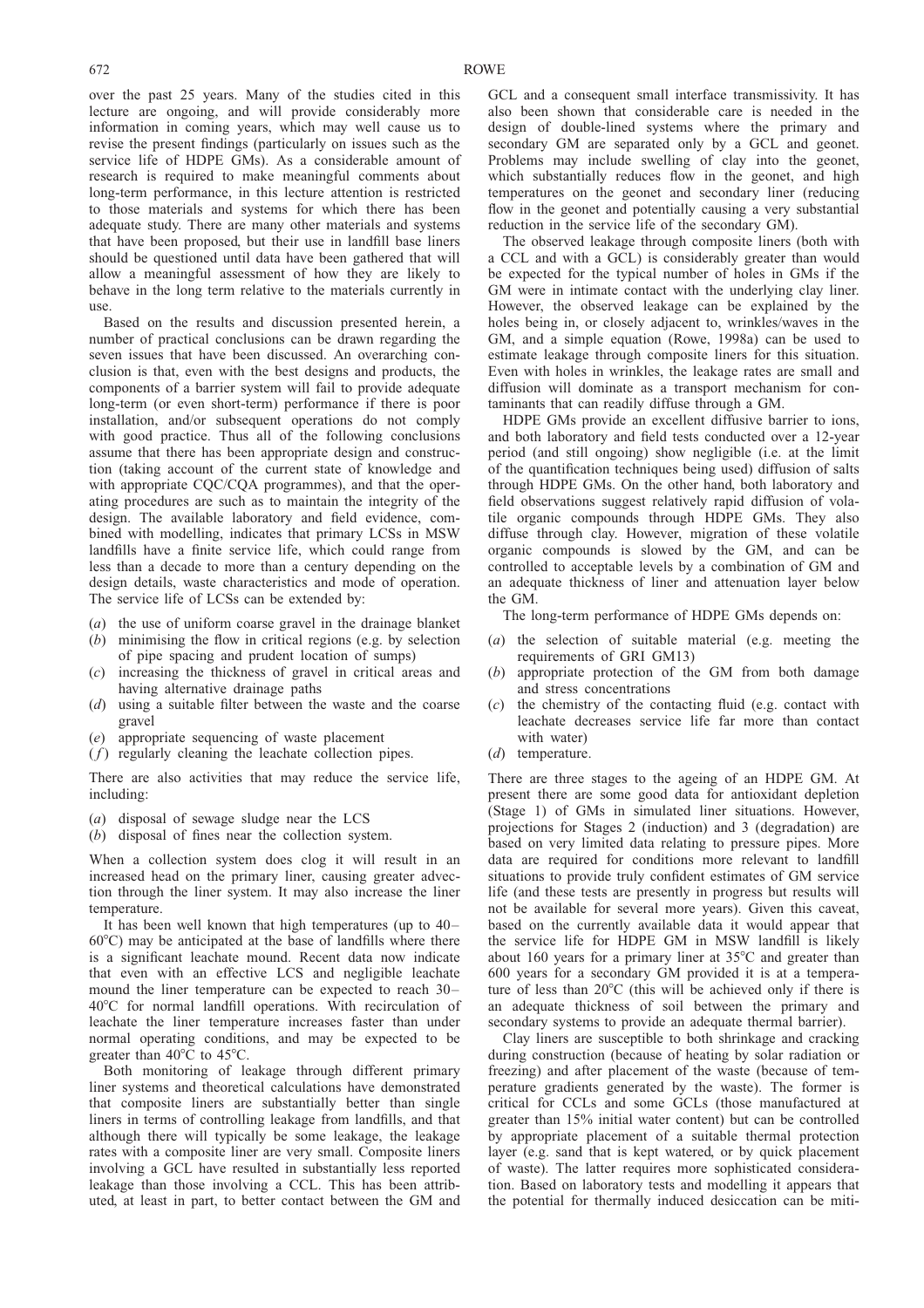gated by controlling the applied temperature gradient (the lower the better), the initial water content of the subsoil (higher is better, within reason), and the initial water content of the GCL prior to the application of stress. Based on the studies reported herein, it appears that although there are certainly situations where desiccation can occur, it can be avoided by appropriate design and construction.

Numerical models can be effective in predicting the service lives of engineered systems and are essential to predicting long-term contaminant transport and assessing the equivalence and suitability of different barrier systems.

This lecture has sought to demonstrate that the assessment of the long-term performance of landfill barrier systems requires an understanding of both soil mechanics and geosynthetics. It has also sought to demonstrate that components of the barrier system (LCS, GM and CCL or GCL) should not be considered in isolation, but rather as part of a system where the characteristics and performance of one component impact on that of another. Finally, it has highlighted the importance of modelling coupled phenomena for assessing the long-term performance of LCSs, the desiccation of CCLs and GCLs, and contaminant transport through barrier systems.

## ACKNOWLEDGEMENTS

The author is extremely grateful to the City of Toronto for providing extensive monitoring data, access for research purposes, and their willingness to allow data to be freely published. In doing so they have allowed identification of issues, advancement in design and greater environmental protection both for the KVL and for future landfills. In this regard special thanks are due to L. Ciardullo. F. Barone of Golder Associates and L. Josic and D. Bleiker of AMEC Earth and Environmental gave considerable assistance in providing both data and many useful insights with respect to the KVL. Many people offered information and assistance in the preparation of this lecture. The following people are thanked for their assistance in the preparation of figures: R. Brachman (Figs [1,](#page-1-0) [6,](#page-13-0) [16,](#page-23-0) [18,](#page-24-0) [20, 21,](#page-28-0) [29, 30\)](#page-40-0), J. VanGulck (Figs [2, 3,](#page-5-0) [8, 9\)](#page-15-0), S. Rimal (Figs [4,](#page-8-0) [23\),](#page-31-0) Z. Islam (Figs [11–](#page-18-0) [15,](#page-19-0) [28\),](#page-39-0) K. AbdelAtty (Fig. [17\)](#page-24-0), J. Southen (Figs [24, 25\),](#page-36-0) C. Lake (Fig. [26\)](#page-37-0) and F. Barone (Fig. [27\).](#page-38-0) The careful review of sections of the written text by F. Barone, A. Bouazza, R. Brachman, P. Davies, Z. Islam, R. Krushelnitzky, C. Lake, K. Legge, R. McWatters, T. Mukunoki, S. Sheridan, N. Touze-Foltz, G. Hsuan and J. VanGulck is very much appreciated. The author is indebted to the many students and collaborators who have contributed to this research over the past 25 years, and in particular to the late Professors J. R. Booker and R. M. Quigley. The Natural Science and Engineering Research Council of Canada funded the majority of the research reported herein. Additional funding was provided by the Province of Ontario through CRESTech and by Terrafix Geosynthetic Inc. and NAUE GmbH & Co.

#### NOTATION

- A constant (often called collision factor)
- a distance in drainage layer where porosity reduction is
- maximum (m)
- B thickness of a drainage layer (m)
- $B'$  portion of the thickness of drainage layer (m)
- $b$  half-width of a wrinkle  $(m)$
- $c$  contaminant concentration (mg/l,  $\mu$ g/l)
- $c(t)$  contaminant concentration at time t (mg/l;  $\mu$ g/l)
- $c_f$  contaminant concentration in solution (mg/l;  $\mu$ g/l)
- $c_g$  contaminant concentration in geomembrane (mg/l;  $\mu$ g/l)
- $c_0$  initial concentration (mg/l;  $\mu$ g/l)
- $c_L$  contaminant concentration in leachate (mg/l;  $\mu$ g/l)
- D diffusion coefficient in soil (m<sup>2</sup>/s; m<sup>2</sup>/yr)<br>D thickness of clay liner (m)
- $D$  thickness of clay liner (m)<br> $D_e$  effective diffusion coefficie
- $D_e$  effective diffusion coefficient in soil (m<sup>2</sup>/s; m<sup>2</sup>/yr)<br>  $D_e$  diffusion coefficient in geomembrane (m<sup>2</sup>/s; m<sup>2</sup>/yr)
- diffusion coefficient in geomembrane (m<sup>2</sup>/s; m<sup>2</sup>/yr)
- $\overline{E}_a$  activation energy (J/mol)
- f mass flux of contaminant  $(g/(m^2 yr))$
- $f_{\text{Ca}}$  proportion of calcium in total clog material (-)
- g gravitational acceleration  $(m/s^2)$
- $h$  hydraulic head (m)
- $h_d$  head loss across composite liner (m)
- $h_w$  leachate head acting on top of geomembrane (m)
- hydraulic gradient
- $i<sub>c</sub>$  concentration gradient
- $K_d$  partitioning or distribution coefficient (ml/g)
- $k$  hydraulic conductivity of liner  $(m/s)$
- $k_{\text{ave}}$  average hydraulic conductivity of liner (m/s)
- $k_f$  hydraulic conductivity of foundation/attenuation layer (m/s)  $k_n$  geotextile normal hydraulic conductivity (m/s)
- 
- $k_{\text{om}}$  hydraulic conductivity of leachate collection layer (m/s) drainage length  $(m)$  in equations  $(18–21)$  and length of a wrinkle (m) in equation [\(22](#page-24-0))
- $M_A$  mass per unit area (g/m<sup>2</sup>)
- $n$  porosity  $(-)$
- $n_e$  effective porosity (-)
- $n_0$  initial porosity (–)
- geotextile permittivity  $(s^{-1})$
- $P_g$  'permeability' of polymer to given contaminant  $(P_g = S_{gf}D_g)$  $(m^2/s; m^2/yr)$
- $p_a$  pore air pressure (kPa)
- Q flow through a hole in a geomembrane  $(m^3/s)$
- $q_0$  permeation through landfill cover reaching leachate collection system per unit area (m/s; m/yr)
- $q_T$  heat flux (W/m<sup>2</sup>)<br>R universal gas con
- universal gas constant  $(8.314 \text{ J/(mol K)})$
- $r_0$  radius of a hole in a geomembrane (m)<br> $S_{\text{gf}}$  partitioning (solubility, Henry) coefficier<br>S antioxidant depletion rate (month<sup>-1</sup>)
- partitioning (solubility, Henry) coefficient  $(-)$
- antioxidant depletion rate (month<sup>-1</sup>)
- $s_{av}$  average antioxidant depletion rate (month<sup>-1</sup>)
- $T_{\text{ave}}$  temperature (K)<br> $T_{\text{ave}}$  average tempera
- average temperature  $({}^{\circ}C; {}^{\circ}K)$
- $t$  time (s; yr)  $t_c$  time to clog (day, yr)
- $t_{GM}$  thickness of geomembrane (mm)
- $t<sub>GT</sub>$  thickness of geotextile (mm)
- $t_{GCL}$  thickness of  $GCL$  (mm)
- 
- $V(t)$  volume of pore space filled with clog material at time t (m<sup>3</sup>)  $V_{\text{tot}}$  volume of mineral clog corresponding to permeability
- decrease  $(m<sup>3</sup>)$
- $v_a$  Darcy velocity (Darcy flux) through a layer (m/s; m/yr)
- $v<sub>b</sub>$  Darcy velocity (Darcy flux) in an aquifer (m/yr)
- $v_f$  porosity reduction  $(-)$
- $v_{\rm f}^*$ <br> $Y(t)$ maximum porosity reduction  $(-)$
- maximum possible volumetric vield
- $\Delta$  density of a fluid (t/m<sup>3</sup>; kg/m<sup>3</sup>; g/cm<sup>3</sup>)<br> $\Delta_c$  density of clog material (t/m<sup>3</sup>; kg/m<sup>3</sup>;
- 
- $\Delta_c$  density of clog material (t/m<sup>3</sup>; kg/m<sup>3</sup>; g/cm<sup>3</sup>)<br> $\Delta_d$  dry density of soil (t/m<sup>3</sup>; kg/m<sup>3</sup>; g/cm<sup>3</sup>) dry density of soil  $(t/m^3; \text{ kg/m}^3; \text{ g/cm}^3)$
- 
- $\Delta_{GM}$  density of geomembrane (t/m<sup>3</sup>; kg/m<sup>3</sup>; g/cm<sup>3</sup>)<br>  $\theta$  transmissivity between geomembrane and clay  $\theta$  transmissivity between geomembrane and clay liner (m<sup>2</sup>/s)  $\lambda'$  Fourier thermal conductivity
	- Fourier thermal conductivity
	- $\tau$  tortuosity (–)
- $\sigma_H$  applied horizontal stress (kPa)

## ABBREVIATIONS

- AOS apparent opening size (mm,  $\mu$ m)
- AL attenuation layer<br>BOD<sub>5</sub> biochemical oxy
- $BOD<sub>5</sub>$  biochemical oxygen demand measured in a 5-day test.<br>BTEX benzene, toluene, ethyl benzene and xylenes
- benzene, toluene, ethyl benzene and xylenes
- CCL compacted clay liner<br>COD chemical oxygen den
- chemical oxygen demand
- CQA construction quality assurance<br>CQC construction quality control
- CQC construction quality control<br>DCA dichloroethane
- dichloroethane
- DCM dichloromethane
- EPS extracellular polysaccharides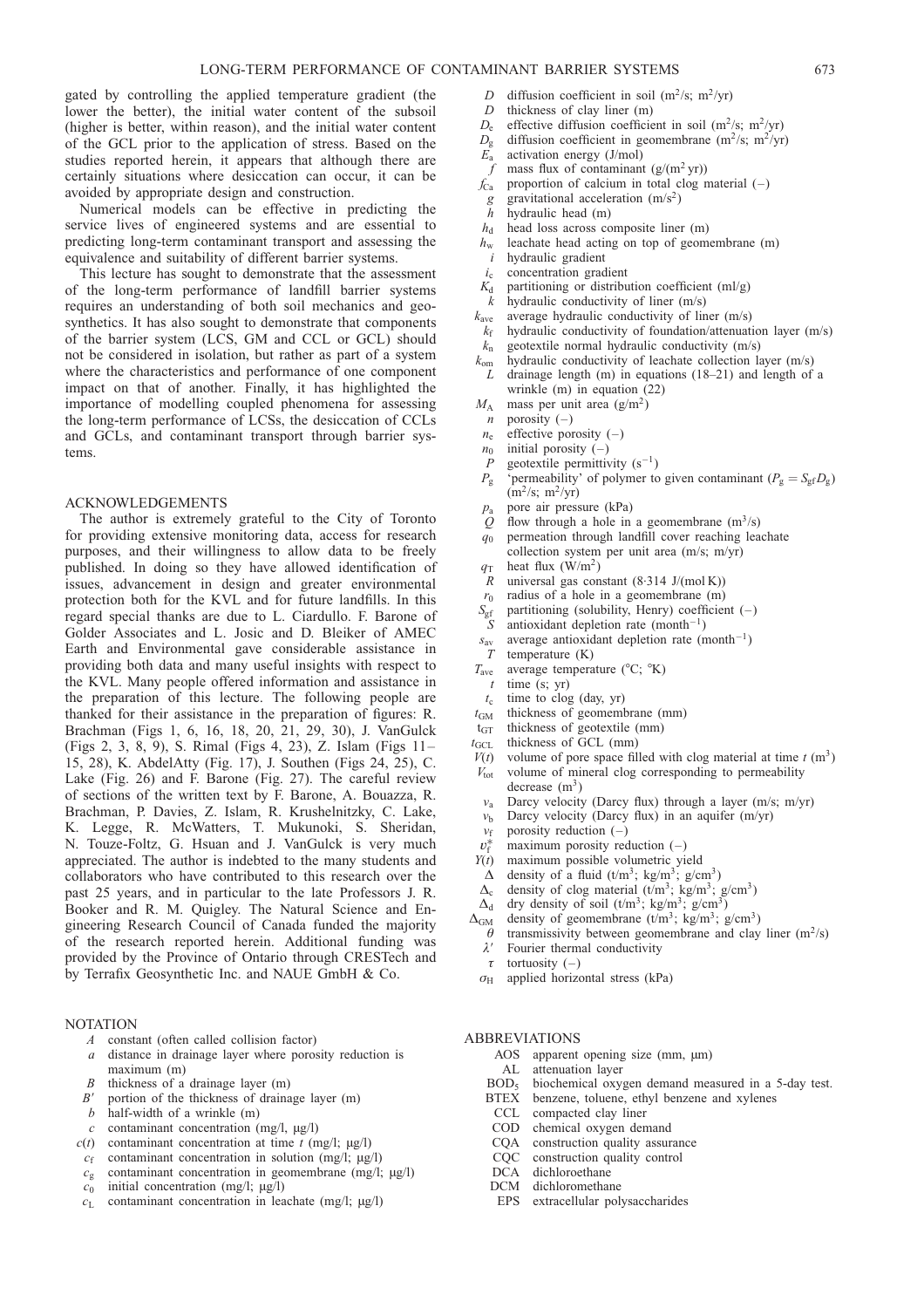- <span id="page-43-0"></span>FOS filter opening size (mm,  $\mu$ m)<br>FSS fixed (inorganic) suspended s FSS fixed (inorganic) suspended solid (mg/l)<br>GCL geosynthetic clay liner
- geosynthetic clay liner
- GM geomembrane
- GN geonet
- GT geotextile<br>HBNW heat-bond
- heat-bonded nonwoven
- HDPE high-density polyethylene
- HP-OIT high-pressure oxidative induction time ISS industrial solids and sludge
- KVL Keele Valley Landfill
- LCS leachate collection system
- 
- LDS leak detection system<br>LIW light industrial waste light industrial waste
- LR leachate recirculation
- lphd litres per hectare per day<br>MSW municipal solid waste
- MSW municipal solid waste<br>NPNW needle-punched nonwe
- needle-punched nonwoven
- OIT oxidative induction time (min)
- PAC powdered activated carbon
- PB powdered bentonite
- PLCS primary leachate collection system POA percentage open area (%)
- 
- PVC polyvinyl chloride<br>SDR standard dimension
- SDR standard dimension ratio for pipes  $(-)$ <br>SLCS secondary leachate collection system (a secondary leachate collection system (also called a leak detection system)
- 
- SP-NCLT single-point notched constant-load test<br>STd-OIT standard oxidative induction time standard oxidative induction time
	-
	- TCE trichloroethylene<br>TSS total suspended
	- TSS total suspended solids (mg/l)<br>VFA volatile fatty acids volatile fatty acids
	- VOC volatile organic compounds
	- VSS volatile suspended solids (mg/l)
	- VVO void volume occupancy (%)
		- W woven

## **REFERENCES**

- Apse, J. L. (1989). Polyethylene resins for geomembrane applications. In Durability and aging of geosynthetics (ed. R. M. Koerner), pp. 159–176. Amsterdam: Elsevier Applied Science Publishers.
- Armstrong, M. D. (1998). Laboratory program to study clogging in a leachate collection system. MESc thesis, University of Western Ontario, London, Ontario, Canada.
- Armstrong, M. D. & Rowe, R. K. (1999) Effect of landfill operations on the quality of municipal solid waste leachate. Proc. 3rd Int. Landfill Symp., Cagliari, 81–88.
- ASTM (2002). Standard practice for air-oven aging of polyolefin geomembranes, D5721-95. West Conshohocken, PA: American Society for Testing and Materials.
- ASTM (2004a). Standard test method for oxidative-induction time of polyolefins by differential scanning calorimetry, D3895-04. West Conshohocken, PA: American Society for Testing and Materials.
- ASTM (2004b). Standard test method for oxidative-induction time of polyolefin geosynthetics by high-pressure differential scanning calorimetry, D5885-04. West Conshohocken, PA: American Society for Testing and Materials.
- ASTM (2005). Standard test method for evaluation of stress crack resistance of polyolefin geomembranes using notched constant tensile load, D5397-99. West Conshohocken, PA: American Society for Testing and Materials.
- August, H. & Tatzky, R. (1984). Permeability of commercially available polymeric liners for hazardous landfill leachate organic constituents. Proceedings of the international conference on geomembranes, Denver, Vol. 1, pp. 163–168.
- August, H., Tatzky-Gerth, R., Preuschmann, R. & Jakob, I. (1992). Permeations verhalten von Kombinationsdichtungen bei Deponien und Altlasten Gegenueber Wassergefaehrdenden Stoffen, Project 10203412 of the BMBF. Berlin: BAM.
- Badu-Tweneboah, K., Giroud, J. P., Carlson, D. S. & Schmertmann, G. R. (1998). Evaluation of the effectiveness of HDPE geomem-

brane liner protection. Proc. 6th Int. Conf. on Geosynthetics, Atlanta, 279–284.

- Barone, F. S., Costa, J. M. A. & Ciardullo, L. (2000). Temperatures at the base of a municipal solid waste landfill. Proc. 6th Can Environ. Engng Conf., London, Ontario, 41–48.
- Barone, F. S., Costa, J. M. A., King, K. S., Edelenbos, M. & Quigley, R. M. (1993). Chemical and mineralogical assessment of in situ clay liner Keele Valley Landfill, Maple, Ontario. Proceedings of the Joint CSCE–ASCE National Conference on Environmental Engineering, Montreal, 1563–1572.
- Basnett, C. R. & Bruner, R. J. (1993). Clay desiccation of a singlecomposite liner system. Proc. Geosynthetics 93, Vancouver, 1329–1340.
- Bennett, P. J., Longstaffe, F. J. & Rowe, R. K. (2000). The stability of dolomite in landfill leachate collection systems. Can. Geotech. J. 37, No. 2, 371–378.
- Bishop, D. J. (1996). Discussion of 'A comparison of puncture behavior of smooth and textured HDPE geomembranes' and 'Three levels of geomembrane puncture protection' by Narejo, D.B. Geosynthetics Int. 3, No. 3, 441–443.
- Bonaparte, R. & Gross, B. A. (1993). LDCRS flow from double lined landfills and surface impoundments, EPA/600/R-93/070. Springfield, VA: NTIS Publication PB93-179885.
- Bonaparte, R., Daniel, D. & Koerner, R. M. (2002). Assessment and recommendations for improving the performance of waste containment systems, EPA Report CR-821448-01-0. Washington, DC: US Environmental Protection Agency.
- Bouchez, T., Munoz, M.-L., Vessigaud, S., Bordier, C., Aran, C., & Duquennoi, C. (2003). Clogging of MSW landfill leachate collection systems: prediction methods and in situ diagnosis. Proc. 9th Int. Waste Management and Landfill Symp., Cagliari (CD-ROM).
- Brachman, R. W. I. & Gudina, S. (2002). A new laboratory apparatus for testing geomembranes under large earth pressures. Proc. 55th Can. Geotech. Conf., Niagara Falls, ON, 993-1000.
- Brady, K. C., McMahon, W. & Lamming, G. (1994). Thirty year ageing of plastics, Project Report 11, E472A/BG. Crowthorne: Transport Research Laboratory.
- Brown, K. W., Thomas, J. C., Lytton, R. L., Jayawickrama, P. & Bahrt, S. (1987). Quantification of leakage rates through holes in landfill liners, USEPA Report CR810940. Cincinnati, OH: US Environmental Protection Agency.
- Brune, M., Ramke, H. G., Collins, H. & Hanert, H. H. (1991). Incrustation process in drainage systems of sanitary landfills. Proc. 3rd Int. Landfill Symp., Cagliari, 999–1035.
- Cartaud, F. & Touze-Foltz, N. (2004). Influence of geotextiles at the interface of landfill bottom liners. Proc. 3rd Eur. Conf. on Geosynthetics, Munich, 495–500.
- Cartaud, F., Touze-Foltz, N. & Duval, Y. (2005a). Experimental investigation of the influence of a geotextile beneath the geomembrane in a composite liner on leakage through a hole in the geomembrane. Geotextiles and Geomembranes 23, No. 2, 117–143.
- Cartaud, F., Goblet, P. & Touze-Foltz, N. (2005b). Numerical simulation of the flow in the interface of a composite bottom liner. Geotextiles and Geomembranes 23, No. 6, 513-533.
- Collins, H. J. (1993). Impact of the temperature inside the landfill on the behaviour of barrier systems. Proc. 4th Int. Landfill Symp., Cagliari 1, 417–432.
- Colucci, P., & Lavagnolo, M.C. (1995). Three years field experience in electrical control of synthetic landfill liners. Proc. 5th Int. Landfill Symp., Cagliari, 437–452.
- Cooke, A. J. & Rowe, R. K. (1999). Extension of porosity and surface area models for uniform porous media. ASCE J. Environ. Engng 125, No. 2, 126–136.
- Cooke, A. J., Rowe, R. K. & Rittmann, B. E. (2005a). Modelling species fate and porous media effects for landfill leachate flow. Can. Geotech. J. 42, No. 4, 116–1132.
- Cooke, A. J., Rowe, R. K., VanGulck, J. F. & Rittmann, B. E. (2005b). Application of the Bioclog model for landfill leachate clogging of gravel-packed columns. Can. Geotech. J. (in press).
- Corser, P., Pellicer, J. & Cranston, M. (1992). Observations on longterm performance of composite clay liners and covers. Geotech. Fabrics Report, 10, No. 8, 6–16.
- Craven, W., Townsend, T. G., Vogel, K. & Laux, S. (1999). Field investigation of landfill leachate collection system clogging.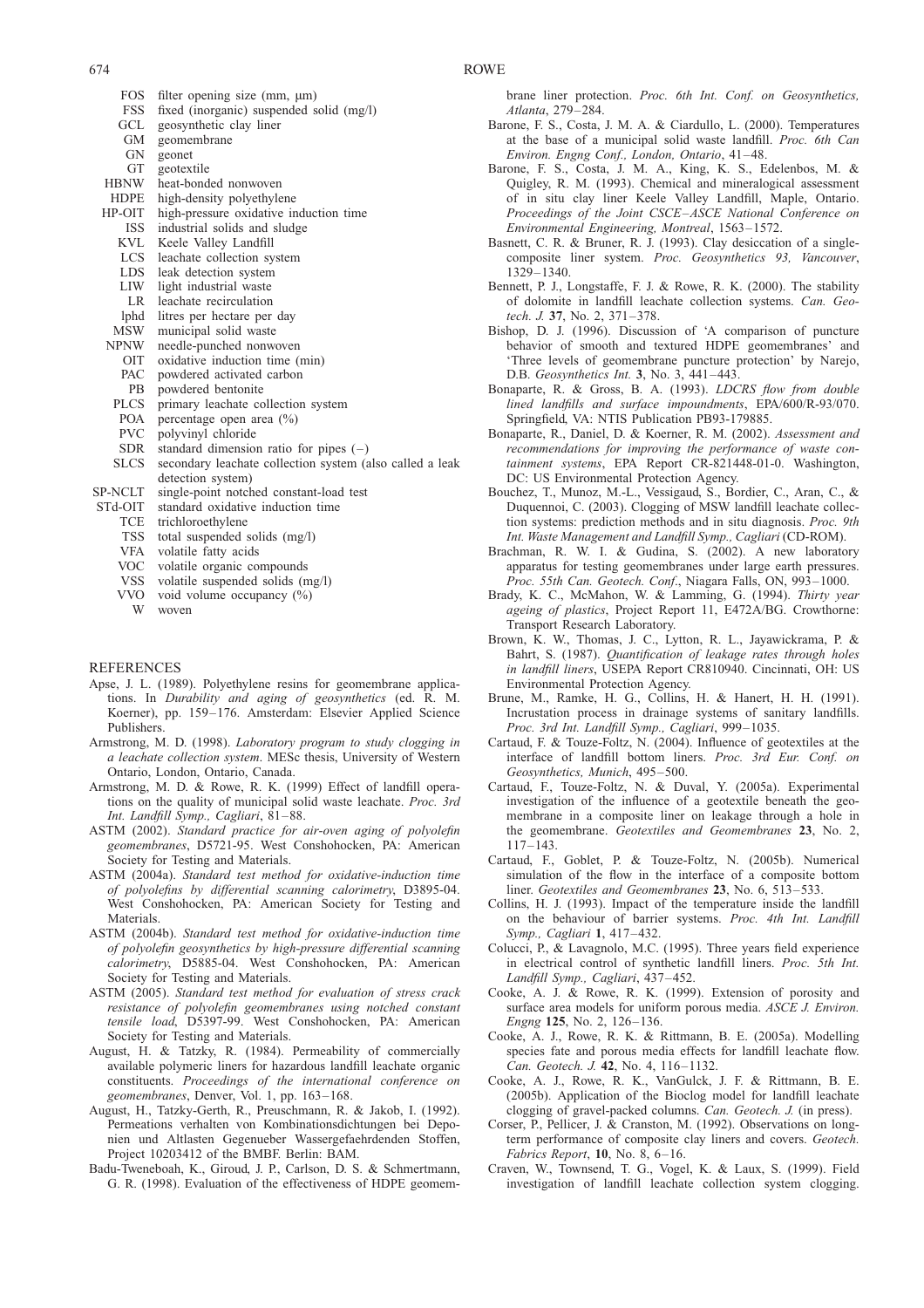<span id="page-44-0"></span>Practice Periodical of Hazardous, Toxic, and Radioactive Waste Management  $3.$  No. 1,  $2-9$ .

- Davies, P. L. & Legge, K. R. (2003). Geosynthetic clay liners: use and abuse in South Africa. Proc. 9th Int. Waste Management and Landfill Symp., Cagliari (CD-ROM).
- Desaulniers, D. D., Cherry, J. A. & Fritz, P. (1981). Origin, age and movement of pore water in argillaceous quaternary deposits at four sites in Southwestern Ontario. J. Hydrol. 50, 231–257.
- Dickinson, S. & Brachman, R. W. I. (2003). Thickness of a GCL beneath a geomembrane wrinkle and coarse gravel backfill under large pressure. Proc. 56th Can. Geotech. Conf., Winnipeg, 465–472.
- Döll, P. (1997). Desiccation of mineral liners below landfills with heat generation. ASCE J. Geotech. Geoenviron. Engng 123, No. 11, 1001–1009.
- Eloy-Giorni, C., Pelte, T., Pierson, P. & Margarita, R. (1996). Water diffusion through geomembranes under hydraulic pressure. Geosynthetics Int., 3, No. 6, 741–769.
- Estornell, P. M. & Daniel, D. E. (1992). Hydraulic conductivity of three geosynthetic clay liners. ASCE J. Geotech. Engng 118, No. 10, 1592–1606.
- Felon, R., Wilson, P. E. & Janssens, J. (1992). Résistance mécanique des membranes d'étanchéité: membranes armées en théorie et en pratique. In Vade mecum pour la realisation des systemes d'étancheite drainage artificiels pour les sites d'enfouissement technique en Wallonie. Journées d'Études Ulg 92.
- Fleming, I. R. & Rowe, R. K. (2004). Laboratory studies of clogging of landfill leachate collection and drainage systems. Can. Geotech. J. 41, No. 1, 134–153.
- Fleming, I. R., Rowe, R. K. & Cullimore, D. R. (1999). Field observations of clogging in a landfill leachate collection system. Can. Geotech. J. 36, No. 4, 685–707.
- Foose, G. J., Benson, C. H. & Edil, T. B. (2001). Prediction leakage through composite landfill liners. ASCE J. Geotech. Geoenviron. Engng 127, No. 6, 510 – 520.
- Gedde, U. W., Viebke, J., Leijstrom, H. & Ifwarson, M. (1994). Long-term properties of hot-water polyolefin pipes: a review. Polymer Engng Sci. 34, No. 24, 1773–1787.
- Giroud, J. P. (1996). Granular filters and geotextile filters. Proc. Geofilters '96, Montreal, 565–680.
- Giroud, J. P. (1997). Equations for calculating the rate of liquid migration through composite liners due to geomembrane defects. Geosynthetics Int. 4, No. 3–4, 335–348.
- Giroud, J. P. & Bonaparte, R. (1989). Leakage through liners constructed with geomembranes. Part II: Composite liners. Geotextiles and Geomembranes 8, No. 2, 71–111.
- Giroud, J. P. & Bonaparte, R. (2001). Geosynthetics in liquidcontaining structures. In Geotechnical and Geoenvironmental Engineering Handbook (ed. R. K. Rowe), pp. 789–824. Norwell: Kluwer Academic Publishing.
- Giroud, J. P., Badu-Tweneboah, K. & Soderman, K. L. (1997a). Comparison of leachate flow through compacted clay and geosynthetic clay in landfill liner systems. Geosynthetics Int. 4, No. 3–4, 391–431.
- Giroud, J. P., Khire, M. V. & Soderman, K. L. (1997b). Liquid migration through defects in a geomembrane overlain and underlain by permeable media. Geosynthetics Int. 4, Nos 3–4, 293–321.
- GRI-GM13. (2003). Specification high density polyethylene geomembranes. Philadelphia, PA: Geosynthetics Research Institute.
- Gross, B. A., Bonaparte, R. & Giroud, J. P. (1990). Evaluation of flow from landfill leakage detection layers. Proc. 4th Int. Conf. on Geosynthetics, The Hague 2, 481–486.
- Ham, R. K. & Bookter, T. J. (1982). Decomposition of solid waste in test lysimeters. ASCE J. Environ. Engng 108, No. 6, 1147–1170.
- Harpur, W. A., Wilson-Fahmy, R. F. & Koerner, R. M. (1993). Evaluation of the contact between geosynthetic clay liners and geomembranes in terms of transmissivity. Proceedings of a GRI Seminar on Geosynthetic Liner Systems, Philadelphia, PA, pp. 143–154.
- Haxo, H. E. Jr & Lahey, T. (1988). Transport of dissolved organics from dilute aqueous solutions through flexible membrane liner. Haz. Waste & Haz. Mater. 5, 275–294.
- Heibrock, G. (1997). Desiccation cracking of mineral sealing liners. Proc. 6th Int. Landfill Symp., Cagliari 3, 101–113.
- Holzlöhner, U. (1995). Moisture balance, risk of desiccation in earthen liners. In State of the art report: Landfill liner systems

(eds U. Holzlöhner, H. August, T. Meggyes and M. Brune), pp. H1–H22. Sunderland: Penshaw Press.

- Hsuan, Y. G. & Guan, Z. (1998). Antioxidant depletion during thermal oxidation of high density polyethylene geomembranes Proc. 6th Int. Conf. on Geosynthetics, Atlanta, 375–380.
- Hsuan, Y. G. & Koerner, R. M. (1998). Antioxidant depletion lifetime in high density polyethylene geomembranes. ASCE J. Geotech. Geoenviron. Engng 124, No. 6, 532–541.
- Hsuan, Y. G., Lord, A. E. Jr & Koerner, R. M. (1991). Effects of outdoor exposure on a high density polyethylene geomembrane. Proc. Geosynthetics '91, Atlanta 1, 287–302.
- Hwu, B., Koerner, R. M. & Sprague, C.J. (1990). Geotextile intrusion into geonets. Proc. 4th Int. Conf. on Geotextiles, The Hague, 351–356.
- Jayawickrama, P., Brown, K. W., Thomas, J. C. & Lytton, R. L. (1988). Leakage rates through flaws in membrane liners. ASCE J. Environ. Engng 114, No. 6, 1401–1419.
- Jefferis, S. A. & Bath, A. (1999). Rationalising the debate on calcium carbonate clogging and dissolution in landfill drainage materials. Proc. 7th Int. Landfill Symp., Cagliari, 277–284.
- Karlsson, K., Smith, G. D. & Gedde, U. W. (1992). Molecular structure, morphology and antioxidant consumption in medium density polyethylene pipes in hot-water applications. Polymer Engng Sci. 32, No. 10, 649–657.
- Klein, R., Baumann, T., Kahapka, E. & Niessner, R. (2001). Temperature development in a modern municipal solid waste incineration (MSWI) bottom ash landfill with regard to sustainable waste management. J. Haz. Mater. B83, 265–280.
- Koerner, G. R. & Koerner, R. M. (1995a). Temperature behaviour of field deployed HDPE geomembranes. Proc. Geosynthetics '95, Nashville, 921–937.
- Koerner, R. M. & Koerner, G. R. (1995b). Leachate clogging assessment of geotextile (and soil) landfill filters, Report CR-819371. Washington, DC: US Environmental Protection Agency.
- Koerner, G. R. & Koerner, R. M. (2006). Long term temperature monitoring of geomembranes at dry and wet landfills. Geotextiles and Geomembranes 24 No. 1 (in press).
- Koerner, G. R., Koerner, R. M. & Martin, J. P. (1994). Design of landfill leachate-collection filters. ASCE J. Geotech. Engng 120, No. 10, 1792–1803.
- Koerner, R. M., Knight, A. & Eith, A. (2003). Benefits of leachate recirculation: a case study. Proceedings of the waste technology conference, New Orleans, (CD-rom).
- Kossendey, T. H., Gartung, E. & Schmidt, S. (1996). Microbiological influences on the long-term performance of geotextile filters. Proc. Geofilters '96, Montreal, 115–124.
- Lake, C. B. & Rowe, R. K. (2000a). Diffusion of sodium and chloride through geosynthetic clay liners. Geotextiles and Geomembranes 18, No. 2, 102–132.
- Lake, C. B. & Rowe, R. K. (2000b). Swelling characteristics of needlepunched, thermally treated GCLs. Geotextiles and Geomembranes 18, No. 2, 77-102.
- Lake, C. B. & Rowe, R. K. (2004). Volatile organic compound (VOC) diffusion and sorption coefficients for a needlepunched GCL. Geosynthetics Int. 11, No. 4, 257–272.
- Lake, C. B. & Rowe, R. K. (2005). A comparative assessment of volatile organic compound (VOC) sorption to various types of potential GCL bentonites. Geotextiles and Geomembranes 23, No. 4, 323–347.
- Legge, K. R. & Davies, P. L. (2002). An appraisal of the performance of geosynthetic material used in waste disposal facilities in South Africa. Proc. WasteCon 2002, Durban (CD-ROM).
- Maliva, R. G., Missimer, T. M., Leo, K. C., Statom, R. A., Dupraz, C., Lynn, M. & Dickson, J. A. D. (2000). Unusual calcite stromatolites and pisoids from a landfill leachate collection system. Geology 28, No. 10, 931–934.
- Manning, D. A. C. (2000). Carbonates and oxalates in sediments and landfill: monitors of death and decay in natural and artificial systems. J. Geolog. Soc. London 157, 229–238.
- Manning, D. A. C. & Robinson, N. (1999). Leachate-mineral reactions: implications for drainage system stability and clogging. Proc. 7th Int. Landfill Symp., Cagliari, 269–276.
- McBean, E. A., Mosher, F. R. & Rovers, F. A. (1993). Reliabilitybased design for leachate collection systems. Proc. 3rd Int. Landfill Symp., Cagliari, 433–441.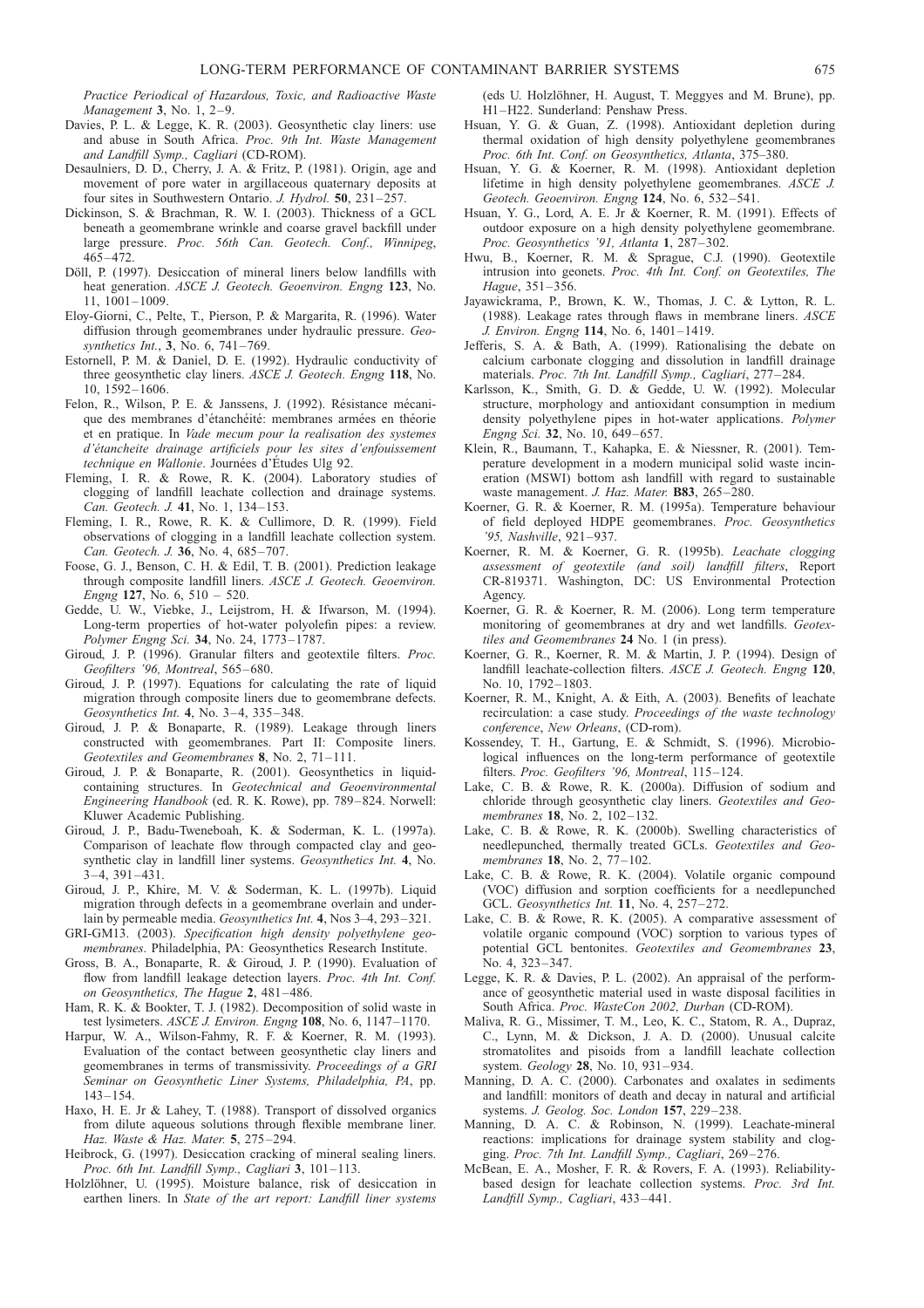- <span id="page-45-0"></span>McIsaac, R. S., Rowe, R. K., Fleming, I. R. & Armstrong, M. D. (2000). Leachate collection system design and clog development. Proc. 6th Can. Environ. Engng Conf., London, ON, 66–73.
- Mitchell, J. K. (1991). Conduction phenomena: from theory to geotechnical practice. Géotechnique 41, No. 3, 299-340.
- Mitchell, J. K. & Soga, K. (2005). Fundamentals of soil behavior, 3rd edn. New York: Wiley.
- Mlynarek, J. & Rollin, A. L. (1995). Bacterial clogging of geotextiles: overcoming engineering concerns. Proc. Geosynthetics '95, Nashville, TN, 177–188.
- Moo-Young, H., Johnson, B., Johnson, A., Carson, D., Lew, C., Liu, S. & Hancock, K. (2004). Characterisation of infiltration rates from landfills: supporting groundwater modeling efforts. Environmental Monitoring and Assessment 96, 283–311.
- Mueller, W. & Jacob, I. (2003). Oxidative resistance of HDPE. Polymer Degradation and Stability 79, 161–172.
- Müller, W., Jakob, R., Tatzky-Gerth, R. & August, H. (1998). Solubilities, diffusion and partitioning coefficients of organic pollutants in HDPE geomembranes: experimental results and calculations. Proc. 6th Int. Conf. on Geosynthetics, Atlanta, 239–248.
- Narejo, D., Koerner, R. M. & Wilson\_Fahmy, R. F. (1996). Puncture protection of geomembranes. Part II: Experimental. Geosynthetics Int. 3, No. 5, 629–653.
- Nosko, V. & Touze-Foltz, N. (2000). Geomembrane liner failure: modeling of its influence on contaminant transfer. Proc. 2nd Eur. Geosynthetics Conf., Bologna, 557–560.
- Osawa, Z. & Saito, T. (1978). The effects of transition metal compounds on the thermal oxidative degradation of polypropylene in solution. In Stabilisation and degradation of polymers, Advances in Chemistry, Series 169, pp. 2897–2907. American Chemical Society.
- Othman, M. A., Bonaparte, R. & Cross, B. A. (1996). Preliminary results of study of composite liner field performance. Proc. 10th GRI Conf.: Field performance of geosynthetics and geosynthetic related systems, Drexel University, Philidelphia, pp. 110–137.
- Owen, J. A. & Manning, D. A. C. (1997). Silica in landfill leachates: implications for clay mineral stabilities. Appl. Geochem. **12**, 267-280.
- Paksy, A., Powrie, W., Robinson, J. P. & Peeling, L. (1998). A laboratory investigation of microbial clogging in granular landfill drainage media. Géotechnique 48, No. 3, 389-401.
- Parkin, G. F. & Owen, W. F. (1986). Fundamentals of anaerobic digestion of wastewater sludges. ASCE J. Environ. Engng 112, No. 5, 867–920.
- Pelte, T., Pierson, P. & Gourc, J. P. (1994). Thermal analysis of geomembranes exposed to solar radiation. Geosynthetics Int. 1, No. 1, 21–44.
- Petermann, J., Miles, M. & Gleiter, H. (1976). Growth of polymer crystals during annealing. J. Macromol. Sci. Phys. B 12, No. 3, 393–404.
- Peters, G. P. & Smith, D. W. (2002). Solute transport through a deforming porous medium. Int. J. Numer. Anal. Methods Geomech. 26, 683–717.
- Quigley, R. M. & Rowe, R. K. (1986). Leachate migration through clay below a domestic waste landfill, Sarnia, Ontario, Canada: Chemical interpretation and modelling philosophies. In Hazardous and industrial solid waste testing and disposal, ASTM STP 933, pp. 93–103. American Society for Testing and Materials.
- Quigley, R. M., Gwyn, Q. H. J., White, O. L., Rowe, R. K., Haynes, J. E. & Bohdanowicz, A. (1983). Leda clay from deep boreholes at Hawkesbury, Ontario. Part I: Geology and geotechnique. Can. Geotech. J, 20, No. 2, 288-298.
- Reades, D. W., King, K. S., Benda, E., Quigley, R. M., LeSarge, K. & Heathwood, C. (1989). The results of on-going monitoring of the performance of a low permeability clay liner, Keele Valley landfill, Maple, Ontario. Proceedings of a focus conference on eastern regional ground water issues, National Water Well Assoc., Kitchener, ON, pp. 79–91.
- Reddy, K. R., Bandi, S. R., Rohr, J. J., Finy, M. & Siebken, J. (1996). Field evaluation of protective covers for landfill geomembrane liners under construction loading. Geosynthetics Int. 3, No. 6, 679–700.
- Richardson, G. N. (1997). GCLs: alternative subtitle D liner systems. Geotech. Fabrics Report, 15, No. 5, 36–42.
- Rittmann, B. E., Fleming, I. R. & Rowe, R. K. (1996). Leachate chemistry: its implications for clogging. Proc. ASCE North American Water and Environmentt Congress '96, Anaheim (CD-ROM).
- Rogers, C. E. (1985). Permeation of gases and vapors in polymers. In Polymer permeability (ed. J. Comyn), pp. 11–73. London: Elsevier Applied Science.
- Rollin, A. L., Mlynarek, J., Lafleur, J. & Zanescu, A. (1994). Performance changes in aged in-situ HDPE geomembrane. In Landfilling of wastes: Barriers (eds T. Christensen, R. Cossu and R. Stegmann), pp. 431–443. London: E & FN Spon.
- Rowe, R. K. (1998a). Geosynthetics and the minimization of contaminant migration through barrier systems beneath solid waste. Proc. 6th Int. Conf. on Geosynthetics, Atlanta 1, 27-103.
- Rowe, R. K. (1998b). From the past to the future of landfill engineering through case histories. Proc. 4th Int. Conf. on Case Histories in Geotech. Engng, St Louis, 145–166.
- Rowe, R. K. & Booker, J. R. (1995). A finite layer technique for modelling complex landfill history. Can. Geotech. J. 32, No. 4, 660–676.
- Rowe, R. K. & Booker, J. R. (1998). Modelling impacts due to multiple landfill cells and clogging of leachate collection systems. Can. Geotech. J. 35, No. 1, 1–14.
- Rowe, R. K. & Booker, J. R. (2000). Theoretical solutions for calculating leakage through composite liner systems. Developments in theoretical geomechanics: Proceedings of The John Booker Memorial Symposium, Sydney, pp. 580–602.
- Rowe, R. K. & Booker, J. R. (2005). POLLUTEv7: Pollutant migration through a nonhomogeneous soil. GAEA Environmental Engineering Ltd, Whitby, Canada.
- Rowe, R. K. & Fleming, I. R. (1998). Estimating the time for clogging of leachate collection systems. Proc. 3rd Int. Congress on Environ. Geotech., Lisbon 1, 23–28.
- Rowe, R. K. & Iryo, T. (2005). Effect of geosynthetics on the hydraulic performance of leak detection systems. Can. Geotech. J. 42, No. 5, 1359–1376.
- Rowe, R. K. & McIsaac, R. (2005). Clogging of tire shreds and gravel permeated with landfill leachate. ASCE J. Geotech. Geoenviron. Engng 131, No. 6, 682–693.
- Rowe, R. & Nadarajah, P. (1995). Transport modelling under transient flow conditions. Proc. 5th Int. Symp. on Numerical Models in Geomechanics, Davos, 337–342.
- Rowe, R. K. & Nadarajah, P. (1996). Effect of temporal fluctuation of leachate concentration in landfills. Proc. 2nd Int. Cong. on Environ. Geotech., Osaka, 305–310.
- Rowe, R. K. & Orsini, C. (2003). Effect of GCL and subgrade type on internal erosion in GCLs. Geotextiles and Geomembrane 21, No. 1, 1–24.
- Rowe, R. K. & Sangam, H. P. (2002). Durability of HDPE geomembranes. Geotextiles and Geomembranes 20, No. 2, 77– 95.
- Rowe, R. K. & Sawicki, D. W. (1992). The modelling of a natural diffusion profile and the implications for landfill design. Proc. 4th Int. Symp. Numer. Methods in Geomech., Swansea, 481– 489.
- Rowe, R. K. & VanGulck, J. F. (2004). Filtering and drainage of contaminated water. Proc. 4th Int. Conf. on GeoFilters, Stellenbosch, 1–63.
- Rowe, R. K., Barone, F. S. & Hrapovic, L. (1997). Laboratory and field studies of salt diffusion through a composite liner. Proc. 6th Int. Landfill Symp., Cagliari 3, 241–250.
- Rowe, R. K., Hsuan, Y. G., Lake, C. B., Sangam, P. & Usher, S. (1998). Evaluation of a composite (geomembrane/clay) liner for a lagoon after 14 years of use. Proc. 6th Int. Conf. on Geosynthetics, Atlanta, 191–196.
- Rowe, R. K., Armstrong, M. D. & Cullimore, D. R. (2000a). Mass loading and the rate of clogging due to municipal solid waste leachate. Can. Geotech. J. 37, No. 2, 355–370.
- Rowe, R. K., Armstrong, M. D. & Cullimore, D. R. (2000b). Particle size and clogging of granular media permeated with leachate. ASCE J. Geotech. Geoenviron. Engng 126, No. 9, 775–786.
- Rowe, R. K., Caers, C. J., Reynolds, G. & Chan, C. (2000c). Design and construction of barrier system for the Halton landfill. Can. Geotech. J. 37, No. 3, 662–675.
- Rowe, R. K., Goveas, L. & Dittrich, J. P. (2002). Excavations in gassy soils. Geotech. Engng 155, No. 3, 159–161.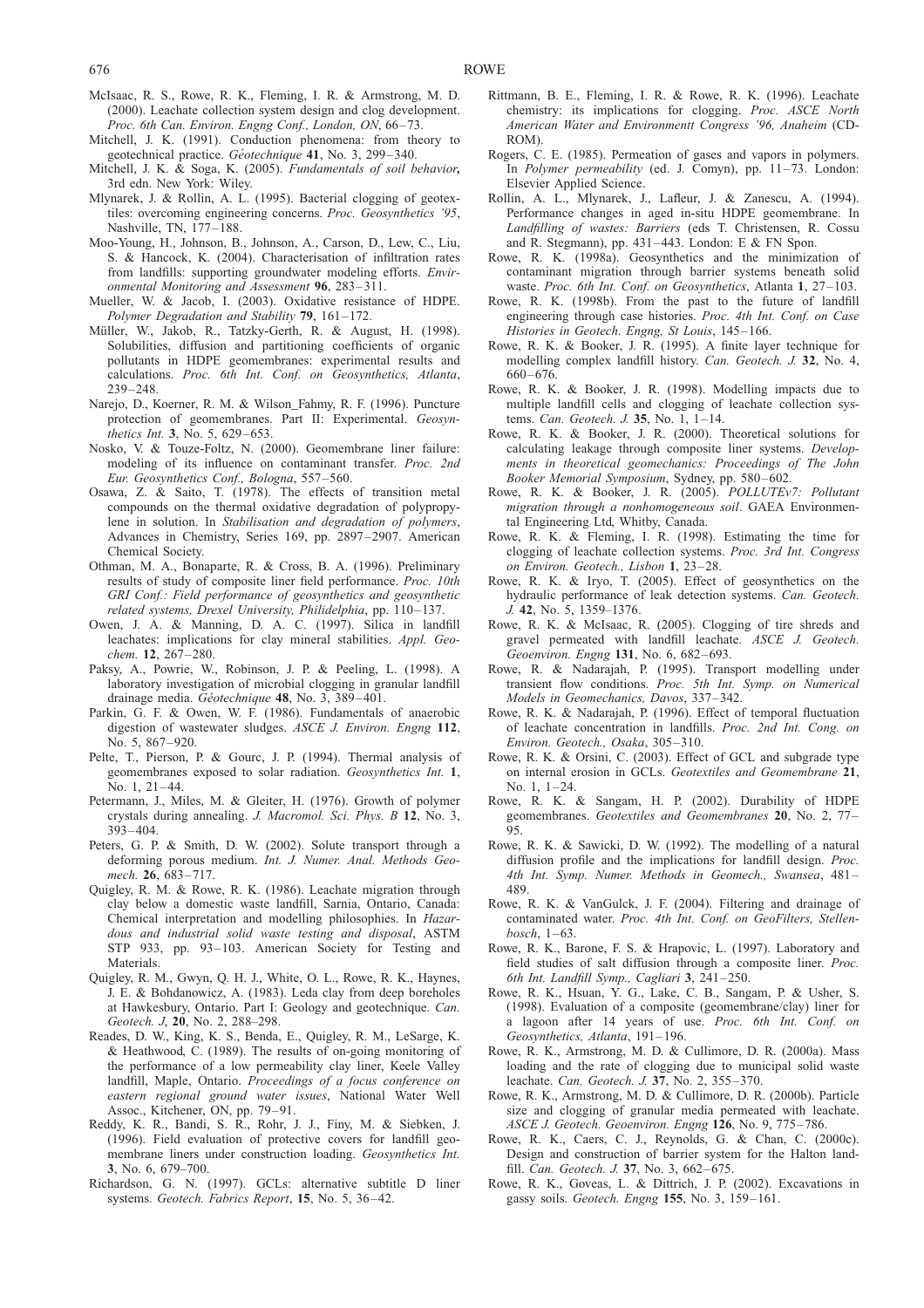- <span id="page-46-0"></span>Rowe, R. K., Sangam, H. P. & Lake, C. B. (2003). Evaluation of an HDPE geomembrane after 14 years as a leachate lagoon liner. Can. Geotech. J. 40, No. 3, 536–550.
- Rowe, R. K., Quigley, R. M., Brachman, R. W. I. & Booker, J. R. (2004). Barrier systems for waste disposal facilities. London: Taylor & Francis (E & FN Spon).
- Rowe, R. K., Mukunoki, T. & Sangam, P. H. (2005). BTEX diffusion and sorption for a geosynthetic clay liner at two temperatures. ASCE J. Geotech. Geoenviron. Engng 131, No. 1, 1211–1221.
- Sangam, H. P. & Rowe, R. K. (2001a). Migration of dilute aqueous organic pollutants through HDPE geomembranes. Geotextiles and Geomembranes 19, No. 6, 329–357.
- Sangam, H. P. and. Rowe, R. K (2001b). The role of HDPE geomembranes in retarding the diffusive migration of organic contaminants through composite liner systems. Proc. 8th Int. Landfill Symp., Cagliari 3, 245–254.
- Sangam, H. P. & Rowe, R. K. (2002). Effects of exposure conditions on the depletion of antioxidants from high-density polyethylene (HDPE) geomembranes. Can. Geotech. J. 39, No. 6, 1221–1230.
- Schnabel W. (1981). Polymer degradation: principles and practical applications. Toronto: Hanser.
- Seeger, S. & Müller, W. (1996). Requirements and testing of protective layer systems for geomembranes. Geotextiles and Geomembranes, 14, 365–376.
- Shaner, K. R. & Menoff, S. D. (1992). Impacts of bentonite geocomposites on geonet drainage. Geotextiles and Geomembranes 11, No. 4–6, 503–512.
- Soong, T. Y. & Koerner, R. M. (1998). Laboratory study of high density polyethylene geomembrane waves. Proc. 6th Int. Conf. on Geosynthetics, Atlanta, 301–306.
- Southen, J. M. (2005). Thermally driven moisture movement within and beneath geosynthetic clay liner. PhD thesis, University of Western Ontario.
- Southen, J. M. & Rowe, R. K. (2004). Investigation of the behavior of geosynthetic clay liners subjected to thermal gradients in basal liner applications. J. ASTM International 1, No. 2 ID JAI11470, www.astm.org. Also in Advances in geosynthetic clay liner technology (eds R. E. Mackey and K. von Maubeuge), pp. 121–133. West Conshohocken, PA: ASTM International.
- Southen, J. M. & Rowe, R. K. (2005a). Modeling of thermally induced desiccation of geosynthetic clay liners. Geotextiles and Geomembranes 23, No. 5, 425–442.
- Southen, J. M. & Rowe, R. K. (2005b). Laboratory investigation of GCL desiccation in a composite liner subjected to thermal gradients. ASCE J. Geotech. Geoenviron. Engng 131, No. 7,  $925 - 935$
- Stark, T. D. (1998). Bentonite migration in geosynthetic clay liners. Proc. 6th Int. Conf. on Geosynthetics, Atlanta 1, 315–320.
- Stone, J. L. (1984). Leakage monitoring of the geomembrane for proton decay experiment. Proceedings of the international conference on geomembranes, Denver, Vol. 2, pp. 475–480.
- Thiel, R. & Richardson, G. N. (2005). Concern for GCL shrinkage when installed on slopes, Proc. ASCE GeoFrontiers Conf., Austin, Paper GRI-18 (CD-ROM).
- Tognon, A. R., Rowe, R. K. & Moore, I. D. (2000). Geomembrane strain observed in large-scale testing of protection layers. ASCE J. Geotech. Geoenviron. Engng 126, No. 12, 1194–1208.
- Touze-Foltz, N., Rowe, R. K. & Duquennoi, C. (1999). Liquid flow through composite liners due to geomembrane defects: analytical solutions for axi-symmetric and two-dimensional problems. Geosynthetics Int. 6, No. 6, 455–479. Erratum: (2000) 7, No. 1, 77.
- Touze-Foltz, N., Schmittbuhl, J. & Memier, M. (2001a). Geometric and spatial parameters of geomembrane wrinkles on large scale model tests. Proc. Geosynthetics 2001, Portland, 715–728.
- Touze-Foltz, N., Rowe, R. K. & Navarro, N. (2001b). Liquid flow through composite liners due to geomembrane defects: nonuniform hydraulic transmissivity at the liner interface. Geosynthetics Int.  $8$ , No. 1, 1-26.
- VanGulck, J. F. (2003). Biodegradation and clogging in gravel size material. PhD thesis, Queen's University, Kingston, Ontario.
- VanGulck, J. F. & Rowe, R. K. (2004a). Evolution of clog formation with time in columns permeated with synthetic landfill leachate. J. Cont. Hydrol. 75, 115–135.
- VanGulck, J. F. & Rowe, R. K. (2004b). Influence of landfill

leachate suspended solids on clog (biorock) formation. Int. J. Integrated Waste Management Sci. Tech 24, 723–738.

- VanGulck, J. F., Rowe, R. K., Rittmann, B. E. & Cooke, A. J. (2003). Predicting biogeochemical calcium precipitation in landfill leachate collection systems. Biodegradation 14, 331–346.
- Viebke, J., Elble, E., Ifwarson, M. & Gedde, U. W. (1994). Degradation of unstabilized medium-density polyethylene pipes in hot-water applications. Polymer Engng Sci. 34, No. 17, 1354–1361.
- Wisse, J. D. M., Broos, C. J. M. & Boels, W.H. (1990). Evaluation of the life expectancy of polypropylene geotextiles used in bottom protection structures around the Ooster Schelde storm surge barrier: a case study. Proc. 2nd Int. Conf. on Geotextiles, Las Vegas 1, 283–288.
- Workman, J. P. (1993). Interpretation of leakage rates in double lined systems. Proc. 7th GRI Conf.: Geosynthetic Liner Systems, Philadelphia, 91–108.
- Yanful, E. K., Quigley, R. M. & Nesbitt, W. (1988). Heavy metal migration at a landfill site. Part II: Metal partitioning and geotechnical implications. Appl. Geochem. 3, 623–629.
- Yoshida, H. & Rowe, R. K. (2003). Consideration of landfill liner temperature. Proc. 8th Int. Waste Management and Landfill Symp., Cagliari (CD-ROM).
- Yoshida, H., Hozumi, H. & Tanaka, N. (1996). Theoretical study on temperature distribution in a sanitary landfill. Proc. 2nd Int. Congress on Environ. Geotech., Osaka 1, 323–328.
- Zhou, Y. & Rowe, R. K. (2003). Development of a technique for modelling clay liner desiccation. Int. J. Numer. Anal. Methods Geomech. 27, 473–493.

## VOTE OF THANKS

PROFESSOR W. POWRIE, Department of Civil and Environmental Engineering, University of Southampton

When the 45th Rankine lecturer was announced 12 months ago, the many people who know Professor Rowe expected this year's lecture to be educational, interesting and entertaining. This sense of expectation is evidenced by the many people in the hall who have travelled long distances to be here tonight. They will not have been disappointed: Professor Rowe has spoken eloquently and convincingly on the long-term performance of contaminant barriers—a subject he has in recent years made his own.

Professor Rowe's lecture has been an elegant fusion of chemistry, microbiology, materials science, conduction phenomena and soil mechanics. These are the key elements of modern geoenvironmental engineering. At a recent workshop on waste and landfill mechanics, the acceptance of pH as a geotechnical parameter was remarked upon. This evening's lecture has reminded us that there are several other parameters that must be added to this list.

In 1828, in the original charter for the Institution of Civil Engineers, Thomas Tredgold defined civil engineering in terms that included the phrase 'directing the great sources of Power in Nature for the use and convenience of man'.<sup>1</sup> While this is still relevant today—especially when we think of the potential for exploiting solar, wind and marine current energy—it is not the whole picture. We might define civil engineering as the application of science and other disciplines and skills to the solution of society's problems. Time moves on, and society's problems—and expectations change. Among the problems that society now faces, the protection of the environment is paramount. Professor Rowe's lecture, which focused on exactly this, was therefore very timely. It was also highly relevant to Europe, particu-

<sup>&</sup>lt;sup>1</sup> The full definition is reproduced in a paper by P. J. Jowitt in Proceedings of the Institution of Civil Engineers, Engineering Sustainability, 157, No. 2, 79–88.